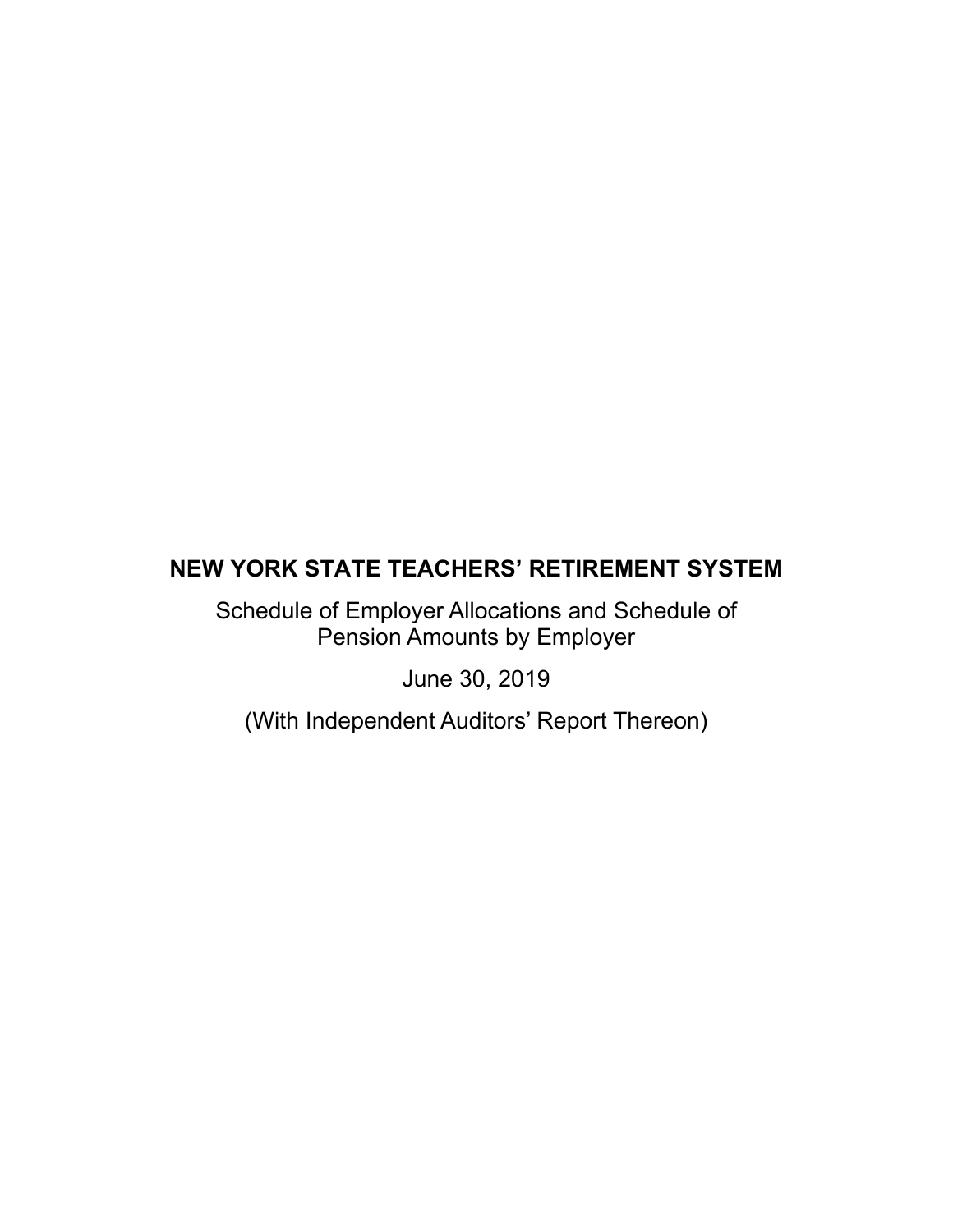Schedule of Employer Allocations and Schedule of Pension Amounts by Employer

June 30, 2019

# **Table of Contents**

| Independent Auditors' Report                                                          |    |
|---------------------------------------------------------------------------------------|----|
| Schedule of Employer Allocations                                                      | 3  |
| Schedule of Pension Amounts by Employer                                               | 21 |
| Notes to Schedule of Employer Allocations and Schedule of Pension Amounts by Employer | 40 |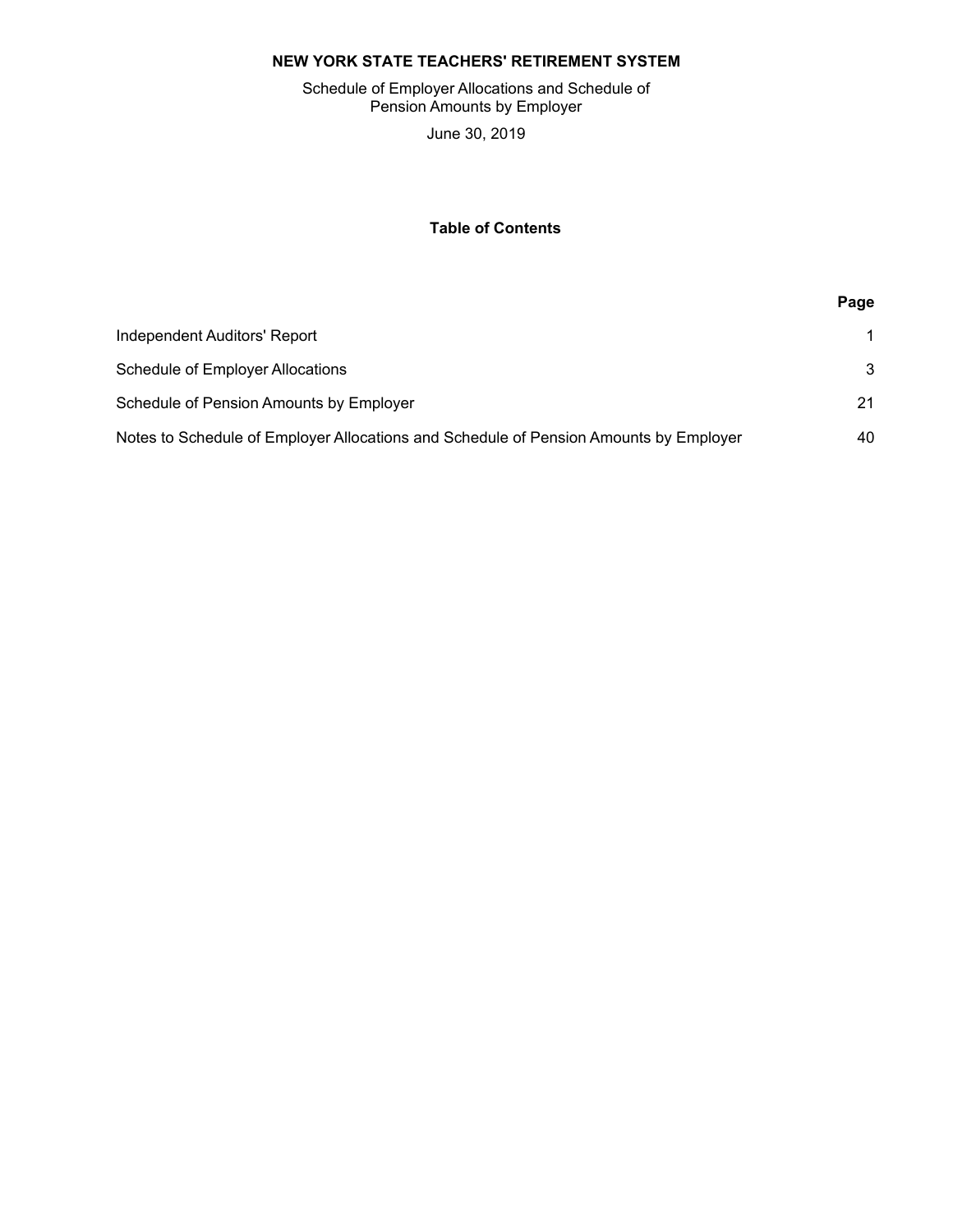<span id="page-2-0"></span>

KPMG LLP 515 Broadway Albany, NY 12207-2974

## **Independent Auditors' Report**

The Retirement Board New York State Teachers' Retirement System:

We have audited the accompanying schedule of employer allocations of the New York State Teachers' Retirement System (the System) as of and for the year ended June 30, 2019, and the related notes. We have also audited the total for all districts of the columns titled net pension liability (asset), total deferred outflows of resources, total deferred inflows of resources, and total pension expense (collectively the specified column totals) included in the accompanying schedule of pension amounts by employer of the System as of and for the year ended June 30, 2019 , and the related notes.

## *Management's Responsibility for the Schedules*

Management is responsible for the preparation and fair presentation of these schedules in accordance with U.S. generally accepted accounting principles; this includes the design, implementation, and maintenance of internal control relevant to the preparation and fair presentation of the schedules that are free from material misstatement, whether due to fraud or error.

## *Auditors' Responsibility*

Our responsibility is to express opinions on the schedule of employer allocations and the specified column totals included in the schedule of pension amounts by employer based on our audit. We conducted our audit in accordance with auditing standards generally accepted in the United States of America. Those standards require that we plan and perform the audit to obtain reasonable assurance about whether the schedule of employer allocations and specified column totals included in the schedule of pension amounts by employer are free from material misstatement.

An audit involves performing procedures to obtain audit evidence about the amounts and disclosures in the schedule of employer allocations and specified column totals included in the schedule of pension amounts by employer. The procedures selected depend on the auditors' judgment, including the assessment of the risks of material misstatement of the schedule of employer allocations and specified column totals included in the schedule of pension amounts by employer, whether due to fraud or error. In making those risk assessments, the auditor considers internal control relevant to the entity's preparation and fair presentation of the schedule of employer allocations and specified column totals included in the schedule of pension amounts by employer in order to design audit procedures that are appropriate in the circumstances, but not for the purpose of expressing an opinion on the effectiveness of the entity's internal control. Accordingly, we express no such opinion. An audit also includes evaluating the appropriateness of accounting policies used and the reasonableness of significant accounting estimates made by management, as well as evaluating the overall presentation of the schedule of employer allocations and specified column totals included in the schedule of pension amounts by employer.

We believe that the audit evidence we have obtained is sufficient and appropriate to provide a basis for our audit opinions.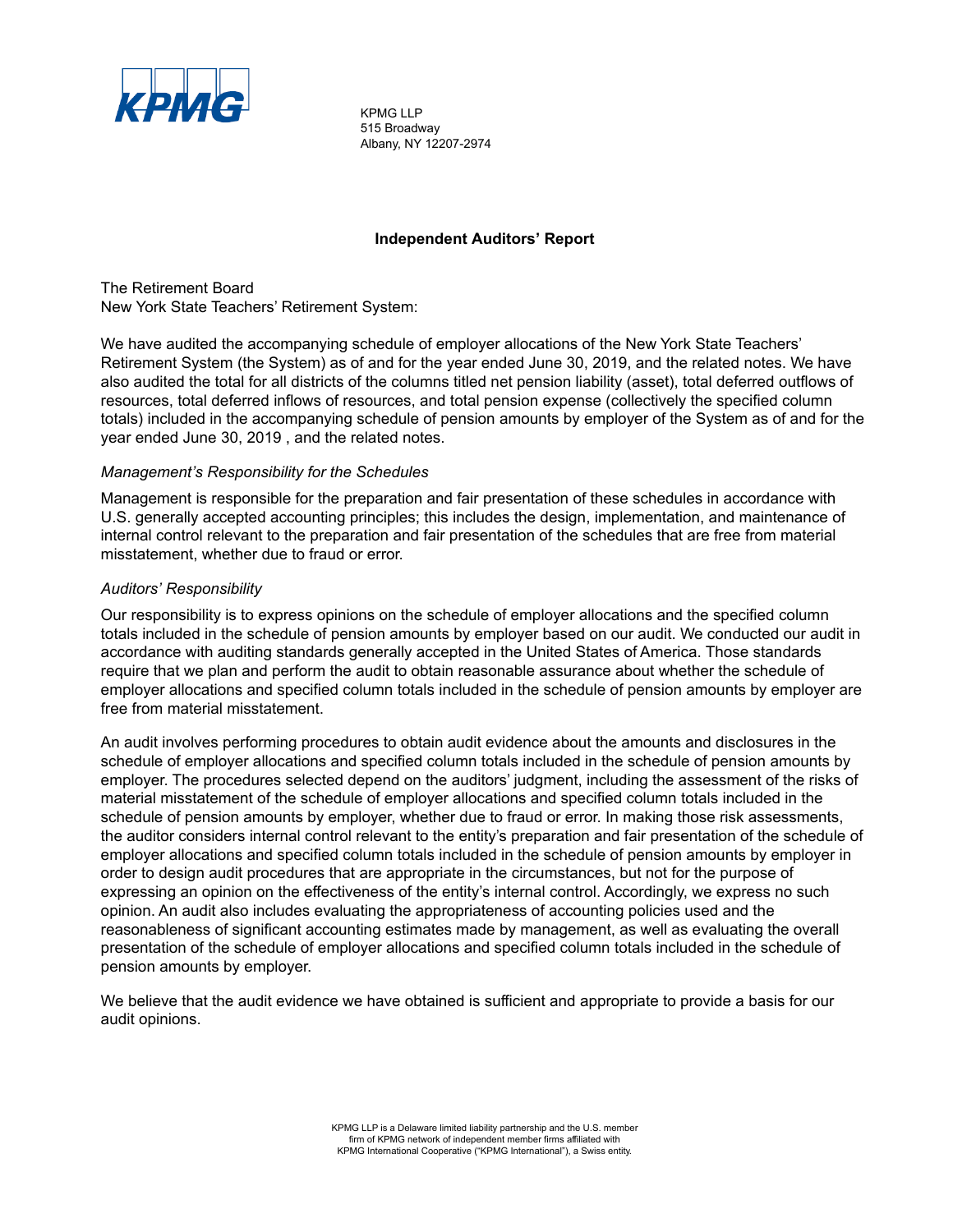

# *Opinions*

In our opinion, the schedules and the related notes referred to above present fairly, in all material respects, the employer allocations and net pension liability (asset), total deferred outflows of resources, total deferred inflows of resources, and total pension expense for the total of all participating districts for the New York State Teachers' Retirement System as of and for the year ended June 30, 2019, in accordance with U.S. generally accepted accounting principles.

# *Other Matter*

We have audited, in accordance with auditing standards generally accepted in the United States of America, the financial statements of the New York State Teachers' Retirement System as of and for the year ended June 30, 2019, and our report thereon dated October 31, 2019, expressed an unmodified opinion on those financial statements.

# *Restriction on Use*

Our report is intended solely for the information and use of the New York State Teachers' Retirement System management, the Retirement Board of the New York State Teachers' Retirement System, New York State Teachers' Retirement System employers and their auditors and is not intended to be and should not be used by anyone other than these specified parties.



Albany, New York

December 6, 2019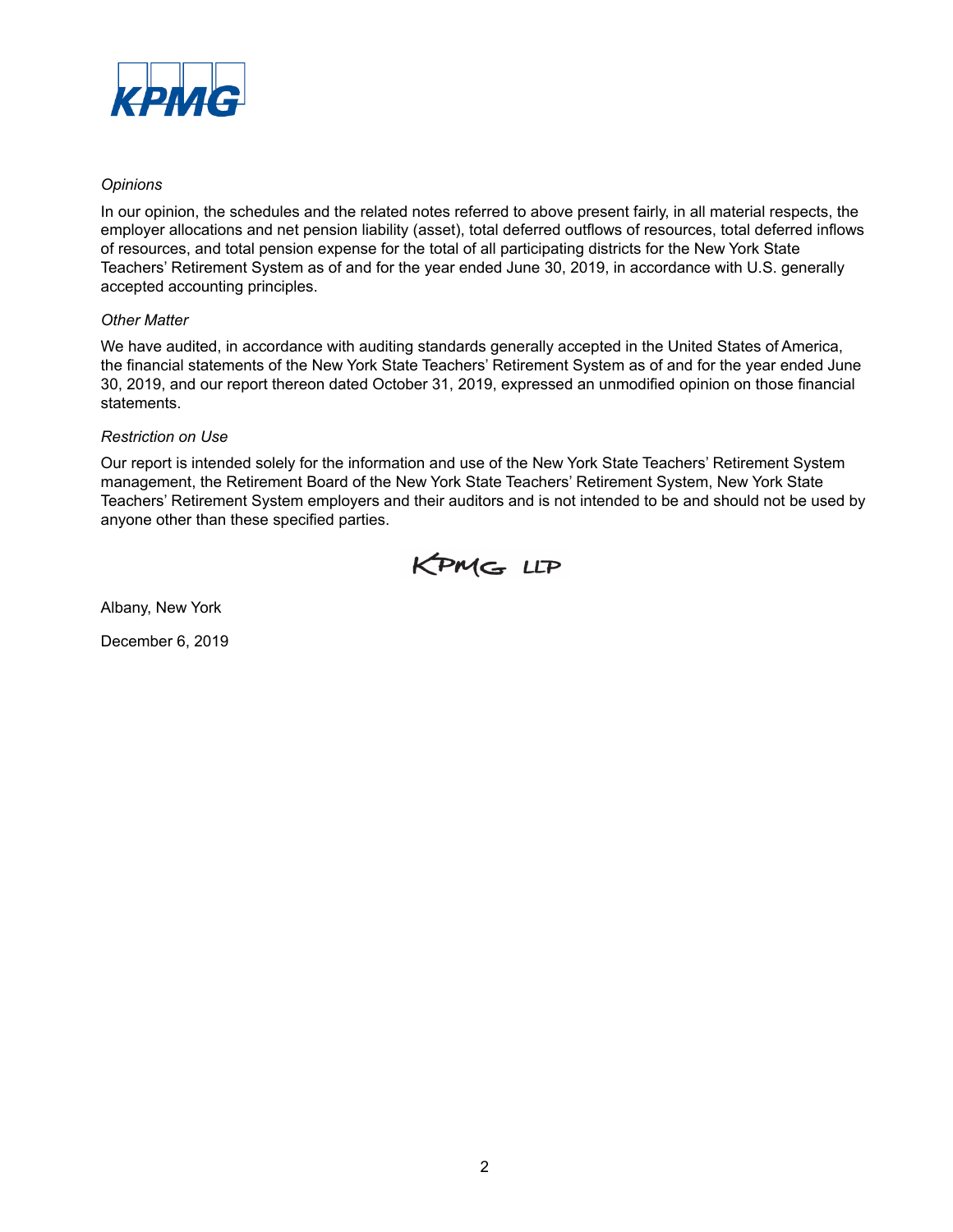Schedule of Employer Allocations

<span id="page-4-0"></span>

| <b>District Code</b> | <b>Required</b><br>employer<br>contributions | <b>Employer</b><br>allocation<br>percentage |
|----------------------|----------------------------------------------|---------------------------------------------|
| <b>All districts</b> | \$<br>1,772,650,717                          | 100.000000 %                                |
| 1005                 | 9,893,500                                    | 0.558119                                    |
| 1010                 | 2,680,351                                    | 0.151206                                    |
| 1015                 | 2,878,043                                    | 0.162358                                    |
| 1020                 | 1,858,796                                    | 0.104860                                    |
| 1025                 | 2,974,066                                    | 0.167775                                    |
| 1030                 | 4,589,301                                    | 0.258895                                    |
| 1035                 | 31,671,613                                   | 1.786681                                    |
| 1040                 | 2,847,689                                    | 0.160646                                    |
| 1045                 | 1,686,229                                    | 0.095125                                    |
| 1050                 | 4, 162, 158                                  | 0.234799                                    |
| 1055                 | 1,881,349                                    | 0.106132                                    |
| 1060                 | 1,957,360                                    | 0.110420                                    |
| 1065                 | 3,824,839                                    | 0.215769                                    |
| 1070                 | 2,782,385                                    | 0.156962                                    |
| 1075                 | 1,885,275                                    | 0.106353                                    |
| 1080                 | 3,802,895                                    | 0.214532                                    |
| 1085                 | 1,688,362                                    | 0.095245                                    |
| 1090                 | 2,146,302                                    | 0.121079                                    |
| 1095                 | 1,099,441                                    | 0.062022                                    |
| 1100                 | 1,783,458                                    | 0.100610                                    |
| 1105                 | 4,442,779                                    | 0.250629                                    |
| 1110                 | 3,560,079                                    | 0.200834                                    |
| 1115                 | 1,125,199                                    | 0.063476                                    |
| 1120                 | 7,217,880                                    | 0.407180                                    |
| 1125                 | 1,716,589                                    | 0.096837                                    |
| 1130                 | 787,349                                      | 0.044416                                    |
| 1135                 | 3,872,272                                    | 0.218445                                    |
| 1140                 | 6,023,390                                    | 0.339796                                    |
| 1145                 | 931,653                                      | 0.052557                                    |
| 1150                 | 7,055,301                                    | 0.398009                                    |
| 1155                 | 11,063,948                                   | 0.624147                                    |
| 1160                 | 12,368,421                                   | 0.697736                                    |
| 1165                 | 12,321,365                                   | 0.695081                                    |
| 1170                 | 5,596,531                                    | 0.315715                                    |
| 1175                 | 2,817,336                                    | 0.158934                                    |
| 1180                 | 1,429,007                                    | 0.080614                                    |
| 1185                 | 1,359,950                                    | 0.076718                                    |
| 1190                 | 1,557,149                                    | 0.087843                                    |
| 1195                 | 1,597,289                                    | 0.090107                                    |
| 1200                 | 1,561,493                                    | 0.088088                                    |
| 1205                 | 3,169,373                                    | 0.178793                                    |
| 1210                 | 3,842,935                                    | 0.216790                                    |
| 1215                 | 1,789,359                                    | 0.100943                                    |
| 1220                 | 2,618,133                                    | 0.147696                                    |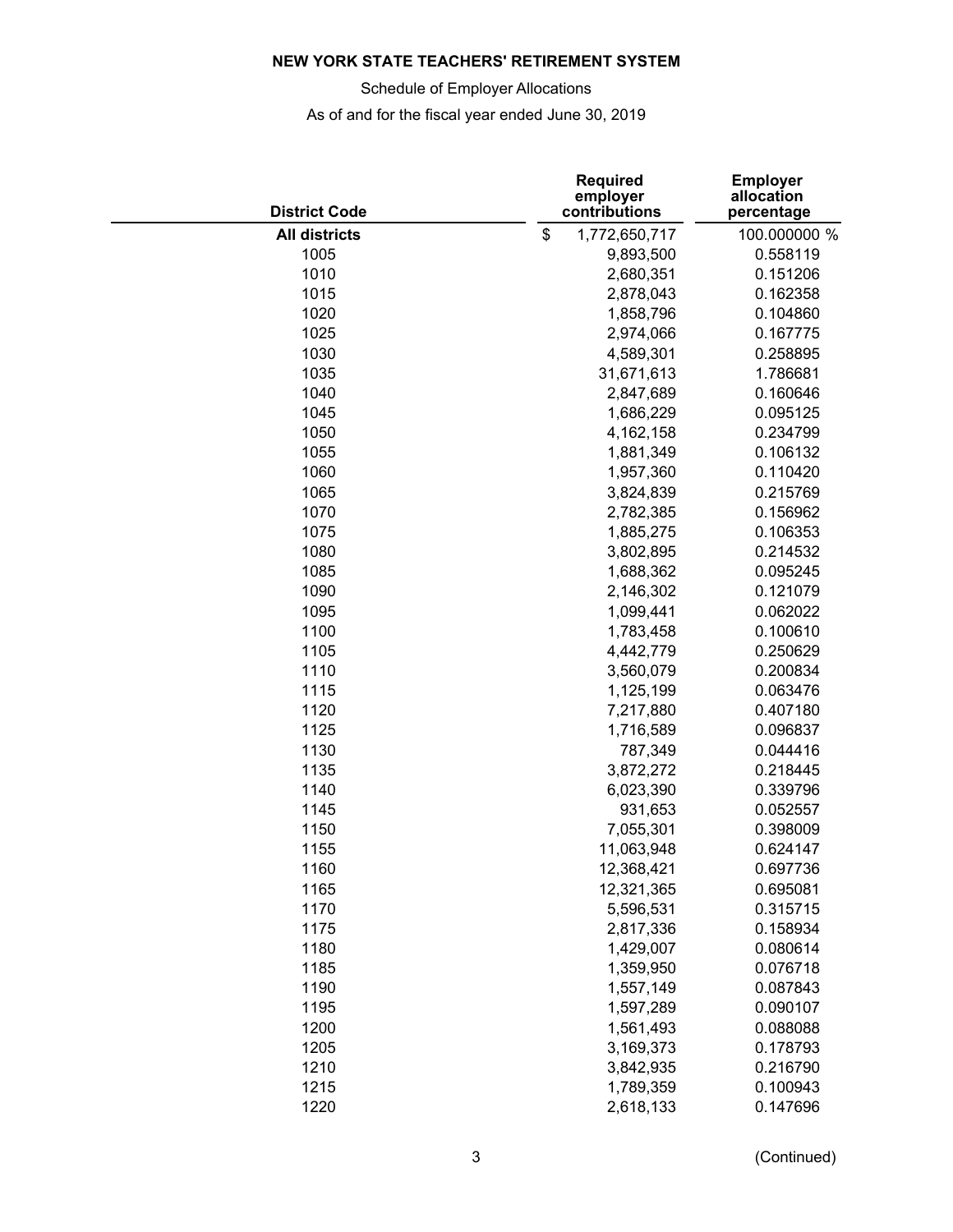Schedule of Employer Allocations

As of and for the fiscal year ended June 30, 2019

| <b>District Code</b> | <b>Required</b><br>employer<br>contributions | <b>Employer</b><br>allocation<br>percentage |
|----------------------|----------------------------------------------|---------------------------------------------|
| 1225                 | \$<br>4,345,094                              | 0.245118 %                                  |
| 1230                 | 857,540                                      | 0.048376                                    |
| 1235                 | 30,530,120                                   | 1.722286                                    |
| 1240                 | 4,339,805                                    | 0.244820                                    |
| 1245                 | 4,291,201                                    | 0.242078                                    |
| 1250                 | 1,305,882                                    | 0.073668                                    |
| 1255                 | 4,772,532                                    | 0.269231                                    |
| 1260                 | 8,309,307                                    | 0.468750                                    |
| 1265                 | 1,495,160                                    | 0.084346                                    |
| 1270                 | 20,169,382                                   | 1.137809                                    |
| 1275                 | 1,437,530                                    | 0.081095                                    |
| 1280                 | 3,643,513                                    | 0.205540                                    |
| 1285                 | 6,626,299                                    | 0.373807                                    |
| 1290                 | 2,647,516                                    | 0.149353                                    |
| 1295                 | 1,013,070                                    | 0.057150                                    |
| 1300                 | 9,865,063                                    | 0.556515                                    |
| 1305                 | 26,947,692                                   | 1.520192                                    |
| 2005                 | 1,388,843                                    | 0.078348                                    |
| 2006                 | 1,304,991                                    | 0.073618                                    |
| 2007                 | 3,517,034                                    | 0.198405                                    |
| 2008                 | 3,317,239                                    | 0.187134                                    |
| 2009                 | 2,509,415                                    | 0.141563                                    |
| 2010                 | 8,259,881                                    | 0.465962                                    |
| 2014                 | 1,055,875                                    | 0.059565                                    |
| 2015                 | 2,319,629                                    | 0.130857                                    |
| 2016                 | 934,812                                      | 0.052735                                    |
| 2018                 | 2,220,078                                    | 0.125241                                    |
| 2020                 | 5,825,452                                    | 0.328629                                    |
| 2025                 | 4,487,642                                    | 0.253160                                    |
| 2030                 | 3,829,094                                    | 0.216010                                    |
| 2035                 | 1,251,884                                    | 0.070622                                    |
| 2040                 | 7,476,562                                    | 0.421773                                    |
| 2044                 | 1,774,146                                    | 0.100084                                    |
| 2045                 | 4,207,166                                    | 0.237338                                    |
| 2046                 | 3,444,813                                    | 0.194331                                    |
| 2047                 | 17,744,884                                   | 1.001037                                    |
| 2048                 | 3,902,084                                    | 0.220127                                    |
| 2050                 | 3,079,127                                    | 0.173702                                    |
| 2052                 | 2,657,761                                    | 0.149931                                    |
| 2055                 |                                              |                                             |
|                      | 2,296,875                                    | 0.129573                                    |
| 2056                 | 2,884,770                                    | 0.162738                                    |
| 2057                 | 3,644,823                                    | 0.205614                                    |
| 2058                 | 2,317,227                                    | 0.130721                                    |
| 2059                 | 3,955,362                                    | 0.223133                                    |
| 2060                 | 1,047,282                                    | 0.059080                                    |
| 2061                 | 1,120,806                                    | 0.063228                                    |

(Continued)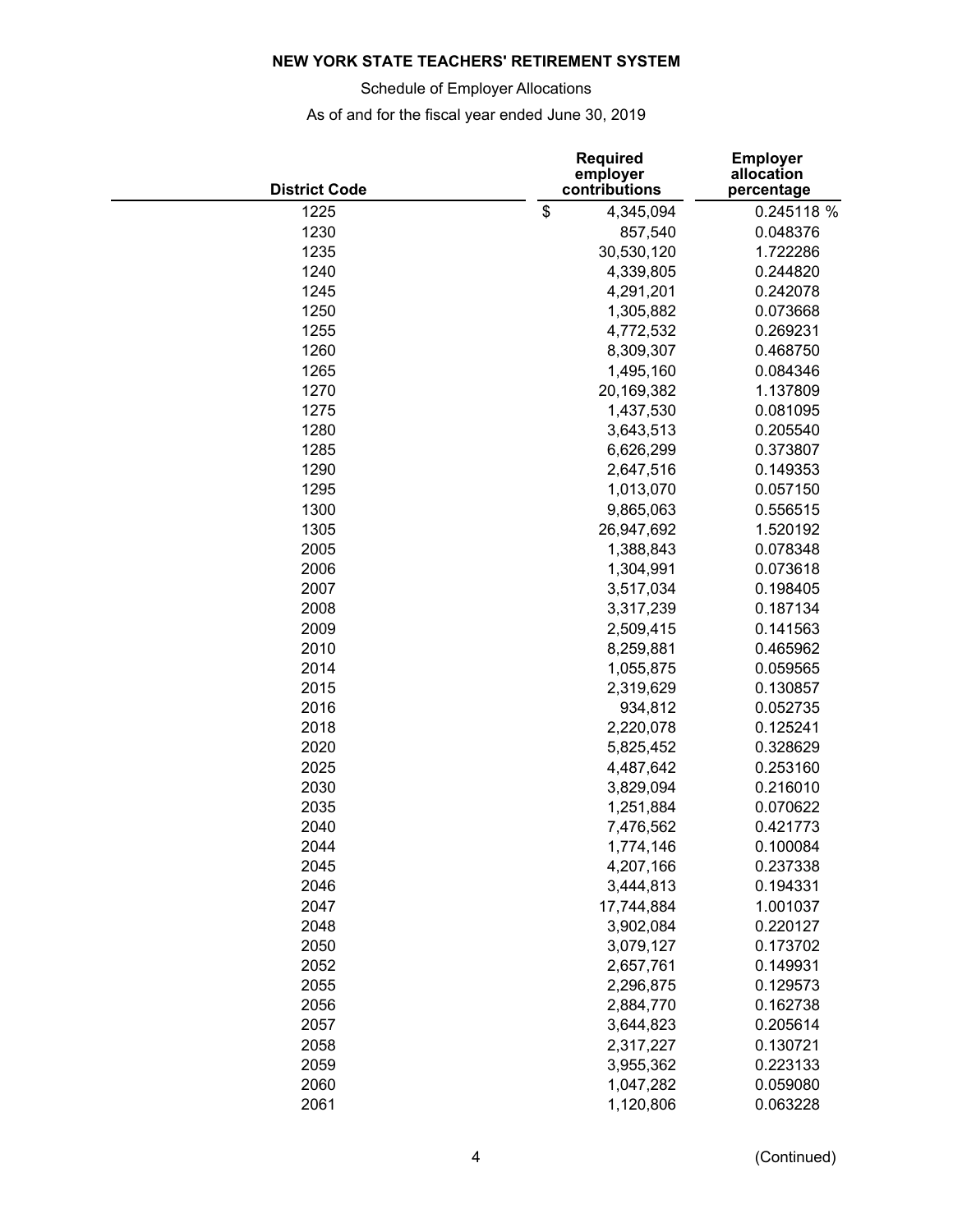Schedule of Employer Allocations

| <b>District Code</b> | <b>Required</b><br>employer<br>contributions | <b>Employer</b><br>allocation<br>percentage |
|----------------------|----------------------------------------------|---------------------------------------------|
| 2062                 | \$<br>1,747,730                              | 0.098594 %                                  |
| 2063                 | 913,581                                      | 0.051538                                    |
| 2064                 | 2,715,977                                    | 0.153216                                    |
| 2065                 | 2,288,324                                    | 0.129091                                    |
| 2066                 | 5,772,331                                    | 0.325633                                    |
| 2067                 | 9,040,047                                    | 0.509973                                    |
| 2068                 | 7,990,685                                    | 0.450776                                    |
| 2069                 | 1,073,893                                    | 0.060581                                    |
| 2070                 | 1,483,835                                    | 0.083707                                    |
| 2071                 | 1,170,958                                    | 0.066057                                    |
| 2072                 | 1,415,192                                    | 0.079835                                    |
| 2073                 | 2,878,488                                    | 0.162383                                    |
| 2074                 | 2,905,203                                    | 0.163890                                    |
| 2075                 | 5,577,833                                    | 0.314661                                    |
| 2076                 | 3,358,065                                    | 0.189438                                    |
| 2077                 | 983,804                                      | 0.055499                                    |
| 2078                 | 8,815,507                                    | 0.497306                                    |
| 2079                 | 5,191,676                                    | 0.292876                                    |
| 2080                 | 1,074,060                                    | 0.060591                                    |
| 2081                 |                                              |                                             |
| 2082                 | 1,432,212                                    | 0.080795                                    |
|                      | 788,951                                      | 0.044507                                    |
| 2083                 | 1,926,359                                    | 0.108671                                    |
| 2084                 | 3,076,412                                    | 0.173549                                    |
| 2085                 | 1,578,263                                    | 0.089034                                    |
| 2086                 | 5,284,085                                    | 0.298089                                    |
| 2090                 | 2,328,652                                    | 0.131366                                    |
| 2095                 | 2,357,016                                    | 0.132966                                    |
| 2104                 | 1,301,161                                    | 0.073402                                    |
| 2105                 | 1,207,018                                    | 0.068091                                    |
| 2110                 | 3,599,584                                    | 0.203062                                    |
| 2112                 | 2,412,027                                    | 0.136069                                    |
| 2115                 | 4,809,937                                    | 0.271341                                    |
| 2120                 | 9,192,882                                    | 0.518595                                    |
| 2125                 | 940,898                                      | 0.053079                                    |
| 2130                 | 1,685,533                                    | 0.095085                                    |
| 2135                 | 3,343,183                                    | 0.188598                                    |
| 2140                 | 2,922,046                                    | 0.164841                                    |
| 2145                 | 4,151,736                                    | 0.234211                                    |
| 2146                 | 3,783,346                                    | 0.213429                                    |
| 2147                 | 1,074,097                                    | 0.060593                                    |
| 2148                 | 2,712,964                                    | 0.153046                                    |
| 2149                 | 1,763,240                                    | 0.099469                                    |
| 2150                 | 719,975                                      | 0.040616                                    |
| 2155                 | 2,714,653                                    | 0.153141                                    |
| 2160                 | 4,618,547                                    | 0.260545                                    |
| 2165                 | 1,618,069                                    | 0.091280                                    |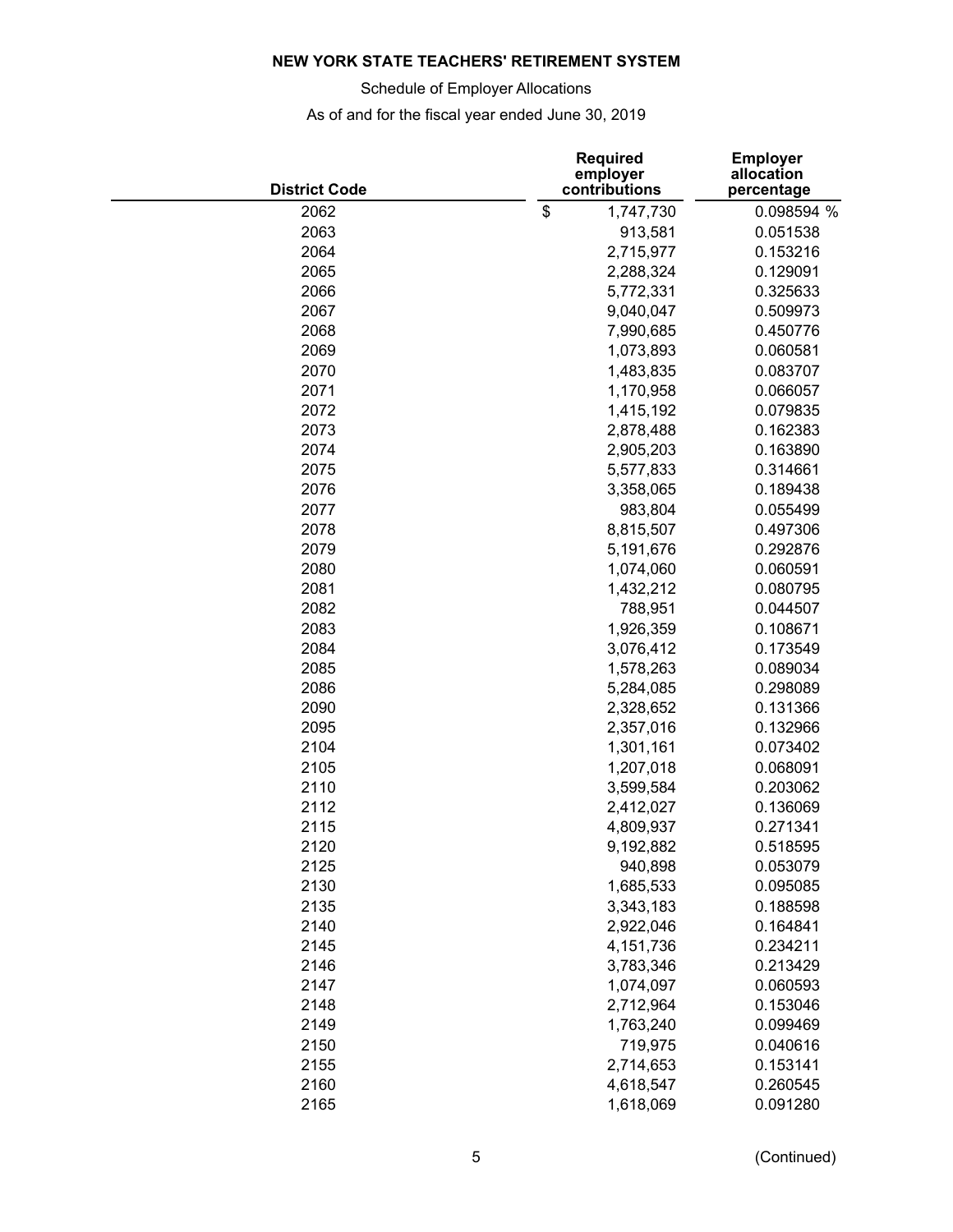Schedule of Employer Allocations

| <b>District Code</b> | <b>Required</b><br>employer<br>contributions | <b>Employer</b><br>allocation<br>percentage |
|----------------------|----------------------------------------------|---------------------------------------------|
| 2170                 | \$<br>7,051,427                              | 0.397790 %                                  |
| 2175                 | 649,051                                      | 0.036615                                    |
| 2180                 | 1,375,154                                    | 0.077576                                    |
| 2185                 | 7,490,536                                    | 0.422561                                    |
| 2187                 | 3,660,640                                    | 0.206507                                    |
| 2190                 | 4,802,609                                    | 0.270928                                    |
| 2191                 | 3,371,111                                    | 0.190173                                    |
| 2195                 | 1,052,898                                    | 0.059397                                    |
| 2196                 | 1,216,509                                    | 0.068627                                    |
| 2198                 | 2,486,067                                    | 0.140246                                    |
| 2200                 | 10,487,836                                   | 0.591647                                    |
| 2204                 | 9,331,628                                    | 0.526422                                    |
| 2205                 | 285,909                                      | 0.016129                                    |
| 2206                 | 1,454,604                                    | 0.082058                                    |
| 2207                 | 2,587,793                                    | 0.145984                                    |
| 2208                 | 4,522,709                                    | 0.255138                                    |
| 2209                 | 10,218,067                                   | 0.576429                                    |
| 2210                 | 2,903,249                                    | 0.163780                                    |
| 2212                 | 3,690,167                                    | 0.208172                                    |
| 2215                 | 5,530,538                                    | 0.311993                                    |
| 2220                 | 2,331,182                                    | 0.131508                                    |
| 2224                 | 4,932,038                                    | 0.278230                                    |
| 2225                 | 8,632,863                                    | 0.487003                                    |
| 2230                 | 7,237,074                                    | 0.408263                                    |
| 2231                 | 3,476,193                                    | 0.196101                                    |
| 2235                 | 747,754                                      | 0.042183                                    |
| 2239                 | 3,219,059                                    | 0.181596                                    |
| 2240                 | 6,191,583                                    | 0.349284                                    |
| 2241                 | 961,607                                      | 0.054247                                    |
| 2242                 | 1,631,737                                    |                                             |
| 2243                 |                                              | 0.092051                                    |
|                      | 1,686,565                                    | 0.095144                                    |
| 2244                 | 1,029,520                                    | 0.058078                                    |
| 2245                 | 2,751,475                                    | 0.155218                                    |
| 2250                 | 1,581,491                                    | 0.089216                                    |
| 2255                 | 5,025,998                                    | 0.283530                                    |
| 2260                 | 3,459,553                                    | 0.195163                                    |
| 2266                 | 2,888,150                                    | 0.162928                                    |
| 2268                 | 1,546,639                                    | 0.087250                                    |
| 2270                 | 2,766,506                                    | 0.156066                                    |
| 2271                 | 1,935,012                                    | 0.109159                                    |
| 2272                 | 2,904,591                                    | 0.163856                                    |
| 2275                 | 5,415,866                                    | 0.305524                                    |
| 2280                 | 1,804,568                                    | 0.101801                                    |
| 2281                 | 1,090,155                                    | 0.061499                                    |
| 2282                 | 4,736,853                                    | 0.267219                                    |
| 2285                 | 6,862,228                                    | 0.387117                                    |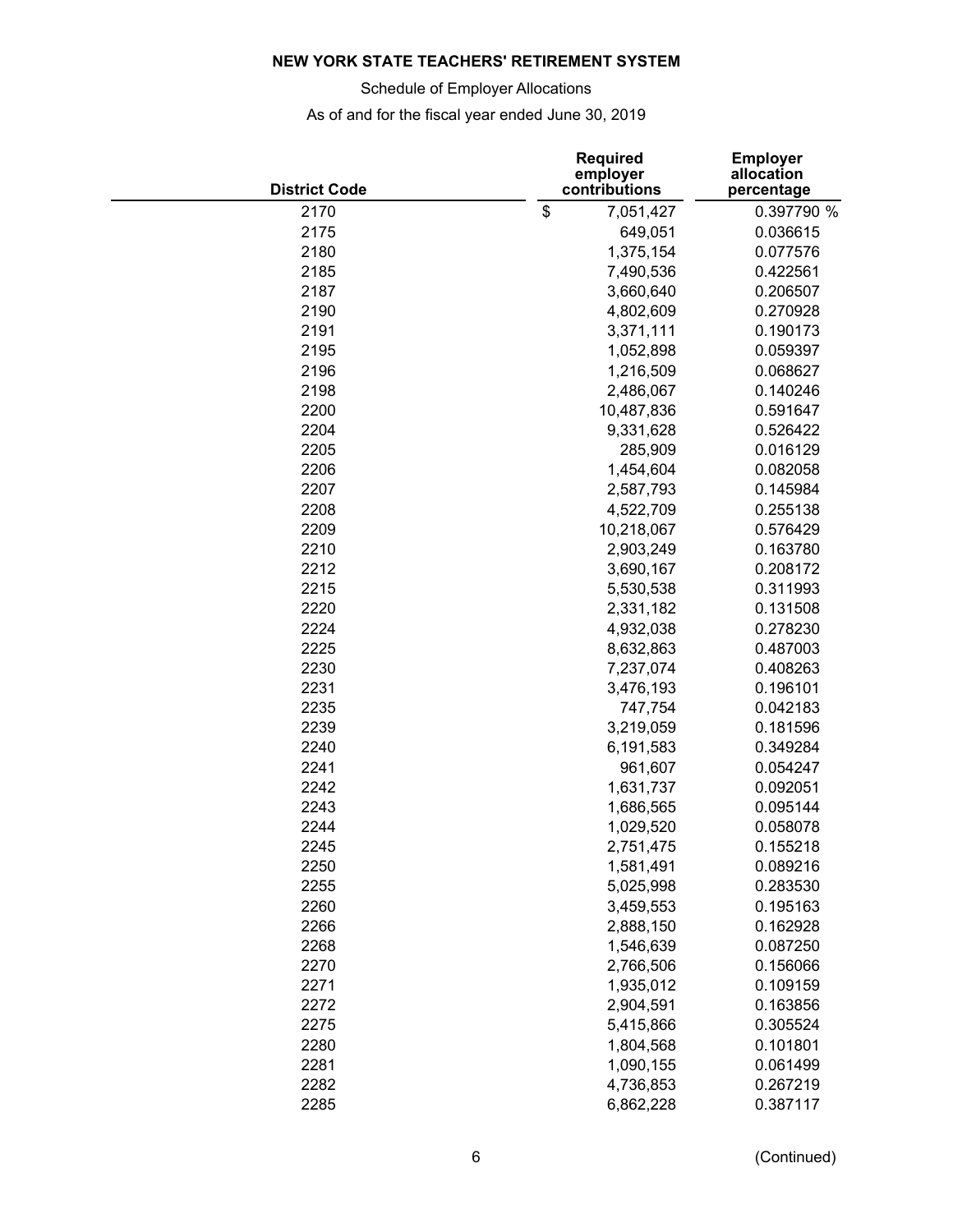Schedule of Employer Allocations

| <b>District Code</b> | <b>Required</b><br>employer<br>contributions | <b>Employer</b><br>allocation<br>percentage |
|----------------------|----------------------------------------------|---------------------------------------------|
| 2286                 | \$<br>3,762,128                              | 0.212232 %                                  |
| 2288                 | 2,171,727                                    | 0.122513                                    |
| 2289                 | 6,887,284                                    | 0.388530                                    |
| 2290                 | 4,022,610                                    | 0.226926                                    |
| 2295                 | 1,915,197                                    | 0.108041                                    |
| 2300                 | 3,662,817                                    | 0.206629                                    |
| 2305                 | 942,732                                      | 0.053182                                    |
| 2310                 | 10,143,127                                   | 0.572201                                    |
| 2315                 | 1,759,063                                    | 0.099233                                    |
| 2317                 | 1,704,138                                    | 0.096135                                    |
| 2320                 | 6,797,141                                    | 0.383445                                    |
| 2325                 | 6,232,368                                    | 0.351585                                    |
| 2328                 | 1,383,743                                    | 0.078061                                    |
| 2330                 | 3,649,364                                    | 0.205870                                    |
| 2335                 | 4,101,502                                    | 0.231377                                    |
| 2338                 | 5,604,714                                    | 0.316177                                    |
| 2339                 | 1,566,659                                    | 0.088379                                    |
| 2340                 | 1,870,025                                    | 0.105493                                    |
| 2345                 | 2,340,651                                    | 0.132042                                    |
| 2350                 | 6,526,773                                    | 0.368193                                    |
| 2355                 | 4,464,846                                    | 0.251874                                    |
| 2360                 | 3,327,020                                    | 0.187686                                    |
| 2361                 | 1,454,606                                    | 0.082058                                    |
| 2362                 | 1,711,926                                    | 0.096574                                    |
| 2363                 | 1,056,339                                    | 0.059591                                    |
| 2364                 | 2,073,252                                    | 0.116958                                    |
| 2365                 | 9,897,640                                    | 0.558353                                    |
| 2370                 | 1,657,076                                    | 0.093480                                    |
| 2375                 | 1,309,478                                    | 0.073871                                    |
| 2377                 | 2,013,896                                    | 0.113609                                    |
| 2378                 | 10,282,610                                   | 0.580070                                    |
| 2379                 | 10,624,664                                   | 0.599366                                    |
| 2380                 | 4,139,264                                    | 0.233507                                    |
| 2381                 | 2,167,566                                    | 0.122278                                    |
| 2383                 | 7,355,366                                    | 0.414936                                    |
| 2384                 | 4,669,181                                    | 0.263401                                    |
| 2385                 | 3,053,830                                    | 0.172275                                    |
| 2389                 | 2,719,831                                    | 0.153433                                    |
| 2390                 | 5,660,271                                    | 0.319311                                    |
| 2391                 | 2,799,040                                    | 0.157901                                    |
| 2394                 | 1,966,901                                    | 0.110958                                    |
| 2395                 | 1,640,437                                    | 0.092541                                    |
| 2396                 | 1,263,310                                    | 0.071267                                    |
| 2400                 | 9,894,918                                    | 0.558199                                    |
| 2401                 | 2,391,469                                    | 0.134909                                    |
| 2402                 | 5,581,280                                    | 0.314855                                    |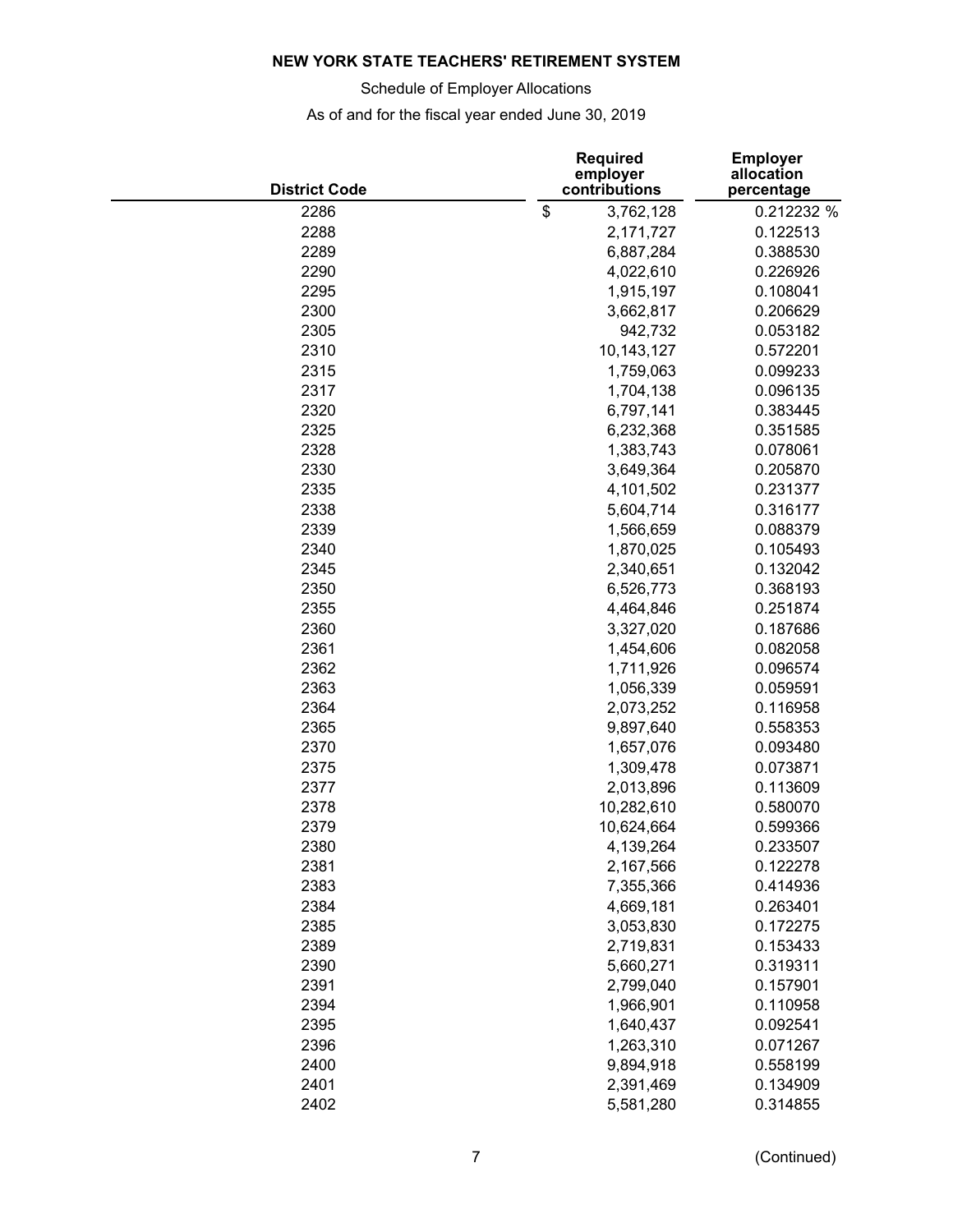Schedule of Employer Allocations

| <b>District Code</b> | <b>Required</b><br>employer<br>contributions | <b>Employer</b><br>allocation<br>percentage |
|----------------------|----------------------------------------------|---------------------------------------------|
| 2403                 | \$<br>2,723,770                              | 0.153655 %                                  |
| 2405                 | 3,556,399                                    | 0.200626                                    |
| 2406                 | 4,873,154                                    | 0.274908                                    |
| 2408                 | 5,211,937                                    | 0.294019                                    |
| 2409                 | 1,093,086                                    | 0.061664                                    |
| 2410                 | 6,596,288                                    | 0.372114                                    |
| 2415                 | 7,352,690                                    | 0.414785                                    |
| 2420                 | 3,779,637                                    | 0.213219                                    |
| 2425                 | 6,935,938                                    | 0.391275                                    |
| 2426                 | 2,004,478                                    | 0.113078                                    |
| 2428                 | 4,035,661                                    | 0.227663                                    |
| 2430                 | 5,953,941                                    | 0.335878                                    |
| 2435                 | 1,551,569                                    | 0.087528                                    |
| 2440                 | 2,598,638                                    | 0.146596                                    |
| 2441                 | 1,519,285                                    | 0.085707                                    |
| 2445                 | 7,723,234                                    | 0.435688                                    |
| 2450                 | 3,006,243                                    | 0.169590                                    |
| 2455                 | 3,747,043                                    | 0.211381                                    |
| 2458                 | 3,713,476                                    | 0.209487                                    |
| 2460                 | 1,342,229                                    | 0.075719                                    |
| 2464                 | 1,193,292                                    | 0.067317                                    |
| 2465                 | 638,530                                      | 0.036021                                    |
| 2466                 | 1,565,452                                    | 0.088311                                    |
| 2467                 | 2,122,508                                    | 0.119736                                    |
| 2468                 | 1,649,475                                    | 0.093051                                    |
| 2469                 | 4,795,419                                    | 0.270522                                    |
| 2470                 | 4,112,127                                    | 0.231976                                    |
| 2471                 | 4,563,966                                    | 0.257466                                    |
| 2475                 | 6,873,706                                    | 0.387764                                    |
| 2480                 | 2,160,978                                    | 0.121907                                    |
| 2485                 | 4,730,338                                    | 0.266851                                    |
| 2490                 | 7,047,924                                    | 0.397592                                    |
| 2495                 | 935,694                                      | 0.052785                                    |
| 2497                 | 2,284,662                                    | 0.128884                                    |
| 2498                 | 1,962,554                                    | 0.110713                                    |
| 2500                 | 5,713,349                                    | 0.322305                                    |
| 2504                 | 3,567,519                                    | 0.201253                                    |
| 2505                 | 4,751,430                                    | 0.268041                                    |
| 2507                 | 907,090                                      | 0.051171                                    |
| 2508                 | 2,562,560                                    | 0.144561                                    |
| 2509                 | 4,587,433                                    | 0.258789                                    |
| 2510                 | 1,894,310                                    | 0.106863                                    |
| 2512                 | 13,347,046                                   | 0.752943                                    |
| 2514                 | 1,321,372                                    | 0.074542                                    |
| 2515                 | 1,174,113                                    | 0.066235                                    |
| 2520                 | 2,583,639                                    | 0.145750                                    |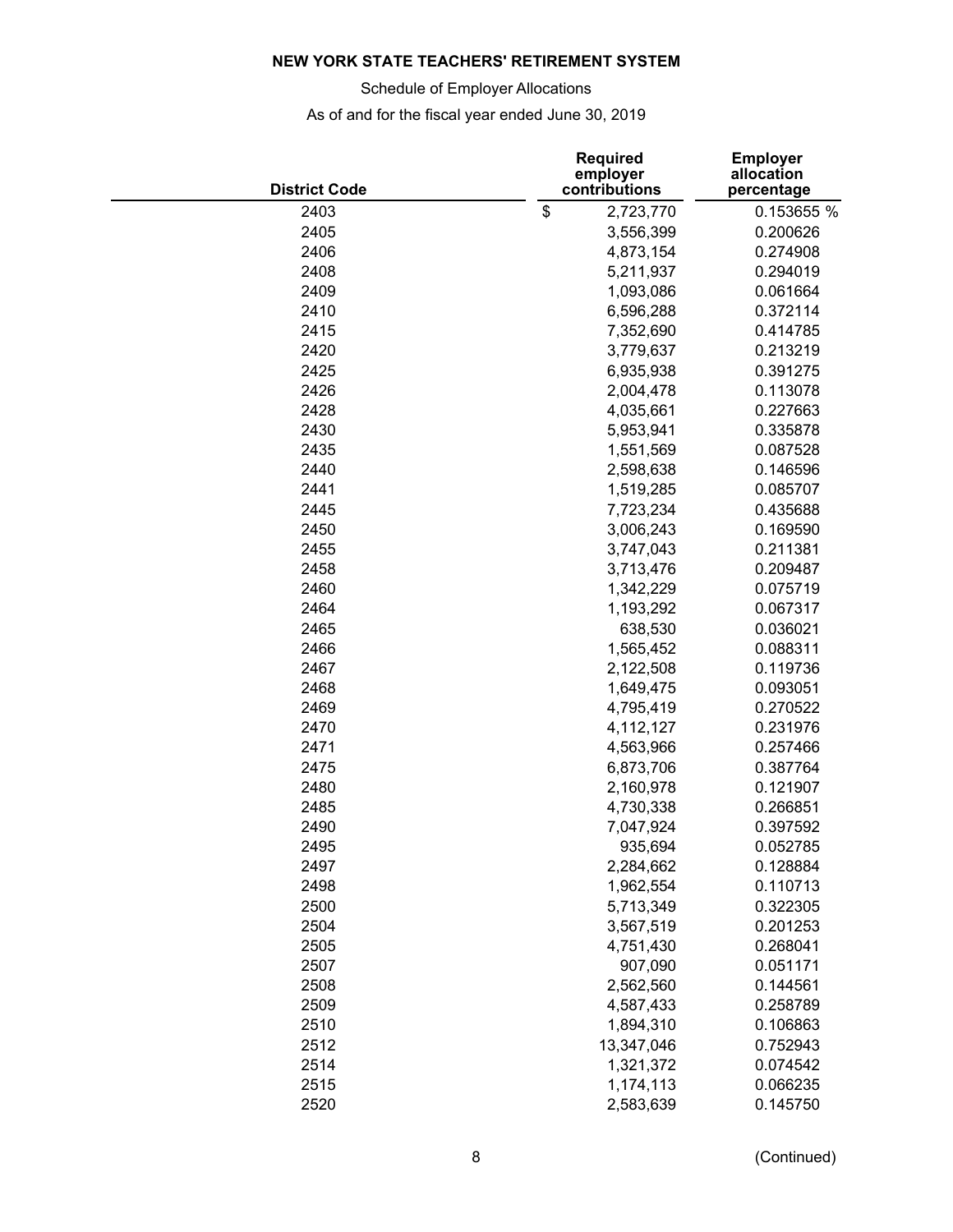Schedule of Employer Allocations

| <b>District Code</b> | <b>Required</b><br>employer<br>contributions | <b>Employer</b><br>allocation<br>percentage |
|----------------------|----------------------------------------------|---------------------------------------------|
| 2525                 | \$<br>3,729,262                              | 0.210378 %                                  |
| 2530                 | 7,110,677                                    | 0.401132                                    |
| 2533                 | 1,738,379                                    | 0.098067                                    |
| 2535                 | 2,096,135                                    | 0.118249                                    |
| 2540                 | 4,994,833                                    | 0.281772                                    |
| 2541                 | 2,984,797                                    | 0.168380                                    |
| 2542                 | 1,830,607                                    | 0.103269                                    |
| 2545                 | 910,881                                      | 0.051385                                    |
| 2547                 | 6,854,351                                    | 0.386672                                    |
| 2550                 | 820,001                                      | 0.046258                                    |
| 2551                 | 1,259,877                                    | 0.071073                                    |
| 2555                 | 1,241,948                                    | 0.070062                                    |
| 2557                 | 10,486,582                                   | 0.591576                                    |
| 2559                 | 1,034,546                                    | 0.058362                                    |
| 2560                 | 1,299,308                                    | 0.073297                                    |
| 2561                 | 4,179,971                                    | 0.235803                                    |
| 2562                 | 4,948,728                                    | 0.279171                                    |
| 2563                 | 5,410,073                                    | 0.305197                                    |
| 2564                 | 7,293,140                                    | 0.411426                                    |
| 2565                 | 4,127,391                                    | 0.232837                                    |
| 2570                 |                                              |                                             |
|                      | 2,871,836                                    | 0.162008                                    |
| 2573                 | 3,025,881                                    | 0.170698                                    |
| 2574                 | 987,033                                      | 0.055681                                    |
| 2575                 | 10,357,487                                   | 0.584294                                    |
| 2576                 | 2,126,154                                    | 0.119942                                    |
| 2580                 | 5,642,841                                    | 0.318328                                    |
| 2582                 | 1,238,593                                    | 0.069872                                    |
| 2584                 | 3,290,427                                    | 0.185622                                    |
| 2585                 | 11,179,049                                   | 0.630640                                    |
| 2590                 | 3,731,084                                    | 0.210480                                    |
| 2593                 | 9,128,281                                    | 0.514951                                    |
| 2595                 | 758,692                                      | 0.042800                                    |
| 2600                 | 1,473,057                                    | 0.083099                                    |
| 2605                 | 671,867                                      | 0.037902                                    |
| 2610                 | 9,351,018                                    | 0.527516                                    |
| 2611                 | 2,529,944                                    | 0.142721                                    |
| 2612                 | 2,920,344                                    | 0.164744                                    |
| 2613                 | 2,952,173                                    | 0.166540                                    |
| 2614                 | 3,583,237                                    | 0.202140                                    |
| 2615                 | 10,357,181                                   | 0.584276                                    |
| 2616                 | 3,496,461                                    | 0.197245                                    |
| 2617                 | 3,758,805                                    | 0.212044                                    |
| 2618                 | 967,133                                      | 0.054559                                    |
| 2619                 | 2,065,826                                    | 0.116539                                    |
| 2620                 | 709,063                                      | 0.040000                                    |
| 2625                 | 1,239,471                                    | 0.069922                                    |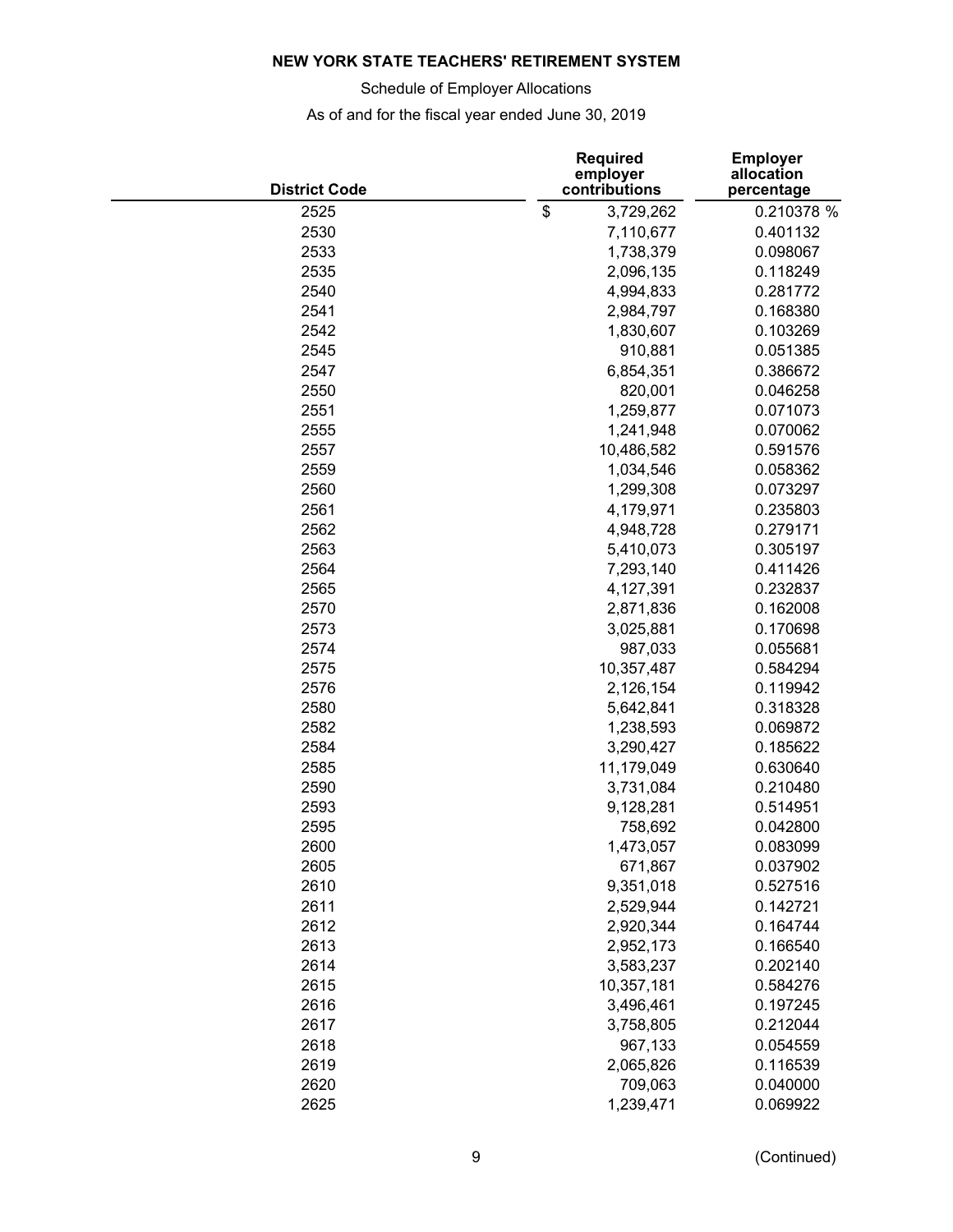Schedule of Employer Allocations

| <b>District Code</b> | <b>Required</b><br>employer<br>contributions | <b>Employer</b><br>allocation<br>percentage |
|----------------------|----------------------------------------------|---------------------------------------------|
| 2626                 | \$<br>822,215                                | 0.046383 %                                  |
| 2630                 | 996,509                                      | 0.056216                                    |
| 2632                 | 1,830,366                                    | 0.103256                                    |
| 2633                 | 7,055,823                                    | 0.398038                                    |
| 2635                 | 927,048                                      | 0.052297                                    |
| 2640                 | 2,281,376                                    | 0.128699                                    |
| 2641                 | 1,346,551                                    | 0.075963                                    |
| 2642                 | 5,316,674                                    | 0.299928                                    |
| 2643                 | 5,125,788                                    | 0.289159                                    |
| 2644                 | 4,703,081                                    | 0.265313                                    |
| 2645                 | 5,977,659                                    | 0.337216                                    |
| 2648                 | 1,098,325                                    | 0.061959                                    |
| 2649                 | 2,423,939                                    | 0.136741                                    |
| 2650                 | 545,403                                      | 0.030768                                    |
| 2651                 | 8,844,837                                    | 0.498961                                    |
| 2652                 | 960,601                                      | 0.054190                                    |
| 2653                 | 1,423,007                                    | 0.080276                                    |
| 2654                 | 9,244,756                                    | 0.521522                                    |
| 2655                 | 5,085,292                                    | 0.286875                                    |
| 2656                 | 4,694,140                                    | 0.264809                                    |
| 3032                 | 707,587                                      | 0.039917                                    |
| 3041                 | 271,035                                      | 0.015290                                    |
| 3042                 | 733,762                                      | 0.041394                                    |
| 3043                 | 789,379                                      | 0.044531                                    |
| 3044                 | 540,681                                      | 0.030501                                    |
| 3048                 | 278,369                                      | 0.015704                                    |
| 3077                 | 672,689                                      | 0.037948                                    |
| 3078                 | 293,501                                      | 0.016557                                    |
| 3079                 | 180,328                                      | 0.010173                                    |
| 3081                 | 302,322                                      | 0.017055                                    |
| 3082                 | 611,676                                      | 0.034506                                    |
| 3101                 | 290,434                                      | 0.016384                                    |
| 3105                 | 283,995                                      | 0.016021                                    |
| 3106                 | 517,491                                      | 0.029193                                    |
| 3107                 | 463,312                                      | 0.026137                                    |
| 3126                 | 514,503                                      | 0.029024                                    |
| 3128                 | 465,593                                      | 0.026265                                    |
| 3178                 | 841,795                                      | 0.047488                                    |
| 3179                 | 609,884                                      | 0.034405                                    |
| 3201                 | 332,499                                      | 0.018757                                    |
| 3202                 | 600,872                                      | 0.033897                                    |
| 3204                 | 601,170                                      | 0.033914                                    |
| 3206                 | 685,815                                      | 0.038689                                    |
| 3208                 | 291,836                                      | 0.016463                                    |
| 3226                 | 782,409                                      | 0.044138                                    |
| 3229                 | 496,879                                      | 0.028030                                    |
|                      |                                              |                                             |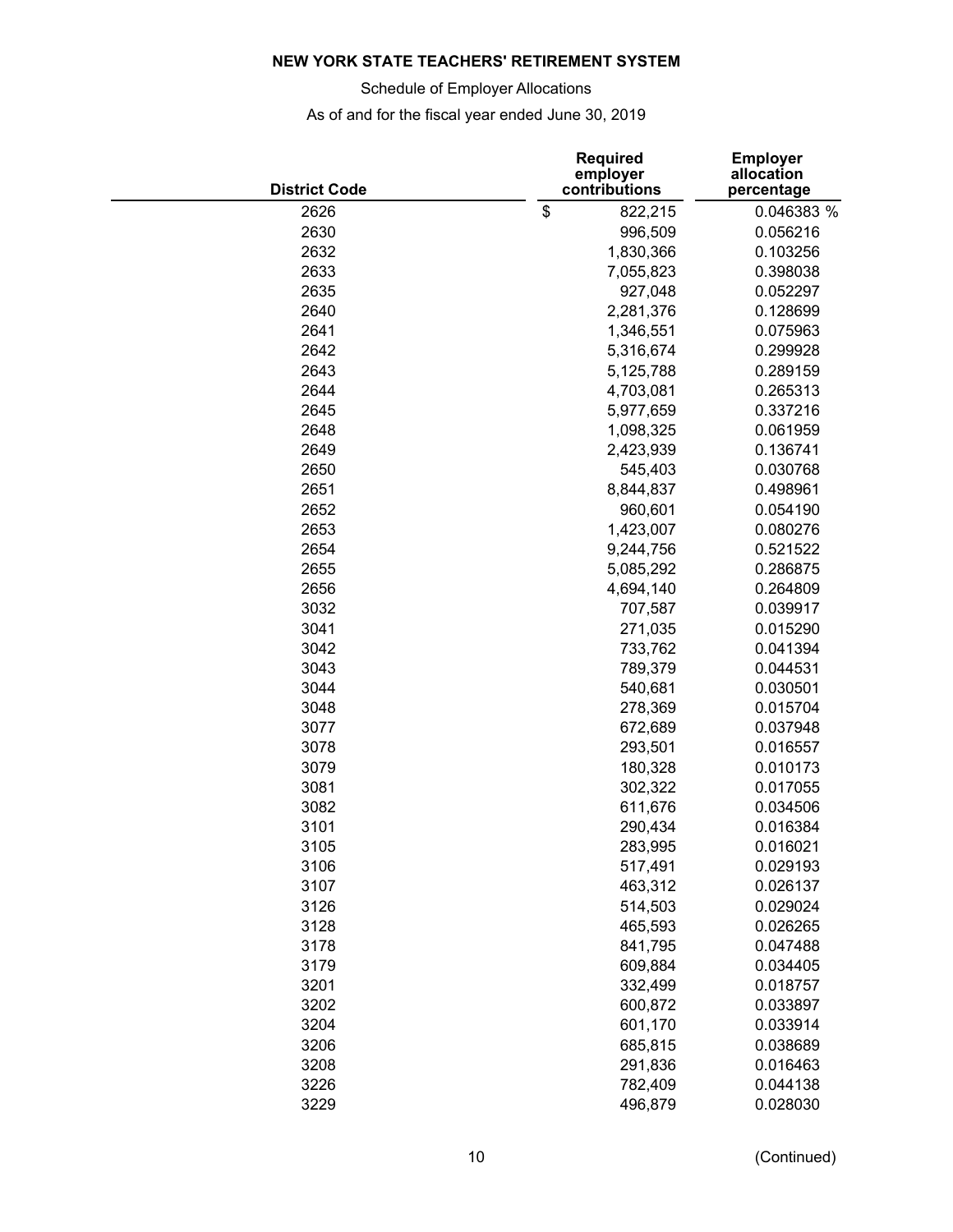Schedule of Employer Allocations

| <b>District Code</b> | <b>Required</b><br>employer<br>contributions | <b>Employer</b><br>allocation<br>percentage |
|----------------------|----------------------------------------------|---------------------------------------------|
| 3231                 | \$<br>737,064                                | 0.041580 %                                  |
| 3232                 | 352,029                                      | 0.019859                                    |
| 3276                 | 731,641                                      | 0.041274                                    |
| 3277                 | 819,842                                      | 0.046249                                    |
| 3278                 | 573,634                                      | 0.032360                                    |
| 3280                 | 671,810                                      | 0.037899                                    |
| 3281                 | 718,146                                      | 0.040513                                    |
| 3284                 | 740,247                                      | 0.041759                                    |
| 3303                 | 744,840                                      | 0.042018                                    |
| 3304                 | 370,658                                      | 0.020910                                    |
| 3305                 | 495,225                                      | 0.027937                                    |
| 3306                 | 506,683                                      | 0.028583                                    |
| 3307                 | 181,283                                      | 0.010227                                    |
| 3308                 | 409,893                                      | 0.023123                                    |
| 3309                 | 715,142                                      | 0.040343                                    |
| 3326                 | 601,005                                      | 0.033904                                    |
| 3327                 | 819,784                                      | 0.046246                                    |
| 3328                 | 449,908                                      | 0.025380                                    |
| 3329                 | 542,486                                      | 0.030603                                    |
| 3330                 | 836,631                                      | 0.047197                                    |
| 3331                 | 990,966                                      | 0.055903                                    |
| 3332                 | 414,688                                      | 0.023394                                    |
| 3452                 | 1,012,768                                    | 0.057133                                    |
| 3453                 | 333,385                                      | 0.018807                                    |
| 3458                 | 721,031                                      | 0.040675                                    |
| 3460                 | 1,050,245                                    | 0.059247                                    |
| 3464                 | 286,552                                      | 0.016165                                    |
| 3465                 | 222,162                                      | 0.012533                                    |
| 3466                 | 574,365                                      | 0.032402                                    |
| 3467                 | 308,651                                      | 0.017412                                    |
| 3468                 | 60,748                                       | 0.003427                                    |
| 3470                 | 284,815                                      | 0.016067                                    |
| 3471                 | 243,547                                      | 0.013739                                    |
| 3472                 | 203,549                                      | 0.011483                                    |
| 3526                 | 525,335                                      | 0.029636                                    |
| 3527                 | 459,788                                      | 0.025938                                    |
| 3528                 | 400,234                                      | 0.022578                                    |
| 3531                 | 644,591                                      | 0.036363                                    |
| 3552                 | 199,104                                      | 0.011232                                    |
| 3559                 | 467,960                                      | 0.026399                                    |
| 3560                 | 616,922                                      | 0.034802                                    |
| 3561                 | 634,228                                      | 0.035779                                    |
| 3576                 | 274,298                                      | 0.015474                                    |
| 3577                 | 606,523                                      | 0.034216                                    |
| 3579                 | 319,933                                      | 0.018048                                    |
| 3585                 | 668,233                                      | 0.037697                                    |
|                      |                                              |                                             |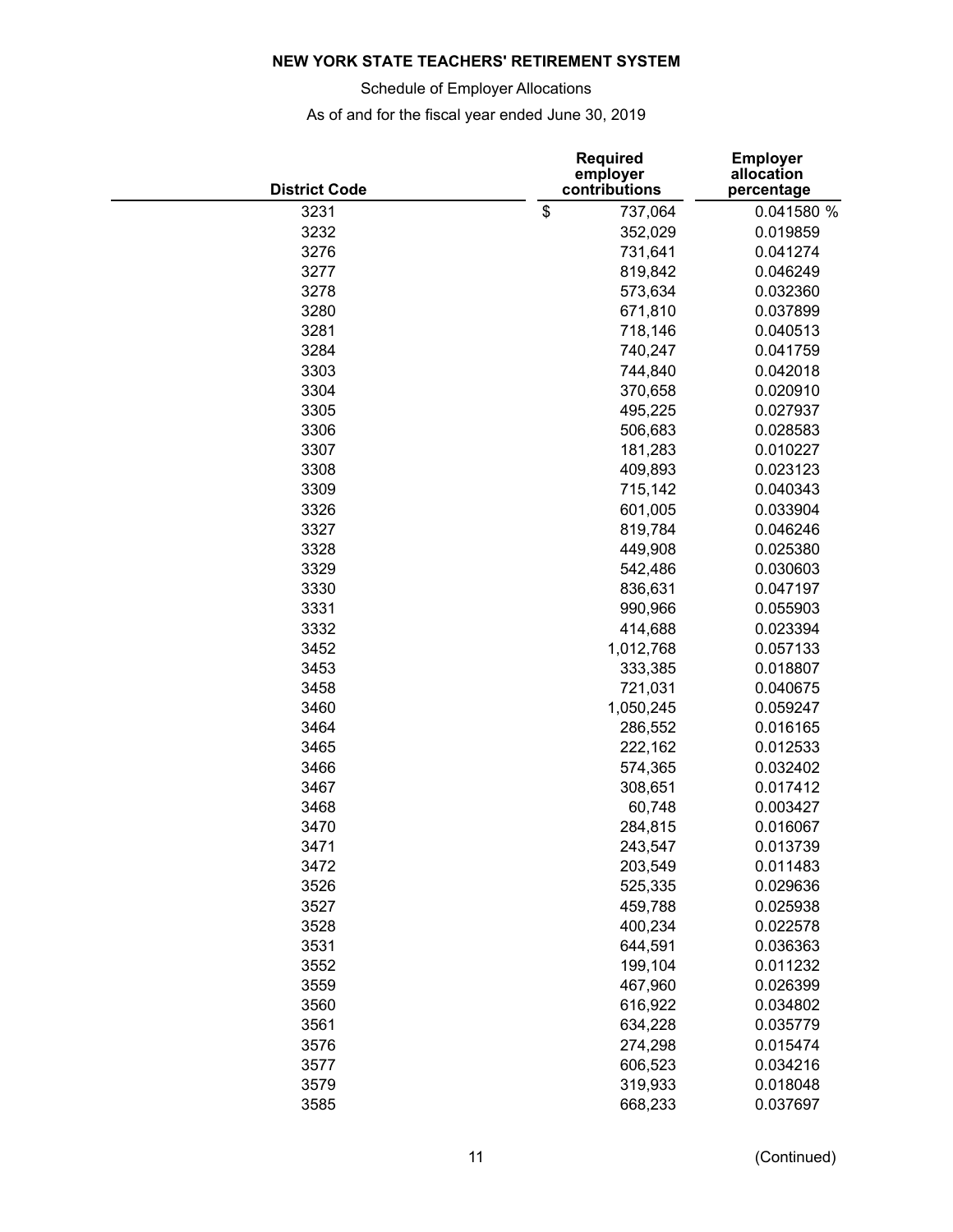Schedule of Employer Allocations

| <b>District Code</b> | <b>Required</b><br>employer<br>contributions | <b>Employer</b><br>allocation<br>percentage |
|----------------------|----------------------------------------------|---------------------------------------------|
| 3586                 | \$<br>780,311                                | 0.044019 %                                  |
| 3589                 | 627,976                                      | 0.035426                                    |
| 3591                 | 266,045                                      | 0.015008                                    |
| 3592                 | 639,783                                      | 0.036092                                    |
| 3593                 | 1,170,211                                    | 0.066015                                    |
| 3594                 | 274,165                                      | 0.015466                                    |
| 3626                 | 1,331,588                                    | 0.075118                                    |
| 3629                 | 801,124                                      | 0.045194                                    |
| 3630                 | 1,262,544                                    | 0.071223                                    |
| 3631                 | 1,037,531                                    | 0.058530                                    |
| 3632                 | 1,933,048                                    | 0.109048                                    |
| 3635                 | 1,320,430                                    | 0.074489                                    |
| 3636                 | 1,063,925                                    | 0.060019                                    |
| 3658                 | 1,071,492                                    | 0.060446                                    |
| 3679                 | 1,220,797                                    | 0.068868                                    |
| 3702                 | 681,951                                      | 0.038471                                    |
| 3709                 | 537,470                                      | 0.030320                                    |
| 3805                 | 431,634                                      | 0.024350                                    |
| 3821                 | 627,518                                      | 0.035400                                    |
| 3822                 | 245,366                                      | 0.013842                                    |
| 3854                 | 1,364,678                                    | 0.076985                                    |
| 3855                 | 730,593                                      | 0.041215                                    |
| 3856                 | 126,046                                      | 0.007111                                    |
| 3927                 | 802,101                                      | 0.045249                                    |
| 3928                 | 379,896                                      | 0.021431                                    |
| 3929                 | 711,376                                      | 0.040131                                    |
| 3930                 | 668,313                                      | 0.037701                                    |
| 3931                 | 913,459                                      | 0.051531                                    |
| 3932                 | 674,708                                      | 0.038062                                    |
| 3934                 | 126,690                                      | 0.007147                                    |
| 3979                 | 436,610                                      | 0.024630                                    |
| 3980                 | 366,395                                      |                                             |
|                      |                                              | 0.020669                                    |
| 3981                 | 308,712                                      | 0.017415<br>0.008102                        |
| 3982                 | 143,626                                      |                                             |
| 3983                 | 317,897                                      | 0.017933                                    |
| 3986                 | 331,609                                      | 0.018707                                    |
| 3987                 | 234,204                                      | 0.013212                                    |
| 3988                 | 294,016                                      | 0.016586                                    |
| 3989                 | 230,191                                      | 0.012986                                    |
| 3990                 | 312,459                                      | 0.017627                                    |
| 3991                 | 392,628                                      | 0.022149                                    |
| 3992                 | 340,027                                      | 0.019182                                    |
| 3994                 | 649,944                                      | 0.036665                                    |
| 3995                 | 325,171                                      | 0.018344                                    |
| 3996                 | 259,804                                      | 0.014656                                    |
| 3997                 | 288,267                                      | 0.016262                                    |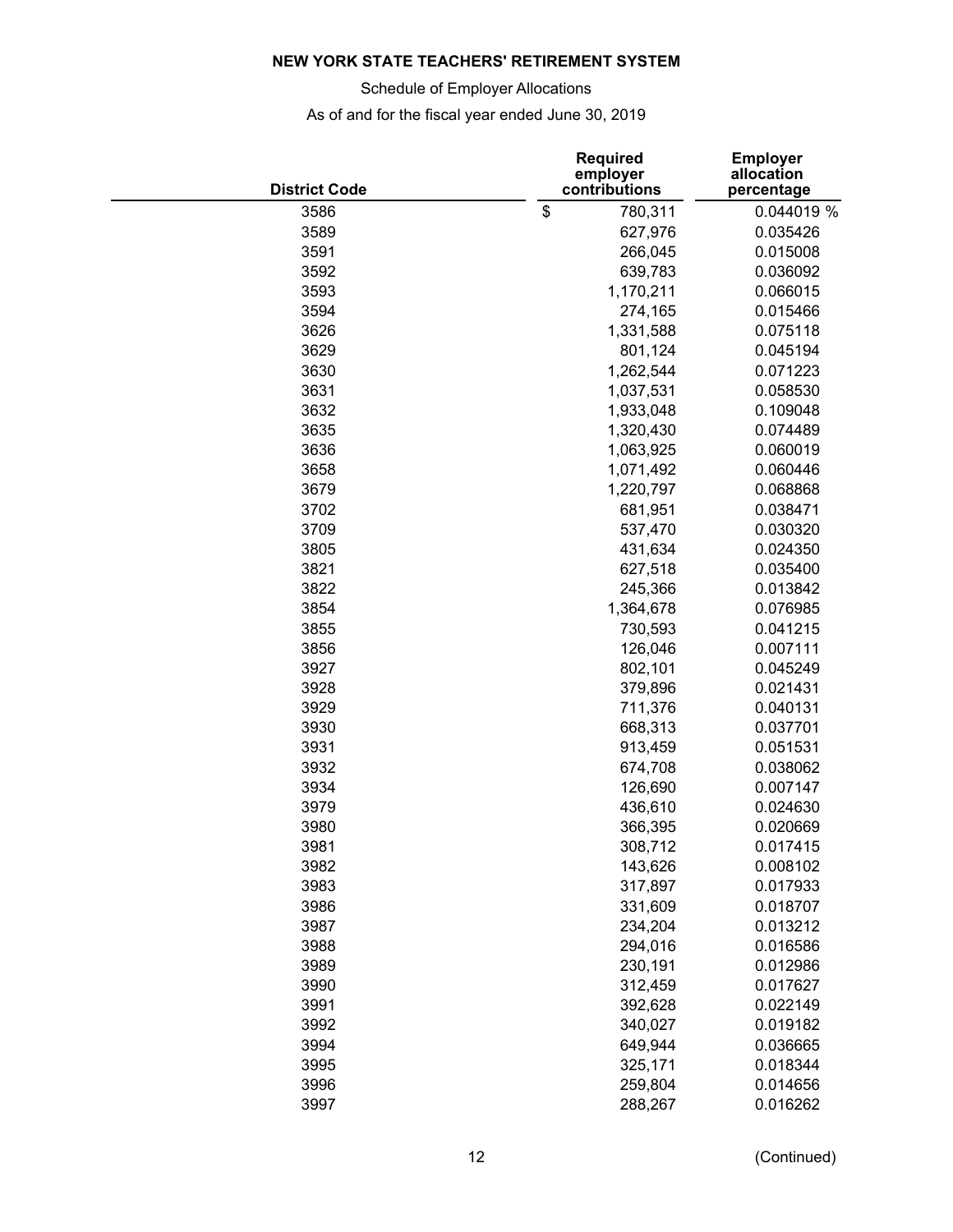Schedule of Employer Allocations

| <b>District Code</b> | <b>Required</b><br>employer<br>contributions | <b>Employer</b><br>allocation<br>percentage |  |  |
|----------------------|----------------------------------------------|---------------------------------------------|--|--|
| 3998                 | \$<br>278,324                                | 0.015701 %                                  |  |  |
| 3999                 | 274,985                                      | 0.015513                                    |  |  |
| 4004                 | 157,396                                      | 0.008879                                    |  |  |
| 4007                 | 230,678                                      | 0.013013                                    |  |  |
| 4008                 | 77,515                                       | 0.004373                                    |  |  |
| 4009                 | 1,336,928                                    | 0.075420                                    |  |  |
| 4010                 | 125,755                                      | 0.007094                                    |  |  |
| 4014                 | 586,797                                      | 0.033103                                    |  |  |
| 4015                 | 385,074                                      | 0.021723                                    |  |  |
| 4020                 | 751,184                                      | 0.042376                                    |  |  |
| 4021                 | 1,037,672                                    | 0.058538                                    |  |  |
| 4022                 | 772,138                                      | 0.043558                                    |  |  |
| 4027                 | 772,985                                      | 0.043606                                    |  |  |
| 4028                 | 136,370                                      | 0.007693                                    |  |  |
| 4029                 | 836,257                                      | 0.047175                                    |  |  |
| 4030                 | 500,763                                      | 0.028249                                    |  |  |
| 4031                 | 442,466                                      | 0.024961                                    |  |  |
| 4034                 | 384,265                                      | 0.021677                                    |  |  |
| 4036                 | 577,676                                      | 0.032588                                    |  |  |
| 4101                 | 410,626                                      | 0.023165                                    |  |  |
| 4104                 | 358,709                                      | 0.020236                                    |  |  |
| 4124                 | 33,626                                       | 0.001897                                    |  |  |
| 4126                 | 1,203,447                                    | 0.067890                                    |  |  |
| 4128                 | 774,192                                      | 0.043674                                    |  |  |
| 4130                 | 659,249                                      | 0.037190                                    |  |  |
| 4132                 | 299,169                                      | 0.016877                                    |  |  |
| 4134                 | 287,556                                      | 0.016222                                    |  |  |
| 4135                 | 251,309                                      | 0.014177                                    |  |  |
| 4137                 | 341,995                                      | 0.019293                                    |  |  |
| 4142                 | 1,065,605                                    | 0.060114                                    |  |  |
| 4143                 | 839,640                                      | 0.047366                                    |  |  |
| 4144                 | 528,684                                      | 0.029824                                    |  |  |
| 4149                 | 280,456                                      | 0.015821                                    |  |  |
| 4151                 | 762,645                                      | 0.043023                                    |  |  |
| 4152                 | 695,399                                      | 0.039229                                    |  |  |
|                      |                                              |                                             |  |  |
| 4153                 | 775,439                                      | 0.043745                                    |  |  |
| 4154                 | 458,554                                      | 0.025868                                    |  |  |
| 4155                 | 594,321                                      | 0.033527                                    |  |  |
| 4178                 | 565,456                                      | 0.031899                                    |  |  |
| 4180                 | 1,143,315                                    | 0.064497                                    |  |  |
| 4183                 | 736,874                                      | 0.041569                                    |  |  |
| 4184                 | 727,161                                      | 0.041021                                    |  |  |
| 4202                 | 487,772                                      | 0.027517                                    |  |  |
| 4203                 | 492,783                                      | 0.027799                                    |  |  |
| 4205                 | 336,227                                      | 0.018967                                    |  |  |
| 4206                 | 329,327                                      | 0.018578                                    |  |  |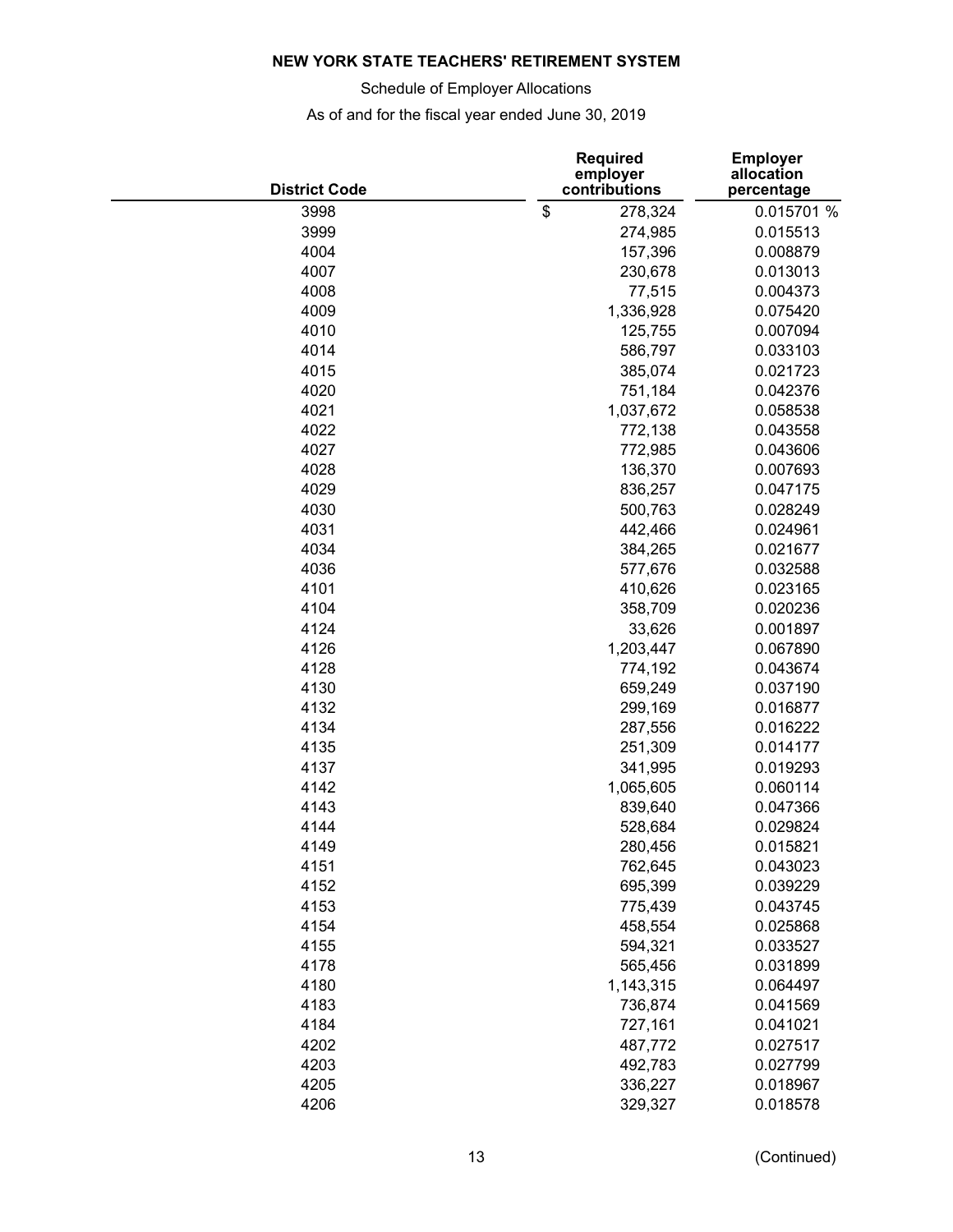Schedule of Employer Allocations

| <b>District Code</b> | <b>Required</b><br>employer<br>contributions | <b>Employer</b><br>allocation<br>percentage |  |  |
|----------------------|----------------------------------------------|---------------------------------------------|--|--|
| 4208                 | \$<br>1,686,173                              | 0.095122 %                                  |  |  |
| 4258                 | 628,409                                      | 0.035450                                    |  |  |
| 4259                 | 554,075                                      | 0.031257                                    |  |  |
| 4260                 | 839,838                                      | 0.047378                                    |  |  |
| 4301                 | 1,689,306                                    | 0.095298                                    |  |  |
| 4351                 | 2,387,412                                    | 0.134680                                    |  |  |
| 4353                 | 1,497,182                                    | 0.084460                                    |  |  |
| 4355                 | 2,477,915                                    | 0.139786                                    |  |  |
| 4356                 | 4,042,629                                    | 0.228056                                    |  |  |
| 4357                 | 1,788,723                                    | 0.100907                                    |  |  |
| 4358                 | 1,377,483                                    | 0.077708                                    |  |  |
| 4360                 | 1,497,929                                    | 0.084502                                    |  |  |
| 4361                 | 2,616,479                                    | 0.147603                                    |  |  |
| 4363                 | 1,482,703                                    | 0.083643                                    |  |  |
| 4364                 | 1,573,346                                    | 0.088757                                    |  |  |
| 4365                 | 1,226,174                                    | 0.069172                                    |  |  |
| 4366                 | 5,551,016                                    | 0.313148                                    |  |  |
| 4367                 | 9,262,309                                    | 0.522512                                    |  |  |
| 4368                 | 7,345,151                                    | 0.414360                                    |  |  |
| 4428                 | 427,336                                      | 0.024107                                    |  |  |
| 4430                 | 479,799                                      | 0.027067                                    |  |  |
| 4434                 | 174,730                                      | 0.009857                                    |  |  |
| 4437                 | 701,495                                      | 0.039573                                    |  |  |
| 4438                 | 546,084                                      | 0.030806                                    |  |  |
| 4439                 | 684,474                                      | 0.038613                                    |  |  |
| 4504                 | 481,662                                      | 0.027172                                    |  |  |
| 4531                 | 640,189                                      | 0.036115                                    |  |  |
| 4532                 | 1,032,958                                    | 0.058272                                    |  |  |
| 4533                 | 760,159                                      | 0.042883                                    |  |  |
| 4534                 | 734,915                                      | 0.041459                                    |  |  |
| 4557                 | 377,919                                      | 0.021319                                    |  |  |
| 4582                 | 739,587                                      | 0.041722                                    |  |  |
| 4583                 | 610,355                                      | 0.034432                                    |  |  |
| 4586                 | 656,636                                      | 0.037043                                    |  |  |
| 4588                 | 572,778                                      | 0.032312                                    |  |  |
| 4590                 | 630,646                                      | 0.035576                                    |  |  |
| 4592                 | 368,006                                      | 0.020760                                    |  |  |
| 4593                 | 710,871                                      | 0.040102                                    |  |  |
| 4594                 | 724,914                                      | 0.040894                                    |  |  |
| 4595                 | 787,408                                      | 0.044420                                    |  |  |
| 4596                 | 617,364                                      | 0.034827                                    |  |  |
| 4597                 | 905,947                                      | 0.051107                                    |  |  |
| 4598                 | 835,070                                      | 0.047109                                    |  |  |
|                      | 1,063,248                                    |                                             |  |  |
| 4604                 |                                              | 0.059981                                    |  |  |
| 4617                 | 408,828                                      | 0.023063                                    |  |  |
| 4620                 | 797,140                                      | 0.044969                                    |  |  |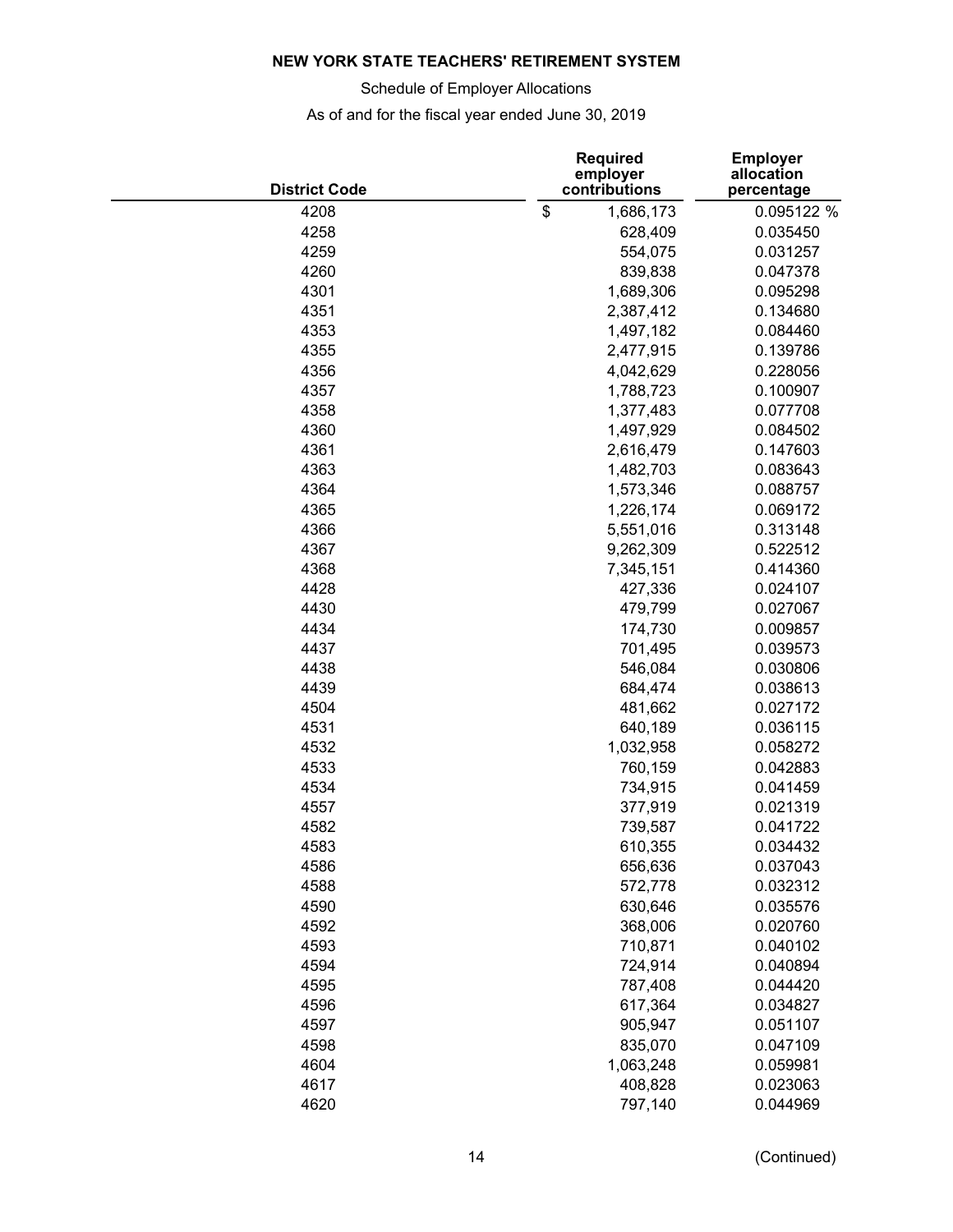Schedule of Employer Allocations

| <b>District Code</b> | <b>Required</b><br>employer<br>contributions | <b>Employer</b><br>allocation<br>percentage |  |  |
|----------------------|----------------------------------------------|---------------------------------------------|--|--|
| 4651                 | \$<br>886,474                                | 0.050008 %                                  |  |  |
| 4653                 | 2,981,796                                    | 0.168211                                    |  |  |
| 4654                 | 3,498,729                                    | 0.197373                                    |  |  |
| 4662                 | 688,045                                      | 0.038814                                    |  |  |
| 4663                 | 852,276                                      | 0.048079                                    |  |  |
| 4679                 | 707,320                                      | 0.039902                                    |  |  |
| 4680                 | 547,066                                      | 0.030861                                    |  |  |
| 4701                 | 972,233                                      | 0.054846                                    |  |  |
| 4703                 | 796,751                                      | 0.044947                                    |  |  |
| 4704                 | 803,303                                      | 0.045317                                    |  |  |
| 4705                 | 1,088,877                                    | 0.061426                                    |  |  |
| 4854                 | 1,038,266                                    | 0.058571                                    |  |  |
| 4855                 | 321,783                                      | 0.018153                                    |  |  |
| 4857                 | 2,116,190                                    | 0.119380                                    |  |  |
| 4862                 | 1,888,663                                    | 0.106545                                    |  |  |
| 4863                 | 2,303,538                                    | 0.129949                                    |  |  |
| 4877                 | 971,053                                      | 0.054780                                    |  |  |
| 4879                 | 704,663                                      | 0.039752                                    |  |  |
| 4883                 | 25,219                                       | 0.001423                                    |  |  |
| 4884                 | 310,722                                      | 0.017529                                    |  |  |
| 4885                 | 804,345                                      | 0.045375                                    |  |  |
| 4890                 | 1,271,252                                    | 0.071715                                    |  |  |
| 4892                 | 1,147,031                                    | 0.064707                                    |  |  |
| 4894                 | 1,157,058                                    | 0.065273                                    |  |  |
| 4901                 | 765,732                                      | 0.043197                                    |  |  |
| 4905                 | 326,445                                      | 0.018416                                    |  |  |
| 4906                 | 1,049,858                                    | 0.059225                                    |  |  |
| 4907                 | 1,662,559                                    | 0.093789                                    |  |  |
| 4908                 | 454,351                                      | 0.025631                                    |  |  |
| 4909                 | 1,228,497                                    | 0.069303                                    |  |  |
| 4910                 | 585,559                                      | 0.033033                                    |  |  |
| 4976                 | 280,377                                      | 0.015817                                    |  |  |
| 4978                 | 310,152                                      | 0.017497                                    |  |  |
| 4979                 | 428,975                                      | 0.024200                                    |  |  |
| 4980                 | 223,473                                      | 0.012607                                    |  |  |
| 4981                 | 281,220                                      | 0.015864                                    |  |  |
| 4982                 | 404,107                                      | 0.022797                                    |  |  |
| 4983                 | 320,251                                      | 0.018066                                    |  |  |
| 5001                 | 604,447                                      | 0.034098                                    |  |  |
| 5002                 | 402,940                                      |                                             |  |  |
|                      | 476,197                                      | 0.022731<br>0.026864                        |  |  |
| 5003                 |                                              |                                             |  |  |
| 5026                 | 363,071                                      | 0.020482                                    |  |  |
| 5027                 | 667,054                                      | 0.037630                                    |  |  |
| 5028                 | 309,747                                      | 0.017474                                    |  |  |
| 5076                 | 904,903                                      | 0.051048                                    |  |  |
| 5078                 | 694,795                                      | 0.039195                                    |  |  |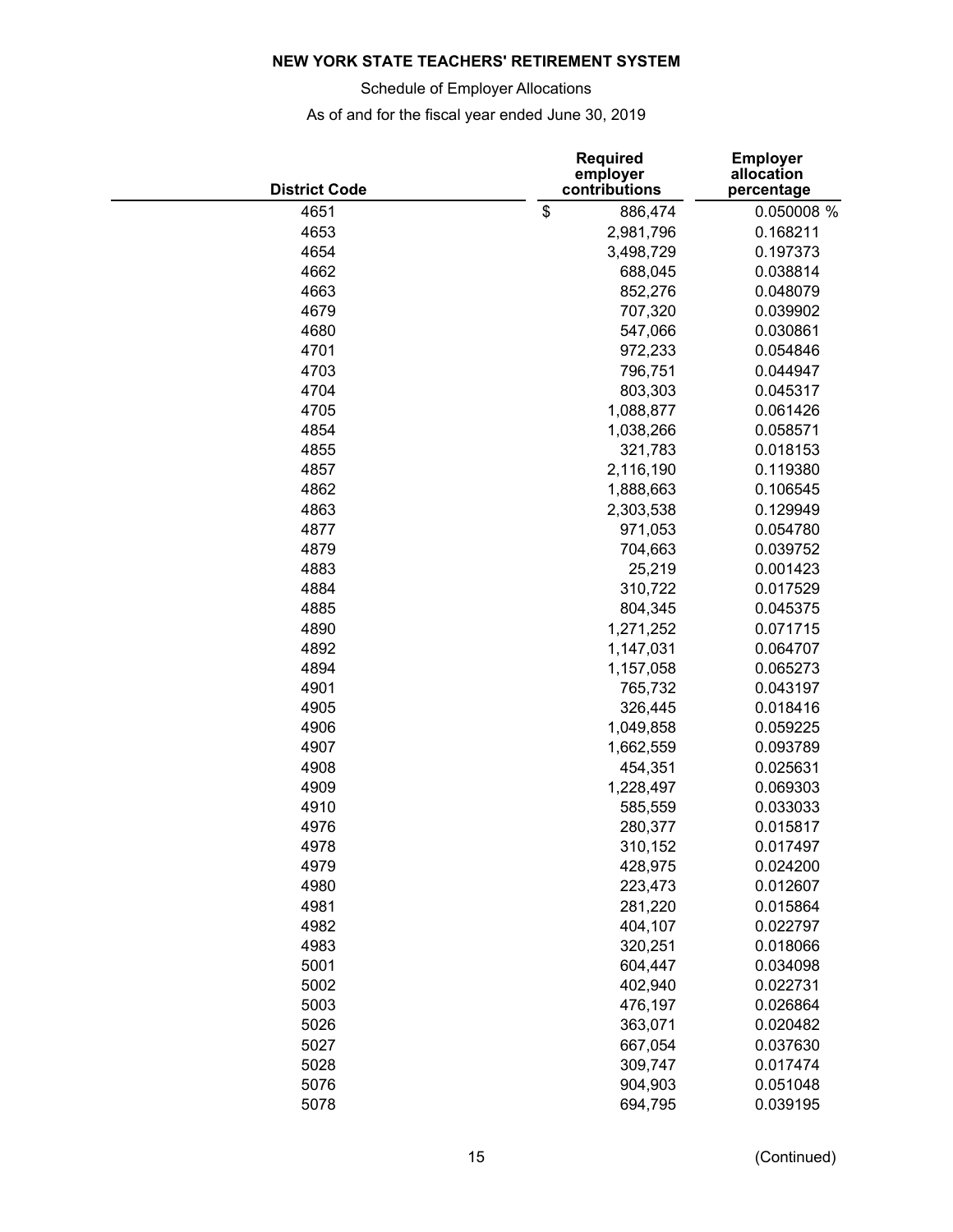Schedule of Employer Allocations

| <b>District Code</b> | <b>Required</b><br>employer<br>contributions | <b>Employer</b><br>allocation<br>percentage |  |  |
|----------------------|----------------------------------------------|---------------------------------------------|--|--|
| 5102                 | \$<br>2,302,134                              | 0.129870 %                                  |  |  |
| 5103                 | 1,216,497                                    | 0.068626                                    |  |  |
| 5107                 | 834,094                                      | 0.047054                                    |  |  |
| 5108                 | 741,013                                      | 0.041803                                    |  |  |
| 5251                 | 569,220                                      | 0.032111                                    |  |  |
| 5253                 | 773,490                                      | 0.043635                                    |  |  |
| 5276                 | 962,788                                      | 0.054313                                    |  |  |
| 5281                 | 335,049                                      | 0.018901                                    |  |  |
| 5282                 | 383,825                                      | 0.021653                                    |  |  |
| 5301                 | 420,037                                      | 0.023695                                    |  |  |
| 5303                 | 221,455                                      | 0.012493                                    |  |  |
| 5305                 | 293,379                                      | 0.016550                                    |  |  |
| 5306                 | 486,130                                      | 0.027424                                    |  |  |
| 5307                 | 664,004                                      | 0.037458                                    |  |  |
| 5308                 | 485,530                                      | 0.027390                                    |  |  |
| 5309                 | 200,843                                      | 0.011330                                    |  |  |
| 5351                 | 2,917,916                                    | 0.164607                                    |  |  |
| 5352                 | 29,647                                       | 0.001672                                    |  |  |
| 5353                 | 316,833                                      | 0.017873                                    |  |  |
| 5354                 | 950,674                                      | 0.053630                                    |  |  |
| 5355                 | 1,858,683                                    | 0.104853                                    |  |  |
| 5356                 | 597,564                                      | 0.033710                                    |  |  |
| 5357                 | 2,708,377                                    | 0.152787                                    |  |  |
| 5358                 | 5,476,560                                    | 0.308948                                    |  |  |
| 5359                 | 491,766                                      | 0.027742                                    |  |  |
| 5360                 | 329,601                                      | 0.018594                                    |  |  |
| 5361                 | 2,560,299                                    | 0.144433                                    |  |  |
| 5362                 | 307,823                                      |                                             |  |  |
| 5363                 |                                              | 0.017365<br>0.130069                        |  |  |
|                      | 2,305,663                                    |                                             |  |  |
| 5364                 | 636,001                                      | 0.035879                                    |  |  |
| 5365                 | 22,453                                       | 0.001267                                    |  |  |
| 5367                 | 617,680                                      | 0.034845                                    |  |  |
| 5368                 | 515,771                                      | 0.029096                                    |  |  |
| 5369                 | 158,912                                      | 0.008965                                    |  |  |
| 5371                 | 186,502                                      | 0.010521                                    |  |  |
| 5372                 | 1,280,652                                    | 0.072245                                    |  |  |
| 5375                 | 1,723,180                                    | 0.097209                                    |  |  |
| 5376                 | 762,029                                      | 0.042988                                    |  |  |
| 5379                 | 55,215                                       | 0.003115                                    |  |  |
| 5380                 | 358,237                                      | 0.020209                                    |  |  |
| 5403                 | 4,077,910                                    | 0.230046                                    |  |  |
| 5406                 | 1,761,936                                    | 0.099396                                    |  |  |
| 5407                 | 2,665,519                                    | 0.150369                                    |  |  |
| 5408                 | 2,791,670                                    | 0.157486                                    |  |  |
| 5409                 | 3,415,075                                    | 0.192654                                    |  |  |
| 5415                 | 1,877,018                                    | 0.105888                                    |  |  |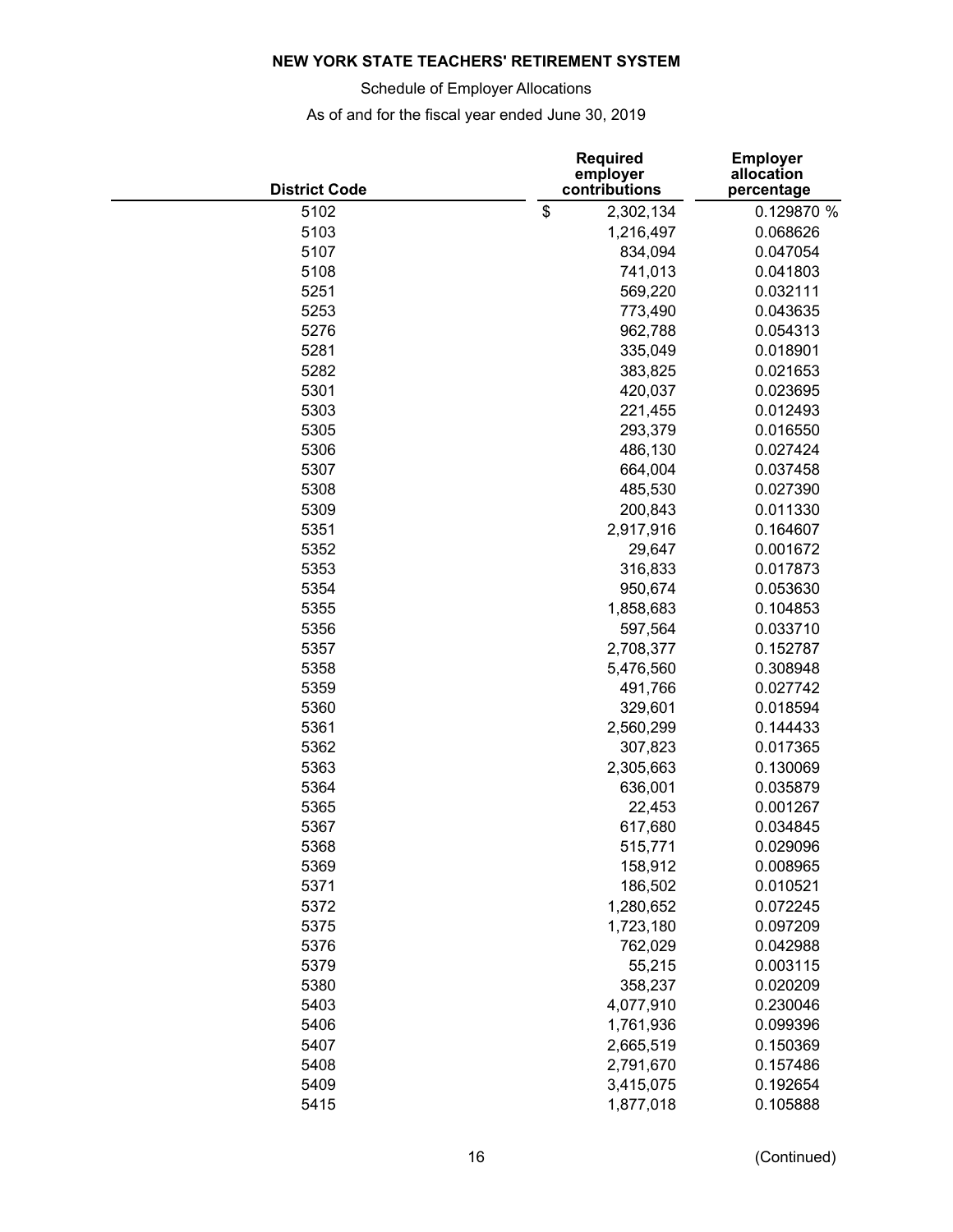Schedule of Employer Allocations

| <b>District Code</b> | <b>Required</b><br>employer<br>contributions | <b>Employer</b><br>allocation<br>percentage |  |  |
|----------------------|----------------------------------------------|---------------------------------------------|--|--|
| 5416                 | \$<br>730,312                                | 0.041199 %                                  |  |  |
| 5418                 | 3,492,401                                    | 0.197016                                    |  |  |
| 5420                 | 3,281,534                                    | 0.185120                                    |  |  |
| 5427                 | 165,896                                      | 0.009359                                    |  |  |
| 5457                 | 2,953,474                                    | 0.166613                                    |  |  |
| 5458                 | 2,774,583                                    | 0.156522                                    |  |  |
| 5501                 | 1,097,697                                    | 0.061924                                    |  |  |
| 5504                 | 1,040,306                                    | 0.058686                                    |  |  |
| 5505                 | 296,259                                      | 0.016713                                    |  |  |
| 5506                 | 504,749                                      | 0.028474                                    |  |  |
| 5507                 | 467,613                                      | 0.026379                                    |  |  |
| 5527                 | 618,785                                      | 0.034907                                    |  |  |
| 5528                 | 690,023                                      | 0.038926                                    |  |  |
| 5530                 | 915,728                                      | 0.051659                                    |  |  |
| 5533                 | 345,831                                      | 0.019509                                    |  |  |
| 5534                 | 632,021                                      | 0.035654                                    |  |  |
| 5535                 | 1,066,325                                    | 0.060154                                    |  |  |
| 5541                 | 588,297                                      | 0.033187                                    |  |  |
| 5601                 | 1,630,616                                    | 0.091987                                    |  |  |
| 5676                 | 427,700                                      | 0.024128                                    |  |  |
| 5677                 | 377,766                                      | 0.021311                                    |  |  |
| 5678                 | 461,541                                      | 0.026037                                    |  |  |
| 5679                 | 860,281                                      | 0.048531                                    |  |  |
| 5680                 | 803,813                                      | 0.045345                                    |  |  |
| 5681                 | 407,870                                      | 0.023009                                    |  |  |
| 5682                 | 490,235                                      | 0.027655                                    |  |  |
| 5683                 | 751,875                                      | 0.042415                                    |  |  |
| 5684                 | 310,655                                      | 0.017525                                    |  |  |
| 5685                 | 481,934                                      | 0.027187                                    |  |  |
| 5687                 | 905,432                                      | 0.051078                                    |  |  |
| 5688                 | 319,036                                      | 0.017998                                    |  |  |
| 5691                 | 147,883                                      | 0.008342                                    |  |  |
| 5692                 | 737,267                                      | 0.041591                                    |  |  |
| 5693                 | 219,226                                      | 0.012367                                    |  |  |
| 5694                 | 178,373                                      | 0.010062                                    |  |  |
| 5695                 | 193,528                                      | 0.010917                                    |  |  |
| 5801                 | 2,578,844                                    | 0.145480                                    |  |  |
| 5806                 | 1,509,898                                    | 0.085177                                    |  |  |
| 5807                 | 504,354                                      | 0.028452                                    |  |  |
| 5812                 | 617,539                                      | 0.034837                                    |  |  |
| 5813                 | 649,176                                      | 0.036622                                    |  |  |
| 5817                 | 2,092,928                                    | 0.118068                                    |  |  |
| 5820                 | 614,099                                      | 0.034643                                    |  |  |
| 5821                 | 1,114,226                                    | 0.062856                                    |  |  |
| 5822                 | 1,104,536                                    | 0.062310                                    |  |  |
| 5823                 | 321,449                                      | 0.018134                                    |  |  |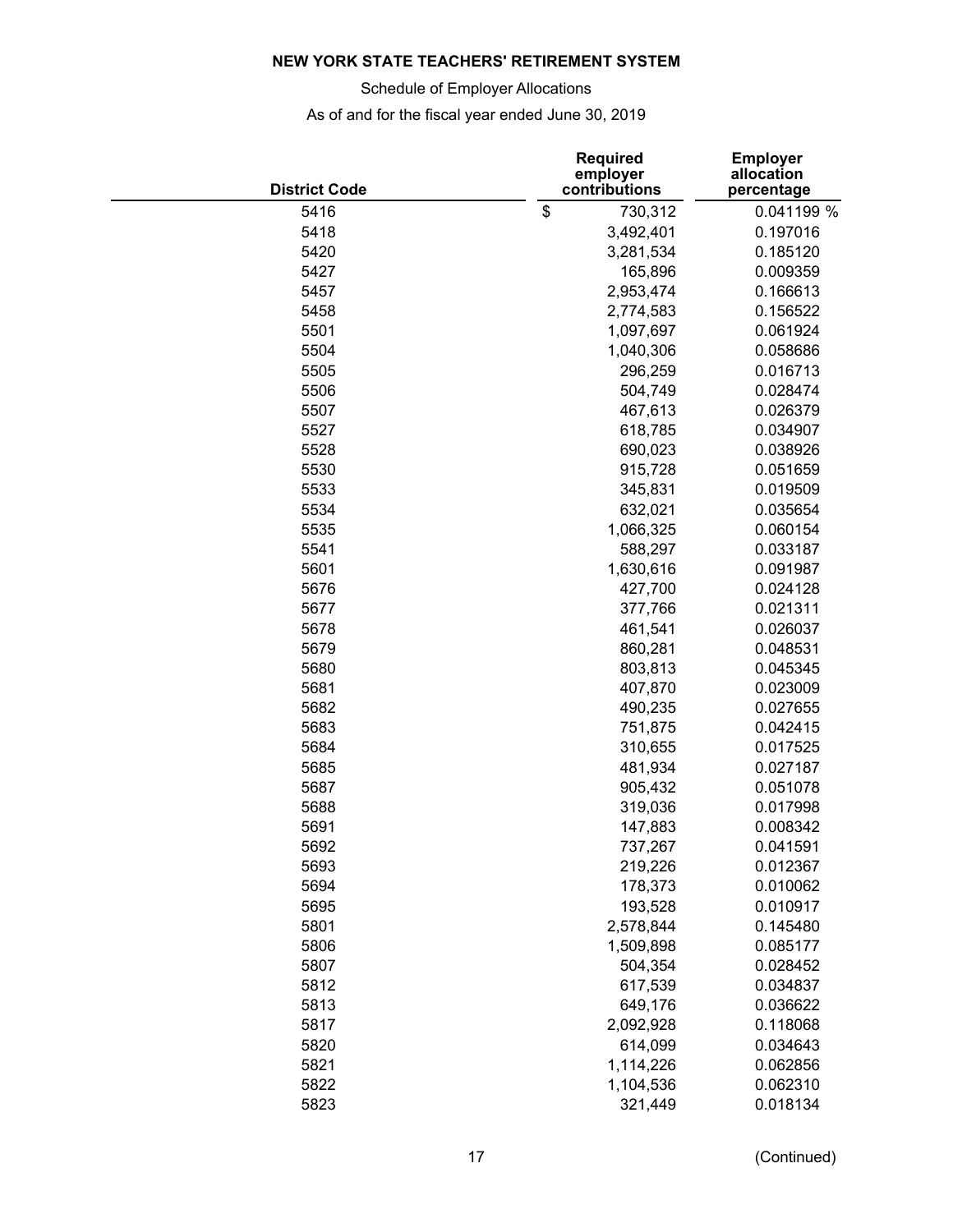Schedule of Employer Allocations

| <b>District Code</b> | <b>Required</b><br>employer<br>contributions | <b>Employer</b><br>allocation<br>percentage |  |  |
|----------------------|----------------------------------------------|---------------------------------------------|--|--|
| 6001                 | \$<br>2,779,262                              | 0.156786 %                                  |  |  |
| 6005                 | 2,192,637                                    | 0.123693                                    |  |  |
| 6008                 | 2,141,049                                    | 0.120782                                    |  |  |
| 6011                 | 1,115,817                                    | 0.062946                                    |  |  |
| 6018                 | 1,033,338                                    | 0.058293                                    |  |  |
| 6022                 | 1,067,667                                    | 0.060230                                    |  |  |
| 6026                 | 2,045,989                                    | 0.115420                                    |  |  |
| 6027                 | 2,966,240                                    | 0.167334                                    |  |  |
| 6028                 | 2,540,774                                    | 0.143332                                    |  |  |
| 6036                 | 485,684                                      | 0.027399                                    |  |  |
| 6040                 | 768,955                                      | 0.043379                                    |  |  |
| 6041                 | 1,107,844                                    | 0.062496                                    |  |  |
| 6042                 | 1,012,811                                    | 0.057135                                    |  |  |
| 6044                 | 1,543,048                                    | 0.087047                                    |  |  |
| 6048                 | 1,251,647                                    | 0.070609                                    |  |  |
| 6050                 | 1,460,733                                    | 0.082404                                    |  |  |
| 6051                 | 3,507,365                                    | 0.197860                                    |  |  |
| 6052                 | 2,344,383                                    | 0.132253                                    |  |  |
| 6056                 | 10,175,594                                   | 0.574033                                    |  |  |
| 6057                 | 2,030,844                                    | 0.114565                                    |  |  |
| 6061                 | 3,689,406                                    | 0.208129                                    |  |  |
| 6065                 | 4,242,238                                    | 0.239316                                    |  |  |
| 6067                 | 2,217,253                                    | 0.125081                                    |  |  |
| 6068                 | 1,807,995                                    | 0.101994                                    |  |  |
| 6074                 | 2,456,387                                    | 0.138571                                    |  |  |
| 6075                 | 1,835,618                                    | 0.103552                                    |  |  |
| 6078                 | 4,887,540                                    | 0.275719                                    |  |  |
| 6079                 | 2,043,352                                    | 0.115271                                    |  |  |
| 6091                 | 9,460,223                                    | 0.533677                                    |  |  |
| 6093                 | 4,619,334                                    | 0.260589                                    |  |  |
| 6094                 | 2,950,206                                    | 0.166429                                    |  |  |
| 6095                 | 1,134,085                                    | 0.063977                                    |  |  |
| 6097                 | 971,358                                      | 0.054797                                    |  |  |
| 6099                 | 1,275,465                                    | 0.071952                                    |  |  |
| 6104                 | 1,973,567                                    | 0.111334                                    |  |  |
| 6105                 | 3,407,907                                    | 0.192249                                    |  |  |
| 6109                 | 3,116,186                                    | 0.175792                                    |  |  |
| 6507                 | 96,330                                       | 0.005434                                    |  |  |
| 6511                 | 49,649                                       | 0.002801                                    |  |  |
| 7000                 | 15,408,208                                   |                                             |  |  |
|                      |                                              | 0.869218                                    |  |  |
| 7500                 | 119,827                                      | 0.006760                                    |  |  |
| 7501                 | 253,930                                      | 0.014325                                    |  |  |
| 7502                 | 53,569                                       | 0.003022                                    |  |  |
| 8000                 | 1,710,243                                    | 0.096479                                    |  |  |
| 8102                 | 376,287                                      | 0.021227                                    |  |  |
| 8105                 | 419,304                                      | 0.023654                                    |  |  |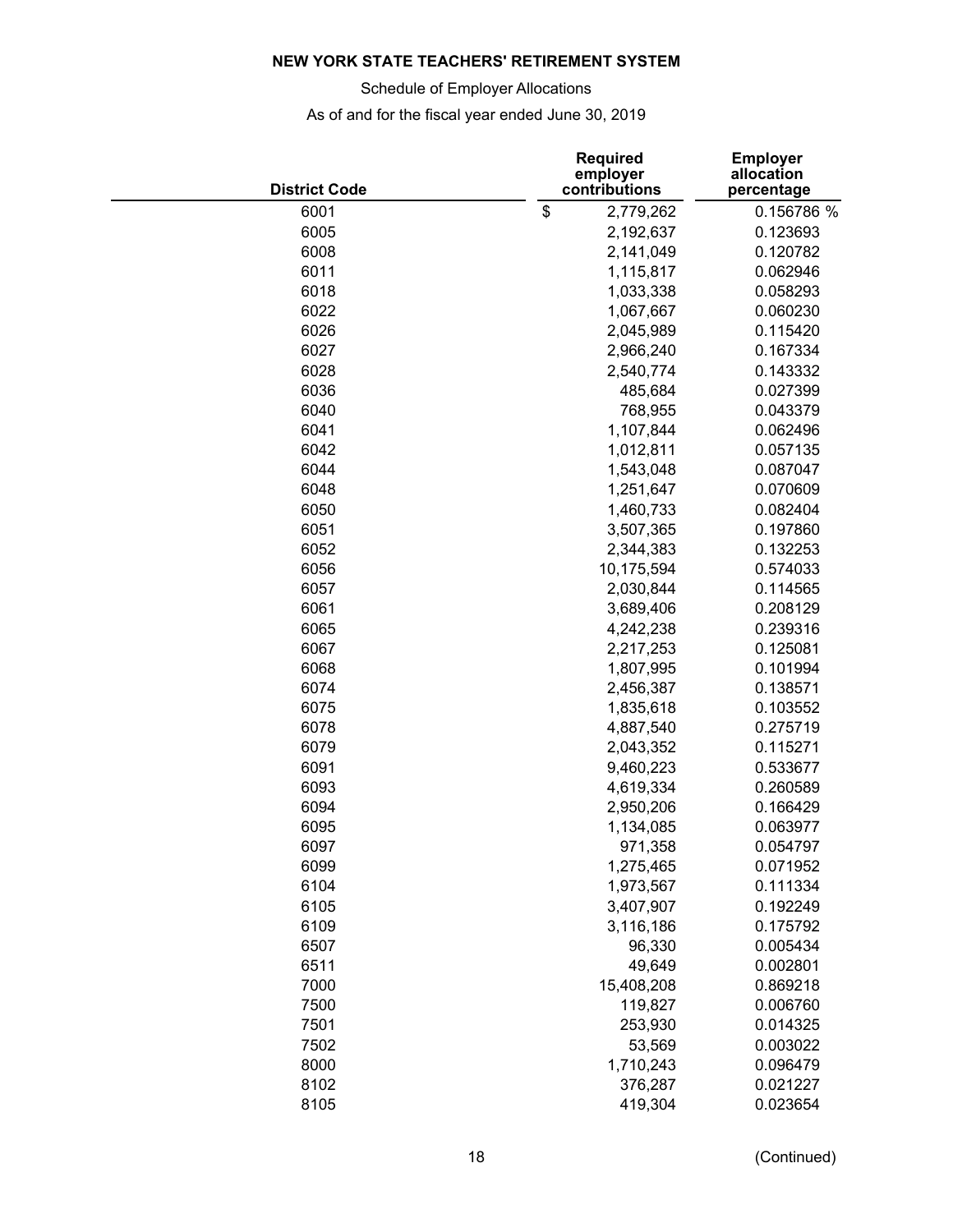Schedule of Employer Allocations

| <b>District Code</b> | <b>Required</b><br>employer<br>contributions | <b>Employer</b><br>allocation<br>percentage |  |  |
|----------------------|----------------------------------------------|---------------------------------------------|--|--|
| 8110                 | \$<br>789,386                                | 0.044531 %                                  |  |  |
| 8112                 | 141,632                                      | 0.007990                                    |  |  |
| 8113                 | 193,138                                      | 0.010895                                    |  |  |
| 8115                 | 206,393                                      | 0.011643                                    |  |  |
| 8120                 | 733,706                                      | 0.041390                                    |  |  |
| 8124                 | 1,770,836                                    | 0.099898                                    |  |  |
| 8129                 | 511,833                                      | 0.028874                                    |  |  |
| 8130                 | 2,256,095                                    | 0.127272                                    |  |  |
| 8131                 | 335,293                                      | 0.018915                                    |  |  |
| 8133                 | 456,130                                      | 0.025732                                    |  |  |
| 8134                 | 180,679                                      | 0.010193                                    |  |  |
| 8135                 | 1,061,880                                    | 0.059903                                    |  |  |
| 8140                 | 258,548                                      | 0.014585                                    |  |  |
| 8142                 | 486,121                                      | 0.027423                                    |  |  |
| 8145                 | 491,124                                      | 0.027706                                    |  |  |
| 8146                 | 1,112,835                                    | 0.062778                                    |  |  |
| 8149                 | 161,678                                      | 0.009121                                    |  |  |
| 8150                 | 2,334,502                                    | 0.131696                                    |  |  |
| 8151                 | 966,994                                      | 0.054551                                    |  |  |
| 8153                 | 395,887                                      | 0.022333                                    |  |  |
| 8155                 | 636,570                                      | 0.035911                                    |  |  |
| 8160                 | 737,265                                      | 0.041591                                    |  |  |
| 8162                 | 207,362                                      | 0.011698                                    |  |  |
| 8166                 | 3,074,857                                    | 0.173461                                    |  |  |
| 8167                 | 127,724                                      | 0.007205                                    |  |  |
| 8168                 | 203,402                                      | 0.011474                                    |  |  |
| 8169                 | 215,675                                      | 0.012167                                    |  |  |
| 8170                 | 1,349,114                                    | 0.076107                                    |  |  |
| 8400                 | 497,470                                      | 0.028064                                    |  |  |
| 8402                 | 344,673                                      | 0.019444                                    |  |  |
| 8403                 | 335,074                                      | 0.018902                                    |  |  |
| 8406                 | 176,655                                      | 0.009966                                    |  |  |
| 8407                 | 1,180,460                                    | 0.066593                                    |  |  |
| 8409                 | 701,951                                      | 0.039599                                    |  |  |
| 8410                 | 372,735                                      | 0.021027                                    |  |  |
| 8412                 | 637,913                                      | 0.035986                                    |  |  |
| 8415                 | 613,957                                      | 0.034635                                    |  |  |
| 8416                 | 248,831                                      | 0.014037                                    |  |  |
| 8419                 | 435,008                                      | 0.024540                                    |  |  |
| 8420                 | 375,004                                      | 0.021155                                    |  |  |
| 8421                 | 298,794                                      | 0.016856                                    |  |  |
| 8423                 | 186,009                                      | 0.010493                                    |  |  |
| 8424                 | 136,376                                      | 0.007693                                    |  |  |
| 8425                 | 333,749                                      | 0.018828                                    |  |  |
| 8426                 | 124,702                                      | 0.007035                                    |  |  |
| 8427                 | 81,029                                       | 0.004571                                    |  |  |
|                      |                                              |                                             |  |  |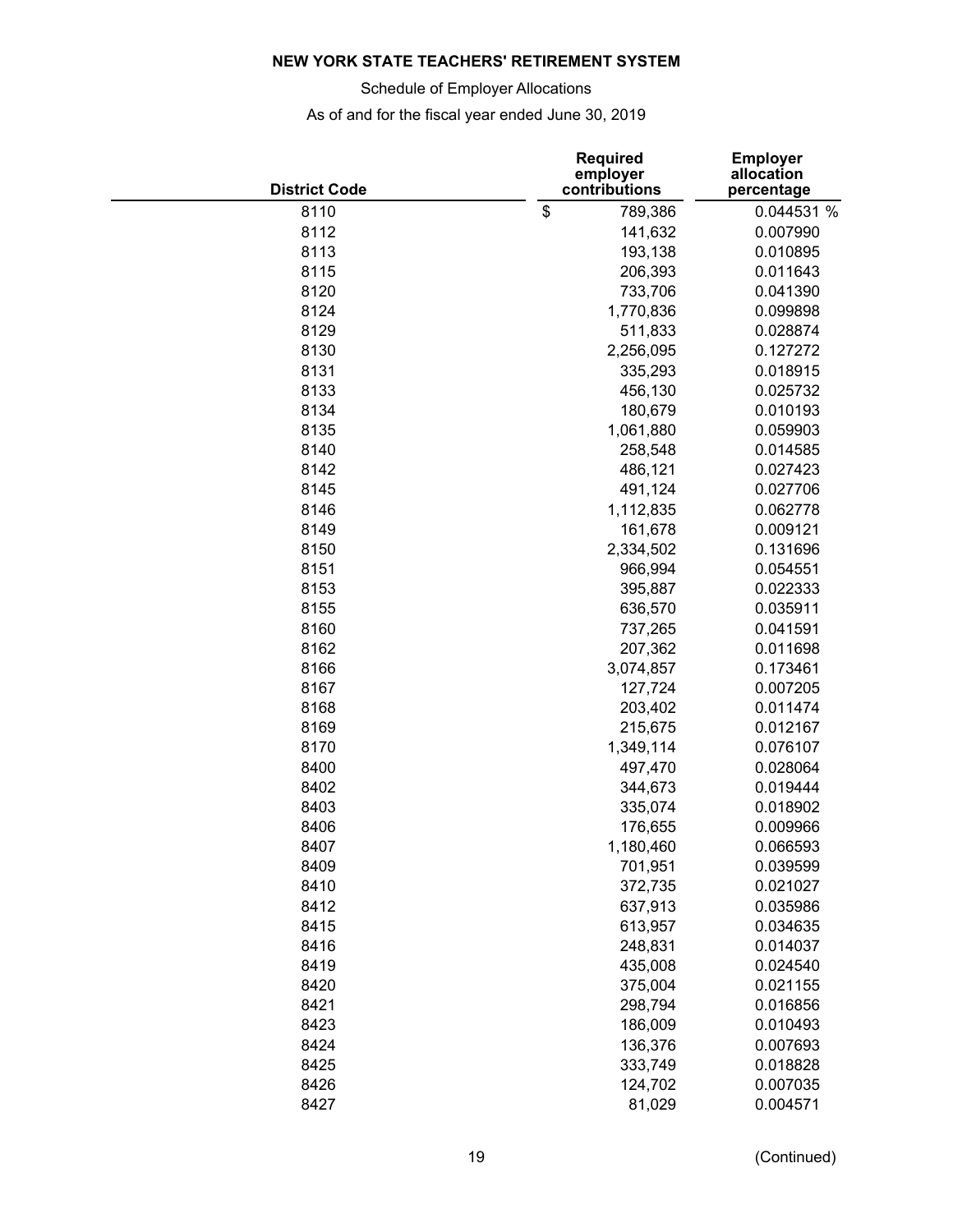Schedule of Employer Allocations

As of and for the fiscal year ended June 30, 2019

| <b>District Code</b> | <b>Required</b><br>employer<br>contributions | <b>Employer</b><br>allocation<br>percentage |           |  |
|----------------------|----------------------------------------------|---------------------------------------------|-----------|--|
| 8428                 | \$                                           | 427,475                                     | 0.024115% |  |
| 8429                 |                                              | 250,756                                     | 0.014146  |  |
| 8430                 |                                              | 263,291                                     | 0.014853  |  |
| 8431                 |                                              | 277,533                                     | 0.015656  |  |
| 8432                 |                                              | 280,812                                     | 0.015841  |  |
| 8433                 |                                              | 78,931                                      | 0.004453  |  |
| 8434                 |                                              | 165,048                                     | 0.009311  |  |
| 8435                 |                                              | 125,786                                     | 0.007096  |  |
| 8436                 |                                              | 454,672                                     | 0.025649  |  |

See accompanying notes to schedule of employer allocations and schedule of pension amounts by employer.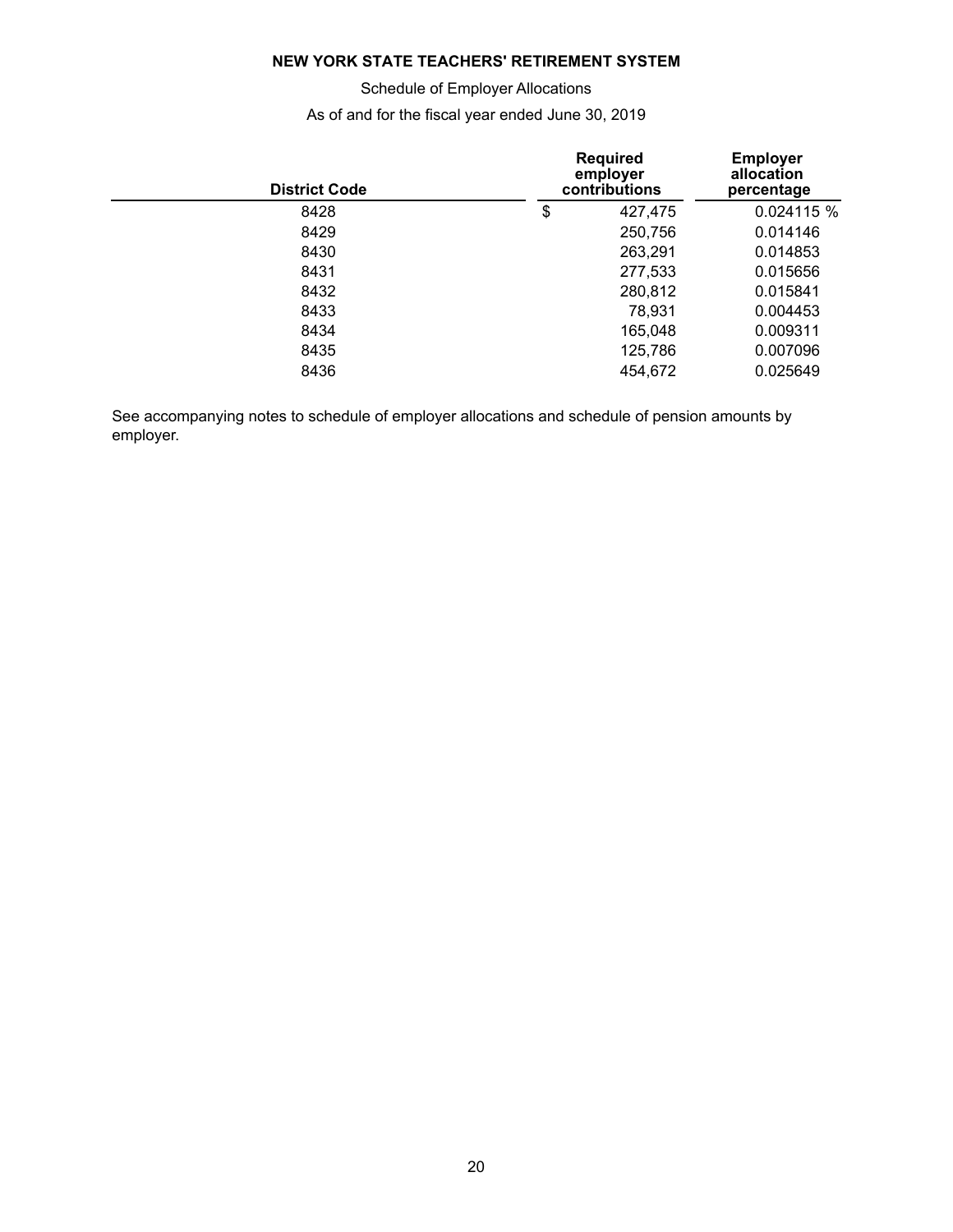### Schedule of Pension Amounts by Employer

<span id="page-22-0"></span>

|                         |                                  |                                                                       |                            | Deferred outflows of resources                                                                                                  |                                            |                                                                       |                                                                                                               | Deferred inflows of resources |                                                                                                                                 |                                                  |                                                             | <b>Pension expense</b>                                                                                                                                                    |                          |  |
|-------------------------|----------------------------------|-----------------------------------------------------------------------|----------------------------|---------------------------------------------------------------------------------------------------------------------------------|--------------------------------------------|-----------------------------------------------------------------------|---------------------------------------------------------------------------------------------------------------|-------------------------------|---------------------------------------------------------------------------------------------------------------------------------|--------------------------------------------------|-------------------------------------------------------------|---------------------------------------------------------------------------------------------------------------------------------------------------------------------------|--------------------------|--|
| <b>District</b><br>code | Net pension<br>liability (asset) | <b>Differences</b><br>between<br>expected and<br>actual<br>experience | Changes of<br>assumptions  | Changes in<br>proportion and<br>differences<br>between employer<br>contributions and<br>proportionate share<br>of contributions | Total deferred<br>outflows of<br>resources | <b>Differences</b><br>between<br>expected and<br>actual<br>experience | Net difference<br>between projected<br>and actual<br>investment<br>earnings on<br>pension plan<br>investments | Changes of<br>assumptions     | Changes in<br>proportion and<br>differences<br>between employer<br>contributions and<br>proportionate share<br>of contributions | <b>Total deferred</b><br>inflows of<br>resources | Proportionate share<br>of allocable plan<br>pension expense | Net amortization of<br>deferred amounts from<br>changes in proportion and<br>differences between<br>employer contributions and<br>proportionate share of<br>contributions | Total pension<br>expense |  |
| <b>All Districts</b>    | \$ (2,598,006,772)               | 1,760,602,856                                                         | 4,907,982,346              | 182,634,839                                                                                                                     | 6,851,220,041                              | 193, 192, 854                                                         | 2,083,467,450                                                                                                 | 1,196,704,947                 | 182,634,839                                                                                                                     | 3,656,000,090                                    | 3,209,970,774                                               | $\overline{\phantom{0}}$                                                                                                                                                  | 3,209,970,774            |  |
| 1005                    | (14, 499, 969)                   | 9,826,259                                                             | 27,392,381                 | 79,823                                                                                                                          | 37,298,463                                 | 1,078,246                                                             | 11,628,227                                                                                                    | 6,679,037                     | 3,126,152                                                                                                                       | 22,511,663                                       | 17,915,456                                                  | (706, 115)                                                                                                                                                                | 17,209,341               |  |
| 1010                    | (3,928,338)                      | 2,662,134                                                             | 7,421,155                  | 262,702                                                                                                                         | 10,345,992                                 | 292,119                                                               | 3,150,324                                                                                                     | 1,809,488                     | 153,863                                                                                                                         | 5,405,793                                        | 4,853,663                                                   | 25,752                                                                                                                                                                    | 4,879,415                |  |
| 1015                    | (4,218,075)                      | 2.858.482                                                             | 7.968.508                  | 1,094,936                                                                                                                       | 11.921.926                                 | 313.664                                                               | 3.382.679                                                                                                     | 1.942.948                     | 411.795                                                                                                                         | 6.051.086                                        | 5,211,648                                                   | 108.510                                                                                                                                                                   | 5,320,158                |  |
| 1020                    | (2,724,261)                      | 1,846,162                                                             | 5,146,494                  | 111,624                                                                                                                         | 7,104,280                                  | 202,581                                                               | 2,184,717                                                                                                     | 1,254,861                     | 189,987                                                                                                                         | 3,832,146                                        | 3,365,965                                                   | (10, 961)                                                                                                                                                                 | 3,355,004                |  |
| 1025                    | (4,358,808)                      | 2,953,853                                                             | 8,234,371                  | 42,246                                                                                                                          | 11,230,470                                 | 324,129                                                               | 3,495,539                                                                                                     | 2,007,773                     | 556,095                                                                                                                         | 6,383,536                                        | 5,385,531                                                   | (94, 572)                                                                                                                                                                 | 5,290,958                |  |
| 1030                    | (6,726,105)                      | 4,558,109                                                             | 12,706,512                 | 16,873                                                                                                                          | 17,281,494                                 | 500,166                                                               | 5,393,989                                                                                                     | 3,098,207                     | 480,012                                                                                                                         | 9,472,375                                        | 8,310,448                                                   | (105, 043)                                                                                                                                                                | 8,205,405                |  |
| 1035                    | (46, 418, 092)                   | 31,456,356                                                            | 87,689,986                 | 3,891,761                                                                                                                       | 123,038,104                                | 3,451,740                                                             | 37,224,916                                                                                                    | 21,381,299                    | 7,735,230                                                                                                                       | 69,793,185                                       | 57,351,937                                                  | (1, 126, 252)                                                                                                                                                             | 56,225,685               |  |
| 1040                    | (4, 173, 589)                    | 2,828,335                                                             | 7,884,468                  | 129,352                                                                                                                         | 10,842,155                                 | 310,356                                                               | 3,347,003                                                                                                     | 1,922,456                     | 260,063                                                                                                                         | 5,839,879                                        | 5,156,684                                                   | (6,030)                                                                                                                                                                   | 5,150,654                |  |
| 1045                    | (2,471,347)                      | 1.674.769                                                             | 4,668,705                  | 66,068                                                                                                                          | 6.409.542                                  | 183,774                                                               | 1.981.893                                                                                                     | 1,138,362                     | 385.485                                                                                                                         | 3,689,514                                        | 3,053,476                                                   | (55, 242)                                                                                                                                                                 | 2,998,233                |  |
| 1050                    | (6, 100, 082)                    | 4.133.870                                                             | 11.523.872                 | 322.443                                                                                                                         | 15.980.185                                 | 453.614                                                               | 4.891.951                                                                                                     | 2.809.846                     | 332.742                                                                                                                         | 8.488.154                                        | 7.536.965                                                   | 11.298                                                                                                                                                                    | 7,548,263                |  |
| 1055                    | (2,757,316)                      | 1,868,562                                                             | 5,208,938                  | 399,617                                                                                                                         | 7.477.118                                  | 205,039                                                               | 2,211,225                                                                                                     | 1,270,087                     | 68,190                                                                                                                          | 3,754,541                                        | 3,406,805                                                   | 51,302                                                                                                                                                                    | 3,458,107                |  |
| 1060                    | (2,868,717)                      | 1,944,057                                                             | 5,419,391                  | 186,894                                                                                                                         | 7,550,341                                  | 213,323                                                               | 2,300,563                                                                                                     | 1,321,401                     | 349,398                                                                                                                         | 4,184,686                                        | 3,544,448                                                   | (28, 865)                                                                                                                                                                 | 3,515,583                |  |
| 1065                    | (5,605,705)                      | 3,798,843                                                             | 10,589,926                 | 501,771                                                                                                                         | 14,890,541                                 | 416,851                                                               | 4,495,486                                                                                                     | 2,582,124                     | 230,745                                                                                                                         | 7,725,206                                        | 6,926,136                                                   | 79,084                                                                                                                                                                    | 7,005,221                |  |
| 1070                    | (4,077,879)                      | 2,763,475                                                             | 7,703,659                  | 354,603                                                                                                                         | 10,821,737                                 | 303,239                                                               | 3,270,249                                                                                                     | 1,878,370                     | 94,486                                                                                                                          | 5,546,344                                        | 5,038,429                                                   | 62,489                                                                                                                                                                    | 5,100,918                |  |
| 1075                    | (2,763,070)                      | 1,872,462                                                             | 5,219,809                  | 248,853                                                                                                                         | 7,341,124                                  | 205,467                                                               | 2,215,840                                                                                                     | 1,272,737                     | 111,112                                                                                                                         | 3,805,156                                        | 3,413,915                                                   | 12,933                                                                                                                                                                    | 3,426,848                |  |
| 1080                    | (5,573,543)                      | 3.777.048                                                             | 10,529,169                 | 373,624                                                                                                                         | 14.679.841                                 | 414,460                                                               | 4.469.694                                                                                                     | 2,567,309                     | 197,386                                                                                                                         | 7,648,850                                        | 6,886,399                                                   | 50,346                                                                                                                                                                    | 6.936.745                |  |
| 1085                    | (2,474,473)                      | 1.676.887                                                             | 4,674,610                  | 285,839                                                                                                                         | 6.637.336                                  | 184.007                                                               | 1.984.399                                                                                                     | 1.139.802                     | 295.728                                                                                                                         | 3.603.937                                        | 3,057,338                                                   | (9,790)                                                                                                                                                                   | 3,047,548                |  |
| 1090                    | (3, 145, 632)                    | 2,131,714                                                             | 5,942,519                  | 448,572                                                                                                                         | 8,522,805                                  | 233,915                                                               | 2,522,634                                                                                                     | 1,448,954                     | 216,008                                                                                                                         | 4,421,512                                        | 3,886,589                                                   | 57,757                                                                                                                                                                    | 3,944,346                |  |
| 1095                    | (1,611,347)                      | 1,091,969                                                             | 3,044,049                  | 223,024                                                                                                                         | 4,359,042                                  | 119,823                                                               | 1,292,217                                                                                                     | 742,225                       | 80,761                                                                                                                          | 2,235,027                                        | 1,990,902                                                   | 31,293                                                                                                                                                                    | 2,022,195                |  |
| 1100                    | (2,613,846)                      | 1,771,337                                                             | 4,937,904                  | 232,286                                                                                                                         | 6,941,527                                  | 194,371                                                               | 2,096,170                                                                                                     | 1,204,001                     | 509,879                                                                                                                         | 4,004,420                                        | 3,229,541                                                   | (69, 937)                                                                                                                                                                 | 3,159,603                |  |
| 1105                    | (6, 511, 362)                    | 4,412,584                                                             | 12,300,834                 | 270,555                                                                                                                         | 16,983,973                                 | 484,198                                                               | 5,221,777                                                                                                     | 2,999,291                     | 552,362                                                                                                                         | 9,257,628                                        | 8,045,122                                                   | (46, 111)                                                                                                                                                                 | 7,999,011                |  |
| 1110                    | (5,217,671)                      | 3,535,883                                                             | 9,856,879                  | 420,646                                                                                                                         | 13,813,409                                 | 387,996                                                               | 4,184,303                                                                                                     | 2,403,386                     | 92,374                                                                                                                          | 7,068,060                                        | 6,446,701                                                   | 109,912                                                                                                                                                                   | 6,556,614                |  |
| 1115                    | (1,649,098)                      | 1,117,552                                                             | 3,115,366                  | 247,701                                                                                                                         | 4,480,619                                  | 122,630                                                               | 1,322,491                                                                                                     | 759.614                       | 198.725                                                                                                                         | 2,403,461                                        | 2,037,545                                                   | (341)                                                                                                                                                                     | 2,037,204                |  |
| 1120                    | (10, 578, 565)                   | 7.168.823                                                             | 19,984,324                 | 449.268                                                                                                                         | 27.602.415                                 | 786.643                                                               | 8.483.463                                                                                                     | 4.872.744                     | 1.398.314                                                                                                                       | 15,541,163                                       | 13,070,360                                                  | (197, 612)                                                                                                                                                                | 12.872.748               |  |
| 1125                    | (2,515,843)                      | 1,704,923                                                             | 4,752,764                  | 94,591                                                                                                                          | 6,552,278                                  | 187,083                                                               | 2,017,576                                                                                                     | 1,158,858                     | 206,358                                                                                                                         | 3,569,875                                        | 3,108,453                                                   | (18,090)                                                                                                                                                                  | 3,090,363                |  |
| 1130                    | (1, 153, 943)                    | 781,997                                                               | 2,179,952                  | 23,999                                                                                                                          | 2,985,949                                  | 85,809                                                                | 925,402                                                                                                       | 531,534                       | 190,059                                                                                                                         | 1,732,805                                        | 1,425,755                                                   | (28, 666)                                                                                                                                                                 | 1,397,089                |  |
| 1135                    | (5,675,224)                      | 3,845,954                                                             | 10,721,257                 | 225,446                                                                                                                         | 14,792,657                                 | 422,021                                                               | 4,551,237                                                                                                     | 2,614,146                     | 7,052                                                                                                                           | 7,594,455                                        | 7,012,030                                                   | 62,145                                                                                                                                                                    | 7,074,175                |  |
| 1140                    | (8,827,914)                      | 5,982,452                                                             | 16,677,111                 | 813,985                                                                                                                         | 23,473,549                                 | 656,461                                                               | 7,079,532                                                                                                     | 4,066,352                     | 237,563                                                                                                                         | 12,039,908                                       | 10,907,341                                                  | 142,158                                                                                                                                                                   | 11,049,499               |  |
| 1145<br>1150            | (1,365,436)                      | 925,321                                                               | 2,579,492                  | $\overline{\phantom{0}}$                                                                                                        | 3,504,813                                  | 101,537                                                               | 1,095,010                                                                                                     | 628,953                       | 163,096                                                                                                                         | 1,988,595                                        | 1,687,067                                                   | (33, 713)                                                                                                                                                                 | 1,653,354                |  |
|                         | (10, 340, 289)                   | 7,007,350                                                             | 19,534,189                 | 320,139                                                                                                                         | 26,861,677                                 | 768,924                                                               | 8,292,378                                                                                                     | 4,762,988                     | 1,796,696                                                                                                                       | 15,620,986                                       | 12,775,958                                                  | (231, 614)                                                                                                                                                                | 12,544,343               |  |
| 1155                    | (16, 215, 384)                   | 10.988.752                                                            | 30.633.029                 | 119,750                                                                                                                         | 41,741,531                                 | 1,205,808                                                             | 13.003.902                                                                                                    | 7,469,199                     | 747,144                                                                                                                         | 22,426,052                                       | 20,034,939                                                  | (154, 045)                                                                                                                                                                | 19,880,895               |  |
| 1160<br>1165            | (18, 127, 226)                   | 12,284,359<br>12,237,623                                              | 34,244,756                 | 498,130<br>408,942                                                                                                              | 47,027,244<br>46,761,037                   | 1,347,976                                                             | 14,537,101<br>14,481,795                                                                                      | 8,349,840<br>8,318,073        | 61,643                                                                                                                          | 24,296,560                                       | 22,397,119                                                  | 92,212                                                                                                                                                                    | 22,489,331<br>22,201,776 |  |
| 1170                    | (18,058,262)<br>(8, 202, 307)    | 5,558,494                                                             | 34, 114, 472<br>15,495,256 | 386,297                                                                                                                         |                                            | 1,342,848<br>609,940                                                  | 6,577,827                                                                                                     | 3,778,182                     | 1,206,022<br>619,365                                                                                                            | 25,348,737<br>11,585,314                         | 22,311,910                                                  | (110, 134)<br>468                                                                                                                                                         | 10,134,840               |  |
| 1175                    | (4, 129, 103)                    | 2,798,188                                                             | 7,800,429                  | 566,953                                                                                                                         | 21,440,047<br>11,165,569                   | 307,048                                                               | 3,311,328                                                                                                     | 1,901,965                     | 135,196                                                                                                                         | 5,655,537                                        | 10,134,372<br>5,101,719                                     | 86,293                                                                                                                                                                    | 5,188,012                |  |
| 1180                    |                                  |                                                                       | 3,956,528                  |                                                                                                                                 |                                            |                                                                       |                                                                                                               | 964,714                       |                                                                                                                                 |                                                  | 2,587,691                                                   |                                                                                                                                                                           | 2,601,969                |  |
| 1185                    | (2,094,361)                      | 1,419,295                                                             |                            | 364,197<br>314,121                                                                                                              | 5,740,020                                  | 155,741                                                               | 1,679,570                                                                                                     | 918.093                       | 220,041                                                                                                                         | 3,020,065                                        |                                                             | 14,278                                                                                                                                                                    | 2,496,381                |  |
| 1190                    | (1,993,150)                      | 1,350,707                                                             | 3,765,328                  |                                                                                                                                 | 5,430,156                                  | 148,215                                                               | 1,598,404                                                                                                     |                               | 139,186                                                                                                                         | 2,803,898                                        | 2,462,640                                                   | 33,741                                                                                                                                                                    |                          |  |
|                         | (2, 282, 167)                    | 1,546,566                                                             | 4,311,318                  | 109,307                                                                                                                         | 5.967.192                                  | 169,706                                                               | 1,830,180                                                                                                     | 1,051,221                     | 74,736                                                                                                                          | 3,125,844                                        | 2,819,734                                                   | 14,127                                                                                                                                                                    | 2,833,861                |  |
| 1195<br>1200            | (2,340,996)<br>(2, 288, 532)     | 1,586,433<br>1,550,880                                                | 4,422,454<br>4,323,344     | 243,082<br>75,265                                                                                                               | 6,251,969<br>5,949,488                     | 174,081<br>170,180                                                    | 1,877,358<br>1,835,285                                                                                        | 1,078,319<br>1,054,153        | 180,025<br>32,898                                                                                                               | 3,309,783<br>3,092,516                           | 2,892,420<br>2,827,599                                      | 1,293<br>7,202                                                                                                                                                            | 2,893,713<br>2,834,801   |  |
| 1205                    | (4,645,051)                      | 3,147,832                                                             | 8,775,122                  | 1,139,401                                                                                                                       | 13,062,355                                 | 345,415                                                               | 3,725,091                                                                                                     | 2,139,623                     | 736.158                                                                                                                         | 6,946,287                                        | 5,739,199                                                   | 165.372                                                                                                                                                                   | 5,904,571                |  |
|                         |                                  |                                                                       |                            |                                                                                                                                 |                                            |                                                                       |                                                                                                               |                               |                                                                                                                                 |                                                  |                                                             |                                                                                                                                                                           |                          |  |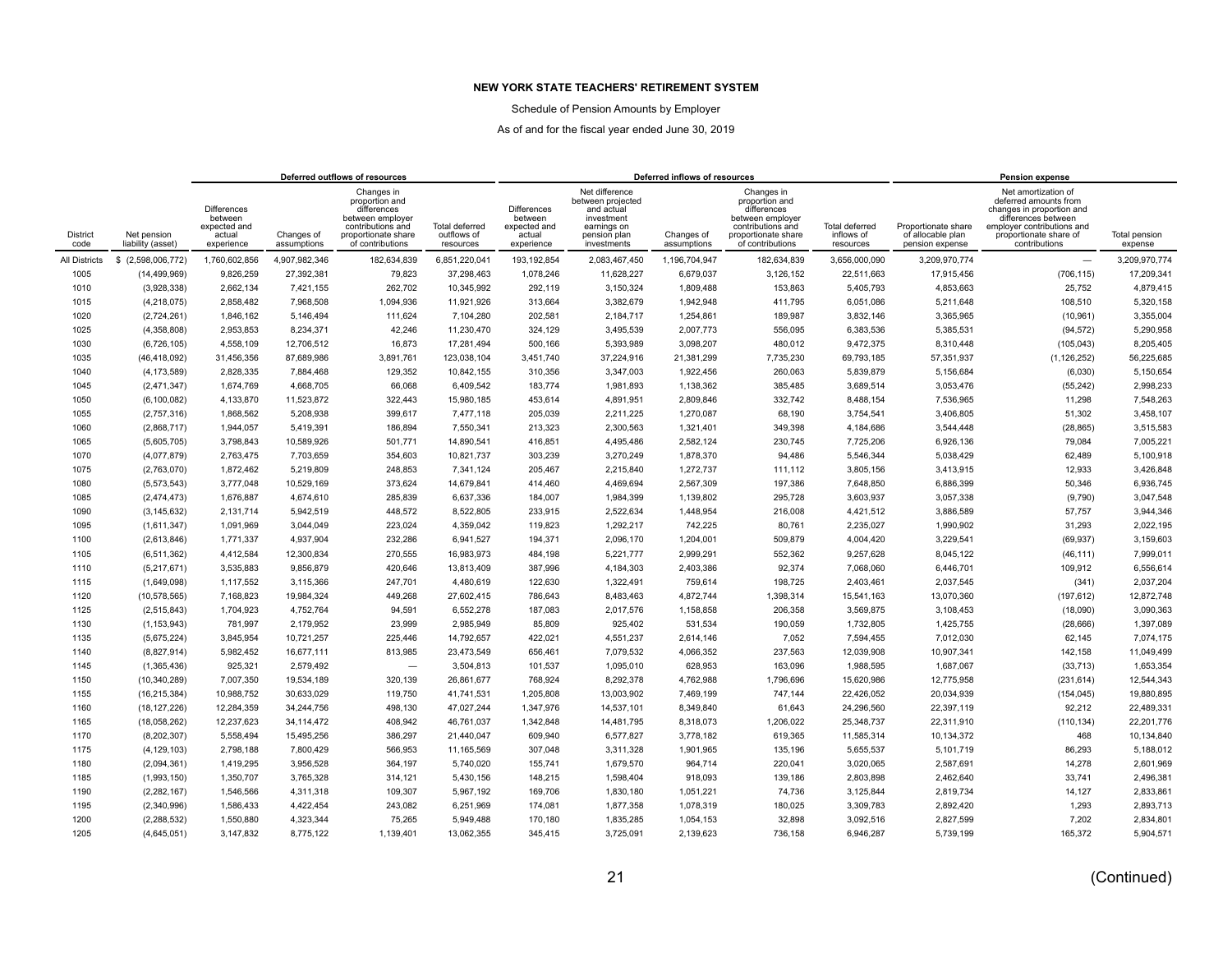### Schedule of Pension Amounts by Employer

|                         |                                  |                                                                |                           | Deferred outflows of resources                                                                                                  |                                            |                                                                |                                                                                                               | Deferred inflows of resources |                                                                                                                                 |                                           |                                                             | <b>Pension expense</b>                                                                                                                                                    |                          |  |
|-------------------------|----------------------------------|----------------------------------------------------------------|---------------------------|---------------------------------------------------------------------------------------------------------------------------------|--------------------------------------------|----------------------------------------------------------------|---------------------------------------------------------------------------------------------------------------|-------------------------------|---------------------------------------------------------------------------------------------------------------------------------|-------------------------------------------|-------------------------------------------------------------|---------------------------------------------------------------------------------------------------------------------------------------------------------------------------|--------------------------|--|
| <b>District</b><br>code | Net pension<br>liability (asset) | Differences<br>between<br>expected and<br>actual<br>experience | Changes of<br>assumptions | Changes in<br>proportion and<br>differences<br>between employer<br>contributions and<br>proportionate share<br>of contributions | Total deferred<br>outflows of<br>resources | Differences<br>between<br>expected and<br>actual<br>experience | Net difference<br>between projected<br>and actual<br>investment<br>earnings on<br>pension plan<br>investments | Changes of<br>assumptions     | Changes in<br>proportion and<br>differences<br>between employer<br>contributions and<br>proportionate share<br>of contributions | Total deferred<br>inflows of<br>resources | Proportionate share<br>of allocable plan<br>pension expense | Net amortization of<br>deferred amounts from<br>changes in proportion and<br>differences between<br>employer contributions and<br>proportionate share of<br>contributions | Total pension<br>expense |  |
| 1210                    | \$<br>(5,632,226)                | 3,816,816                                                      | 10,640,029                | 739                                                                                                                             | 14,457,585                                 | 418,823                                                        | 4,516,755                                                                                                     | 2,594,340                     | 730,367                                                                                                                         | 8,260,286                                 | 6,958,905                                                   | (146, 673)                                                                                                                                                                | 6,812,232                |  |
| 1215                    | (2,622,495)                      | 1,777,198                                                      | 4,954,244                 | 520,294                                                                                                                         | 7,251,735                                  | 195,014                                                        | 2,103,106                                                                                                     | 1,207,985                     | 9,349                                                                                                                           | 3,515,453                                 | 3,240,227                                                   | 99,010                                                                                                                                                                    | 3,339,237                |  |
| 1220                    | (3,837,151)                      | 2,600,339                                                      | 7,248,891                 | 236,028                                                                                                                         | 10,085,258                                 | 285,338                                                        | 3,077,197                                                                                                     | 1,767,485                     | 57,199                                                                                                                          | 5,187,219                                 | 4,740,997                                                   | 43,712                                                                                                                                                                    | 4,784,708                |  |
| 1225                    | (6,368,194)                      | 4,315,562                                                      | 12,030,370                | 803,601                                                                                                                         | 17, 149, 534                               | 473,551                                                        | 5,106,963                                                                                                     | 2,933,345                     | 1,205,599                                                                                                                       | 9,719,458                                 | 7,868,231                                                   | 25,758                                                                                                                                                                    | 7,893,989                |  |
| 1230                    | (1,256,815)                      | 851.711                                                        | 2,374,292                 | 101,342                                                                                                                         | 3.327.345                                  | 93,459                                                         | 1,007,901                                                                                                     | 578,920                       | 52.862                                                                                                                          | 1,733,142                                 | 1,552,860                                                   | 11,186                                                                                                                                                                    | 1,564,045                |  |
| 1235                    | (44, 745, 114)                   | 30,322,621                                                     | 84,529,506                | 2,874,549                                                                                                                       | 117,726,677                                | 3,327,334                                                      | 35,883,274                                                                                                    | 20,610,685                    | 5,870,616                                                                                                                       | 65,691,910                                | 55,284,886                                                  | (427, 558)                                                                                                                                                                | 54,857,328               |  |
| 1240                    | (6,360,442)                      | 4,310,309                                                      | 12,015,725                | 402,652                                                                                                                         | 16,728,686                                 | 472,975                                                        | 5,100,746                                                                                                     | 2,929,774                     | 521,216                                                                                                                         | 9,024,711                                 | 7,858,652                                                   | (41,099)                                                                                                                                                                  | 7,817,553                |  |
| 1245                    | (6, 289, 208)                    | 4,262,036                                                      | 11,881,155                | 164,002                                                                                                                         | 16,307,193                                 | 467,678                                                        | 5,043,620                                                                                                     | 2,896,962                     | 1,378,697                                                                                                                       | 9,786,957                                 | 7,770,639                                                   | (253, 127)                                                                                                                                                                | 7,517,513                |  |
| 1250                    | (1,913,908)                      | 1,297,007                                                      | 3,615,629                 | 15,210                                                                                                                          | 4,927,846                                  | 142,322                                                        | 1,534,856                                                                                                     | 881,593                       | 485,849                                                                                                                         | 3,044,619                                 | 2,364,732                                                   | (87, 741)                                                                                                                                                                 | 2,276,991                |  |
| 1255                    | (6,994,649)                      | 4,740,095                                                      | 13,213,827                | 16,920                                                                                                                          | 17,970,842                                 | 520,136                                                        | 5,609,348                                                                                                     | 3,221,905                     | 492,438                                                                                                                         | 9,843,826                                 | 8,642,248                                                   | (104, 812)                                                                                                                                                                | 8,537,436                |  |
| 1260                    | (12, 178, 167)                   | 8,252,833                                                      | 23,006,186                | 207,940                                                                                                                         | 31,466,959                                 | 905,592                                                        | 9,766,262                                                                                                     | 5,609,559                     | 1,364,979                                                                                                                       | 17,646,392                                | 15,046,750                                                  | (243, 047)                                                                                                                                                                | 14,803,703               |  |
| 1265                    | (2, 191, 314)                    | 1,484,998                                                      | 4,139,686                 | 12,381                                                                                                                          | 5,637,064                                  | 162,950                                                        | 1,757,321                                                                                                     | 1,009,372                     | 137,474                                                                                                                         | 3,067,118                                 | 2,707,481                                                   | (28, 881)                                                                                                                                                                 | 2,678,600                |  |
| 1270                    | (29, 560, 359)                   | 20.032.300                                                     | 55,843,473                | 1,094,936                                                                                                                       | 76.970.709                                 | 2,198,166                                                      | 23.705.883                                                                                                    | 13,616,218                    | 3.655.667                                                                                                                       | 43.175.935                                | 36,523,341                                                  | (743, 414)                                                                                                                                                                | 35,779,927               |  |
| 1275                    | (2, 106, 852)                    | 1,427,760                                                      | 3,980,124                 | 38,315                                                                                                                          | 5,446,199                                  | 156,670                                                        | 1,689,586                                                                                                     | 970,467                       | 296,710                                                                                                                         | 3,113,432                                 | 2,603,123                                                   | (49,669)                                                                                                                                                                  | 2,553,455                |  |
| 1280                    | (5,339,954)                      | 3,618,750                                                      | 10,087,887                | 295,540                                                                                                                         | 14,002,177                                 | 397,089                                                        | 4,282,367                                                                                                     | 2,459,712                     | 219,214                                                                                                                         | 7,358,383                                 | 6,597,787                                                   | 792                                                                                                                                                                       | 6,598,579                |  |
| 1285                    | (9,711,541)                      | 6,581,263                                                      | 18,346,400                | 824,830                                                                                                                         | 25,752,494                                 | 722,169                                                        | 7,788,155                                                                                                     | 4,473,371                     | 1,165,748                                                                                                                       | 14, 149, 444                              | 11,999,108                                                  | (96, 392)                                                                                                                                                                 | 11,902,716               |  |
| 1290                    | (3,880,214)                      | 2,629,522                                                      | 7,330,243                 | 220,568                                                                                                                         | 10,180,333                                 | 288,540                                                        | 3,111,731                                                                                                     | 1,787,321                     | 363,232                                                                                                                         | 5,550,824                                 | 4,794,203                                                   | (9,963)                                                                                                                                                                   | 4,784,241                |  |
| 1295                    | (1,484,761)                      | 1,006,185                                                      | 2,804,913                 | 66,231                                                                                                                          | 3,877,329                                  | 110,410                                                        | 1,190,702                                                                                                     | 683,917                       | 62,051                                                                                                                          | 2,047,080                                 | 1,834,499                                                   | (3, 113)                                                                                                                                                                  | 1,831,386                |  |
| 1300                    | (14, 458, 292)                   | 9,798,015                                                      | 27,313,648                | 309,463                                                                                                                         | 37,421,126                                 | 1,075,147                                                      | 11,594,804                                                                                                    | 6,659,840                     | 809,980                                                                                                                         | 20, 139, 772                              | 17,863,962                                                  | (124, 897)                                                                                                                                                                | 17,739,065               |  |
| 1305                    | (39, 494, 688)                   | 26,764,542                                                     | 74,610,750                | 117,900                                                                                                                         | 101,493,192                                | 2,936,902                                                      | 31,672,703                                                                                                    | 18,192,212                    | 1,951,226                                                                                                                       | 54,753,042                                | 48,797,715                                                  | (457, 107)                                                                                                                                                                | 48,340,608               |  |
| 2005                    | (2,035,497)                      | 1,379,404                                                      | 3,845,325                 | 323,705                                                                                                                         | 5,548,435                                  | 151,364                                                        | 1,632,363                                                                                                     | 937,599                       | 8,701                                                                                                                           | 2,730,027                                 | 2,514,961                                                   | 62,050                                                                                                                                                                    | 2,577,010                |  |
| 2006                    | (1,912,602)                      | 1,296,122                                                      | 3,613,162                 | 126,618                                                                                                                         | 5,035,902                                  | 142,225                                                        | 1,533,809                                                                                                     | 880,991                       | 73,152                                                                                                                          | 2,630,176                                 | 2,363,119                                                   | 8,789                                                                                                                                                                     | 2,371,907                |  |
| 2007                    | (5, 154, 584)                    | 3,493,130                                                      | 9,737,699                 | 610,248                                                                                                                         | 13,841,077                                 | 383,305                                                        | 4,133,711                                                                                                     | 2,374,326                     | 644,329                                                                                                                         | 7,535,671                                 | 6,368,753                                                   | (44, 887)                                                                                                                                                                 | 6,323,866                |  |
| 2008                    | (4,861,765)                      | 3,294,694                                                      | 9,184,524                 | 30,689                                                                                                                          | 12,509,906                                 | 361,530                                                        | 3,898,884                                                                                                     | 2,239,447                     | 490,763                                                                                                                         | 6,990,624                                 | 6,006,960                                                   | (84,065)                                                                                                                                                                  | 5,922,894                |  |
| 2009                    | (3,677,812)                      | 2,492,359                                                      | 6,947,879                 | 231,883                                                                                                                         | 9.672.121                                  | 273,489                                                        | 2,949,416                                                                                                     | 1,694,090                     | 90,859                                                                                                                          | 5,007,854                                 | 4,544,126                                                   | 18,163                                                                                                                                                                    | 4,562,288                |  |
| 2010                    | (12, 105, 728)                   | 8,203,743                                                      | 22,869,339                | 390,399                                                                                                                         | 31,463,481                                 | 900,206                                                        | 9,708,169                                                                                                     | 5,576,192                     | 165,626                                                                                                                         | 16,350,193                                | 14,957,248                                                  | 54,911                                                                                                                                                                    | 15,012,159               |  |
| 2014                    | (1,547,496)                      | 1.048.699                                                      | 2.923.427                 | 198,259                                                                                                                         | 4.170.385                                  | 115,075                                                        | 1,241,012                                                                                                     | 712.814                       | 998                                                                                                                             | 2,069,899                                 | 1,912,011                                                   | 44,254                                                                                                                                                                    | 1,956,265                |  |
| 2015                    | (3,399,661)                      | 2,303,863                                                      | 6,422,414                 | 283,546                                                                                                                         | 9,009,824                                  | 252,805                                                        | 2,726,353                                                                                                     | 1,565,966                     | 186,508                                                                                                                         | 4,731,632                                 | 4,200,456                                                   | 1,747                                                                                                                                                                     | 4,202,203                |  |
| 2016                    | (1,370,065)                      | 928,458                                                        | 2,588,237                 | 279,851                                                                                                                         | 3,796,546                                  | 101,881                                                        | 1,098,722                                                                                                     | 631,085                       | 124,351                                                                                                                         | 1,956,039                                 | 1,692,786                                                   | 38,382                                                                                                                                                                    | 1,731,168                |  |
| 2018                    | (3,253,759)                      | 2,204,990                                                      | 6,146,787                 | 154,204                                                                                                                         | 8.505.981                                  | 241,956                                                        | 2,609,347                                                                                                     | 1,498,761                     | 193,421                                                                                                                         | 4,543,484                                 | 4,020,187                                                   | (19, 233)                                                                                                                                                                 | 4,000,954                |  |
| 2020                    | (8,537,814)                      | 5,785,859                                                      | 16,129,073                | 543,233                                                                                                                         | 22,458,165                                 | 634,889                                                        | 6,846,887                                                                                                     | 3,932,724                     | 119,821                                                                                                                         | 11,534,321                                | 10,548,908                                                  | 89,884                                                                                                                                                                    | 10,638,792               |  |
| 2025                    | (6, 577, 113)                    | 4,457,141                                                      | 12,425,046                | $\overline{\phantom{a}}$                                                                                                        | 16,882,187                                 | 489,087                                                        | 5,274,505                                                                                                     | 3,029,578                     | 356,328                                                                                                                         | 9,149,498                                 | 8,126,360                                                   | (88, 234)                                                                                                                                                                 | 8,038,127                |  |
| 2030                    | (5,611,941)                      | 3,803,069                                                      | 10,601,708                | 212,639                                                                                                                         | 14,617,417                                 | 417,315                                                        | 4,500,488                                                                                                     | 2,584,996                     | 131,275                                                                                                                         | 7,634,074                                 | 6,933,842                                                   | 37,132                                                                                                                                                                    | 6,970,973                |  |
| 2035                    | (1,834,768)                      | 1,243,375                                                      | 3,466,122                 | 61,070                                                                                                                          | 4,770,567                                  | 136,437                                                        | 1,471,389                                                                                                     | 845,139                       | 51,021                                                                                                                          | 2,503,985                                 | 2,266,950                                                   | (1,444)                                                                                                                                                                   | 2,265,506                |  |
| 2040                    | (10, 957, 691)                   | 7,425,747                                                      | 20,700,543                | 59,253                                                                                                                          | 28, 185, 543                               | 814,835                                                        | 8,787,503                                                                                                     | 5,047,378                     | 1,529,579                                                                                                                       | 16,179,295                                | 13,538,789                                                  | (293, 278)                                                                                                                                                                | 13,245,512               |  |
| 2044                    | (2,600,198)                      | 1,762,088                                                      | 4,912,121                 | 4,718                                                                                                                           | 6,678,927                                  | 193,356                                                        | 2,085,224                                                                                                     | 1,197,714                     | 539,802                                                                                                                         | 4,016,096                                 | 3,212,678                                                   | (135, 435)                                                                                                                                                                | 3,077,243                |  |
| 2045                    | (6, 166, 047)                    | 4,178,572                                                      | 11,648,487                | 251,562                                                                                                                         | 16,078,621                                 | 458,519                                                        | 4,944,851                                                                                                     | 2,840,231                     | 175,235                                                                                                                         | 8,418,836                                 | 7,618,467                                                   | 21                                                                                                                                                                        | 7,618,489                |  |
| 2046                    | (5,048,738)                      | 3,421,401                                                      | 9,537,741                 | 457,240                                                                                                                         | 13,416,381                                 | 375,434                                                        | 4,048,827                                                                                                     | 2,325,571                     | 45,861                                                                                                                          | 6,795,693                                 | 6,237,975                                                   | 70,256                                                                                                                                                                    | 6,308,230                |  |
| 2047                    | (26,007,001)                     | 17,624,281                                                     | 49,130,704                | 49,931                                                                                                                          | 66,804,915                                 | 1,933,931                                                      | 20,856,274                                                                                                    | 11,979,456                    | 1,846,196                                                                                                                       | 36,615,857                                | 32, 132, 985                                                | (379, 073)                                                                                                                                                                | 31,753,912               |  |
| 2048                    | (5,718,916)                      | 3,875,563                                                      | 10,803,797                | 808,814                                                                                                                         | 15,488,174                                 | 425,270                                                        | 4,586,276                                                                                                     | 2,634,271                     | 114,750                                                                                                                         | 7,760,567                                 | 7,066,014                                                   | 133,290                                                                                                                                                                   | 7,199,304                |  |
| 2050                    | (4,512,786)                      | 3,058,200                                                      | 8,525,257                 | 182,336                                                                                                                         | 11,765,793                                 | 335,580                                                        | 3,619,022                                                                                                     | 2,078,699                     | 158,083                                                                                                                         | 6,191,383                                 | 5,575,779                                                   | 7,613                                                                                                                                                                     | 5,583,392                |  |
| 2052                    | (3,895,230)                      | 2,639,698                                                      | 7,358,610                 | 553,140                                                                                                                         | 10,551,448                                 | 289,657                                                        | 3,123,773                                                                                                     | 1,794,237                     | 402,742                                                                                                                         | 5,610,409                                 | 4,812,756                                                   | 1,662                                                                                                                                                                     | 4,814,418                |  |
| 2055                    | (3,366,312)                      | 2,281,264                                                      | 6,359,414                 | 392,548                                                                                                                         | 9,033,226                                  | 250,326                                                        | 2,699,609                                                                                                     | 1,550,605                     | 72,022                                                                                                                          | 4,572,562                                 | 4,159,252                                                   | 74,801                                                                                                                                                                    | 4,234,053                |  |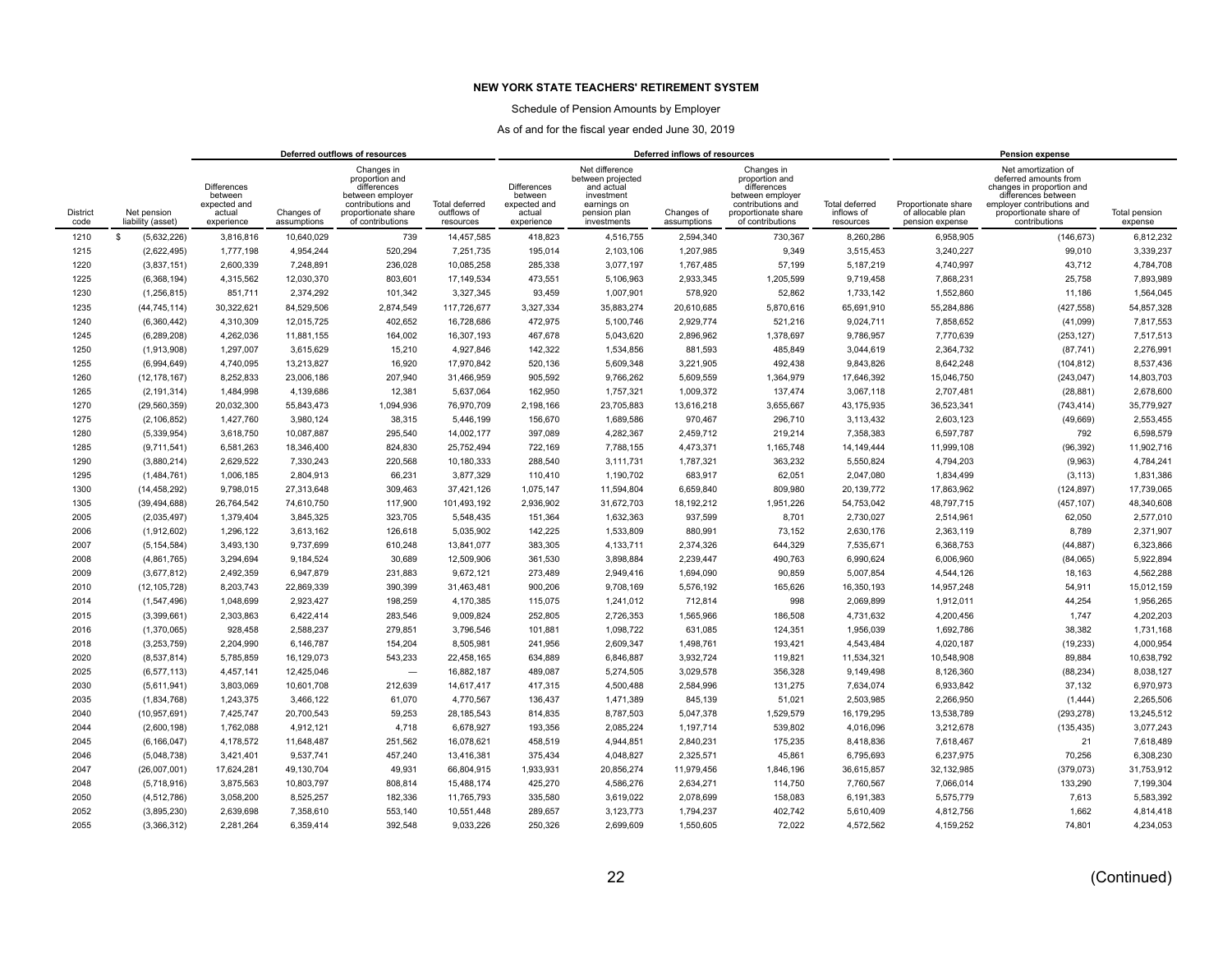### Schedule of Pension Amounts by Employer

|                         |                                  | Deferred outflows of resources                                 |                           |                                                                                                                                 |                                            |                                                                       | Deferred inflows of resources                                                                                 |                           |                                                                                                                                 |                                           |                                                             | <b>Pension expense</b>                                                                                                                                                    |                          |  |
|-------------------------|----------------------------------|----------------------------------------------------------------|---------------------------|---------------------------------------------------------------------------------------------------------------------------------|--------------------------------------------|-----------------------------------------------------------------------|---------------------------------------------------------------------------------------------------------------|---------------------------|---------------------------------------------------------------------------------------------------------------------------------|-------------------------------------------|-------------------------------------------------------------|---------------------------------------------------------------------------------------------------------------------------------------------------------------------------|--------------------------|--|
| <b>District</b><br>code | Net pension<br>liability (asset) | Differences<br>between<br>expected and<br>actual<br>experience | Changes of<br>assumptions | Changes in<br>proportion and<br>differences<br>between employer<br>contributions and<br>proportionate share<br>of contributions | Total deferred<br>outflows of<br>resources | <b>Differences</b><br>between<br>expected and<br>actual<br>experience | Net difference<br>between projected<br>and actual<br>investment<br>earnings on<br>pension plan<br>investments | Changes of<br>assumptions | Changes in<br>proportion and<br>differences<br>between employer<br>contributions and<br>proportionate share<br>of contributions | Total deferred<br>inflows of<br>resources | Proportionate share<br>of allocable plan<br>pension expense | Net amortization of<br>deferred amounts from<br>changes in proportion and<br>differences between<br>employer contributions and<br>proportionate share of<br>contributions | Total pension<br>expense |  |
| 2056                    | \$<br>(4,227,935)                | 2,865,164                                                      | 7,987,135                 | 254,706                                                                                                                         | 11,107,004                                 | 314,397                                                               | 3,390,586                                                                                                     | 1,947,489                 | 144,944                                                                                                                         | 5,797,416                                 | 5,223,831                                                   | 14,691                                                                                                                                                                    | 5,238,522                |  |
| 2057                    | (5,341,872)                      | 3,620,050                                                      | 10,091,511                | 602,460                                                                                                                         | 14,314,022                                 | 397,232                                                               | 4,283,906                                                                                                     | 2,460,596                 | 130,104                                                                                                                         | 7,271,838                                 | 6,600,157                                                   | 81,820                                                                                                                                                                    | 6,681,978                |  |
| 2058                    | (3,396,141)                      | 2,301,478                                                      | 6,415,765                 | 199,178                                                                                                                         | 8,916,421                                  | 252,544                                                               | 2,723,530                                                                                                     | 1,564,345                 | 66,161                                                                                                                          | 4,606,580                                 | 4,196,107                                                   | 25,430                                                                                                                                                                    | 4,221,537                |  |
| 2059                    | (5,797,001)                      | 3,928,479                                                      | 10,951,310                | 53,913                                                                                                                          | 14,933,703                                 | 431,076                                                               | 4,648,896                                                                                                     | 2,670,239                 | 675,738                                                                                                                         | 8,425,949                                 | 7,162,492                                                   | (127, 549)                                                                                                                                                                | 7,034,943                |  |
| 2060                    | (1,534,903)                      | 1.040.164                                                      | 2,899,636                 | 53,211                                                                                                                          | 3.993.012                                  | 114,138                                                               | 1,230,913                                                                                                     | 707,013                   | 187.084                                                                                                                         | 2,239,148                                 | 1,896,451                                                   | (29, 175)                                                                                                                                                                 | 1,867,276                |  |
| 2061                    | (1,642,660)                      | 1,113,189                                                      | 3,103,204                 | 143,595                                                                                                                         | 4,359,989                                  | 122,151                                                               | 1,317,329                                                                                                     | 756,649                   | 74,947                                                                                                                          | 2,271,076                                 | 2,029,591                                                   | 22,729                                                                                                                                                                    | 2,052,320                |  |
| 2062                    | (2,561,482)                      | 1,735,851                                                      | 4,838,983                 | 320,546                                                                                                                         | 6,895,380                                  | 190,477                                                               | 2,054,177                                                                                                     | 1,179,881                 | 317,162                                                                                                                         | 3,741,696                                 | 3,164,843                                                   | 1,544                                                                                                                                                                     | 3,166,387                |  |
| 2063                    | (1,338,950)                      | 907,372                                                        | 2,529,456                 | 8,056                                                                                                                           | 3,444,884                                  | 99,567                                                                | 1,073,769                                                                                                     | 616,753                   | 163,732                                                                                                                         | 1,953,821                                 | 1,654,342                                                   | (35, 158)                                                                                                                                                                 | 1,619,184                |  |
| 2064                    | (3,980,551)                      | 2,697,518                                                      | 7,519,794                 | 429,536                                                                                                                         | 10,646,847                                 | 296,002                                                               | 3,192,197                                                                                                     | 1,833,538                 | $\overline{\phantom{a}}$                                                                                                        | 5,321,737                                 | 4,918,175                                                   | 93,291                                                                                                                                                                    | 5,011,467                |  |
| 2065                    | (3,353,780)                      | 2,272,771                                                      | 6,335,740                 | 330,957                                                                                                                         | 8,939,468                                  | 249,394                                                               | 2,689,559                                                                                                     | 1,544,833                 | 1,884                                                                                                                           | 4,485,669                                 | 4,143,768                                                   | 79,285                                                                                                                                                                    | 4,223,053                |  |
| 2066                    | (8,459,961)                      | 5,733,100                                                      | 15,981,998                | 472,590                                                                                                                         | 22,187,689                                 | 629,099                                                               | 6,784,453                                                                                                     | 3,896,863                 | 156,997                                                                                                                         | 11,467,412                                | 10,452,716                                                  | 36,265                                                                                                                                                                    | 10,488,981               |  |
| 2067                    | (13, 249, 143)                   | 8,978,606                                                      | 25,029,404                | 303,210                                                                                                                         | 34,311,220                                 | 985,232                                                               | 10,625,130                                                                                                    | 6,102,877                 | 1,338,177                                                                                                                       | 19,051,416                                | 16,369,997                                                  | (211, 019)                                                                                                                                                                | 16,158,978               |  |
| 2068                    | (11, 711, 193)                   | 7,936,376                                                      | 22,124,009                | 427.646                                                                                                                         | 30.488.032                                 | 870.867                                                               | 9.391.772                                                                                                     | 5,394,459                 | 845,809                                                                                                                         | 16.502.908                                | 14,469,780                                                  | (76, 386)                                                                                                                                                                 | 14,393,393               |  |
| 2069                    | (1,573,903)                      | 1,066,594                                                      | 2,973,313                 | 56,384                                                                                                                          | 4,096,291                                  | 117,039                                                               | 1,262,189                                                                                                     | 724,978                   | 236,629                                                                                                                         | 2,340,834                                 | 1,944,638                                                   | (54, 199)                                                                                                                                                                 | 1,890,439                |  |
| 2070                    | (2, 174, 717)                    | 1,473,750                                                      | 4,108,331                 | 66,349                                                                                                                          | 5.648.429                                  | 161,716                                                               | 1,744,011                                                                                                     | 1,001,727                 | 55.018                                                                                                                          | 2,962,473                                 | 2,686,974                                                   | 5,559                                                                                                                                                                     | 2,692,533                |  |
| 2071                    | (1,716,163)                      | 1,163,000                                                      | 3,242,062                 | 257,315                                                                                                                         | 4,662,376                                  | 127,617                                                               | 1,376,274                                                                                                     | 790,506                   | 85,191                                                                                                                          | 2,379,589                                 | 2,120,408                                                   | 29,264                                                                                                                                                                    | 2,149,671                |  |
| 2072                    | (2,074,113)                      | 1,405,573                                                      | 3,918,276                 | 47,484                                                                                                                          | 5,371,333                                  | 154,235                                                               | 1,663,331                                                                                                     | 955,387                   | 111,872                                                                                                                         | 2,884,825                                 | 2,562,673                                                   | (5,053)                                                                                                                                                                   | 2,557,620                |  |
| 2073                    | (4,218,728)                      | 2,858,924                                                      | 7,969,742                 | 319,844                                                                                                                         | 11,148,510                                 | 313,713                                                               | 3,383,202                                                                                                     | 1,943,248                 | 266,039                                                                                                                         | 5,906,202                                 | 5,212,455                                                   | 27,506                                                                                                                                                                    | 5,239,961                |  |
| 2074                    | (4,257,881)                      | 2,885,457                                                      | 8,043,707                 | 539,988                                                                                                                         | 11,469,153                                 | 316,624                                                               | 3,414,601                                                                                                     | 1,961,283                 | 45,668                                                                                                                          | 5,738,177                                 | 5,260,831                                                   | 85,879                                                                                                                                                                    | 5,346,710                |  |
| 2075                    | (8, 174, 903)                    | 5,539,923                                                      | 15,443,486                | 909,421                                                                                                                         | 21,892,830                                 | 607,902                                                               | 6,555,851                                                                                                     | 3,765,559                 | 247,898                                                                                                                         | 11, 177, 209                              | 10,100,513                                                  | 181,000                                                                                                                                                                   | 10,281,512               |  |
| 2076                    | (4,921,599)                      | 3,335,242                                                      | 9,297,560                 | 220,196                                                                                                                         | 12.852.998                                 | 365,980                                                               | 3.946.869                                                                                                     | 2,267,008                 | 266,675                                                                                                                         | 6,846,531                                 | 6,080,889                                                   | (27, 109)                                                                                                                                                                 | 6,053,780                |  |
| 2077                    | (1,441,869)                      | 977,118                                                        | 2,723,884                 | 23,480                                                                                                                          | 3,724,481                                  | 107,220                                                               | 1,156,305                                                                                                     | 664,160                   | 119,849                                                                                                                         | 2,047,534                                 | 1,781,503                                                   | (20, 289)                                                                                                                                                                 | 1,761,214                |  |
| 2078                    | (12,920,056)                     | 8,755,592                                                      | 24,407,713                | 1,379,379                                                                                                                       | 34.542.684                                 | 960,761                                                               | 10,361,218                                                                                                    | 5,951,291                 | 345,065                                                                                                                         | 17,618,335                                | 15,963,392                                                  | 186,929                                                                                                                                                                   | 16,150,321               |  |
| 2079                    | (7,608,950)                      | 5,156,391                                                      | 14,374,324                | 59,461                                                                                                                          | 19,590,175                                 | 565,816                                                               | 6,101,985                                                                                                     | 3,504,867                 | 705,395                                                                                                                         | 10,878,063                                | 9,401,248                                                   | (133,056)                                                                                                                                                                 | 9,268,192                |  |
| 2080                    | (1,574,148)                      | 1,066,760                                                      | 2,973,776                 | 334,705                                                                                                                         | 4,375,241                                  | 117,057                                                               | 1,262,386                                                                                                     | 725,091                   | 33,494                                                                                                                          | 2,138,027                                 | 1,944,941                                                   | 61,037                                                                                                                                                                    | 2,005,978                |  |
| 2081                    | (2,099,058)                      | 1,422,478                                                      | 3,965,402                 | 82,202                                                                                                                          | 5,470,082                                  | 156,090                                                               | 1,683,337                                                                                                     | 966,877                   | 86,180                                                                                                                          | 2,892,484                                 | 2,593,494                                                   | (1,065)                                                                                                                                                                   | 2,592,429                |  |
| 2082                    | (1, 156, 291)                    | 783.589                                                        | 2,184,388                 | 96,631                                                                                                                          | 3,064,607                                  | 85.984                                                                | 927,286                                                                                                       | 532,616                   | 15,610                                                                                                                          | 1,561,495                                 | 1,428,657                                                   | 15.174                                                                                                                                                                    | 1,443,831                |  |
| 2083                    | (2,823,282)                      | 1,913,266                                                      | 5,333,558                 | 90,487                                                                                                                          | 7,337,311                                  | 209,945                                                               | 2,264,127                                                                                                     | 1,300,472                 | 166,287                                                                                                                         | 3,940,831                                 | 3,488,310                                                   | (21, 032)                                                                                                                                                                 | 3,467,278                |  |
| 2084                    | (4,508,807)                      | 3,055,503                                                      | 8,517,740                 | 287,854                                                                                                                         | 11,861,097                                 | 335,284                                                               | 3,615,831                                                                                                     | 2,076,866                 | 169,111                                                                                                                         | 6,197,091                                 | 5,570,863                                                   | 9,055                                                                                                                                                                     | 5,579,918                |  |
| 2085                    | (2,313,110)                      | 1,567,536                                                      | 4,369,775                 | 28,616                                                                                                                          | 5,965,927                                  | 172,007                                                               | 1,854,995                                                                                                     | 1,065,475                 | 136,913                                                                                                                         | 3,229,391                                 | 2,857,967                                                   | (17, 117)                                                                                                                                                                 | 2,840,850                |  |
| 2086                    | (7,744,384)                      | 5,248,172                                                      | 14,630,178                | 524,616                                                                                                                         | 20,402,965                                 | 575,888                                                               | 6,210,597                                                                                                     | 3,567,251                 | 126,485                                                                                                                         | 10,480,221                                | 9,568,585                                                   | 62,679                                                                                                                                                                    | 9,631,263                |  |
| 2090                    | (3,412,886)                      | 2,312,825                                                      | 6,447,398                 | 217,801                                                                                                                         | 8,978,024                                  | 253,789                                                               | 2,736,958                                                                                                     | 1,572,058                 | 67,128                                                                                                                          | 4,629,934                                 | 4,216,796                                                   | 32,254                                                                                                                                                                    | 4,249,049                |  |
| 2095                    | (3,454,456)                      | 2,340,996                                                      | 6,525,929                 | 2,030                                                                                                                           | 8,868,956                                  | 256,880                                                               | 2,770,295                                                                                                     | 1,591,206                 | 356,304                                                                                                                         | 4,974,685                                 | 4,268,157                                                   | (68, 789)                                                                                                                                                                 | 4,199,368                |  |
| 2104                    | (1,906,989)                      | 1,292,318                                                      | 3,602,558                 | 294,105                                                                                                                         | 5,188,981                                  | 141,807                                                               | 1,529,307                                                                                                     | 878,406                   | 225,570                                                                                                                         | 2,775,090                                 | 2,356,183                                                   | 23,312                                                                                                                                                                    | 2,379,495                |  |
| 2105                    | (1,769,012)                      | 1,198,814                                                      | 3,341,901                 | 208,041                                                                                                                         | 4,748,756                                  | 131,547                                                               | 1,418,657                                                                                                     | 814,850                   | 219,890                                                                                                                         | 2,584,944                                 | 2,185,705                                                   | 7,055                                                                                                                                                                     | 2,192,760                |  |
| 2110                    | (5,275,570)                      | 3,575,119                                                      | 9,966,257                 | 152,235                                                                                                                         | 13,693,611                                 | 392,302                                                               | 4,230,735                                                                                                     | 2,430,055                 | 177,470                                                                                                                         | 7,230,562                                 | 6,518,237                                                   | (457)                                                                                                                                                                     | 6,517,780                |  |
| 2112                    | (3,535,081)                      | 2,395,634                                                      | 6,678,240                 | 313,846                                                                                                                         | 9,387,721                                  | 262,876                                                               | 2,834,952                                                                                                     | 1,628,344                 | 12,077                                                                                                                          | 4,738,249                                 | 4,367,774                                                   | 68,947                                                                                                                                                                    | 4,436,721                |  |
| 2115                    | (7,049,470)                      | 4,777,246                                                      | 13,317,392                | 1,757,836                                                                                                                       | 19,852,473                                 | 524,212                                                               | 5,653,311                                                                                                     | 3,247,157                 | 14,612                                                                                                                          | 9,439,292                                 | 8,709,982                                                   | 372,237                                                                                                                                                                   | 9,082,219                |  |
| 2120                    | (13, 473, 138)                   | 9,130,402                                                      | 25,452,561                | 519,374                                                                                                                         | 35, 102, 337                               | 1,001,889                                                             | 10,804,762                                                                                                    | 6,206,054                 | 160,191                                                                                                                         | 18,172,897                                | 16,646,754                                                  | 62,054                                                                                                                                                                    | 16,708,808               |  |
| 2125                    | (1,378,986)                      | 934,503                                                        | 2,605,088                 | 107,944                                                                                                                         | 3,647,535                                  | 102,544                                                               | 1,105,875                                                                                                     | 635,194                   | 144,470                                                                                                                         | 1,988,084                                 | 1,703,808                                                   | (16, 553)                                                                                                                                                                 | 1,687,254                |  |
| 2130                    | (2,470,326)                      | 1,674,077                                                      | 4,666,776                 | 329,895                                                                                                                         | 6,670,749                                  | 183,698                                                               | 1,981,074                                                                                                     | 1,137,892                 | 3,651                                                                                                                           | 3,306,315                                 | 3,052,215                                                   | 68,894                                                                                                                                                                    | 3,121,109                |  |
| 2135                    | (4,899,788)                      | 3,320,461                                                      | 9,256,355                 | 131,356                                                                                                                         | 12,708,173                                 | 364,358                                                               | 3,929,377                                                                                                     | 2,256,961                 | 365,958                                                                                                                         | 6,916,655                                 | 6,053,940                                                   | (33, 172)                                                                                                                                                                 | 6,020,768                |  |
| 2140                    | (4, 282, 568)                    | 2,902,187                                                      | 8,090,343                 | 27,443                                                                                                                          | 11,019,973                                 | 318,460                                                               | 3,434,398                                                                                                     | 1,972,655                 | 298,701                                                                                                                         | 6,024,214                                 | 5,291,332                                                   | (56, 147)                                                                                                                                                                 | 5,235,185                |  |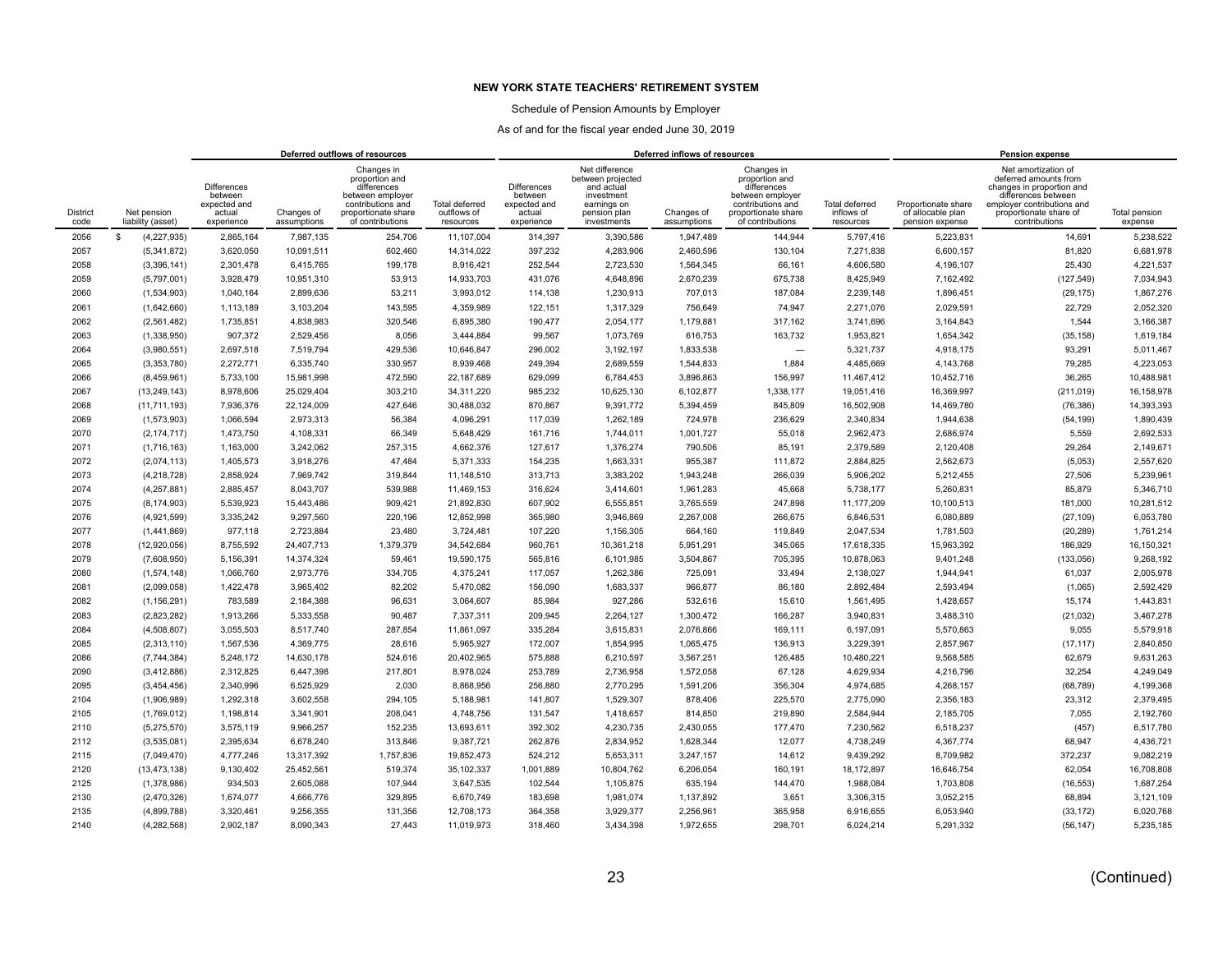### Schedule of Pension Amounts by Employer

|                         |                                  |                                                                |                           | Deferred outflows of resources                                                                                                  |                                            |                                                                |                                                                                                               | Deferred inflows of resources |                                                                                                                                 |                                           |                                                             | <b>Pension expense</b>                                                                                                                                                    |                          |  |
|-------------------------|----------------------------------|----------------------------------------------------------------|---------------------------|---------------------------------------------------------------------------------------------------------------------------------|--------------------------------------------|----------------------------------------------------------------|---------------------------------------------------------------------------------------------------------------|-------------------------------|---------------------------------------------------------------------------------------------------------------------------------|-------------------------------------------|-------------------------------------------------------------|---------------------------------------------------------------------------------------------------------------------------------------------------------------------------|--------------------------|--|
| <b>District</b><br>code | Net pension<br>liability (asset) | Differences<br>between<br>expected and<br>actual<br>experience | Changes of<br>assumptions | Changes in<br>proportion and<br>differences<br>between employer<br>contributions and<br>proportionate share<br>of contributions | Total deferred<br>outflows of<br>resources | Differences<br>between<br>expected and<br>actual<br>experience | Net difference<br>between projected<br>and actual<br>investment<br>earnings on<br>pension plan<br>investments | Changes of<br>assumptions     | Changes in<br>proportion and<br>differences<br>between employer<br>contributions and<br>proportionate share<br>of contributions | Total deferred<br>inflows of<br>resources | Proportionate share<br>of allocable plan<br>pension expense | Net amortization of<br>deferred amounts from<br>changes in proportion and<br>differences between<br>employer contributions and<br>proportionate share of<br>contributions | Total pension<br>expense |  |
| 2145                    | s.<br>(6,084,808)                | 4,123,519                                                      | 11,495,016                | 226,715                                                                                                                         | 15,845,250                                 | 452,478                                                        | 4,879,702                                                                                                     | 2,802,810                     | 130,087                                                                                                                         | 8,265,077                                 | 7,518,092                                                   | 23,301                                                                                                                                                                    | 7,541,393                |  |
| 2146                    | (5,544,894)                      | 3,757,633                                                      | 10,475,046                | 2,384,474                                                                                                                       | 16,617,153                                 | 412,329                                                        | 4,446,719                                                                                                     | 2,554,113                     | 31,894                                                                                                                          | 7,445,054                                 | 6,851,001                                                   | 460,586                                                                                                                                                                   | 7,311,587                |  |
| 2147                    | (1,574,203)                      | 1,066,797                                                      | 2,973,879                 | 180,174                                                                                                                         | 4,220,851                                  | 117,061                                                        | 1,262,429                                                                                                     | 725,116                       | 77,313                                                                                                                          | 2,181,919                                 | 1,945,008                                                   | 25,832                                                                                                                                                                    | 1,970,840                |  |
| 2148                    | (3,976,135)                      | 2,694,525                                                      | 7,511,451                 | 22,282                                                                                                                          | 10,228,258                                 | 295,673                                                        | 3,188,655                                                                                                     | 1,831,504                     | 403,878                                                                                                                         | 5,719,711                                 | 4,912,719                                                   | (74, 500)                                                                                                                                                                 | 4,838,218                |  |
| 2149                    | (2,584,214)                      | 1,751,256                                                      | 4,881,927                 | 141,628                                                                                                                         | 6.774.812                                  | 192,167                                                        | 2,072,407                                                                                                     | 1,190,352                     | 62,749                                                                                                                          | 3,517,675                                 | 3,192,930                                                   | 27,306                                                                                                                                                                    | 3,220,236                |  |
| 2150                    | (1,055,199)                      | 715,081                                                        | 1,993,412                 | 13,572                                                                                                                          | 2,722,066                                  | 78,467                                                         | 846,215                                                                                                       | 486,050                       | 76,902                                                                                                                          | 1,487,634                                 | 1,303,753                                                   | (9,663)                                                                                                                                                                   | 1,294,090                |  |
| 2155                    | (3,978,610)                      | 2,696,202                                                      | 7,516,127                 | 85,842                                                                                                                          | 10,298,171                                 | 295,857                                                        | 3,190,640                                                                                                     | 1,832,644                     | 172,979                                                                                                                         | 5,492,121                                 | 4,915,777                                                   | (9,539)                                                                                                                                                                   | 4,906,238                |  |
| 2160                    | (6,768,968)                      | 4,587,157                                                      | 12,787,486                | 1,308,269                                                                                                                       | 18,682,912                                 | 503,354                                                        | 5,428,363                                                                                                     | 3,117,951                     | 163,624                                                                                                                         | 9,213,292                                 | 8,363,408                                                   | 203,565                                                                                                                                                                   | 8,566,973                |  |
| 2165                    | (2,371,450)                      | 1,607,071                                                      | 4,479,987                 | 158,839                                                                                                                         | 6,245,897                                  | 176,346                                                        | 1,901,781                                                                                                     | 1,092,348                     | 160,916                                                                                                                         | 3,331,390                                 | 2,930,049                                                   | (1,840)                                                                                                                                                                   | 2,928,209                |  |
| 2170                    | (10, 334, 611)                   | 7,003,502                                                      | 19,523,463                | 768,535                                                                                                                         | 27,295,500                                 | 768,502                                                        | 8,287,825                                                                                                     | 4,760,373                     | 77,435                                                                                                                          | 13,894,135                                | 12,768,943                                                  | 146,271                                                                                                                                                                   | 12,915,214               |  |
| 2175                    | (951, 253)                       | 644,640                                                        | 1,797,045                 | 90,195                                                                                                                          | 2,531,880                                  | 70,737                                                         | 762,856                                                                                                       | 438,170                       | 27,837                                                                                                                          | 1,299,601                                 | 1,175,322                                                   | 12,704                                                                                                                                                                    | 1,188,026                |  |
| 2180                    | (2,015,434)                      | 1,365,808                                                      | 3,807,425                 | 56,525                                                                                                                          | 5,229,758                                  | 149,872                                                        | 1,616,274                                                                                                     | 928,358                       | 66,151                                                                                                                          | 2,760,655                                 | 2,490,172                                                   | 3,594                                                                                                                                                                     | 2,493,766                |  |
| 2185                    | (10, 978, 171)                   | 7,439,626                                                      | 20,739,233                | 907.010                                                                                                                         | 29.085.870                                 | 816,358                                                        | 8.803.927                                                                                                     | 5.056.812                     | 160.311                                                                                                                         | 14,837,408                                | 13,564,094                                                  | 156,085                                                                                                                                                                   | 13,720,179               |  |
| 2187                    | (5,365,054)                      | 3,635,760                                                      | 10,135,305                | 11,514                                                                                                                          | 13,782,579                                 | 398,956                                                        | 4,302,497                                                                                                     | 2,471,274                     | 330,203                                                                                                                         | 7,502,929                                 | 6,628,800                                                   | (61, 298)                                                                                                                                                                 | 6,567,502                |  |
| 2190                    | (7,038,731)                      | 4,769,968                                                      | 13,297,104                | 833,956                                                                                                                         | 18.901.028                                 | 523,414                                                        | 5.644.699                                                                                                     | 3,242,210                     | 2.860                                                                                                                           | 9,413,183                                 | 8,696,714                                                   | 172,531                                                                                                                                                                   | 8,869,245                |  |
| 2191                    | (4,940,720)                      | 3,348,200                                                      | 9,333,680                 | 427,850                                                                                                                         | 13,109,730                                 | 367,402                                                        | 3,962,202                                                                                                     | 2,275,815                     | 131,717                                                                                                                         | 6,737,136                                 | 6,104,513                                                   | 39,060                                                                                                                                                                    | 6,143,572                |  |
| 2195                    | (1,543,132)                      | 1,045,741                                                      | 2,915,184                 | 56,610                                                                                                                          | 4,017,536                                  | 114,750                                                        | 1,237,513                                                                                                     | 710,804                       | 97,852                                                                                                                          | 2,160,920                                 | 1,906,619                                                   | (10, 271)                                                                                                                                                                 | 1,896,348                |  |
| 2196                    | (1,782,922)                      | 1,208,241                                                      | 3,368,178                 | 58,185                                                                                                                          | 4,634,604                                  | 132,582                                                        | 1,429,812                                                                                                     | 821,257                       | 178,565                                                                                                                         | 2,562,215                                 | 2,202,892                                                   | (22, 032)                                                                                                                                                                 | 2,180,859                |  |
| 2198                    | (3,643,593)                      | 2,469,170                                                      | 6,883,235                 | 152,233                                                                                                                         | 9,504,639                                  | 270,945                                                        | 2,921,974                                                                                                     | 1,678,327                     | 188,106                                                                                                                         | 5,059,352                                 | 4,501,847                                                   | (24, 492)                                                                                                                                                                 | 4,477,355                |  |
| 2200                    | (15, 371, 031)                   | 10,416,555                                                     | 29,037,933                | 1,377,880                                                                                                                       | 40,832,368                                 | 1,143,020                                                      | 12,326,774                                                                                                    | 7,080,270                     | 250,142                                                                                                                         | 20,800,206                                | 18,991,697                                                  | 226,044                                                                                                                                                                   | 19,217,741               |  |
| 2204                    | (13,676,486)                     | 9,268,205                                                      | 25,836,711                | 1,374,872                                                                                                                       | 36,479,788                                 | 1,017,010                                                      | 10.967.836                                                                                                    | 6,299,721                     | 87.041                                                                                                                          | 18,371,608                                | 16,898,000                                                  | 291,092                                                                                                                                                                   | 17,189,092               |  |
| 2205                    | (419,030)                        | 283,966                                                        | 791,604                   | 73,218                                                                                                                          | 1,148,788                                  | 31,160                                                         | 336,041                                                                                                       | 193,015                       | 101,335                                                                                                                         | 661,551                                   | 517,733                                                     | (2, 118)                                                                                                                                                                  | 515,615                  |  |
| 2206                    | (2, 131, 876)                    | 1,444,718                                                      | 4,027,399                 | 71,710                                                                                                                          | 5,543,827                                  | 158,530                                                        | 1,709,655                                                                                                     | 981,994                       | 127.073                                                                                                                         | 2,977,252                                 | 2,634,042                                                   | (3,839)                                                                                                                                                                   | 2,630,203                |  |
| 2207                    | (3,792,684)                      | 2,570,205                                                      | 7,164,888                 | 582,552                                                                                                                         | 10,317,645                                 | 282,031                                                        | 3,041,537                                                                                                     | 1,747,002                     | 241,172                                                                                                                         | 5,311,743                                 | 4,686,056                                                   | 70,805                                                                                                                                                                    | 4,756,861                |  |
| 2208                    | (6,628,507)                      | 4,491,970                                                      | 12,522,136                | 110,058                                                                                                                         | 17, 124, 165                               | 492,909                                                        | 5,315,721                                                                                                     | 3,053,251                     | 672,621                                                                                                                         | 9,534,501                                 | 8,189,861                                                   | (141, 507)                                                                                                                                                                | 8,048,354                |  |
| 2209                    | (14, 975, 656)                   | 10,148,620                                                     | 28,291,018                | 1,497,992                                                                                                                       | 39,937,630                                 | 1,113,619                                                      | 12,009,704                                                                                                    | 6,898,150                     | 59,655                                                                                                                          | 20,081,128                                | 18,503,192                                                  | 284,670                                                                                                                                                                   | 18,787,862               |  |
| 2210                    | (4,255,018)                      | 2,883,517                                                      | 8.038.297                 | $\overline{\phantom{0}}$                                                                                                        | 10.921.814                                 | 316,411                                                        | 3,412,305                                                                                                     | 1,959,964                     | 435.057                                                                                                                         | 6,123,737                                 | 5,257,293                                                   | (95, 820)                                                                                                                                                                 | 5,161,473                |  |
| 2212                    | (5,408,330)                      | 3,665,087                                                      | 10,217,059                | 264,915                                                                                                                         | 14, 147, 061                               | 402,174                                                        | 4,337,202                                                                                                     | 2,491,208                     | 272,285                                                                                                                         | 7,502,868                                 | 6,682,269                                                   | (24, 183)                                                                                                                                                                 | 6,658,086                |  |
| 2215                    | (8, 105, 587)                    | 5,492,949                                                      | 15,312,538                | 249,053                                                                                                                         | 21,054,540                                 | 602,747                                                        | 6,500,263                                                                                                     | 3,733,630                     | 318,931                                                                                                                         | 11, 155, 571                              | 10,014,869                                                  | 6,920                                                                                                                                                                     | 10,021,789               |  |
| 2220                    | (3,416,594)                      | 2,315,338                                                      | 6,454,403                 | 22,501                                                                                                                          | 8.792.243                                  | 254,065                                                        | 2.739.932                                                                                                     | 1,573,766                     | 327,481                                                                                                                         | 4,895,243                                 | 4,221,377                                                   | (56, 473)                                                                                                                                                                 | 4,164,904                |  |
| 2224                    | (7,228,423)                      | 4,898,518                                                      | 13,655,458                | 59,195                                                                                                                          | 18,613,171                                 | 537,520                                                        | 5,796,822                                                                                                     | 3,329,587                     | 310,695                                                                                                                         | 9,974,624                                 | 8,931,088                                                   | (42, 677)                                                                                                                                                                 | 8,888,410                |  |
| 2225                    | (12, 652, 372)                   | 8,574,190                                                      | 23,902,024                | 1,769,249                                                                                                                       | 34,245,463                                 | 940,855                                                        | 10,146,550                                                                                                    | 5,827,990                     | 17,492                                                                                                                          | 16,932,887                                | 15,632,656                                                  | 442,505                                                                                                                                                                   | 16,075,161               |  |
| 2230                    | (10,606,697)                     | 7,187,887                                                      | 20,037,469                | 1,540,167                                                                                                                       | 28,765,523                                 | 788,735                                                        | 8,506,024                                                                                                     | 4,885,702                     | 842,916                                                                                                                         | 15,023,376                                | 13,105,118                                                  | 273,639                                                                                                                                                                   | 13,378,758               |  |
| 2231                    | (5,094,729)                      | 3,452,567                                                      | 9,624,624                 | 312,864                                                                                                                         | 13,390,056                                 | 378,854                                                        | 4,085,710                                                                                                     | 2,346,756                     | 150,170                                                                                                                         | 6,961,489                                 | 6,294,799                                                   | 42,398                                                                                                                                                                    | 6,337,197                |  |
| 2235                    | (1,095,913)                      | 742,672                                                        | 2,070,326                 | 75,286                                                                                                                          | 2,888,285                                  | 81,494                                                         | 878,866                                                                                                       | 504,804                       | 167,826                                                                                                                         | 1,632,990                                 | 1,354,057                                                   | (17, 885)                                                                                                                                                                 | 1,336,172                |  |
| 2239                    | (4,717,870)                      | 3,197,180                                                      | 8,912,688                 | 320,484                                                                                                                         | 12,430,353                                 | 350,830                                                        | 3,783,489                                                                                                     | 2,173,166                     | 2,198                                                                                                                           | 6,309,683                                 | 5,829,171                                                   | 66,929                                                                                                                                                                    | 5,896,100                |  |
| 2240                    | (9,074,418)                      | 6,149,501                                                      | 17, 142, 790              | 405,137                                                                                                                         | 23,697,428                                 | 674,791                                                        | 7,277,215                                                                                                     | 4,179,897                     | 716,206                                                                                                                         | 12,848,110                                | 11,211,909                                                  | (17, 281)                                                                                                                                                                 | 11,194,628               |  |
| 2241                    | (1,409,337)                      | 955,072                                                        | 2,662,426                 | 103,605                                                                                                                         | 3,721,103                                  | 104,801                                                        | 1,130,216                                                                                                     | 649,175                       | 33,551                                                                                                                          | 1,917,742                                 | 1,741,308                                                   | 20,470                                                                                                                                                                    | 1,761,778                |  |
| 2242                    | (2, 391, 482)                    | 1,620,646                                                      | 4,517,830                 | 374,161                                                                                                                         | 6,512,637                                  | 177,835                                                        | 1,917,845                                                                                                     | 1,101,575                     | 29,927                                                                                                                          | 3,227,182                                 | 2,954,799                                                   | 80,423                                                                                                                                                                    | 3,035,222                |  |
| 2243                    | (2,471,839)                      | 1,675,102                                                      | 4,669,635                 | 236,546                                                                                                                         | 6,581,283                                  | 183,811                                                        | 1,982,288                                                                                                     | 1,138,589                     | 33,472                                                                                                                          | 3,338,160                                 | 3,054,084                                                   | 48,799                                                                                                                                                                    | 3,102,883                |  |
| 2244                    | (1,508,871)                      | 1,022,523                                                      | 2,850,459                 | 146,286                                                                                                                         | 4,019,268                                  | 112,203                                                        | 1,210,037                                                                                                     | 695,022                       | 207,979                                                                                                                         | 2,225,240                                 | 1,864,287                                                   | (756)                                                                                                                                                                     | 1,863,531                |  |
| 2245                    | (4,032,577)                      | 2,732,775                                                      | 7,618,078                 | 127,373                                                                                                                         | 10,478,226                                 | 299,870                                                        | 3,233,919                                                                                                     | 1,857,503                     | 385,652                                                                                                                         | 5,776,945                                 | 4,982,457                                                   | (73,963)                                                                                                                                                                  | 4,908,493                |  |
| 2250                    | (2,317,842)                      | 1,570,743                                                      | 4,378,714                 | 30,005                                                                                                                          | 5,979,462                                  | 172,359                                                        | 1,858,790                                                                                                     | 1,067,654                     | 110,100                                                                                                                         | 3,208,903                                 | 2,863,813                                                   | (25, 913)                                                                                                                                                                 | 2,837,901                |  |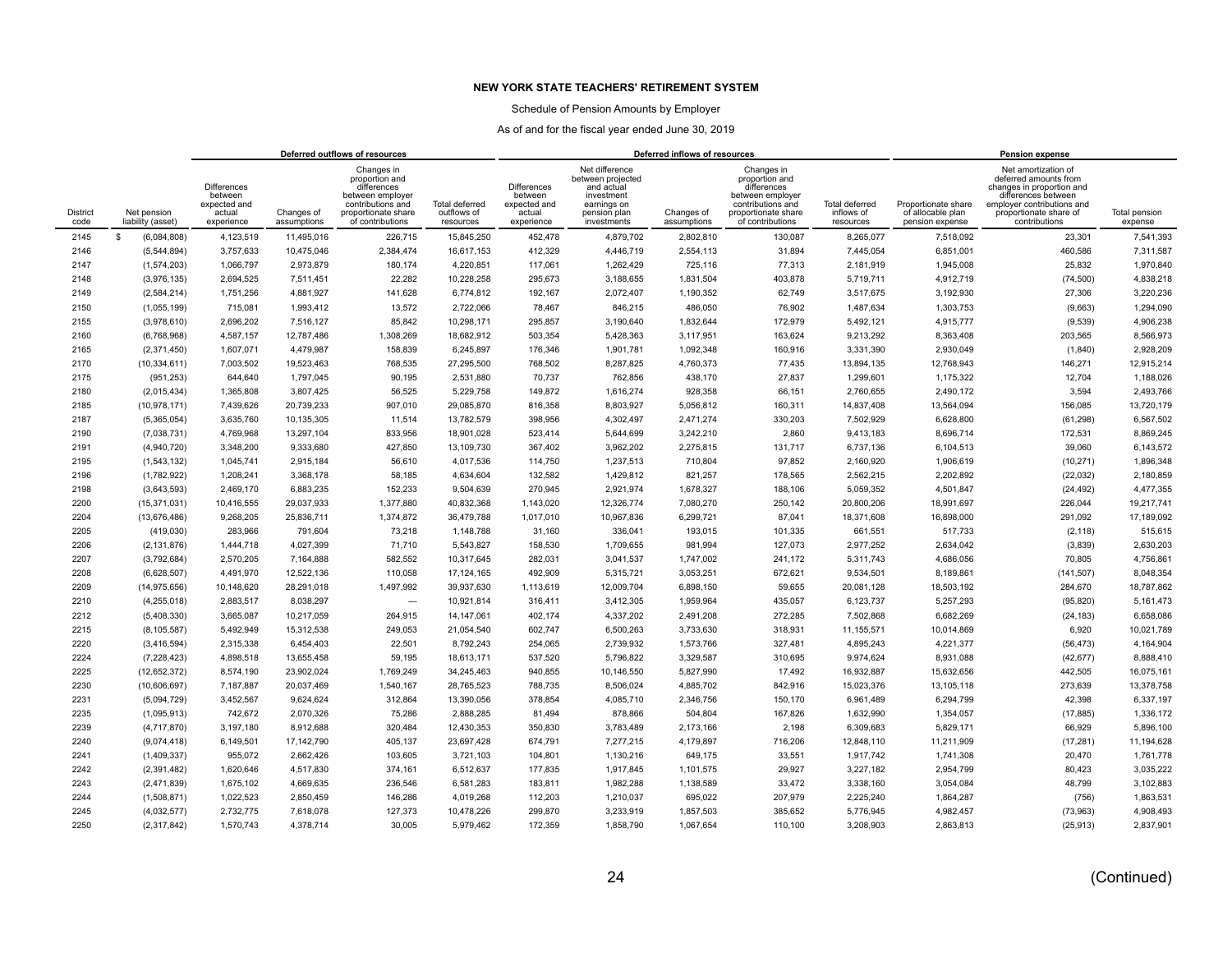### Schedule of Pension Amounts by Employer

|                         |                                  |                                                                |                           | Deferred outflows of resources                                                                                                  |                                                   |                                                                |                                                                                                               | Deferred inflows of resources |                                                                                                                                 |                                           |                                                             | <b>Pension expense</b>                                                                                                                                                    |                          |
|-------------------------|----------------------------------|----------------------------------------------------------------|---------------------------|---------------------------------------------------------------------------------------------------------------------------------|---------------------------------------------------|----------------------------------------------------------------|---------------------------------------------------------------------------------------------------------------|-------------------------------|---------------------------------------------------------------------------------------------------------------------------------|-------------------------------------------|-------------------------------------------------------------|---------------------------------------------------------------------------------------------------------------------------------------------------------------------------|--------------------------|
| <b>District</b><br>code | Net pension<br>liability (asset) | Differences<br>between<br>expected and<br>actual<br>experience | Changes of<br>assumptions | Changes in<br>proportion and<br>differences<br>between employer<br>contributions and<br>proportionate share<br>of contributions | <b>Total deferred</b><br>outflows of<br>resources | Differences<br>between<br>expected and<br>actual<br>experience | Net difference<br>between projected<br>and actual<br>investment<br>earnings on<br>pension plan<br>investments | Changes of<br>assumptions     | Changes in<br>proportion and<br>differences<br>between employer<br>contributions and<br>proportionate share<br>of contributions | Total deferred<br>inflows of<br>resources | Proportionate share<br>of allocable plan<br>pension expense | Net amortization of<br>deferred amounts from<br>changes in proportion and<br>differences between<br>employer contributions and<br>proportionate share of<br>contributions | Total pension<br>expense |
| 2255                    | $\mathbb{S}$<br>(7,366,131)      | 4,991,839                                                      | 13,915,607                | 183,073                                                                                                                         | 19,090,519                                        | 547,760                                                        | 5,907,257                                                                                                     | 3,393,019                     | 321,222                                                                                                                         | 10,169,258                                | 9,101,233                                                   | (47, 023)                                                                                                                                                                 | 9,054,210                |
| 2260                    | (5,070,340)                      | 3,436,040                                                      | 9,578,550                 | 541,097                                                                                                                         | 13,555,687                                        | 377,040                                                        | 4,066,151                                                                                                     | 2,335,522                     | 11,451                                                                                                                          | 6,790,164                                 | 6,264,665                                                   | 115,559                                                                                                                                                                   | 6,380,224                |
| 2266                    | (4,232,889)                      | 2,868,521                                                      | 7,996,494                 | 127,169                                                                                                                         | 10,992,185                                        | 314,766                                                        | 3,394,559                                                                                                     | 1,949,772                     | 59,967                                                                                                                          | 5,719,064                                 | 5,229,952                                                   | 12,514                                                                                                                                                                    | 5,242,466                |
| 2268                    | (2, 266, 763)                    | 1,536,127                                                      | 4,282,218                 | 426,468                                                                                                                         | 6,244,813                                         | 168,561                                                        | 1,817,827                                                                                                     | 1,044,126                     | 108,889                                                                                                                         | 3,139,403                                 | 2,800,702                                                   | 73,999                                                                                                                                                                    | 2,874,701                |
| 2270                    | (4,054,606)                      | 2.747.703                                                      | 7,659,693                 | 98,408                                                                                                                          | 10.505.804                                        | 301,508                                                        | 3,251,585                                                                                                     | 1,867,650                     | 174,069                                                                                                                         | 5,594,812                                 | 5,009,674                                                   | (29, 571)                                                                                                                                                                 | 4,980,102                |
| 2271                    | (2,835,964)                      | 1,921,861                                                      | 5,357,516                 | 84,758                                                                                                                          | 7,364,134                                         | 210,888                                                        | 2,274,297                                                                                                     | 1,306,314                     | 217,704                                                                                                                         | 4,009,203                                 | 3,503,979                                                   | (21, 016)                                                                                                                                                                 | 3,482,964                |
| 2272                    | (4, 256, 985)                    | 2,884,850                                                      | 8,042,014                 | 270,972                                                                                                                         | 11,197,836                                        | 316,558                                                        | 3,413,882                                                                                                     | 1,960,871                     | 45,682                                                                                                                          | 5,736,993                                 | 5,259,724                                                   | 46,358                                                                                                                                                                    | 5,306,081                |
| 2275                    | (7,937,523)                      | 5,379,057                                                      | 14,995,043                | 477,296                                                                                                                         | 20,851,396                                        | 590,250                                                        | 6,365,484                                                                                                     | 3,656,216                     | 83,352                                                                                                                          | 10,695,302                                | 9,807,218                                                   | 106,657                                                                                                                                                                   | 9,913,874                |
| 2280                    | (2,644,786)                      | 1,792,304                                                      | 4,996,354                 | 70,521                                                                                                                          | 6,859,178                                         | 196,671                                                        | 2,120,982                                                                                                     | 1,218,252                     | 204,962                                                                                                                         | 3,740,867                                 | 3,267,768                                                   | (31, 824)                                                                                                                                                                 | 3,235,945                |
| 2281                    | (1,597,737)                      | 1,082,745                                                      | 3,018,338                 | 44,084                                                                                                                          | 4,145,168                                         | 118,811                                                        | 1,281,302                                                                                                     | 735,956                       | 52,074                                                                                                                          | 2,188,144                                 | 1,974,086                                                   | (2,803)                                                                                                                                                                   | 1,971,283                |
| 2282                    | (6,942,358)                      | 4,704,659                                                      | 13,115,044                | 1,046,440                                                                                                                       | 18.866.143                                        | 516,247                                                        | 5,567,413                                                                                                     | 3,197,819                     | $\overline{\phantom{a}}$                                                                                                        | 9,281,480                                 | 8,577,640                                                   | 235,377                                                                                                                                                                   | 8,813,017                |
| 2285                    | (10,057,319)                     | 6,815,589                                                      | 18,999,622                | 415,834                                                                                                                         | 26,231,044                                        | 747,882                                                        | 8,065,452                                                                                                     | 4,632,645                     | 340,978                                                                                                                         | 13,786,957                                | 12,426,335                                                  | 21,212                                                                                                                                                                    | 12,447,547               |
| 2286                    | (5,513,796)                      | 3.736.559                                                      | 10,416,298                | 327.690                                                                                                                         | 14.480.547                                        | 410.017                                                        | 4,421,780                                                                                                     | 2,539,788                     | 80.072                                                                                                                          | 7,451,657                                 | 6,812,578                                                   | 71,259                                                                                                                                                                    | 6,883,837                |
| 2288                    | (3, 182, 896)                    | 2,156,967                                                      | 6,012,915                 | 297,495                                                                                                                         | 8,467,378                                         | 236,686                                                        | 2.552.518                                                                                                     | 1,466,119                     | $\overbrace{\phantom{123221111}}$                                                                                               | 4,255,323                                 | 3,932,631                                                   | 69,405                                                                                                                                                                    | 4,002,036                |
| 2289                    | (10,094,042)                     | 6,840,475                                                      | 19,068,996                | 794,818                                                                                                                         | 26,704,288                                        | 750,613                                                        | 8,094,901                                                                                                     | 4,649,561                     | $\overline{\phantom{a}}$                                                                                                        | 13,495,075                                | 12,471,707                                                  | 204,372                                                                                                                                                                   | 12,676,080               |
| 2290                    | (5,895,560)                      | 3,995,270                                                      | 11,137,502                | $\overline{\phantom{0}}$                                                                                                        | 15, 132, 772                                      | 438,405                                                        | 4,727,935                                                                                                     | 2,715,638                     | 673,178                                                                                                                         | 8,555,156                                 | 7,284,267                                                   | (136, 778)                                                                                                                                                                | 7,147,489                |
| 2295                    | (2,806,924)                      | 1,902,181                                                      | 5,302,654                 | 21,959                                                                                                                          | 7,226,794                                         | 208,728                                                        | 2,251,008                                                                                                     | 1,292,937                     | 576,537                                                                                                                         | 4,329,211                                 | 3,468,098                                                   | (98, 042)                                                                                                                                                                 | 3,370,056                |
| 2300                    | (5,368,245)                      | 3,637,922                                                      | 10,141,332                | 1,878,446                                                                                                                       | 15,657,700                                        | 399,193                                                        | 4,305,055                                                                                                     | 2,472,744                     | $\overline{\phantom{0}}$                                                                                                        | 7,176,992                                 | 6,632,742                                                   | 416,885                                                                                                                                                                   | 7,049,627                |
| 2305                    | (1,381,673)                      | 936,324                                                        | 2,610,165                 | 38,358                                                                                                                          | 3,584,847                                         | 102,744                                                        | 1,108,030                                                                                                     | 636,432                       | 104,830                                                                                                                         | 1,952,037                                 | 1,707,128                                                   | (17,050)                                                                                                                                                                  | 1,690,078                |
| 2310                    | (14, 865, 823)                   | 10,074,189                                                     | 28,083,529                | 1,660,659                                                                                                                       | 39,818,376                                        | 1,105,452                                                      | 11,921,624                                                                                                    | 6,847,559                     |                                                                                                                                 | 19,874,634                                | 18,367,488                                                  | 343,173                                                                                                                                                                   | 18,710,661               |
| 2315                    | (2,578,092)                      | 1,747,107                                                      | 4,870,361                 | 120,826                                                                                                                         | 6,738,294                                         | 191,712                                                        | 2.067.497                                                                                                     | 1,187,532                     | 247,238                                                                                                                         | 3,693,978                                 | 3,185,365                                                   | (17, 365)                                                                                                                                                                 | 3,167,999                |
| 2317                    | (2, 497, 595)                    | 1,692,556                                                      | 4,718,290                 | 51,491                                                                                                                          | 6,462,337                                         | 185,726                                                        | 2,002,942                                                                                                     | 1,150,453                     | 213,167                                                                                                                         | 3,552,288                                 | 3,085,906                                                   | (24, 540)                                                                                                                                                                 | 3,061,366                |
| 2320                    | (9,961,927)                      | 6,750,944                                                      | 18,819,413                | 968,621                                                                                                                         | 26,538,977                                        | 740,788                                                        | 7,988,952                                                                                                     | 4,588,705                     | 131,210                                                                                                                         | 13,449,655                                | 12,308,472                                                  | 152,193                                                                                                                                                                   | 12,460,665               |
| 2325                    | (9, 134, 193)                    | 6,190,010                                                      | 17,255,713                | 364,113                                                                                                                         | 23,809,836                                        | 679,236                                                        | 7,325,152                                                                                                     | 4,207,431                     | 354,083                                                                                                                         | 12,565,903                                | 11,285,765                                                  | (21, 581)                                                                                                                                                                 | 11,264,184               |
| 2328                    | (2,028,022)                      | 1,374,338                                                      | 3,831,204                 | 195,472                                                                                                                         | 5,401,015                                         | 150,808                                                        | 1,626,369                                                                                                     | 934,156                       | 68,952                                                                                                                          | 2,780,285                                 | 2,505,725                                                   | 23,628                                                                                                                                                                    | 2,529,353                |
| 2330                    | (5,348,529)                      | 3,624,561                                                      | 10,104,086                | 238,814                                                                                                                         | 13,967,461                                        | 397,727                                                        | 4,289,244                                                                                                     | 2,463,662                     | 439,614                                                                                                                         | 7,590,247                                 | 6,608,382                                                   | (38, 396)                                                                                                                                                                 | 6,569,986                |
| 2335                    | (6,011,185)                      | 4,073,626                                                      | 11.355.932                | 126,371                                                                                                                         | 15.555.930                                        | 447.003                                                        | 4,820,660                                                                                                     | 2,768,898                     | 229.982                                                                                                                         | 8,266,543                                 | 7,427,127                                                   | (39, 547)                                                                                                                                                                 | 7,387,580                |
| 2338                    | (8,214,300)                      | 5,566,622                                                      | 15,517,912                | 249,221                                                                                                                         | 21,333,755                                        | 610,831                                                        | 6,587,445                                                                                                     | 3,783,706                     | 143,060                                                                                                                         | 11,125,043                                | 10,149,190                                                  | 6,389                                                                                                                                                                     | 10,155,579               |
| 2339                    | (2, 296, 104)                    | 1,556,011                                                      | 4,337,648                 | 457,489                                                                                                                         | 6,351,149                                         | 170,743                                                        | 1,841,357                                                                                                     | 1,057,641                     | 268,649                                                                                                                         | 3,338,390                                 | 2,836,955                                                   | 19,367                                                                                                                                                                    | 2,856,322                |
| 2340                    | (2,740,719)                      | 1,857,315                                                      | 5,177,585                 | 68,063                                                                                                                          | 7,102,963                                         | 203,805                                                        | 2,197,915                                                                                                     | 1,262,442                     | 172,614                                                                                                                         | 3,836,776                                 | 3,386,299                                                   | (34, 472)                                                                                                                                                                 | 3,351,827                |
| 2345                    | (3,430,471)                      | 2,324,743                                                      | 6,480,619                 | 274,735                                                                                                                         | 9,080,097                                         | 255,097                                                        | 2,751,061                                                                                                     | 1,580,158                     | 187,124                                                                                                                         | 4,773,440                                 | 4,238,523                                                   | 6,834                                                                                                                                                                     | 4,245,358                |
| 2350                    | (9, 565, 675)                    | 6,482,414                                                      | 18,070,839                | 513,074                                                                                                                         | 25,066,326                                        | 711,322                                                        | 7,671,178                                                                                                     | 4,406,182                     | 759,997                                                                                                                         | 13,548,679                                | 11,818,882                                                  | (72, 381)                                                                                                                                                                 | 11,746,502               |
| 2355                    | (6, 543, 704)                    | 4,434,501                                                      | 12,361,932                | 730,043                                                                                                                         | 17,526,476                                        | 486,603                                                        | 5,247,713                                                                                                     | 3,014,189                     | 227,934                                                                                                                         | 8,976,438                                 | 8,085,082                                                   | 79,845                                                                                                                                                                    | 8,164,927                |
| 2360                    | (4,876,100)                      | 3,304,408                                                      | 9,211,605                 | 162,643                                                                                                                         | 12,678,656                                        | 362,596                                                        | 3,910,380                                                                                                     | 2,246,050                     | 160,356                                                                                                                         | 6,679,382                                 | 6,024,671                                                   | (10, 741)                                                                                                                                                                 | 6,013,930                |
| 2361                    | (2, 131, 879)                    | 1,444,720                                                      | 4,027,405                 | 73,191                                                                                                                          | 5,545,317                                         | 158,531                                                        | 1,709,657                                                                                                     | 981,995                       | 152,467                                                                                                                         | 3,002,650                                 | 2,634,046                                                   | (13,808)                                                                                                                                                                  | 2,620,238                |
| 2362                    | (2,509,008)                      | 1,700,291                                                      | 4,739,852                 | 28,946                                                                                                                          | 6,469,088                                         | 186,575                                                        | 2,012,095                                                                                                     | 1,155,710                     | 270,575                                                                                                                         | 3,624,955                                 | 3,100,008                                                   | (43, 733)                                                                                                                                                                 | 3,056,275                |
| 2363                    | (1,548,176)                      | 1,049,159                                                      | 2,924,712                 | 75,296                                                                                                                          | 4,049,167                                         | 115,125                                                        | 1,241,557                                                                                                     | 713,128                       | 69,792                                                                                                                          | 2,139,602                                 | 1,912,851                                                   | 8,869                                                                                                                                                                     | 1,921,720                |
| 2364                    | (3,038,570)                      | 2,059,161                                                      | 5,740,265                 | 98,221                                                                                                                          | 7,897,647                                         | 225,954                                                        | 2,436,776                                                                                                     | 1,399,639                     | 357,082                                                                                                                         | 4,419,452                                 | 3,754,309                                                   | (44, 646)                                                                                                                                                                 | 3,709,663                |
| 2365                    | (14, 506, 036)                   | 9,830,370                                                      | 27,403,843                | 1,500,437                                                                                                                       | 38,734,650                                        | 1,078,697                                                      | 11,633,093                                                                                                    | 6,681,832                     | 1,213,641                                                                                                                       | 20,607,264                                | 17,922,953                                                  | 9,272                                                                                                                                                                     | 17,932,225               |
| 2370                    | (2,428,620)                      | 1,645,814                                                      | 4,587,988                 | 118,532                                                                                                                         | 6,352,333                                         | 180,597                                                        | 1,947,628                                                                                                     | 1,118,681                     | 95,696                                                                                                                          | 3,342,603                                 | 3,000,685                                                   | 801                                                                                                                                                                       | 3,001,485                |
| 2375                    | (1,919,178)                      | 1,300,578                                                      | 3,625,583                 | 334,363                                                                                                                         | 5,260,524                                         | 142,714                                                        | 1,539,082                                                                                                     | 884,020                       | 109,162                                                                                                                         | 2,674,978                                 | 2,371,243                                                   | 29,620                                                                                                                                                                    | 2,400,862                |
| 2377                    | (2,951,577)                      | 2,000,209                                                      | 5,575,924                 | 354,504                                                                                                                         | 7,930,637                                         | 219,485                                                        | 2,367,013                                                                                                     | 1,359,568                     | 328,625                                                                                                                         | 4,274,690                                 | 3,646,825                                                   | 27,784                                                                                                                                                                    | 3,674,609                |
| 2378                    | (15,070,251)                     | 10,212,724                                                     | 28,469,721                | 317,468                                                                                                                         | 38,999,913                                        | 1,120,653                                                      | 12,085,564                                                                                                    | 6,941,723                     | 420,436                                                                                                                         | 20,568,377                                | 18,620,069                                                  | (62, 706)                                                                                                                                                                 | 18,557,363               |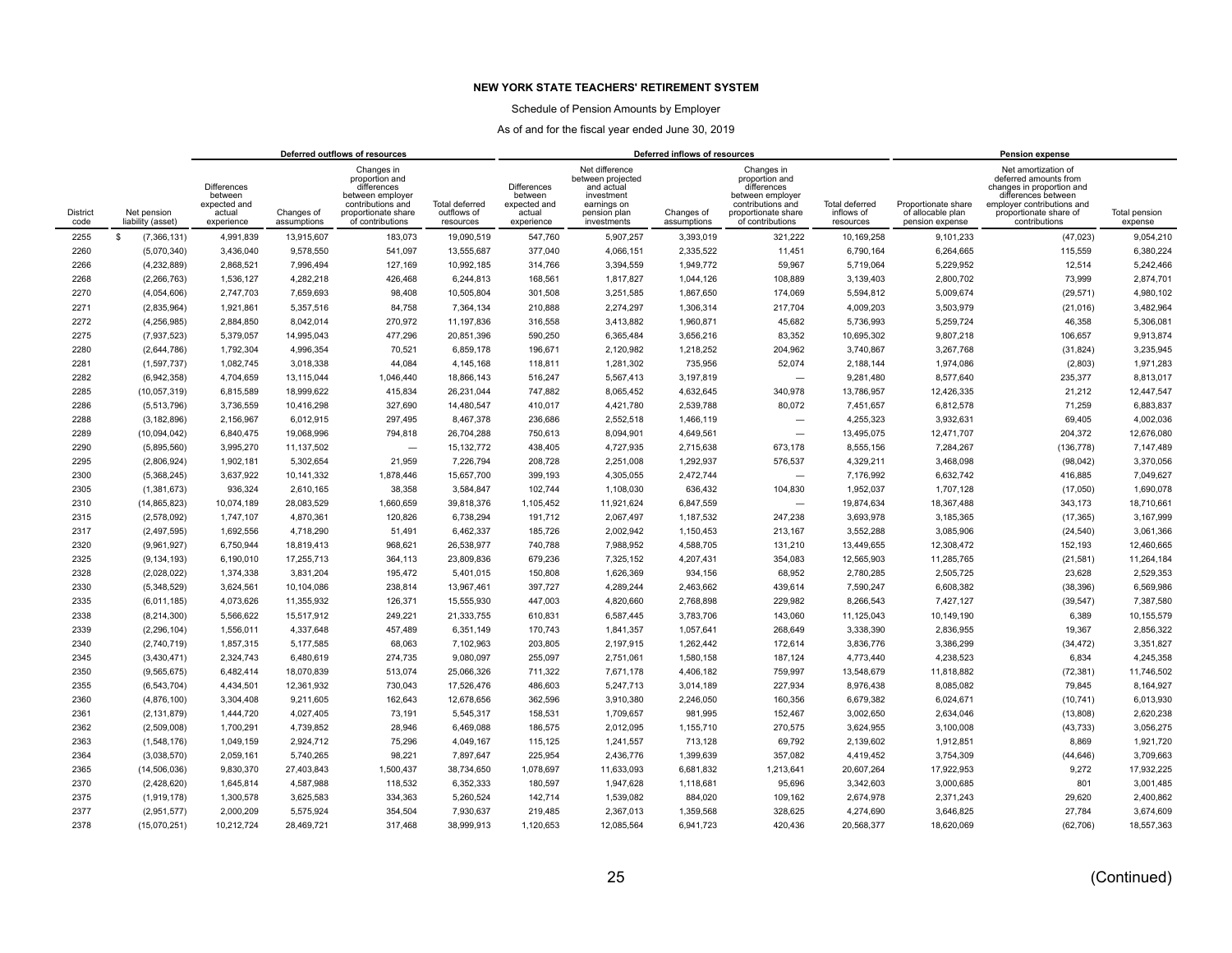### Schedule of Pension Amounts by Employer

|                         |                                  |                                                                |                           | Deferred outflows of resources                                                                                                  |                                                   |                                                                |                                                                                                               | Deferred inflows of resources |                                                                                                                                 |                                           |                                                             | <b>Pension expense</b>                                                                                                                                                    |                          |
|-------------------------|----------------------------------|----------------------------------------------------------------|---------------------------|---------------------------------------------------------------------------------------------------------------------------------|---------------------------------------------------|----------------------------------------------------------------|---------------------------------------------------------------------------------------------------------------|-------------------------------|---------------------------------------------------------------------------------------------------------------------------------|-------------------------------------------|-------------------------------------------------------------|---------------------------------------------------------------------------------------------------------------------------------------------------------------------------|--------------------------|
| <b>District</b><br>code | Net pension<br>liability (asset) | Differences<br>between<br>expected and<br>actual<br>experience | Changes of<br>assumptions | Changes in<br>proportion and<br>differences<br>between employer<br>contributions and<br>proportionate share<br>of contributions | <b>Total deferred</b><br>outflows of<br>resources | Differences<br>between<br>expected and<br>actual<br>experience | Net difference<br>between projected<br>and actual<br>investment<br>earnings on<br>pension plan<br>investments | Changes of<br>assumptions     | Changes in<br>proportion and<br>differences<br>between employer<br>contributions and<br>proportionate share<br>of contributions | Total deferred<br>inflows of<br>resources | Proportionate share<br>of allocable plan<br>pension expense | Net amortization of<br>deferred amounts from<br>changes in proportion and<br>differences between<br>employer contributions and<br>proportionate share of<br>contributions | Total pension<br>expense |
| 2379                    | \$<br>(15, 571, 567)             | 10,552,453                                                     | 29,416,773                | 177,601                                                                                                                         | 40,146,828                                        | 1,157,932                                                      | 12,487,594                                                                                                    | 7,172,642                     | 1,193,608                                                                                                                       | 22,011,775                                | 19,239,471                                                  | (197, 056)                                                                                                                                                                | 19,042,415               |
| 2380                    | (6,066,529)                      | 4,111,132                                                      | 11,460,484                | 441,240                                                                                                                         | 16,012,856                                        | 451,119                                                        | 4,865,043                                                                                                     | 2,794,390                     | 224,170                                                                                                                         | 8,334,722                                 | 7,495,508                                                   | 63,486                                                                                                                                                                    | 7,558,994                |
| 2381                    | (3, 176, 796)                    | 2,152,834                                                      | 6,001,393                 | 411,378                                                                                                                         | 8,565,605                                         | 236,233                                                        | 2,547,627                                                                                                     | 1,463,309                     | 420,490                                                                                                                         | 4,667,658                                 | 3,925,095                                                   | (30, 475)                                                                                                                                                                 | 3,894,620                |
| 2383                    | (10,780,065)                     | 7,305,375                                                      | 20,364,985                | 474,373                                                                                                                         | 28, 144, 732                                      | 801,627                                                        | 8,645,056                                                                                                     | 4,965,559                     | 156,836                                                                                                                         | 14,569,078                                | 13,319,324                                                  | 93,910                                                                                                                                                                    | 13,413,233               |
| 2384                    | (6, 843, 178)                    | 4.637.447                                                      | 12,927,679                | 227,133                                                                                                                         | 17,792,259                                        | 508,872                                                        | 5,487,876                                                                                                     | 3,152,134                     | 714,170                                                                                                                         | 9,863,052                                 | 8,455,098                                                   | (156, 805)                                                                                                                                                                | 8,298,294                |
| 2385                    | (4, 475, 710)                    | 3,033,074                                                      | 8,455,215                 | 514,545                                                                                                                         | 12,002,834                                        | 332,823                                                        | 3,589,288                                                                                                     | 2,061,621                     | 132,431                                                                                                                         | 6,116,162                                 | 5,529,969                                                   | 74,399                                                                                                                                                                    | 5,604,368                |
| 2389                    | (3,986,200)                      | 2,701,346                                                      | 7,530,465                 | 588,413                                                                                                                         | 10,820,224                                        | 296,422                                                        | 3,196,727                                                                                                     | 1,836,140                     | 132,869                                                                                                                         | 5,462,158                                 | 4,925,155                                                   | 81,054                                                                                                                                                                    | 5,006,209                |
| 2390                    | (8, 295, 725)                    | 5,621,801                                                      | 15,671,734                | 1,074,564                                                                                                                       | 22,368,098                                        | 616,886                                                        | 6,652,743                                                                                                     | 3,821,212                     | 392,557                                                                                                                         | 11,483,399                                | 10,249,794                                                  | 161,917                                                                                                                                                                   | 10,411,711               |
| 2391                    | (4, 102, 288)                    | 2,780,016                                                      | 7,749,771                 | 375,931                                                                                                                         | 10,905,718                                        | 305,054                                                        | 3,289,823                                                                                                     | 1,889,613                     | $\overline{\phantom{0}}$                                                                                                        | 5,484,491                                 | 5,068,588                                                   | 87,832                                                                                                                                                                    | 5,156,419                |
| 2394                    | (2,882,701)                      | 1,953,533                                                      | 5,445,807                 | 202,333                                                                                                                         | 7,601,674                                         | 214,363                                                        | 2,311,777                                                                                                     | 1,327,842                     | 84,255                                                                                                                          | 3,938,237                                 | 3,561,725                                                   | 21,601                                                                                                                                                                    | 3,583,325                |
| 2395                    | (2,404,234)                      | 1,629,288                                                      | 4,541,919                 | 110,294                                                                                                                         | 6,281,501                                         | 178,784                                                        | 1,928,071                                                                                                     | 1,107,448                     | 57,218                                                                                                                          | 3,271,521                                 | 2,970,554                                                   | 7,522                                                                                                                                                                     | 2,978,076                |
| 2396                    | (1,851,514)                      | 1,254,724                                                      | 3,497,757                 | 159,365                                                                                                                         | 4,911,846                                         | 137,682                                                        | 1,484,818                                                                                                     | 852,852                       | 253,144                                                                                                                         | 2,728,497                                 | 2,287,640                                                   | (27, 796)                                                                                                                                                                 | 2,259,844                |
| 2400                    | (14, 502, 047)                   | 9.827.667                                                      | 27,396,307                | 732.559                                                                                                                         | 37.956.533                                        | 1,078,401                                                      | 11.629.894                                                                                                    | 6,679,995                     | 983.912                                                                                                                         | 20,372,202                                | 17,918,024                                                  | 21,461                                                                                                                                                                    | 17,939,485               |
| 2401                    | (3,504,950)                      | 2,375,215                                                      | 6,621,320                 | 233,554                                                                                                                         | 9,230,089                                         | 260,635                                                        | 2,810,789                                                                                                     | 1,614,465                     | 370,904                                                                                                                         | 5,056,793                                 | 4,330,546                                                   | (734)                                                                                                                                                                     | 4,329,812                |
| 2402                    | (8, 179, 955)                    | 5,543,347                                                      | 15,453,030                | 521,927                                                                                                                         | 21,518,304                                        | 608,277                                                        | 6.559.902                                                                                                     | 3,767,886                     | 176,672                                                                                                                         | 11,112,738                                | 10,106,755                                                  | 55,035                                                                                                                                                                    | 10,161,790               |
| 2403                    | (3,991,973)                      | 2,705,258                                                      | 7,541,371                 | 74,113                                                                                                                          | 10,320,742                                        | 296,851                                                        | 3,201,356                                                                                                     | 1,838,800                     | 304,064                                                                                                                         | 5,641,071                                 | 4,932,287                                                   | (42, 987)                                                                                                                                                                 | 4,889,300                |
| 2405                    | (5,212,278)                      | 3,532,228                                                      | 9,846,691                 | 48,139                                                                                                                          | 13,427,058                                        | 387,595                                                        | 4,179,979                                                                                                     | 2,400,902                     | 354,127                                                                                                                         | 7,322,603                                 | 6,440,038                                                   | (75, 210)                                                                                                                                                                 | 6,364,827                |
| 2406                    | (7, 142, 122)                    | 4,840,034                                                      | 13,492,424                | 152,870                                                                                                                         | 18,485,328                                        | 531,102                                                        | 5,727,614                                                                                                     | 3,289,835                     | 510,859                                                                                                                         | 10,059,410                                | 8,824,459                                                   | (100, 369)                                                                                                                                                                | 8,724,090                |
| 2408                    | (7,638,644)                      | 5,176,514                                                      | 14,430,421                | 109,907                                                                                                                         | 19,716,842                                        | 568,024                                                        | 6,125,799                                                                                                     | 3,518,545                     | 851,844                                                                                                                         | 11,064,212                                | 9,437,937                                                   | (125, 193)                                                                                                                                                                | 9,312,744                |
| 2409                    | (1,602,033)                      | 1,085,657                                                      | 3,026,454                 | 137,357                                                                                                                         | 4,249,467                                         | 119,130                                                        | 1,284,747                                                                                                     | 737,935                       | 248,980                                                                                                                         | 2,390,792                                 | 1,979,393                                                   | (11, 732)                                                                                                                                                                 | 1,967,661                |
| 2410                    | (9,667,557)                      | 6,551,457                                                      | 18,263,309                | 254,461                                                                                                                         | 25,069,227                                        | 718.898                                                        | 7,752,882                                                                                                     | 4,453,111                     | 471,193                                                                                                                         | 13,396,085                                | 11,944,763                                                  | (18, 767)                                                                                                                                                                 | 11,925,996               |
| 2415                    | (10, 776, 144)                   | 7,302,717                                                      | 20,357,577                | 1,513,714                                                                                                                       | 29,174,009                                        | 801,335                                                        | 8,641,911                                                                                                     | 4,963,753                     | 480,662                                                                                                                         | 14,887,661                                | 13,314,479                                                  | 174,897                                                                                                                                                                   | 13,489,375               |
| 2420                    | (5,539,456)                      | 3,753,948                                                      | 10,464,774                | 178,134                                                                                                                         | 14,396,856                                        | 411,925                                                        | 4,442,358                                                                                                     | 2,551,608                     | 218,864                                                                                                                         | 7,624,755                                 | 6,844,283                                                   | (19, 449)                                                                                                                                                                 | 6,824,834                |
| 2425                    | (10, 165, 349)                   | 6,888,797                                                      | 19,203,704                | 1,858,709                                                                                                                       | 27,951,210                                        | 755,915                                                        | 8,152,085                                                                                                     | 4,682,406                     | 13,384                                                                                                                          | 13,603,791                                | 12,559,810                                                  | 408,293                                                                                                                                                                   | 12,968,104               |
| 2426                    | (2,937,774)                      | 1,990,854                                                      | 5,549,848                 | 346,285                                                                                                                         | 7.886.988                                         | 218,459                                                        | 2,355,943                                                                                                     | 1,353,210                     | 40,052                                                                                                                          | 3,967,664                                 | 3,629,771                                                   | 73,027                                                                                                                                                                    | 3,702,797                |
| 2428                    | (5,914,688)                      | 4,008,233                                                      | 11,173,636                | 126,776                                                                                                                         | 15,308,645                                        | 439,828                                                        | 4,743,274                                                                                                     | 2,724,449                     | 259,668                                                                                                                         | 8,167,219                                 | 7,307,900                                                   | (25, 569)                                                                                                                                                                 | 7,282,331                |
| 2430                    | (8,726,129)                      | 5,913,475                                                      | 16,484,825                | 165,788                                                                                                                         | 22.564.089                                        | 648.892                                                        | 6,997,906                                                                                                     | 4,019,467                     | 465.226                                                                                                                         | 12, 131, 491                              | 10,781,581                                                  | (54, 176)                                                                                                                                                                 | 10,727,405               |
| 2435                    | (2,273,988)                      | 1,541,024                                                      | 4,295,868                 | 266,990                                                                                                                         | 6,103,881                                         | 169,098                                                        | 1,823,621                                                                                                     | 1,047,454                     | 116,141                                                                                                                         | 3,156,314                                 | 2,809,629                                                   | 22,721                                                                                                                                                                    | 2,832,350                |
| 2440                    | (3,808,578)                      | 2,580,976                                                      | 7,194,913                 | 324,533                                                                                                                         | 10,100,422                                        | 283,213                                                        | 3,054,283                                                                                                     | 1,754,323                     | 124,931                                                                                                                         | 5,216,750                                 | 4,705,694                                                   | 63,315                                                                                                                                                                    | 4,769,009                |
| 2441                    | (2,226,672)                      | 1,508,959                                                      | 4,206,482                 | 59,641                                                                                                                          | 5,775,082                                         | 165,580                                                        | 1,785,676                                                                                                     | 1,025,659                     | 75,132                                                                                                                          | 3,052,047                                 | 2,751,168                                                   | (4, 301)                                                                                                                                                                  | 2,746,867                |
| 2445                    | (11, 319, 215)                   | 7,670,743                                                      | 21,383,511                | 343,603                                                                                                                         | 29,397,856                                        | 841,719                                                        | 9,077,426                                                                                                     | 5,213,905                     | 846,520                                                                                                                         | 15,979,571                                | 13,985,471                                                  | (54, 765)                                                                                                                                                                 | 13,930,706               |
| 2450                    | (4,405,967)                      | 2,985,811                                                      | 8,323,461                 | 30,532                                                                                                                          | 11,339,805                                        | 327,636                                                        | 3,533,358                                                                                                     | 2,029,495                     | 224,619                                                                                                                         | 6,115,109                                 | 5,443,799                                                   | (49, 780)                                                                                                                                                                 | 5,394,018                |
| 2455                    | (5,491,687)                      | 3,721,576                                                      | 10,374,531                | 350,385                                                                                                                         | 14,446,492                                        | 408,373                                                        | 4,404,049                                                                                                     | 2,529,604                     | 367,794                                                                                                                         | 7,709,820                                 | 6,785,261                                                   | (7,509)                                                                                                                                                                   | 6,777,752                |
| 2458                    | (5,442,491)                      | 3,688,237                                                      | 10,281,593                | 348,873                                                                                                                         | 14,318,703                                        | 404,714                                                        | 4,364,597                                                                                                     | 2,506,943                     | 141,186                                                                                                                         | 7,417,440                                 | 6,724,477                                                   | 59,097                                                                                                                                                                    | 6,783,573                |
| 2460                    | (1,967,178)                      | 1,333,106                                                      | 3,716,262                 | 140,508                                                                                                                         | 5,189,876                                         | 146,283                                                        | 1,577,575                                                                                                     | 906,130                       | 83,463                                                                                                                          | 2,713,451                                 | 2,430,549                                                   | 5,311                                                                                                                                                                     | 2,435,860                |
| 2464                    | (1,748,896)                      | 1,185,182                                                      | 3,303,898                 | 94,602                                                                                                                          | 4,583,683                                         | 130,051                                                        | 1,402,524                                                                                                     | 805,584                       | 4,600                                                                                                                           | 2,342,759                                 | 2,160,851                                                   | 19,151                                                                                                                                                                    | 2,180,001                |
| 2465                    | (935, 833)                       | 634,190                                                        | 1,767,914                 | 111,729                                                                                                                         | 2,513,833                                         | 69,590                                                         | 750,490                                                                                                       | 431,067                       | 56,036                                                                                                                          | 1,307,183                                 | 1,156,270                                                   | 15,955                                                                                                                                                                    | 1,172,225                |
| 2466                    | (2, 294, 335)                    | 1,554,812                                                      | 4,334,305                 | 66,969                                                                                                                          | 5,956,086                                         | 170,611                                                        | 1,839,938                                                                                                     | 1,056,826                     | 355,351                                                                                                                         | 3,422,727                                 | 2,834,768                                                   | (69, 147)                                                                                                                                                                 | 2,765,621                |
| 2467                    | (3, 110, 760)                    | 2,108,082                                                      | 5,876,641                 | 171,642                                                                                                                         | 8,156,366                                         | 231,322                                                        | 2,494,669                                                                                                     | 1,432,891                     | 98,790                                                                                                                          | 4,257,673                                 | 3,843,503                                                   | 5,875                                                                                                                                                                     | 3,849,379                |
| 2468                    | (2, 417, 480)                    | 1,638,264                                                      | 4,566,943                 | 402,538                                                                                                                         | 6,607,745                                         | 179,769                                                        | 1,938,694                                                                                                     | 1,113,550                     | $\overline{\phantom{0}}$                                                                                                        | 3,232,012                                 | 2,986,920                                                   | 82,090                                                                                                                                                                    | 3,069,011                |
| 2469                    | (7,028,192)                      | 4,762,826                                                      | 13,277,195                | 243,970                                                                                                                         | 18,283,992                                        | 522,630                                                        | 5,636,248                                                                                                     | 3,237,356                     | 271,335                                                                                                                         | 9,667,569                                 | 8,683,692                                                   | 19,763                                                                                                                                                                    | 8,703,455                |
| 2470                    | (6,026,756)                      | 4,084,178                                                      | 11,385,347                | 728,595                                                                                                                         | 16,198,121                                        | 448,161                                                        | 4,833,147                                                                                                     | 2,776,070                     | 116,710                                                                                                                         | 8,174,089                                 | 7,446,366                                                   | 104,610                                                                                                                                                                   | 7,550,976                |
| 2471                    | (6,688,975)                      | 4,532,947                                                      | 12,636,368                | 460,322                                                                                                                         | 17,629,637                                        | 497,405                                                        | 5,364,213                                                                                                     | 3,081,104                     | 16,526                                                                                                                          | 8,959,248                                 | 8,264,572                                                   | 100,165                                                                                                                                                                   | 8,364,736                |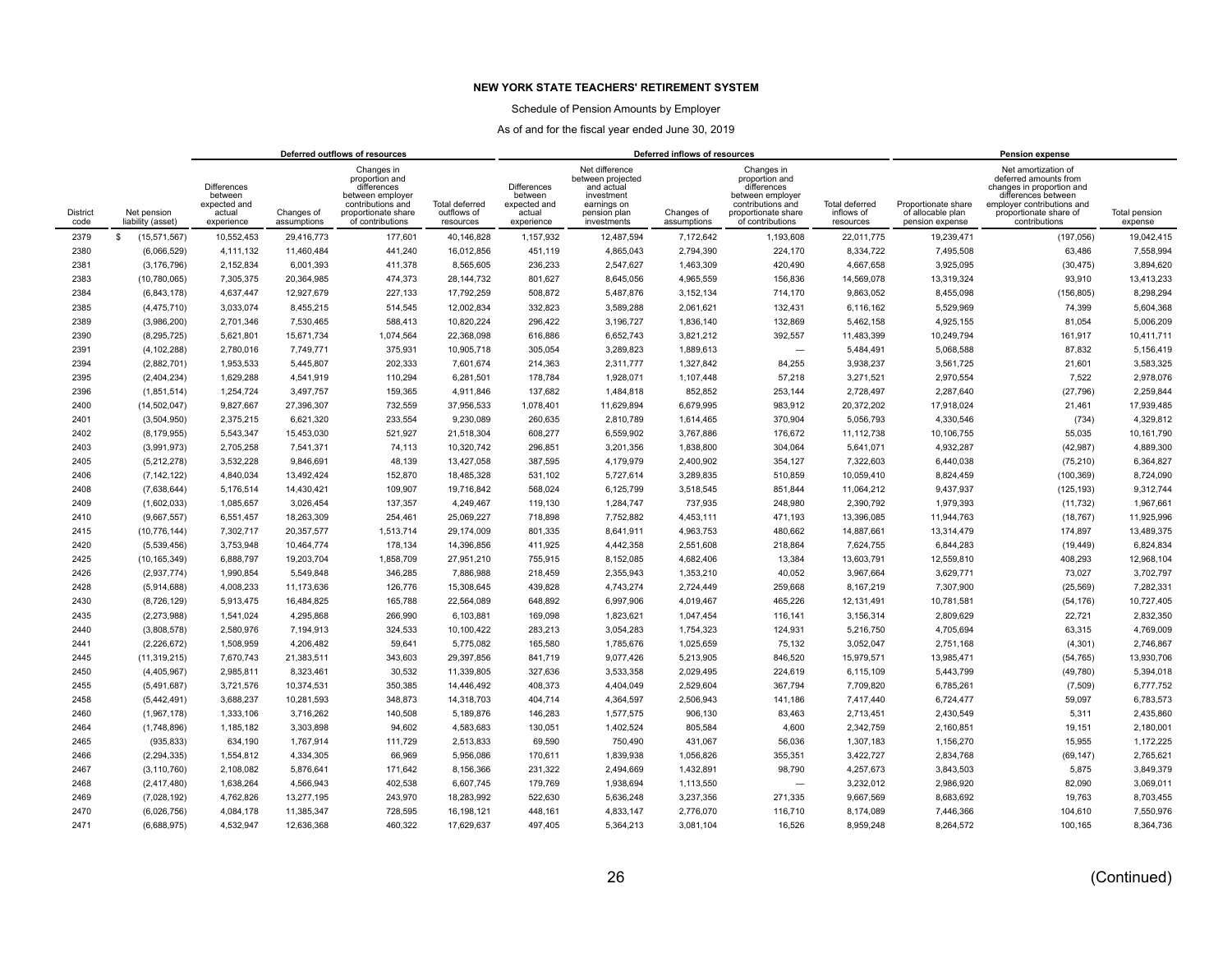### Schedule of Pension Amounts by Employer

|                         |                                  |                                                                |                           | Deferred outflows of resources                                                                                                  |                                                   |                                                                |                                                                                                               | Deferred inflows of resources |                                                                                                                                 |                                           |                                                             | <b>Pension expense</b>                                                                                                                                                    |                          |
|-------------------------|----------------------------------|----------------------------------------------------------------|---------------------------|---------------------------------------------------------------------------------------------------------------------------------|---------------------------------------------------|----------------------------------------------------------------|---------------------------------------------------------------------------------------------------------------|-------------------------------|---------------------------------------------------------------------------------------------------------------------------------|-------------------------------------------|-------------------------------------------------------------|---------------------------------------------------------------------------------------------------------------------------------------------------------------------------|--------------------------|
| <b>District</b><br>code | Net pension<br>liability (asset) | Differences<br>between<br>expected and<br>actual<br>experience | Changes of<br>assumptions | Changes in<br>proportion and<br>differences<br>between employer<br>contributions and<br>proportionate share<br>of contributions | <b>Total deferred</b><br>outflows of<br>resources | Differences<br>between<br>expected and<br>actual<br>experience | Net difference<br>between projected<br>and actual<br>investment<br>earnings on<br>pension plan<br>investments | Changes of<br>assumptions     | Changes in<br>proportion and<br>differences<br>between employer<br>contributions and<br>proportionate share<br>of contributions | Total deferred<br>inflows of<br>resources | Proportionate share<br>of allocable plan<br>pension expense | Net amortization of<br>deferred amounts from<br>changes in proportion and<br>differences between<br>employer contributions and<br>proportionate share of<br>contributions | Total pension<br>expense |
| 2475                    | s.<br>(10,074,142)               | 6,826,989                                                      | 19,031,401                | 889,654                                                                                                                         | 26,748,044                                        | 749,133                                                        | 8,078,942                                                                                                     | 4,640,394                     | 191,907                                                                                                                         | 13,660,376                                | 12,447,119                                                  | 147,631                                                                                                                                                                   | 12,594,751               |
| 2480                    | (3, 167, 141)                    | 2,146,291                                                      | 5,983,153                 | 522,886                                                                                                                         | 8,652,330                                         | 235,515                                                        | 2,539,884                                                                                                     | 1,458,862                     | 31,787                                                                                                                          | 4,266,048                                 | 3,913,166                                                   | 92,749                                                                                                                                                                    | 4,005,914                |
| 2485                    | (6,932,810)                      | 4,698,189                                                      | 13,097,006                | 605,383                                                                                                                         | 18,400,578                                        | 515,537                                                        | 5,559,756                                                                                                     | 3,193,421                     | 955,453                                                                                                                         | 10,224,167                                | 8,565,843                                                   | (155, 753)                                                                                                                                                                | 8,410,090                |
| 2490                    | (10, 329, 476)                   | 7,000,022                                                      | 19,513,763                | 151,854                                                                                                                         | 26,665,639                                        | 768,120                                                        | 8,283,707                                                                                                     | 4,758,007                     | 129,929                                                                                                                         | 13,939,764                                | 12,762,598                                                  | 21,612                                                                                                                                                                    | 12,784,210               |
| 2495                    | (1,371,359)                      | 929.335                                                        | 2,590,681                 | 25,288                                                                                                                          | 3,545,303                                         | 101.977                                                        | 1,099,759                                                                                                     | 631,681                       | 192,435                                                                                                                         | 2,025,852                                 | 1,694,384                                                   | (40, 379)                                                                                                                                                                 | 1,654,005                |
| 2497                    | (3,348,413)                      | 2,269,134                                                      | 6,325,600                 | 222,224                                                                                                                         | 8,816,958                                         | 248,995                                                        | 2,685,255                                                                                                     | 1,542,360                     | 33,596                                                                                                                          | 4,510,205                                 | 4,137,136                                                   | 43,880                                                                                                                                                                    | 4,181,017                |
| 2498                    | (2,876,329)                      | 1,949,215                                                      | 5,433,771                 | 316,261                                                                                                                         | 7,699,247                                         | 213,889                                                        | 2,306,668                                                                                                     | 1,324,907                     | 61,209                                                                                                                          | 3,906,673                                 | 3,553,853                                                   | 44,261                                                                                                                                                                    | 3,598,114                |
| 2500                    | (8,373,516)                      | 5,674,518                                                      | 15,818,692                | 147,843                                                                                                                         | 21,641,054                                        | 622,671                                                        | 6,715,128                                                                                                     | 3,857,045                     | 414,075                                                                                                                         | 11,608,919                                | 10,345,909                                                  | (49, 414)                                                                                                                                                                 | 10,296,495               |
| 2504                    | (5,228,576)                      | 3,543,272                                                      | 9,877,479                 | 134,128                                                                                                                         | 13,554,880                                        | 388,807                                                        | 4,193,048                                                                                                     | 2,408,409                     | 815,553                                                                                                                         | 7,805,817                                 | 6,460,174                                                   | (155, 237)                                                                                                                                                                | 6,304,937                |
| 2505                    | (6,963,722)                      | 4,719,137                                                      | 13, 155, 403              | 464,493                                                                                                                         | 18,339,032                                        | 517,836                                                        | 5,584,546                                                                                                     | 3,207,659                     | 50,574                                                                                                                          | 9,360,615                                 | 8,604,036                                                   | 94,077                                                                                                                                                                    | 8,698,114                |
| 2507                    | (1,329,437)                      | 900.925                                                        | 2,511,484                 | 40,934                                                                                                                          | 3,453,343                                         | 98.860                                                         | 1,066,140                                                                                                     | 612,371                       | 30,240                                                                                                                          | 1,807,610                                 | 1,642,587                                                   | 217                                                                                                                                                                       | 1,642,804                |
| 2508                    | (3,755,703)                      | 2,545,144                                                      | 7,095,025                 | 289,896                                                                                                                         | 9,930,065                                         | 279,281                                                        | 3,011,880                                                                                                     | 1,729,968                     | 122,526                                                                                                                         | 5,143,655                                 | 4,640,364                                                   | 47,613                                                                                                                                                                    | 4,687,976                |
| 2509                    | (6,723,368)                      | 4.556.255                                                      | 12,701,341                | 435.319                                                                                                                         | 17.692.915                                        | 499.963                                                        | 5.391.794                                                                                                     | 3,096,946                     | 74.474                                                                                                                          | 9.063.178                                 | 8,307,066                                                   | 68,669                                                                                                                                                                    | 8,375,736                |
| 2510                    | (2,776,311)                      | 1,881,435                                                      | 5,244,823                 | 203,373                                                                                                                         | 7,329,631                                         | 206,452                                                        | 2,226,458                                                                                                     | 1,278,836                     | 66,685                                                                                                                          | 3,778,432                                 | 3,430,275                                                   | 42,369                                                                                                                                                                    | 3,472,644                |
| 2512                    | (19, 561, 506)                   | 13,256,333                                                     | 36,954,301                | 2,536,195                                                                                                                       | 52,746,828                                        | 1,454,632                                                      | 15,687,319                                                                                                    | 9,010,504                     | 609,394                                                                                                                         | 26,761,848                                | 24, 169, 245                                                | 495,343                                                                                                                                                                   | 24,664,587               |
| 2514                    | (1,936,610)                      | 1,312,391                                                      | 3,658,516                 | 153,375                                                                                                                         | 5,124,283                                         | 144,010                                                        | 1,553,062                                                                                                     | 892,050                       | 238,588                                                                                                                         | 2,827,709                                 | 2,392,781                                                   | (1,376)                                                                                                                                                                   | 2,391,406                |
| 2515                    | (1,720,787)                      | 1,166,133                                                      | 3,250,796                 | 176,815                                                                                                                         | 4,593,744                                         | 127,961                                                        | 1,379,982                                                                                                     | 792,636                       | 281,661                                                                                                                         | 2,582,240                                 | 2,126,120                                                   | (3,701)                                                                                                                                                                   | 2,122,419                |
| 2520                    | (3,786,596)                      | 2,566,080                                                      | 7,153,387                 | 127,684                                                                                                                         | 9,847,151                                         | 281,579                                                        | 3,036,655                                                                                                     | 1,744,198                     | 73,031                                                                                                                          | 5,135,463                                 | 4,678,534                                                   | 10,005                                                                                                                                                                    | 4,688,539                |
| 2525                    | (5,465,628)                      | 3,703,916                                                      | 10,325,302                | 172,961                                                                                                                         | 14,202,179                                        | 406,435                                                        | 4,383,151                                                                                                     | 2,517,601                     | 223,500                                                                                                                         | 7,530,686                                 | 6,753,064                                                   | (6, 186)                                                                                                                                                                  | 6,746,877                |
| 2530                    | (10, 421, 448)                   | 7,062,349                                                      | 19,687,509                | 658,320                                                                                                                         | 27,408,179                                        | 774,959                                                        | 8,357,464                                                                                                     | 4,800,372                     | 105,552                                                                                                                         | 14,038,346                                | 12,876,234                                                  | 119,201                                                                                                                                                                   | 12,995,435               |
| 2533                    | (2,547,778)                      | 1,726,564                                                      | 4,813,094                 | 202,204                                                                                                                         | 6.741.863                                         | 189,458                                                        | 2.043.187                                                                                                     | 1,173,568                     | 204,939                                                                                                                         | 3,611,152                                 | 3,147,911                                                   | (2,533)                                                                                                                                                                   | 3,145,378                |
| 2535                    | (3,072,107)                      | 2,081,888                                                      | 5,803,621                 | 134,255                                                                                                                         | 8,019,764                                         | 228,448                                                        | 2,463,671                                                                                                     | 1,415,087                     | 51,766                                                                                                                          | 4,158,972                                 | 3,795,746                                                   | 17,848                                                                                                                                                                    | 3,813,593                |
| 2540                    | (7,320,455)                      | 4,960,885                                                      | 13,829,319                | 2,019                                                                                                                           | 18,792,223                                        | 544,363                                                        | 5.870.627                                                                                                     | 3,371,979                     | 562,780                                                                                                                         | 10,349,750                                | 9,044,798                                                   | (129, 022)                                                                                                                                                                | 8,915,776                |
| 2541                    | (4, 374, 535)                    | 2,964,510                                                      | 8,264,081                 | 397,595                                                                                                                         | 11,626,187                                        | 325,299                                                        | 3,508,151                                                                                                     | 2,015,017                     | 152,015                                                                                                                         | 6,000,482                                 | 5,404,962                                                   | 37,462                                                                                                                                                                    | 5,442,424                |
| 2542                    | (2,682,948)                      | 1,818,165                                                      | 5,068,448                 | 135,549                                                                                                                         | 7,022,162                                         | 199,509                                                        | 2,151,586                                                                                                     | 1,235,831                     | 78,212                                                                                                                          | 3,665,138                                 | 3,314,920                                                   | 24,696                                                                                                                                                                    | 3,339,616                |
| 2545                    | (1,334,992)                      | 904,690                                                        | 2,521,978                 | 151,645                                                                                                                         | 3,578,313                                         | 99,273                                                         | 1,070,595                                                                                                     | 614,930                       | 24,533                                                                                                                          | 1,809,330                                 | 1,649,451                                                   | 23,922                                                                                                                                                                    | 1,673,373                |
| 2547                    | (10,045,775)                     | 6.807.765                                                      | 18,977,812                | 219,425                                                                                                                         | 26,005,002                                        | 747.023                                                        | 8,056,193                                                                                                     | 4,627,328                     | 805.623                                                                                                                         | 14,236,167                                | 12,412,070                                                  | (157, 801)                                                                                                                                                                | 12,254,269               |
| 2550                    | (1,201,799)                      | 814,428                                                        | 2,270,358                 | 107,839                                                                                                                         | 3,192,625                                         | 89,368                                                         | 963,781                                                                                                       | 553,578                       | 96,616                                                                                                                          | 1,703,342                                 | 1,484,884                                                   | 11,536                                                                                                                                                                    | 1,496,419                |
| 2551                    | (1,846,483)                      | 1,251,314                                                      | 3,488,254                 | 103,237                                                                                                                         | 4,842,805                                         | 137,308                                                        | 1,480,784                                                                                                     | 850,535                       | 232,033                                                                                                                         | 2,700,660                                 | 2,281,425                                                   | (17,903)                                                                                                                                                                  | 2,263,522                |
| 2555                    | (1,820,206)                      | 1,233,507                                                      | 3,438,612                 | 185,499                                                                                                                         | 4,857,618                                         | 135.354                                                        | 1,459,711                                                                                                     | 838,431                       | 4.071                                                                                                                           | 2,437,567                                 | 2,248,958                                                   | 36,059                                                                                                                                                                    | 2,285,016                |
| 2557                    | (15, 369, 194)                   | 10,415,310                                                     | 29,034,463                | 228,217                                                                                                                         | 39,677,990                                        | 1,142,883                                                      | 12,325,301                                                                                                    | 7,079,423                     | 474,729                                                                                                                         | 21,022,337                                | 18,989,428                                                  | (40, 993)                                                                                                                                                                 | 18,948,435               |
| 2559                    | (1,516,237)                      | 1,027,515                                                      | 2,864,374                 | 222,900                                                                                                                         | 4,114,789                                         | 112,750                                                        | 1,215,944                                                                                                     | 698,415                       | 70,988                                                                                                                          | 2,098,097                                 | 1,873,388                                                   | 22,375                                                                                                                                                                    | 1,895,764                |
| 2560                    | (1,904,273)                      | 1,290,477                                                      | 3,597,427                 | 77,410                                                                                                                          | 4,965,314                                         | 141,605                                                        | 1,527,129                                                                                                     | 877,154                       | 136,757                                                                                                                         | 2,682,646                                 | 2,352,827                                                   | (4, 587)                                                                                                                                                                  | 2,348,240                |
| 2561                    | (6, 126, 189)                    | 4,151,562                                                      | 11,573,191                | 157,533                                                                                                                         | 15,882,286                                        | 455,555                                                        | 4,912,888                                                                                                     | 2,821,871                     | 170,075                                                                                                                         | 8,360,390                                 | 7,569,222                                                   | (1,049)                                                                                                                                                                   | 7,568,173                |
| 2562                    | (7, 252, 883)                    | 4,915,094                                                      | 13,701,666                | 136,701                                                                                                                         | 18,753,461                                        | 539,339                                                        | 5,816,438                                                                                                     | 3,340,854                     | 362,725                                                                                                                         | 10,059,356                                | 8,961,309                                                   | (53, 452)                                                                                                                                                                 | 8,907,857                |
| 2563                    | (7,929,033)                      | 5,373,303                                                      | 14,979,005                | 15,022                                                                                                                          | 20,367,331                                        | 589,618                                                        | 6,358,676                                                                                                     | 3,652,305                     | 553,816                                                                                                                         | 11, 154, 416                              | 9,796,728                                                   | (139, 395)                                                                                                                                                                | 9,657,333                |
| 2564                    | (10,688,867)                     | 7,243,572                                                      | 20,192,700                | 32,861                                                                                                                          | 27,469,133                                        | 794,845                                                        | 8,571,920                                                                                                     | 4,923,552                     | 1,857,860                                                                                                                       | 16, 148, 177                              | 13,206,644                                                  | (352, 245)                                                                                                                                                                | 12,854,399               |
| 2565                    | (6,049,128)                      | 4,099,339                                                      | 11,427,611                | 545,427                                                                                                                         | 16,072,378                                        | 449,825                                                        | 4,851,088                                                                                                     | 2,786,375                     | 281,604                                                                                                                         | 8,368,893                                 | 7,474,008                                                   | 100,166                                                                                                                                                                   | 7,574,174                |
| 2570                    | (4,208,979)                      | 2,852,318                                                      | 7,951,325                 | 155,937                                                                                                                         | 10,959,579                                        | 312,988                                                        | 3,375,384                                                                                                     | 1,938,758                     | 183,704                                                                                                                         | 5,810,834                                 | 5,200,410                                                   | (19, 337)                                                                                                                                                                 | 5,181,073                |
| 2573                    | (4, 434, 749)                    | 3,005,316                                                      | 8,377,834                 | 1,151                                                                                                                           | 11,384,300                                        | 329,777                                                        | 3,556,440                                                                                                     | 2,042,753                     | 213,568                                                                                                                         | 6,142,537                                 | 5,479,360                                                   | (44, 306)                                                                                                                                                                 | 5,435,054                |
| 2574                    | (1,446,601)                      | 980,325                                                        | 2,732,823                 | 111,457                                                                                                                         | 3,824,605                                         | 107,572                                                        | 1,160,100                                                                                                     | 666,340                       | $\overline{\phantom{a}}$                                                                                                        | 1,934,011                                 | 1,787,350                                                   | 24,674                                                                                                                                                                    | 1,812,024                |
| 2575                    | (15, 179, 990)                   | 10,287,092                                                     | 28,677,032                | 450,654                                                                                                                         | 39,414,778                                        | 1,128,814                                                      | 12,173,569                                                                                                    | 6,992,272                     | 2,092,857                                                                                                                       | 22,387,511                                | 18,755,657                                                  | (403, 337)                                                                                                                                                                | 18,352,320               |
| 2576                    | (3, 116, 103)                    | 2,111,703                                                      | 5,886,735                 | 3,498                                                                                                                           | 8,001,937                                         | 231,719                                                        | 2,498,954                                                                                                     | 1,435,353                     | 233,478                                                                                                                         | 4,399,504                                 | 3,850,105                                                   | (56, 335)                                                                                                                                                                 | 3,793,770                |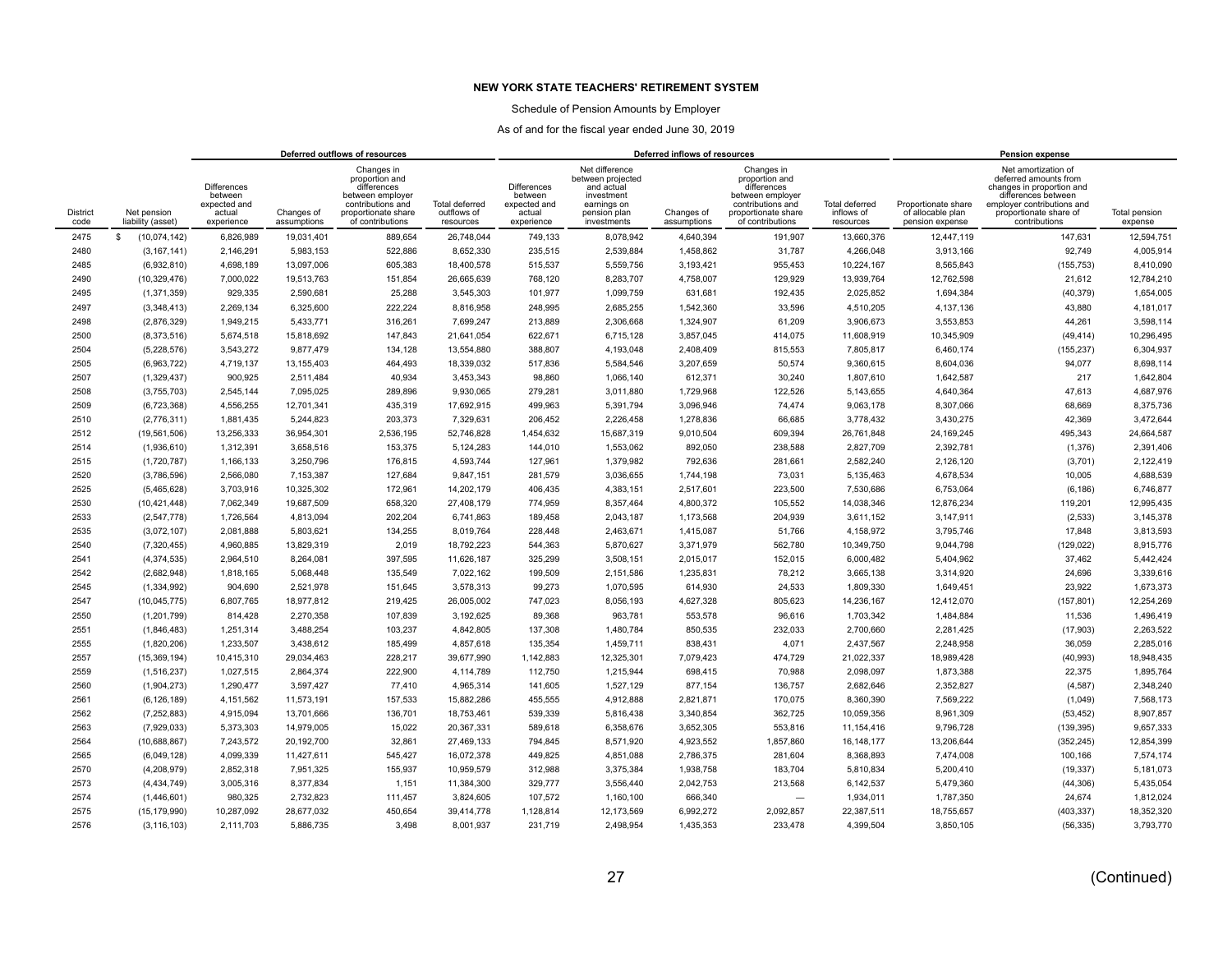### Schedule of Pension Amounts by Employer

|                         |                                  |                                                                       |                           | Deferred outflows of resources                                                                                                  |                                                   |                                                                       |                                                                                                               | Deferred inflows of resources |                                                                                                                                 |                                                  |                                                             | <b>Pension expense</b>                                                                                                                                                    |                          |
|-------------------------|----------------------------------|-----------------------------------------------------------------------|---------------------------|---------------------------------------------------------------------------------------------------------------------------------|---------------------------------------------------|-----------------------------------------------------------------------|---------------------------------------------------------------------------------------------------------------|-------------------------------|---------------------------------------------------------------------------------------------------------------------------------|--------------------------------------------------|-------------------------------------------------------------|---------------------------------------------------------------------------------------------------------------------------------------------------------------------------|--------------------------|
| <b>District</b><br>code | Net pension<br>liability (asset) | <b>Differences</b><br>between<br>expected and<br>actual<br>experience | Changes of<br>assumptions | Changes in<br>proportion and<br>differences<br>between employer<br>contributions and<br>proportionate share<br>of contributions | <b>Total deferred</b><br>outflows of<br>resources | <b>Differences</b><br>between<br>expected and<br>actual<br>experience | Net difference<br>between projected<br>and actual<br>investment<br>earnings on<br>pension plan<br>investments | Changes of<br>assumptions     | Changes in<br>proportion and<br>differences<br>between employer<br>contributions and<br>proportionate share<br>of contributions | <b>Total deferred</b><br>inflows of<br>resources | Proportionate share<br>of allocable plan<br>pension expense | Net amortization of<br>deferred amounts from<br>changes in proportion and<br>differences between<br>employer contributions and<br>proportionate share of<br>contributions | Total pension<br>expense |
| 2580                    | S<br>(8,270,180)                 | 5,604,490                                                             | 15,623,476                | 154,845                                                                                                                         | 21,382,810                                        | 614,987                                                               | 6,632,258                                                                                                     | 3,809,445                     | 359,286                                                                                                                         | 11,415,976                                       | 10,218,232                                                  | (63, 409)                                                                                                                                                                 | 10,154,822               |
| 2582                    | (1,815,289)                      | 1,230,175                                                             | 3,429,324                 | 297,469                                                                                                                         | 4,956,968                                         | 134,988                                                               | 1,455,768                                                                                                     | 836,166                       | $\overline{\phantom{0}}$                                                                                                        | 2,426,923                                        | 2,242,883                                                   | 69,108                                                                                                                                                                    | 2,311,991                |
| 2584                    | (4,822,468)                      | 3.268.064                                                             | 9,110,288                 | 65,590                                                                                                                          | 12,443,942                                        | 358,608                                                               | 3,867,371                                                                                                     | 2,221,346                     | 112.054                                                                                                                         | 6,559,379                                        | 5,958,407                                                   | (21, 282)                                                                                                                                                                 | 5,937,125                |
| 2585                    | (16, 384, 076)                   | 11,103,070                                                            | 30,951,711                | 1,264,946                                                                                                                       | 43,319,727                                        | 1,218,352                                                             | 13,139,184                                                                                                    | 7,546,903                     | 74,992                                                                                                                          | 21,979,430                                       | 20,243,367                                                  | 258,680                                                                                                                                                                   | 20,502,047               |
| 2590                    | (5,468,297)                      | 3,705,725                                                             | 10,330,345                | 35,079                                                                                                                          | 14,071,149                                        | 406,633                                                               | 4,385,292                                                                                                     | 2,518,830                     | 383,461                                                                                                                         | 7,694,217                                        | 6,756,362                                                   | (84, 420)                                                                                                                                                                 | 6,671,942                |
| 2593                    | (13, 378, 459)                   | 9,066,240                                                             | 25,273,699                | 30,140                                                                                                                          | 34,370,079                                        | 994,848                                                               | 10,728,834                                                                                                    | 6,162,443                     | 1,300,047                                                                                                                       | 19,186,173                                       | 16,529,773                                                  | (318, 215)                                                                                                                                                                | 16,211,558               |
| 2595                    | (1, 111, 944)                    | 753,536                                                               | 2,100,610                 | 71,564                                                                                                                          | 2,925,710                                         | 82,686                                                                | 891,721                                                                                                       | 512,188                       | 49,036                                                                                                                          | 1,535,632                                        | 1,373,863                                                   | (1,228)                                                                                                                                                                   | 1,372,636                |
| 2600                    | (2, 158, 920)                    | 1,463,045                                                             | 4,078,488                 | 39.191                                                                                                                          | 5.580.724                                         | 160,541                                                               | 1,731,342                                                                                                     | 994,451                       | 488,936                                                                                                                         | 3,375,271                                        | 2,667,456                                                   | (90,096)                                                                                                                                                                  | 2,577,361                |
| 2605                    | (984, 692)                       | 667,300                                                               | 1,860,214                 | 47,767                                                                                                                          | 2,575,281                                         | 73,224                                                                | 789,672                                                                                                       | 453,573                       | 57,752                                                                                                                          | 1,374,221                                        | 1,216,637                                                   | (2, 361)                                                                                                                                                                  | 1,214,276                |
| 2610                    | (13,704,903)                     | 9.287.463                                                             | 25.890.396                | 495.118                                                                                                                         | 35.672.978                                        | 1.019.123                                                             | 10.990.626                                                                                                    | 6.312.811                     | 846.756                                                                                                                         | 19.169.316                                       | 16.933.112                                                  | (128, 316)                                                                                                                                                                | 16,804,796               |
| 2611                    | (3,707,901)                      | 2,512,750                                                             | 7,004,720                 | 405,473                                                                                                                         | 9,922,943                                         | 275,727                                                               | 2,973,545                                                                                                     | 1,707,949                     | 409,240                                                                                                                         | 5,366,460                                        | 4,581,302                                                   | 32,657                                                                                                                                                                    | 4,613,959                |
| 2612                    | (4,280,073)                      | 2,900,496                                                             | 8,085,630                 | 253,334                                                                                                                         | 11,239,461                                        | 318,275                                                               | 3,432,398                                                                                                     | 1,971,505                     | 43,365                                                                                                                          | 5,765,543                                        | 5,288,250                                                   | 34,473                                                                                                                                                                    | 5,322,722                |
| 2613                    | (4,326,721)                      | 2,932,108                                                             | 8,173,755                 | $\overline{\phantom{a}}$                                                                                                        | 11,105,863                                        | 321,743                                                               | 3,469,807                                                                                                     | 1,992,993                     | 428,666                                                                                                                         | 6,213,209                                        | 5,345,886                                                   | (91, 444)                                                                                                                                                                 | 5,254,442                |
| 2614                    | (5,251,612)                      | 3,558,883                                                             | 9,920,997                 | 747,595                                                                                                                         | 14,227,475                                        | 390,520                                                               | 4,211,522                                                                                                     | 2,419,020                     | 7,624                                                                                                                           | 7,028,686                                        | 6,488,636                                                   | 132,600                                                                                                                                                                   | 6,621,235                |
| 2615                    | (15, 179, 543)                   | 10,286,788                                                            | 28,676,187                | $\overline{\phantom{0}}$                                                                                                        | 38,962,975                                        | 1,128,780                                                             | 12,173,210                                                                                                    | 6,992,066                     | 1,006,862                                                                                                                       | 21,300,919                                       | 18,755,104                                                  | (208, 054)                                                                                                                                                                | 18,547,050               |
| 2616                    | (5, 124, 433)                    | 3,472,698                                                             | 9,680,740                 | 594,545                                                                                                                         | 13,747,983                                        | 381,063                                                               | 4,109,531                                                                                                     | 2,360,438                     | 18,086                                                                                                                          | 6,869,119                                        | 6,331,501                                                   | 113,441                                                                                                                                                                   | 6,444,942                |
| 2617                    | (5,508,925)                      | 3,733,258                                                             | 10,407,096                | 604,833                                                                                                                         | 14,745,187                                        | 409,654                                                               | 4,417,874                                                                                                     | 2,537,545                     | 145,751                                                                                                                         | 7,510,823                                        | 6,806,560                                                   | 112,572                                                                                                                                                                   | 6,919,132                |
| 2618                    | (1,417,436)                      | 960.560                                                               | 2.677.727                 | 141.219                                                                                                                         | 3.779.506                                         | 105,403                                                               | 1,136,711                                                                                                     | 652.906                       | 124,620                                                                                                                         | 2,019,640                                        | 1,751,315                                                   | (5,313)                                                                                                                                                                   | 1,746,002                |
| 2619                    | (3,027,686)                      | 2,051,786                                                             | 5,719,704                 | 296,892                                                                                                                         | 8,068,382                                         | 225,145                                                               | 2,428,048                                                                                                     | 1,394,626                     | 90,409                                                                                                                          | 4,138,228                                        | 3,740,862                                                   | 29,197                                                                                                                                                                    | 3,770,059                |
| 2620                    | (1,039,207)                      | 704.244                                                               | 1,963,200                 | 95,982                                                                                                                          | 2,763,426                                         | 77.277                                                                | 833,390                                                                                                       | 478,684                       | 57.654                                                                                                                          | 1,447,005                                        | 1,283,993                                                   | 8,921                                                                                                                                                                     | 1,292,914                |
| 2625                    | (1,816,575)                      | 1,231,047                                                             | 3,431,754                 | 149,825                                                                                                                         | 4,812,625                                         | 135,084                                                               | 1,456,800                                                                                                     | 836,759                       | 128,985                                                                                                                         | 2,557,628                                        | 2,244,472                                                   | 15,505                                                                                                                                                                    | 2,259,977                |
| 2626                    | (1,205,044)                      | 816,627                                                               | 2,276,488                 | 316,402                                                                                                                         | 3,409,518                                         | 89,609                                                                | 966,383                                                                                                       | 555,072                       | 43,438                                                                                                                          | 1,654,502                                        | 1,488,893                                                   | 53,795                                                                                                                                                                    | 1,542,688                |
| 2630                    | (1,460,490)                      | 989,736                                                               | 2,759,060                 | 274,831                                                                                                                         | 4,023,627                                         | 108,605                                                               | 1,171,237                                                                                                     | 672,737                       | 181,529                                                                                                                         | 2,134,108                                        | 1,804,510                                                   | 36,159                                                                                                                                                                    | 1,840,668                |
| 2632                    | (2,682,595)                      | 1,817,926                                                             | 5,067,781                 | 612,185                                                                                                                         | 7,497,892                                         | 199,483                                                               | 2,151,303                                                                                                     | 1,235,668                     | 101,367                                                                                                                         | 3,687,821                                        | 3,314,484                                                   | 96,329                                                                                                                                                                    | 3,410,813                |
| 2633                    | (10, 341, 054)                   | 7,007,868                                                             | 19,535,634                | 202,396                                                                                                                         | 26,745,898                                        | 768,981                                                               | 8,292,992                                                                                                     | 4,763,340                     | 543,173                                                                                                                         | 14,368,486                                       | 12,776,903                                                  | (64, 439)                                                                                                                                                                 | 12,712,464               |
| 2635                    | (1,358,687)                      | 920,748                                                               | 2,566,742                 | 179,641                                                                                                                         | 3.667.131                                         | 101,035                                                               | 1,089,597                                                                                                     | 625,844                       | 226,119                                                                                                                         | 2,042,595                                        | 1,678,728                                                   | (6,922)                                                                                                                                                                   | 1,671,806                |
| 2640                    | (3,343,597)                      | 2,265,870                                                             | 6,316,502                 | 637,267                                                                                                                         | 9,219,640                                         | 248,636                                                               | 2,681,392                                                                                                     | 1,540,142                     | 99,242                                                                                                                          | 4,569,413                                        | 4,131,186                                                   | 148,381                                                                                                                                                                   | 4,279,567                |
| 2641                    | (1,973,513)                      | 1,337,400                                                             | 3,728,231                 | 123,632                                                                                                                         | 5,189,262                                         | 146,754                                                               | 1,582,656                                                                                                     | 909,048                       | 45,133                                                                                                                          | 2,683,591                                        | 2,438,377                                                   | 25,812                                                                                                                                                                    | 2,464,189                |
| 2642                    | (7, 792, 148)                    | 5,280,540                                                             | 14,720,409                | 1,293,136                                                                                                                       | 21,294,085                                        | 579,439                                                               | 6,248,901                                                                                                     | 3,589,252                     | $\overline{\phantom{0}}$                                                                                                        | 10,417,592                                       | 9,627,599                                                   | 251,854                                                                                                                                                                   | 9,879,453                |
| 2643                    | (7,512,383)                      | 5,090,950                                                             | 14, 191, 897              | 513,652                                                                                                                         | 19,796,499                                        | 558,635                                                               | 6,024,544                                                                                                     | 3,460,386                     | 181,017                                                                                                                         | 10,224,582                                       | 9,281,935                                                   | 111,558                                                                                                                                                                   | 9,393,493                |
| 2644                    | (6,892,862)                      | 4,671,117                                                             | 13,021,538                | 489,818                                                                                                                         | 18, 182, 473                                      | 512,567                                                               | 5,527,720                                                                                                     | 3,175,019                     | 81,492                                                                                                                          | 9,296,798                                        | 8,516,485                                                   | 99,985                                                                                                                                                                    | 8,616,470                |
| 2645                    | (8,760,891)                      | 5,937,032                                                             | 16,550,494                | 377,823                                                                                                                         | 22,865,349                                        | 651,477                                                               | 7,025,783                                                                                                     | 4,035,479                     | 888,955                                                                                                                         | 12,601,693                                       | 10,824,530                                                  | (141, 984)                                                                                                                                                                | 10,682,546               |
| 2648                    | (1,609,711)                      | 1,090,860                                                             | 3,040,959                 | 282,174                                                                                                                         | 4,413,993                                         | 119,701                                                               | 1,290,905                                                                                                     | 741,472                       | 11,037                                                                                                                          | 2,163,115                                        | 1,988,880                                                   | 52,465                                                                                                                                                                    | 2,041,346                |
| 2649                    | (3,552,539)                      | 2,407,465                                                             | 6,711,221                 | 115,608                                                                                                                         | 9.234.293                                         | 264,174                                                               | 2.848.953                                                                                                     | 1,636,385                     | 83.437                                                                                                                          | 4,832,949                                        | 4,389,344                                                   | 9.988                                                                                                                                                                     | 4,399,332                |
| 2650                    | (799, 345)                       | 541,696                                                               | 1,510,070                 | 158,393                                                                                                                         | 2,210,159                                         | 59,441                                                                | 641,034                                                                                                       | 368,198                       | 196,224                                                                                                                         | 1,264,897                                        | 987,632                                                     | (2, 547)                                                                                                                                                                  | 985,086                  |
| 2651                    | (12,963,043)                     | 8,784,723                                                             | 24,488,922                | 531,414                                                                                                                         | 33,805,060                                        | 963,957                                                               | 10,395,692                                                                                                    | 5,971,092                     | 1,573,191                                                                                                                       | 18,903,932                                       | 16,016,505                                                  | (282, 817)                                                                                                                                                                | 15,733,688               |
| 2652                    | (1,407,862)                      | 954,072                                                               | 2,659,639                 | 152,323                                                                                                                         | 3,766,034                                         | 104,691                                                               | 1,129,033                                                                                                     | 648,495                       | 3,010                                                                                                                           | 1,885,229                                        | 1,739,486                                                   | 32,323                                                                                                                                                                    | 1,771,809                |
| 2653                    | (2,085,567)                      | 1,413,335                                                             | 3,939,915                 | 100,542                                                                                                                         | 5,453,792                                         | 155,087                                                               | 1,672,517                                                                                                     | 960,663                       | 147,449                                                                                                                         | 2,935,716                                        | 2,576,825                                                   | (19, 741)                                                                                                                                                                 | 2,557,084                |
| 2654                    | (13, 549, 166)                   | 9,181,924                                                             | 25,596,187                | 270,225                                                                                                                         | 35,048,335                                        | 1,007,542                                                             | 10,865,732                                                                                                    | 6,241,074                     | 974,589                                                                                                                         | 19,088,938                                       | 16,740,690                                                  | (124, 640)                                                                                                                                                                | 16,616,050               |
| 2655                    | (7,453,033)                      | 5,050,730                                                             | 14,079,776                | 5,727                                                                                                                           | 19,136,234                                        | 554,222                                                               | 5,976,948                                                                                                     | 3,433,048                     | 401,195                                                                                                                         | 10,365,413                                       | 9,208,605                                                   | (89, 638)                                                                                                                                                                 | 9,118,967                |
| 2656                    | (6,879,757)                      | 4,662,236                                                             | 12,996,782                | 471,517                                                                                                                         | 18,130,535                                        | 511,592                                                               | 5,517,211                                                                                                     | 3,168,983                     | $\overline{\phantom{0}}$                                                                                                        | 9,197,786                                        | 8,500,294                                                   | 97,673                                                                                                                                                                    | 8,597,966                |
| 3032                    | (1,037,043)                      | 702,778                                                               | 1,959,114                 | 14,127                                                                                                                          | 2.676.019                                         | 77.117                                                                | 831,655                                                                                                       | 477,687                       | 165.448                                                                                                                         | 1,551,908                                        | 1,281,320                                                   | (27, 651)                                                                                                                                                                 | 1,253,670                |
| 3041                    | (397, 230)                       | 269,193                                                               | 750,421                   | 55,678                                                                                                                          | 1,075,291                                         | 29,539                                                                | 318.558                                                                                                       | 182,974                       | 27.246                                                                                                                          | 558.317                                          | 490.798                                                     | 3.342                                                                                                                                                                     | 494.140                  |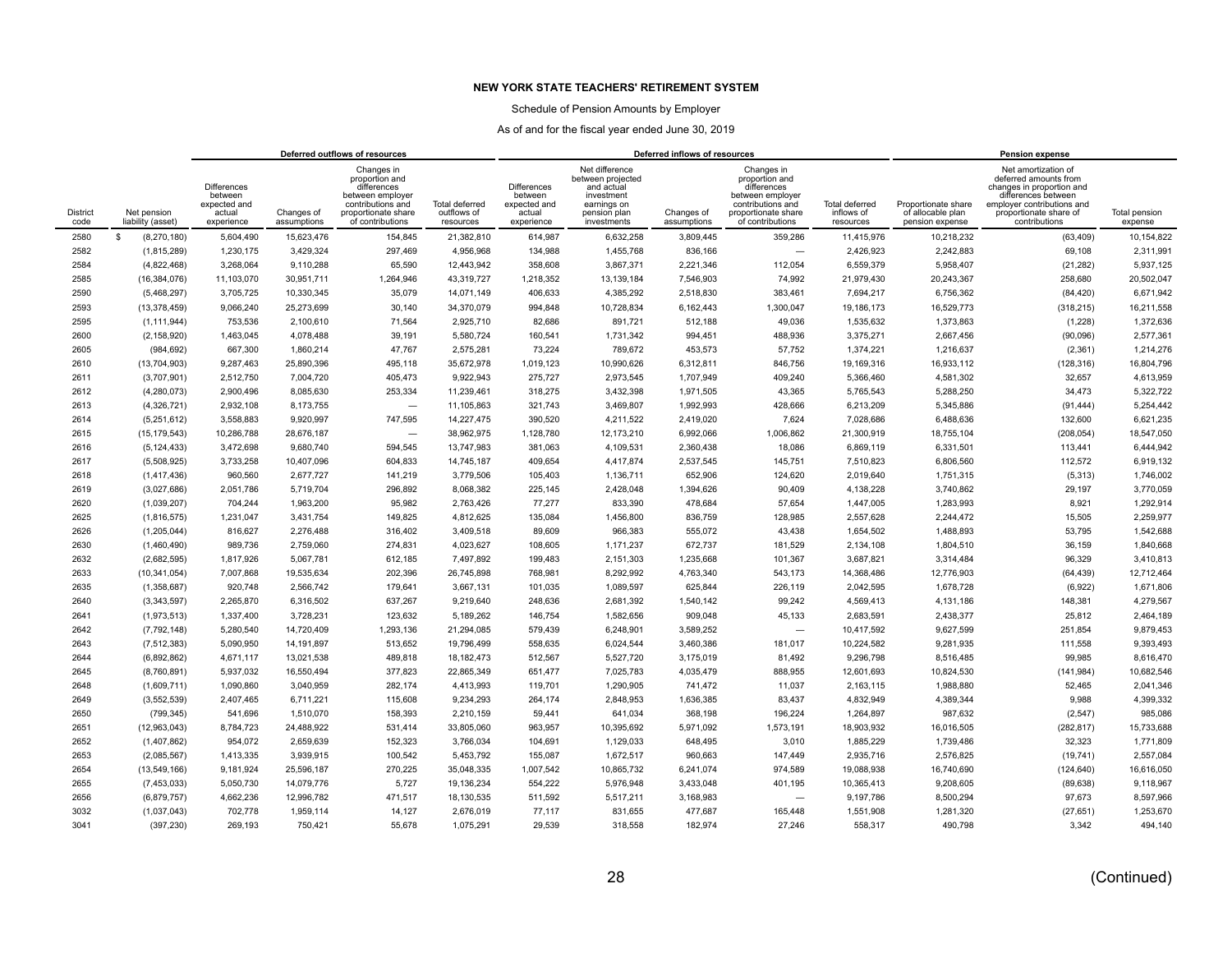### Schedule of Pension Amounts by Employer

|                         |                                  |                                                                |                           | Deferred outflows of resources                                                                                                  |                                            |                                                                       |                                                                                                               | Deferred inflows of resources |                                                                                                                                 |                                           |                                                             | <b>Pension expense</b>                                                                                                                                                    |                          |
|-------------------------|----------------------------------|----------------------------------------------------------------|---------------------------|---------------------------------------------------------------------------------------------------------------------------------|--------------------------------------------|-----------------------------------------------------------------------|---------------------------------------------------------------------------------------------------------------|-------------------------------|---------------------------------------------------------------------------------------------------------------------------------|-------------------------------------------|-------------------------------------------------------------|---------------------------------------------------------------------------------------------------------------------------------------------------------------------------|--------------------------|
| <b>District</b><br>code | Net pension<br>liability (asset) | Differences<br>between<br>expected and<br>actual<br>experience | Changes of<br>assumptions | Changes in<br>proportion and<br>differences<br>between employer<br>contributions and<br>proportionate share<br>of contributions | Total deferred<br>outflows of<br>resources | <b>Differences</b><br>between<br>expected and<br>actual<br>experience | Net difference<br>between projected<br>and actual<br>investment<br>earnings on<br>pension plan<br>investments | Changes of<br>assumptions     | Changes in<br>proportion and<br>differences<br>between employer<br>contributions and<br>proportionate share<br>of contributions | Total deferred<br>inflows of<br>resources | Proportionate share<br>of allocable plan<br>pension expense | Net amortization of<br>deferred amounts from<br>changes in proportion and<br>differences between<br>employer contributions and<br>proportionate share of<br>contributions | Total pension<br>expense |
| 3042                    | s.<br>(1,075,406)                | 728.775                                                        | 2,031,586                 | 284,590                                                                                                                         | 3,044,951                                  | 79,969                                                                | 862,420                                                                                                       | 495,358                       |                                                                                                                                 | 1,437,748                                 | 1,328,719                                                   | 52.520                                                                                                                                                                    | 1,381,239                |
| 3043                    | (1, 156, 919)                    | 784,014                                                        | 2,185,574                 | 151,200                                                                                                                         | 3,120,788                                  | 86,031                                                                | 927,789                                                                                                       | 532,905                       | 23,873                                                                                                                          | 1,570,597                                 | 1,429,432                                                   | 20,406                                                                                                                                                                    | 1,449,838                |
| 3044                    | (792, 425)                       | 537.006                                                        | 1.496.998                 | 128,324                                                                                                                         | 2.162.328                                  | 58.926                                                                | 635.484                                                                                                       | 365.010                       | 61.068                                                                                                                          | 1,120,489                                 | 979.082                                                     | 18.922                                                                                                                                                                    | 998.004                  |
| 3048                    | (407, 979)                       | 276,477                                                        | 770,727                   | 45,223                                                                                                                          | 1,092,426                                  | 30,338                                                                | 327,178                                                                                                       | 187,925                       | 109,639                                                                                                                         | 655,080                                   | 504,079                                                     | (10, 453)                                                                                                                                                                 | 493,626                  |
| 3077                    | (985, 896)                       | 668.117                                                        | 1.862.490                 | 65.986                                                                                                                          | 2.596.594                                  | 73.313                                                                | 790.638                                                                                                       | 454.128                       | 10.350                                                                                                                          | 1,328,430                                 | 1,218,126                                                   | 14,421                                                                                                                                                                    | 1,232,547                |
| 3078                    | (430, 157)                       | 291,507                                                        | 812,625                   | 27,213                                                                                                                          | 1,131,345                                  | 31,987                                                                | 344,964                                                                                                       | 198,141                       | 23,792                                                                                                                          | 598,885                                   | 531,482                                                     | 1,158                                                                                                                                                                     | 532,640                  |
| 3079                    | (264, 290)                       | 179,103                                                        | 499,280                   | 57,870                                                                                                                          | 736,252                                    | 19,653                                                                | 211,947                                                                                                       | 121,739                       | 18,909                                                                                                                          | 372,248                                   | 326,544                                                     | 8,645                                                                                                                                                                     | 335,189                  |
| 3081                    | (443, 084)                       | 300,267                                                        | 837,045                   | 139,048                                                                                                                         | 1,276,360                                  | 32,949                                                                | 355,331                                                                                                       | 204,095                       | 7,750                                                                                                                           | 600,125                                   | 547,453                                                     | 25,674                                                                                                                                                                    | 573,127                  |
| 3082                    | (896, 475)                       | 607,518                                                        | 1,693,562                 | 85,125                                                                                                                          | 2,386,205                                  | 66,664                                                                | 718,927                                                                                                       | 412,938                       | 81,438                                                                                                                          | 1,279,966                                 | 1,107,641                                                   | 3,620                                                                                                                                                                     | 1,111,261                |
| 3101                    | (425, 661)                       | 288,460                                                        | 804,131                   | 88,576                                                                                                                          | 1,181,168                                  | 31,653                                                                | 341,358                                                                                                       | 196,070                       | 92,574                                                                                                                          | 661,656                                   | 525,926                                                     | (4,977)                                                                                                                                                                   | 520,949                  |
| 3105                    | (416, 225)                       | 282,065                                                        | 786,305                   | 64,446                                                                                                                          | 1,132,816                                  | 30,951                                                                | 333,791                                                                                                       | 191,723                       | 7,445                                                                                                                           | 563,910                                   | 514,267                                                     | 10,548                                                                                                                                                                    | 524,815                  |
| 3106                    | (758, 438)                       | 513,974                                                        | 1,432,790                 | 28.202                                                                                                                          | 1.974.966                                  | 56.399                                                                | 608,228                                                                                                       | 349,355                       | 98.539                                                                                                                          | 1,112,520                                 | 937.089                                                     | (22, 012)                                                                                                                                                                 | 915,076                  |
| 3107                    | (679, 033)                       | 460,163                                                        | 1,282,785                 | 57,906                                                                                                                          | 1,800,854                                  | 50,494                                                                | 544,550                                                                                                       | 312,779                       | 24,280                                                                                                                          | 932,103                                   | 838,980                                                     | 11,404                                                                                                                                                                    | 850,384                  |
| 3126                    | (754, 058)                       | 511,006                                                        | 1,424,516                 | 591,934                                                                                                                         | 2.527.456                                  | 56.073                                                                | 604,716                                                                                                       | 347,337                       | 84.013                                                                                                                          | 1,092,139                                 | 931,677                                                     | 112,614                                                                                                                                                                   | 1,044,291                |
| 3128                    | (682, 376)                       | 462,429                                                        | 1,289,100                 | 174,440                                                                                                                         | 1,925,969                                  | 50,743                                                                | 547,231                                                                                                       | 314,319                       | 45,598                                                                                                                          | 957,891                                   | 843,111                                                     | 24,449                                                                                                                                                                    | 867,560                  |
| 3178                    | (1,233,740)                      | 836,074                                                        | 2,330,700                 | 99,371                                                                                                                          | 3,266,145                                  | 91.743                                                                | 989,396                                                                                                       | 568,291                       | 9,583                                                                                                                           | 1,659,013                                 | 1,524,349                                                   | 22,407                                                                                                                                                                    | 1,546,756                |
| 3179                    | (893, 850)                       | 605,739                                                        | 1,688,602                 | 402                                                                                                                             | 2,294,743                                  | 66,468                                                                | 716,821                                                                                                       | 411,729                       | 90,628                                                                                                                          | 1,285,647                                 | 1,104,397                                                   | (17, 528)                                                                                                                                                                 | 1,086,869                |
| 3201                    | (487, 312)                       | 330,239                                                        | 920,597                   | 61.397                                                                                                                          | 1,312,233                                  | 36.237                                                                | 390,799                                                                                                       | 224,468                       | 14.553                                                                                                                          | 666,057                                   | 602,099                                                     | 12,804                                                                                                                                                                    | 614,903                  |
| 3202                    | (880, 642)                       | 596,788                                                        | 1,663,650                 | 19,843                                                                                                                          | 2,280,282                                  | 65,486                                                                | 706,229                                                                                                       | 405,645                       | 42,296                                                                                                                          | 1,219,656                                 | 1,088,078                                                   | (6, 405)                                                                                                                                                                  | 1,081,673                |
| 3204                    | (881,078)                        | 597.084                                                        | 1,664,474                 | 91.648                                                                                                                          | 2.353.206                                  | 65.519                                                                | 706.579                                                                                                       | 405,846                       | 62.927                                                                                                                          | 1,240,870                                 | 1.088.617                                                   | 8,755                                                                                                                                                                     | 1,097,371                |
| 3206                    | (1,005,134)                      | 681,154                                                        | 1,898,833                 | 44,451                                                                                                                          | 2,624,438                                  | 74,744                                                                | 806,066                                                                                                       | 462,989                       | 81,843                                                                                                                          | 1,425,642                                 | 1,241,895                                                   | (11, 302)                                                                                                                                                                 | 1,230,593                |
| 3208                    | (427, 717)                       | 289,853                                                        | 808.014                   | 53,282                                                                                                                          | 1.151.149                                  | 31,806                                                                | 343,007                                                                                                       | 197,017                       | 23.993                                                                                                                          | 595,822                                   | 528.466                                                     | 7,021                                                                                                                                                                     | 535.487                  |
| 3226                    | (1, 146, 703)                    | 777,092                                                        | 2,166,276                 | 193,138                                                                                                                         | 3,136,506                                  | 85,271                                                                | 919,597                                                                                                       | 528,199                       | 22,413                                                                                                                          | 1,555,480                                 | 1,416,811                                                   | 40,416                                                                                                                                                                    | 1,457,227                |
| 3229                    | (728, 229)                       | 493,502                                                        | 1,375,721                 | 41,278                                                                                                                          | 1,910,501                                  | 54,152                                                                | 584,002                                                                                                       | 335,440                       | 63,493                                                                                                                          | 1,037,087                                 | 899,764                                                     | (11, 107)                                                                                                                                                                 | 888,657                  |
| 3231                    | (1,080,246)                      | 732,055                                                        | 2,040,729                 | 61,330                                                                                                                          | 2,834,113                                  | 80,329                                                                | 866,301                                                                                                       | 497,587                       | 62,467                                                                                                                          | 1,506,685                                 | 1,334,699                                                   | 2,966                                                                                                                                                                     | 1,337,665                |
| 3232<br>3276            | (515, 936)<br>(1,072,297)        | 349,637<br>726,668                                             | 974,672<br>2,025,712      | 52,773<br>23,062                                                                                                                | 1,377,082<br>2,775,443                     | 38,366<br>79,738                                                      | 413,754<br>859,927                                                                                            | 237,653<br>493,926            | 41,175<br>121,588                                                                                                               | 730,948<br>1,555,178                      | 637,465<br>1,324,878                                        | (1,055)<br>(17, 488)                                                                                                                                                      | 636,410<br>1,307,390     |
| 3277                    |                                  | 814,269                                                        | 2,269,916                 | 44,555                                                                                                                          | 3,128,740                                  | 89,351                                                                | 963,593                                                                                                       | 553,470                       | 102,192                                                                                                                         | 1,708,605                                 | 1,484,594                                                   |                                                                                                                                                                           | 1,467,957                |
| 3278                    | (1,201,564)<br>(840, 721)        | 569.735                                                        | 1.588.235                 | 18.438                                                                                                                          | 2.176.409                                  | 62.518                                                                | 674,215                                                                                                       | 387.257                       | 33,604                                                                                                                          | 1,157,593                                 | 1.038.754                                                   | (16, 637)<br>(2, 462)                                                                                                                                                     | 1,036,292                |
| 3280                    | (984, 609)                       | 667,244                                                        | 1,860,058                 | 67,375                                                                                                                          | 2,594,677                                  | 73,217                                                                | 789,605                                                                                                       | 453,535                       | 32,722                                                                                                                          | 1,349,080                                 | 1,216,535                                                   | 10,482                                                                                                                                                                    | 1,227,016                |
| 3281                    | (1,052,518)                      | 713.265                                                        | 1,988,347                 | 87.064                                                                                                                          | 2.788.676                                  | 78.267                                                                | 844,065                                                                                                       | 484,815                       | 227.072                                                                                                                         | 1,634,220                                 | 1,300,440                                                   | (22, 446)                                                                                                                                                                 | 1,277,994                |
| 3284                    | (1,084,911)                      | 735,216                                                        | 2,049,541                 | 21,906                                                                                                                          | 2,806,664                                  | 80,676                                                                | 870,042                                                                                                       | 499,736                       | 77,635                                                                                                                          | 1,528,090                                 | 1,340,463                                                   | (17, 938)                                                                                                                                                                 | 1,322,524                |
| 3303                    | (1,091,642)                      | 739,778                                                        | 2,062,257                 | 151,180                                                                                                                         | 2,953,215                                  | 81,177                                                                | 875,440                                                                                                       | 502,837                       | 10,138                                                                                                                          | 1,469,591                                 | 1,348,780                                                   | 34,204                                                                                                                                                                    | 1,382,984                |
| 3304                    | (543, 238)                       | 368,138                                                        | 1,026,249                 | 92,650                                                                                                                          | 1,487,037                                  | 40,396                                                                | 435,649                                                                                                       | 250,229                       | 14,023                                                                                                                          | 740,296                                   | 671,198                                                     | 13,623                                                                                                                                                                    | 684,821                  |
| 3305                    | (725, 804)                       | 491,859                                                        | 1,371,141                 | 50,404                                                                                                                          | 1,913,404                                  | 53.972                                                                | 582,057                                                                                                       | 334,323                       | 10.803                                                                                                                          | 981,155                                   | 896,768                                                     | 7,780                                                                                                                                                                     | 904,548                  |
| 3306                    | (742, 598)                       | 503,240                                                        | 1,402,867                 | 28,362                                                                                                                          | 1,934,469                                  | 55,221                                                                | 595,525                                                                                                       | 342,059                       | 63,664                                                                                                                          | 1,056,469                                 | 917,518                                                     | (8,707)                                                                                                                                                                   | 908,811                  |
| 3307                    | (265, 689)                       | 180,050                                                        | 501.921                   | 119.955                                                                                                                         | 801.926                                    | 19.757                                                                | 213,069                                                                                                       | 122,383                       | 18.366                                                                                                                          | 373,574                                   | 328,272                                                     | 21,020                                                                                                                                                                    | 349.292                  |
| 3308                    | (600, 742)                       | 407,107                                                        | 1,134,881                 | 1,415                                                                                                                           | 1,543,403                                  | 44.672                                                                | 481,764                                                                                                       | 276,716                       | 69,541                                                                                                                          | 872,694                                   | 742,247                                                     | (15, 464)                                                                                                                                                                 | 726,783                  |
| 3309                    | (1,048,116)                      | 710,282                                                        | 1,980,032                 | 1,858                                                                                                                           | 2,692,171                                  | 77,940                                                                | 840,535                                                                                                       | 482,788                       | 89,522                                                                                                                          | 1,490,784                                 | 1,295,001                                                   | (18, 764)                                                                                                                                                                 | 1,276,237                |
| 3326                    | (880, 836)                       | 596,920                                                        | 1,664,017                 | 84,744                                                                                                                          | 2,345,681                                  | 65,501                                                                | 706,385                                                                                                       | 405,734                       | 1,791                                                                                                                           | 1,179,411                                 | 1,088,318                                                   | 18,026                                                                                                                                                                    | 1,106,343                |
| 3327                    | (1,201,480)                      | 814,212                                                        | 2,269,756                 | 93,623                                                                                                                          | 3,177,591                                  | 89,344                                                                | 963,525                                                                                                       | 553,431                       | 44,740                                                                                                                          | 1,651,040                                 | 1,484,490                                                   | 18,742                                                                                                                                                                    | 1,503,232                |
| 3328                    | (659, 387)                       | 446,850                                                        | 1,245,670                 | 234,709                                                                                                                         | 1,927,230                                  | 49,033                                                                | 528,794                                                                                                       | 303,730                       | 133,794                                                                                                                         | 1,015,351                                 | 814,707                                                     | 36,504                                                                                                                                                                    | 851,211                  |
| 3329                    | (795, 071)                       | 538,799                                                        | 1,501,995                 | 59,400                                                                                                                          | 2,100,194                                  | 59,123                                                                | 637,606                                                                                                       | 366,229                       | 24,078                                                                                                                          | 1,087,036                                 | 982,351                                                     | 8,597                                                                                                                                                                     | 990,947                  |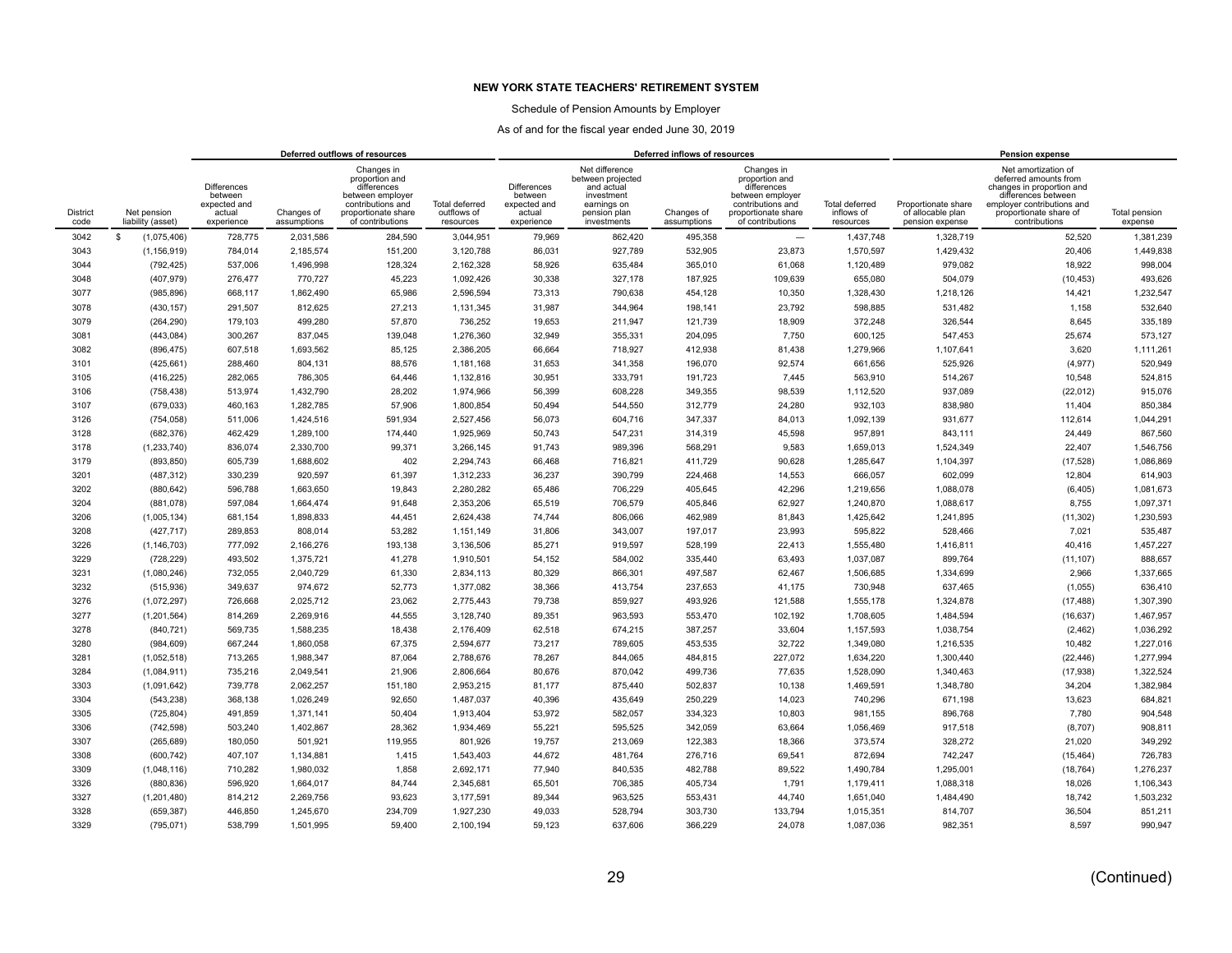### Schedule of Pension Amounts by Employer

|                         |                                  |                                                                |                           | Deferred outflows of resources                                                                                                  |                                            |                                                                |                                                                                                               | Deferred inflows of resources |                                                                                                                                 |                                           |                                                             | <b>Pension expense</b>                                                                                                                                                    |                          |
|-------------------------|----------------------------------|----------------------------------------------------------------|---------------------------|---------------------------------------------------------------------------------------------------------------------------------|--------------------------------------------|----------------------------------------------------------------|---------------------------------------------------------------------------------------------------------------|-------------------------------|---------------------------------------------------------------------------------------------------------------------------------|-------------------------------------------|-------------------------------------------------------------|---------------------------------------------------------------------------------------------------------------------------------------------------------------------------|--------------------------|
| <b>District</b><br>code | Net pension<br>liability (asset) | Differences<br>between<br>expected and<br>actual<br>experience | Changes of<br>assumptions | Changes in<br>proportion and<br>differences<br>between employer<br>contributions and<br>proportionate share<br>of contributions | Total deferred<br>outflows of<br>resources | Differences<br>between<br>expected and<br>actual<br>experience | Net difference<br>between projected<br>and actual<br>investment<br>earnings on<br>pension plan<br>investments | Changes of<br>assumptions     | Changes in<br>proportion and<br>differences<br>between employer<br>contributions and<br>proportionate share<br>of contributions | Total deferred<br>inflows of<br>resources | Proportionate share<br>of allocable plan<br>pension expense | Net amortization of<br>deferred amounts from<br>changes in proportion and<br>differences between<br>employer contributions and<br>proportionate share of<br>contributions | Total pension<br>expense |
| 3330                    | s.<br>(1,226,171)                | 830,945                                                        | 2,316,402                 | 72,508                                                                                                                          | 3,219,855                                  | 91,181                                                         | 983,326                                                                                                       | 564,804                       | 52,512                                                                                                                          | 1,691,823                                 | 1,514,998                                                   | 8,599                                                                                                                                                                     | 1,523,597                |
| 3331                    | (1,452,366)                      | 984,231                                                        | 2,743,714                 | 10,178                                                                                                                          | 3,738,123                                  | 108,001                                                        | 1,164,723                                                                                                     | 668,995                       | 190,021                                                                                                                         | 2,131,739                                 | 1,794,473                                                   | (46, 378)                                                                                                                                                                 | 1,748,095                |
| 3332                    | (607, 769)                       | 411,870                                                        | 1,148,157                 | 62,802                                                                                                                          | 1,622,829                                  | 45,195                                                         | 487,400                                                                                                       | 279,953                       | 26,166                                                                                                                          | 838,713                                   | 750,930                                                     | 6,830                                                                                                                                                                     | 757,760                  |
| 3452                    | (1,484,318)                      | 1,005,884                                                      | 2,804,075                 | 157,307                                                                                                                         | 3,967,266                                  | 110,377                                                        | 1,190,346                                                                                                     | 683,713                       | 153,536                                                                                                                         | 2,137,972                                 | 1,833,951                                                   | (4, 434)                                                                                                                                                                  | 1,829,517                |
| 3453                    | (488, 610)                       | 331.119                                                        | 923,050                   | 83,435                                                                                                                          | 1.337.604                                  | 36,334                                                         | 391,840                                                                                                       | 225,066                       | 33,811                                                                                                                          | 687,051                                   | 603,703                                                     | 8,375                                                                                                                                                                     | 612,078                  |
| 3458                    | (1,056,747)                      | 716,130                                                        | 1,996,336                 | 159,527                                                                                                                         | 2,871,993                                  | 78,582                                                         | 847,457                                                                                                       | 486,763                       | 34,534                                                                                                                          | 1,447,336                                 | 1,305,665                                                   | 27,711                                                                                                                                                                    | 1,333,376                |
| 3460                    | (1,539,245)                      | 1,043,107                                                      | 2,907,839                 | 340,731                                                                                                                         | 4,291,678                                  | 114,461                                                        | 1,234,395                                                                                                     | 709,014                       | 32,481                                                                                                                          | 2,090,350                                 | 1,901,816                                                   | 56,996                                                                                                                                                                    | 1,958,812                |
| 3464                    | (419, 973)                       | 284,605                                                        | 793,384                   | 49,062                                                                                                                          | 1,127,052                                  | 31,230                                                         | 336,796                                                                                                       | 193,450                       | 9,002                                                                                                                           | 570,478                                   | 518,898                                                     | 6,744                                                                                                                                                                     | 525,642                  |
| 3465                    | (325, 602)                       | 220,652                                                        | 615,106                   | 7,482                                                                                                                           | 843,241                                    | 24,212                                                         | 261,116                                                                                                       | 149,980                       | 56,873                                                                                                                          | 492,182                                   | 402,298                                                     | (12, 160)                                                                                                                                                                 | 390,138                  |
| 3466                    | (841,793)                        | 570,462                                                        | 1,590,260                 | 36,007                                                                                                                          | 2,196,729                                  | 62,597                                                         | 675,075                                                                                                       | 387,750                       | 62,164                                                                                                                          | 1,187,586                                 | 1,040,079                                                   | (6, 562)                                                                                                                                                                  | 1,033,517                |
| 3467                    | (452, 361)                       | 306,553                                                        | 854,570                   | 15,800                                                                                                                          | 1,176,924                                  | 33,638                                                         | 362,770                                                                                                       | 208,368                       | 106,877                                                                                                                         | 711,654                                   | 558,915                                                     | (18,938)                                                                                                                                                                  | 539,977                  |
| 3468                    | (89,032)                         | 60,335                                                         | 168,194                   | 19,607                                                                                                                          | 248,136                                    | 6,621                                                          | 71,399                                                                                                        | 41,011                        | 14,665                                                                                                                          | 133,695                                   | 110,004                                                     | 1,379                                                                                                                                                                     | 111,383                  |
| 3470                    | (417, 427)                       | 282,880                                                        | 788,575                   | 12.237                                                                                                                          | 1.083.692                                  | 31.041                                                         | 334,755                                                                                                       | 192.277                       | 94.302                                                                                                                          | 652,374                                   | 515,752                                                     | (17, 503)                                                                                                                                                                 | 498,250                  |
| 3471                    | (356, 944)                       | 241,892                                                        | 674,315                   | 23,303                                                                                                                          | 939,510                                    | 26,543                                                         | 286,251                                                                                                       | 164,417                       | 40,853                                                                                                                          | 518,064                                   | 441,022                                                     | (2,316)                                                                                                                                                                   | 438,706                  |
| 3472                    | (298, 322)                       | 202,165                                                        | 563,571                   | 84,672                                                                                                                          | 850.408                                    | 22.184                                                         | 239,239                                                                                                       | 137,415                       | 16.660                                                                                                                          | 415,498                                   | 368,593                                                     | 11,685                                                                                                                                                                    | 380,278                  |
| 3526                    | (769, 934)                       | 521,764                                                        | 1,454,508                 | 121,313                                                                                                                         | 2,097,585                                  | 57,254                                                         | 617,447                                                                                                       | 354,650                       | 38,581                                                                                                                          | 1,067,932                                 | 951,293                                                     | 14,363                                                                                                                                                                    | 965,656                  |
| 3527                    | (673, 868)                       | 456,663                                                        | 1,273,027                 | 45,373                                                                                                                          | 1,775,062                                  | 50,110                                                         | 540,407                                                                                                       | 310,400                       | 36,307                                                                                                                          | 937,224                                   | 832,598                                                     | 6,480                                                                                                                                                                     | 839,078                  |
| 3528                    | (586, 585)                       | 397,514                                                        | 1,108,138                 | 127,239                                                                                                                         | 1,632,890                                  | 43,620                                                         | 470,411                                                                                                       | 270,195                       | 39,541                                                                                                                          | 823,767                                   | 724,756                                                     | 16,769                                                                                                                                                                    | 741,525                  |
| 3531                    | (944, 716)                       | 640,210                                                        | 1,784,694                 | 52,520                                                                                                                          | 2,477,424                                  | 70,251                                                         | 757,613                                                                                                       | 435,159                       | 175,436                                                                                                                         | 1,438,459                                 | 1,167,245                                                   | (38, 352)                                                                                                                                                                 | 1,128,893                |
| 3552                    | (291, 808)                       | 197,751                                                        | 551,264                   | 101,507                                                                                                                         | 850,522                                    | 21,699                                                         | 234,015                                                                                                       | 134,414                       | 42,246                                                                                                                          | 432,374                                   | 360,543                                                     | 14,114                                                                                                                                                                    | 374,657                  |
| 3559                    | (685, 844)                       | 464,779                                                        | 1,295,651                 | 177,553                                                                                                                         | 1,937,983                                  | 51.001                                                         | 550,012                                                                                                       | 315,916                       | 32,769                                                                                                                          | 949,698                                   | 847,396                                                     | 29,253                                                                                                                                                                    | 876,649                  |
| 3560                    | (904, 164)                       | 612,729                                                        | 1,708,086                 | 74,406                                                                                                                          | 2,395,221                                  | 67,235                                                         | 725,093                                                                                                       | 416,480                       | 59,542                                                                                                                          | 1,268,350                                 | 1,117,141                                                   | 470                                                                                                                                                                       | 1,117,610                |
| 3561                    | (929, 528)                       | 629,917                                                        | 1,756,003                 | 288,362                                                                                                                         | 2,674,282                                  | 69.122                                                         | 745,433                                                                                                       | 428,163                       | 30,699                                                                                                                          | 1,273,418                                 | 1,148,479                                                   | 48,526                                                                                                                                                                    | 1,197,006                |
| 3576                    | (402, 013)                       | 272,434                                                        | 759,456                   | 41,180                                                                                                                          | 1,073,069                                  | 29,894                                                         | 322,393                                                                                                       | 185,177                       | 32,474                                                                                                                          | 569,939                                   | 496,707                                                     | 2,460                                                                                                                                                                     | 499,167                  |
| 3577                    | (888, 923)                       | 602,400                                                        | 1,679,294                 | 53,082                                                                                                                          | 2,334,776                                  | 66,102                                                         | 712,870                                                                                                       | 409,459                       | 61,670                                                                                                                          | 1,250,102                                 | 1,098,310                                                   | (5,753)                                                                                                                                                                   | 1,092,557                |
| 3579                    | (468, 896)                       | 317,759                                                        | 885,807                   | 105,734                                                                                                                         | 1,309,299                                  | 34,868                                                         | 376,030                                                                                                       | 215,985                       | 64,621                                                                                                                          | 691,503                                   | 579,345                                                     | 10,158                                                                                                                                                                    | 589,503                  |
| 3585                    | (979, 366)                       | 663.692                                                        | 1.850.154                 | 184,802                                                                                                                         | 2.698.647                                  | 72.828                                                         | 785,401                                                                                                       | 451,120                       | 73.061                                                                                                                          | 1,382,409                                 | 1,210,057                                                   | 13.358                                                                                                                                                                    | 1,223,415                |
| 3586                    | (1, 143, 628)                    | 775,008                                                        | 2,160,466                 | 107,843                                                                                                                         | 3,043,317                                  | 85,042                                                         | 917,131                                                                                                       | 526,783                       | 140,303                                                                                                                         | 1,669,259                                 | 1,413,011                                                   | (7,892)                                                                                                                                                                   | 1,405,119                |
| 3589                    | (920, 365)                       | 623,708                                                        | 1,738,693                 | 86,991                                                                                                                          | 2,449,392                                  | 68,440                                                         | 738,085                                                                                                       | 423,943                       | 174,989                                                                                                                         | 1,405,458                                 | 1,137,158                                                   | (11, 817)                                                                                                                                                                 | 1,125,341                |
| 3591                    | (389, 916)                       | 264,236                                                        | 736,604                   | 102,372                                                                                                                         | 1,103,212                                  | 28,995                                                         | 312,693                                                                                                       | 179,605                       | 9,848                                                                                                                           | 531,140                                   | 481,762                                                     | 19,953                                                                                                                                                                    | 501,715                  |
| 3592                    | (937, 669)                       | 635,434                                                        | 1,771,382                 | 59,003                                                                                                                          | 2,465,819                                  | 69,727                                                         | 751,962                                                                                                       | 431,913                       | 27,296                                                                                                                          | 1,280,898                                 | 1,158,538                                                   | 3,800                                                                                                                                                                     | 1,162,338                |
| 3593                    | (1,715,068)                      | 1,162,258                                                      | 3,239,992                 | 119,371                                                                                                                         | 4,521,621                                  | 127,536                                                        | 1,375,396                                                                                                     | 790,002                       | 19,789                                                                                                                          | 2,312,722                                 | 2,119,054                                                   | 19,470                                                                                                                                                                    | 2,138,524                |
| 3594                    | (401, 817)                       | 272,301                                                        | 759,086                   | 68,707                                                                                                                          | 1,100,095                                  | 29,880                                                         | 322,237                                                                                                       | 185,087                       | 14,426                                                                                                                          | 551,630                                   | 496,466                                                     | 9,295                                                                                                                                                                     | 505,760                  |
| 3626                    | (1,951,583)                      | 1,322,538                                                      | 3,686,801                 | 80,071                                                                                                                          | 5,089,410                                  | 145,124                                                        | 1,565,069                                                                                                     | 898,946                       | 123,320                                                                                                                         | 2,732,459                                 | 2,411,281                                                   | (2, 459)                                                                                                                                                                  | 2,408,822                |
| 3629                    | (1, 174, 131)                    | 795,679                                                        | 2,218,091                 | 136,147                                                                                                                         | 3,149,917                                  | 87,311                                                         | 941,593                                                                                                       | 540,833                       | 68,239                                                                                                                          | 1,637,975                                 | 1,450,699                                                   | 6,516                                                                                                                                                                     | 1,457,216                |
| 3630                    | (1,850,391)                      | 1,253,963                                                      | 3,495,636                 | 364,066                                                                                                                         | 5,113,665                                  | 137,599                                                        | 1,483,918                                                                                                     | 852,335                       | 47,990                                                                                                                          | 2,521,842                                 | 2,286,253                                                   | 59,724                                                                                                                                                                    | 2,345,977                |
| 3631                    | (1,520,611)                      | 1,030,479                                                      | 2,872,637                 | 292,997                                                                                                                         | 4,196,114                                  | 113,076                                                        | 1,219,452                                                                                                     | 700,430                       | 24,463                                                                                                                          | 2,057,420                                 | 1,878,793                                                   | 45,026                                                                                                                                                                    | 1,923,819                |
| 3632                    | (2,833,086)                      | 1,919,910                                                      | 5,352,078                 | 219,184                                                                                                                         | 7,491,173                                  | 210,674                                                        | 2,271,989                                                                                                     | 1,304,988                     | 20,042                                                                                                                          | 3,807,693                                 | 3,500,423                                                   | 36,797                                                                                                                                                                    | 3,537,220                |
| 3635                    | (1,935,229)                      | 1,311,455                                                      | 3,655,906                 | 185,440                                                                                                                         | 5,152,801                                  | 143,907                                                        | 1,551,954                                                                                                     | 891,413                       | 9,405                                                                                                                           | 2,596,680                                 | 2,391,075                                                   | 41,636                                                                                                                                                                    | 2,432,711                |
| 3636                    | (1,559,294)                      | 1,056,694                                                      | 2,945,715                 | 242,875                                                                                                                         | 4,245,283                                  | 115,952                                                        | 1,250,473                                                                                                     | 718,249                       | 2,204                                                                                                                           | 2,086,878                                 | 1,926,588                                                   | 49,359                                                                                                                                                                    | 1,975,947                |
| 3658                    | (1,570,384)                      | 1,064,209                                                      | 2,966,666                 | 146,251                                                                                                                         | 4,177,126                                  | 116,777                                                        | 1,259,367                                                                                                     | 723,357                       | 94,298                                                                                                                          | 2,193,799                                 | 1,940,291                                                   | 3,266                                                                                                                                                                     | 1,943,557                |
| 3679                    | (1,789,208)                      | 1,212,500                                                      | 3,380,052                 | 15,296                                                                                                                          | 4,607,848                                  | 133,049                                                        | 1,434,852                                                                                                     | 824,152                       | 191,145                                                                                                                         | 2,583,199                                 | 2,210,658                                                   | (30, 315)                                                                                                                                                                 | 2,180,343                |
| 3702                    | (999, 472)                       | 677,317                                                        | 1,888,136                 | 23,373                                                                                                                          | 2,588,826                                  | 74,323                                                         | 801,525                                                                                                       | 460,381                       | 138,541                                                                                                                         | 1,474,770                                 | 1,234,899                                                   | (26, 595)                                                                                                                                                                 | 1,208,303                |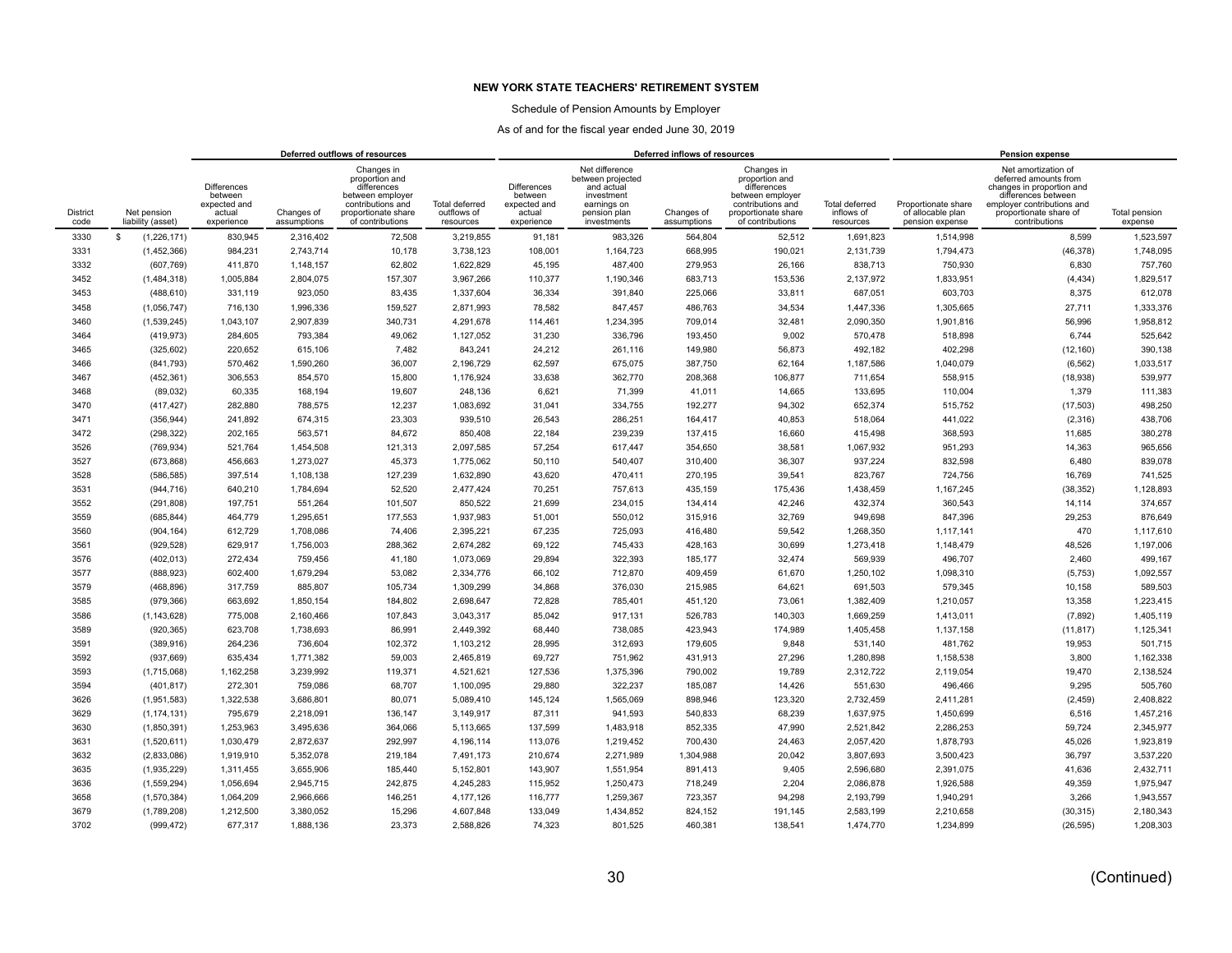### Schedule of Pension Amounts by Employer

|                         |                                  | Deferred outflows of resources<br>Changes in                   |                           |                                                                                                                   |                                            |                                                                       |                                                                                                               | Deferred inflows of resources |                                                                                                                                 |                                           |                                                             | <b>Pension expense</b>                                                                                                                                                    |                          |
|-------------------------|----------------------------------|----------------------------------------------------------------|---------------------------|-------------------------------------------------------------------------------------------------------------------|--------------------------------------------|-----------------------------------------------------------------------|---------------------------------------------------------------------------------------------------------------|-------------------------------|---------------------------------------------------------------------------------------------------------------------------------|-------------------------------------------|-------------------------------------------------------------|---------------------------------------------------------------------------------------------------------------------------------------------------------------------------|--------------------------|
| <b>District</b><br>code | Net pension<br>liability (asset) | Differences<br>between<br>expected and<br>actual<br>experience | Changes of<br>assumptions | proportion and<br>differences<br>between employer<br>contributions and<br>proportionate share<br>of contributions | Total deferred<br>outflows of<br>resources | <b>Differences</b><br>between<br>expected and<br>actual<br>experience | Net difference<br>between projected<br>and actual<br>investment<br>earnings on<br>pension plan<br>investments | Changes of<br>assumptions     | Changes in<br>proportion and<br>differences<br>between employer<br>contributions and<br>proportionate share<br>of contributions | Total deferred<br>inflows of<br>resources | Proportionate share<br>of allocable plan<br>pension expense | Net amortization of<br>deferred amounts from<br>changes in proportion and<br>differences between<br>employer contributions and<br>proportionate share of<br>contributions | Total pension<br>expense |
| 3709                    | \$<br>(787, 719)                 | 533,817                                                        | 1,488,107                 | 19,428                                                                                                            | 2,041,352                                  | 58,576                                                                | 631,710                                                                                                       | 362.843                       | 102,886                                                                                                                         | 1,156,015                                 | 973,267                                                     | (20, 289)                                                                                                                                                                 | 952,978                  |
| 3805                    | (632, 605)                       | 428,700                                                        | 1,195,075                 | 24,471                                                                                                            | 1,648,246                                  | 47,042                                                                | 507,316                                                                                                       | 291,393                       | 86,273                                                                                                                          | 932,024                                   | 781,616                                                     | (8,713)                                                                                                                                                                   | 772,903                  |
| 3821                    | (919, 694)                       | 623,253                                                        | 1,737,425                 | 74.199                                                                                                            | 2,434,878                                  | 68.390                                                                | 737,547                                                                                                       | 423.633                       | 227,385                                                                                                                         | 1,456,956                                 | 1,136,329                                                   | (40,093)                                                                                                                                                                  | 1,096,236                |
| 3822                    | (359, 609)                       | 243,698                                                        | 679,350                   | 22,606                                                                                                            | 945,653                                    | 26,741                                                                | 288,388                                                                                                       | 165,645                       | 120,222                                                                                                                         | 600,996                                   | 444,315                                                     | (21, 141)                                                                                                                                                                 | 423,174                  |
| 3854                    | (2,000,079)                      | 1,355,403                                                      | 3,778,417                 | 182,765                                                                                                           | 5,316,584                                  | 148,730                                                               | 1,603,960                                                                                                     | 921,285                       | 417,577                                                                                                                         | 3,091,552                                 | 2,471,200                                                   | (46, 870)                                                                                                                                                                 | 2,424,331                |
| 3855                    | (1,070,761)                      | 725,627                                                        | 2,022,811                 | 25,453                                                                                                            | 2,773,892                                  | 79,624                                                                | 858,695                                                                                                       | 493,219                       | 48,857                                                                                                                          | 1,480,395                                 | 1,322,980                                                   | (6,789)                                                                                                                                                                   | 1,316,191                |
| 3856                    | (184, 733)                       | 125,189                                                        | 348,986                   | 51,806                                                                                                            | 525,981                                    | 13,737                                                                | 148,147                                                                                                       | 85,093                        | 4,968                                                                                                                           | 251,945                                   | 228,248                                                     | 8,489                                                                                                                                                                     | 236,737                  |
| 3927                    | (1, 175, 563)                    | 796,649                                                        | 2,220,796                 | 70,573                                                                                                            | 3,088,017                                  | 87,417                                                                | 942,741                                                                                                       | 541,493                       | 94,558                                                                                                                          | 1,666,209                                 | 1,452,468                                                   | (8,885)                                                                                                                                                                   | 1,443,583                |
| 3928                    | (556, 778)                       | 377,314                                                        | 1,051,828                 | 165,280                                                                                                           | 1,594,422                                  | 41.403                                                                | 446,507                                                                                                       | 256,465                       | 129,268                                                                                                                         | 873,644                                   | 687,928                                                     | 12,457                                                                                                                                                                    | 700,384                  |
| 3929                    | (1,042,597)                      | 706,541                                                        | 1,969,605                 | 199,406                                                                                                           | 2,875,552                                  | 77,530                                                                | 836,109                                                                                                       | 480,245                       | 82,719                                                                                                                          | 1,476,603                                 | 1,288,182                                                   | 14,832                                                                                                                                                                    | 1,303,014                |
| 3930                    | (979, 484)                       | 663,771                                                        | 1,850,376                 | 56,006                                                                                                            | 2,570,153                                  | 72.836                                                                | 785,496                                                                                                       | 451.174                       | 49.476                                                                                                                          | 1,358,982                                 | 1,210,203                                                   | 2,195                                                                                                                                                                     | 1,212,397                |
| 3931                    | (1,338,771)                      | 907,251                                                        | 2,529,118                 | $\overline{\phantom{0}}$                                                                                          | 3,436,369                                  | 99,554                                                                | 1,073,626                                                                                                     | 616,671                       | 147,250                                                                                                                         | 1,937,100                                 | 1,654,121                                                   | (33, 626)                                                                                                                                                                 | 1,620,495                |
| 3932                    | (988, 856)                       | 670,123                                                        | 1,868,082                 | 18.603                                                                                                            | 2,556,808                                  | 73.533                                                                | 793,012                                                                                                       | 455,491                       | 84,286                                                                                                                          | 1,406,322                                 | 1,221,783                                                   | (11, 704)                                                                                                                                                                 | 1,210,078                |
| 3934                    | (185, 677)                       | 125,829                                                        | 350,769                   | 37,792                                                                                                            | 514,390                                    | 13,807                                                                | 148,904                                                                                                       | 85,527                        | 6,434                                                                                                                           | 254,673                                   | 229,414                                                     | 9,085                                                                                                                                                                     | 238,499                  |
| 3979                    | (639, 898)                       | 433,642                                                        | 1,208,853                 | 94,219                                                                                                            | 1,736,715                                  | 47,584                                                                | 513,165                                                                                                       | 294,752                       | $\overline{\phantom{a}}$                                                                                                        | 855,502                                   | 790,627                                                     | 19,909                                                                                                                                                                    | 810,536                  |
| 3980                    | (536,990)                        | 363,905                                                        | 1,014,447                 | 209,553                                                                                                           | 1,587,905                                  | 39,932                                                                | 430,639                                                                                                       | 247,351                       | 1,319                                                                                                                           | 719,240                                   | 663,479                                                     | 39,108                                                                                                                                                                    | 702,587                  |
| 3981                    | (452, 450)                       | 306,614                                                        | 854,739                   | 56,966                                                                                                            | 1,218,319                                  | 33.645                                                                | 362,842                                                                                                       | 208,410                       | 74,154                                                                                                                          | 679,051                                   | 559,026                                                     | (5,094)                                                                                                                                                                   | 553,932                  |
| 3982                    | (210, 499)                       | 142,650                                                        | 397,660                   | 39,737                                                                                                            | 580,047                                    | 15,653                                                                | 168,809                                                                                                       | 96,961                        | 13,962                                                                                                                          | 295,385                                   | 260,082                                                     | 4,955                                                                                                                                                                     | 265,037                  |
| 3983                    | (465, 912)                       | 315,737                                                        | 880,171                   | 92.647                                                                                                            | 1.288.555                                  | 34.646                                                                | 373,638                                                                                                       | 214,611                       | 3.295                                                                                                                           | 626,190                                   | 575,659                                                     | 25,572                                                                                                                                                                    | 601,231                  |
| 3986                    | (486,009)                        | 329,356                                                        | 918,135                   | 105,551                                                                                                           | 1,353,042                                  | 36,141                                                                | 389,754                                                                                                       | 223,867                       | 23,629                                                                                                                          | 673,391                                   | 600,488                                                     | 18,631                                                                                                                                                                    | 619,119                  |
| 3987                    | (343, 250)                       | 232,612                                                        | 648,446                   | 120,365                                                                                                           | 1,001,423                                  | 25,525                                                                | 275,269                                                                                                       | 158,109                       | 43.888                                                                                                                          | 502,791                                   | 424,103                                                     | 12,601                                                                                                                                                                    | 436,704                  |
| 3988                    | (430, 912)                       | 292,018                                                        | 814,051                   | 139,748                                                                                                           | 1,245,817                                  | 32,043                                                                | 345,569                                                                                                       | 198,489                       | 13,134                                                                                                                          | 589,235                                   | 532,414                                                     | 28,327                                                                                                                                                                    | 560,741                  |
| 3989                    | (337, 369)                       | 228,626                                                        | 637,334                   | 35,792                                                                                                            | 901.752                                    | 25,087                                                                | 270,552                                                                                                       | 155,400                       | 11,506                                                                                                                          | 462,546                                   | 416,836                                                     | 5,629                                                                                                                                                                     | 422,465                  |
| 3990                    | (457, 942)                       | 310,335                                                        | 865,113                   | 129,499                                                                                                           | 1,304,948                                  | 34,053                                                                | 367,246                                                                                                       | 210,939                       | 6,792                                                                                                                           | 619,030                                   | 565,811                                                     | 25,526                                                                                                                                                                    | 591,337                  |
| 3991                    | (575, 438)                       | 389.960                                                        | 1,087,079                 | 69.233                                                                                                            | 1,546,272                                  | 42.791                                                                | 461,472                                                                                                       | 265,061                       | 82.619                                                                                                                          | 851,942                                   | 710,983                                                     | (4,066)                                                                                                                                                                   | 706,917                  |
| 3992                    | (498, 346)                       | 337,716                                                        | 941,442                   | 50,649                                                                                                            | 1,329,807                                  | 37,058                                                                | 399,648                                                                                                       | 229,550                       | 28,739                                                                                                                          | 694,995                                   | 615,732                                                     | 1,888                                                                                                                                                                     | 617,620                  |
| 3994<br>3995            | (952.561)                        | 645.526                                                        | 1.799.515                 | 66.933                                                                                                            | 2.511.974                                  | 70.834                                                                | 763.905                                                                                                       | 438.773                       | 92.390                                                                                                                          | 1.365.901                                 | 1.176.938                                                   | (4,858)                                                                                                                                                                   | 1.172.079                |
|                         | (476, 572)                       | 322,961                                                        | 900,308<br>719.325        | 26,862<br>28,776                                                                                                  | 1,250,130                                  | 35.439                                                                | 382,186                                                                                                       | 219,521                       | 38,059                                                                                                                          | 675,205                                   | 588,829                                                     | (2, 124)                                                                                                                                                                  | 586,705<br>473.916       |
| 3996<br>3997            | (380, 770)                       | 258,038                                                        | 798,131                   | 56,795                                                                                                            | 1.006.139<br>1,141,234                     | 28.315<br>31,417                                                      | 305,358                                                                                                       | 175,392<br>194,607            | 9.874<br>26,599                                                                                                                 | 518,939                                   | 470,461<br>522,002                                          | 3,455                                                                                                                                                                     | 529,727                  |
| 3998                    | (422, 485)<br>(407, 913)         | 286,307<br>276,432                                             | 770,603                   | 26,289                                                                                                            | 1,073,324                                  | 30,333                                                                | 338,811<br>327,125                                                                                            | 187,895                       | 35,373                                                                                                                          | 591,434<br>580,727                        | 503,998                                                     | 7,725<br>(3,308)                                                                                                                                                          | 500,690                  |
| 3999                    | (403, 019)                       | 273,116                                                        | 761,357                   | 127,963                                                                                                           | 1,162,436                                  | 29,969                                                                | 323,200                                                                                                       | 185,640                       | 69,225                                                                                                                          | 608,035                                   | 497,951                                                     | 2,444                                                                                                                                                                     | 500,394                  |
| 4004                    | (230, 681)                       | 156,326                                                        | 435,787                   | 32,354                                                                                                            | 624,467                                    | 17,154                                                                | 184,994                                                                                                       | 106,257                       | 20,837                                                                                                                          | 329,242                                   | 285,018                                                     | 4,583                                                                                                                                                                     | 289,600                  |
| 4007                    | (338,083)                        | 229,110                                                        | 638,684                   | 12,986                                                                                                            | 880,781                                    | 25,141                                                                | 271,125                                                                                                       | 155,729                       | 23,061                                                                                                                          | 475,056                                   | 417,719                                                     | (1, 113)                                                                                                                                                                  | 416,606                  |
| 4008                    | (113,606)                        | 76,988                                                         | 214,617                   | 20,770                                                                                                            | 312,375                                    | 8,448                                                                 | 91,106                                                                                                        | 52,330                        | 2,397                                                                                                                           | 154,281                                   | 140,366                                                     | 4,376                                                                                                                                                                     | 144,742                  |
| 4009                    | (1,959,408)                      | 1,327,841                                                      | 3,701,585                 | 111,380                                                                                                           | 5,140,806                                  | 145.705                                                               | 1,571,345                                                                                                     | 902,551                       | 89,257                                                                                                                          | 2,708,858                                 | 2,420,950                                                   | 7,091                                                                                                                                                                     | 2,428,041                |
| 4010                    | (184, 308)                       | 124,901                                                        | 348,182                   | 19,807                                                                                                            | 492,890                                    | 13,705                                                                | 147,805                                                                                                       | 84,897                        | 26,964                                                                                                                          | 273,372                                   | 227,722                                                     | (1, 727)                                                                                                                                                                  | 225,994                  |
| 4014                    | (860, 014)                       | 582,809                                                        | 1,624,681                 | 149,819                                                                                                           | 2,357,309                                  | 63,952                                                                | 689,687                                                                                                       | 396,143                       | 50,729                                                                                                                          | 1,200,511                                 | 1,062,591                                                   | 11,340                                                                                                                                                                    | 1,073,931                |
| 4015                    | (564, 367)                       | 382,457                                                        | 1,066,164                 | 48,868                                                                                                            | 1,497,488                                  | 41,967                                                                | 452,593                                                                                                       | 259,961                       | 72,027                                                                                                                          | 826,549                                   | 697,304                                                     | (6,012)                                                                                                                                                                   | 691,292                  |
| 4020                    | (1,100,940)                      | 746,079                                                        | 2,079,822                 | 46,943                                                                                                            | 2,872,844                                  | 81,868                                                                | 882,897                                                                                                       | 507,119                       | 55,482                                                                                                                          | 1,527,366                                 | 1,360,267                                                   | (1, 414)                                                                                                                                                                  | 1,358,853                |
| 4021                    | (1,520,818)                      | 1,030,620                                                      | 2,873,029                 | 46,181                                                                                                            | 3,949,830                                  | 113,091                                                               | 1,219,618                                                                                                     | 700,526                       | 96,030                                                                                                                          | 2,129,265                                 | 1,879,049                                                   | (18,907)                                                                                                                                                                  | 1,860,142                |
| 4022                    | (1, 131, 650)                    | 766,890                                                        | 2,137,838                 | 10,570                                                                                                            | 2,915,298                                  | 84,152                                                                | 907,525                                                                                                       | 521,265                       | 74.146                                                                                                                          | 1,587,088                                 | 1,398,212                                                   | (15, 560)                                                                                                                                                                 | 1,382,652                |
| 4027                    | (1, 132, 891)                    | 767,731                                                        | 2,140,183                 | 65,335                                                                                                            | 2,973,249                                  | 84,244                                                                | 908,520                                                                                                       | 521,837                       | 93,847                                                                                                                          | 1,608,448                                 | 1,399,745                                                   | (807)                                                                                                                                                                     | 1,398,938                |
|                         |                                  |                                                                |                           |                                                                                                                   |                                            |                                                                       |                                                                                                               |                               |                                                                                                                                 |                                           |                                                             |                                                                                                                                                                           |                          |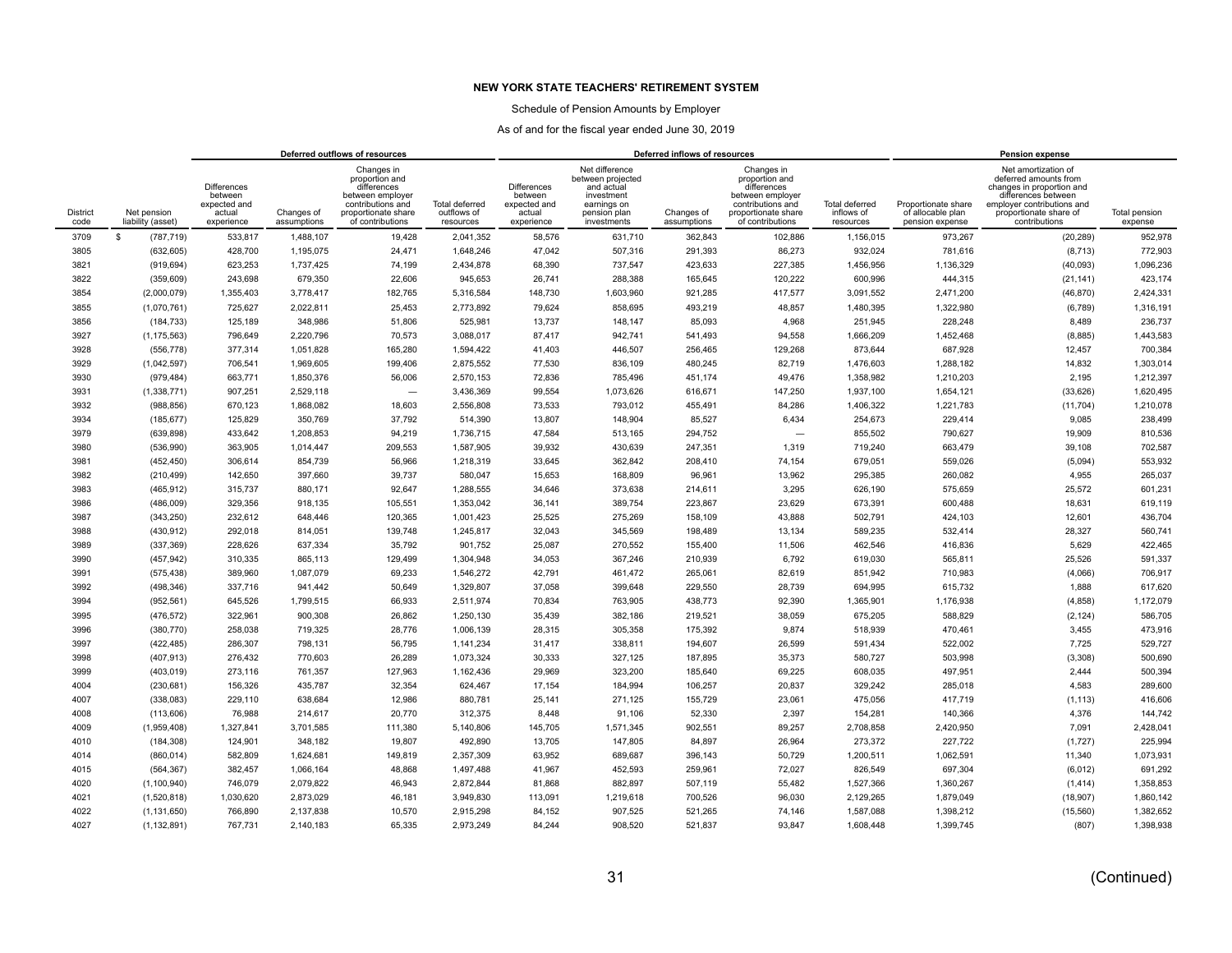### Schedule of Pension Amounts by Employer

|                         |                                  |                                                                |                           | Deferred outflows of resources                                                                                                  |                                            |                                                                |                                                                                                               | Deferred inflows of resources |                                                                                                                                 |                                           |                                                             | <b>Pension expense</b>                                                                                                                                                    |                          |
|-------------------------|----------------------------------|----------------------------------------------------------------|---------------------------|---------------------------------------------------------------------------------------------------------------------------------|--------------------------------------------|----------------------------------------------------------------|---------------------------------------------------------------------------------------------------------------|-------------------------------|---------------------------------------------------------------------------------------------------------------------------------|-------------------------------------------|-------------------------------------------------------------|---------------------------------------------------------------------------------------------------------------------------------------------------------------------------|--------------------------|
| <b>District</b><br>code | Net pension<br>liability (asset) | Differences<br>between<br>expected and<br>actual<br>experience | Changes of<br>assumptions | Changes in<br>proportion and<br>differences<br>between employer<br>contributions and<br>proportionate share<br>of contributions | Total deferred<br>outflows of<br>resources | Differences<br>between<br>expected and<br>actual<br>experience | Net difference<br>between projected<br>and actual<br>investment<br>earnings on<br>pension plan<br>investments | Changes of<br>assumptions     | Changes in<br>proportion and<br>differences<br>between employer<br>contributions and<br>proportionate share<br>of contributions | Total deferred<br>inflows of<br>resources | Proportionate share<br>of allocable plan<br>pension expense | Net amortization of<br>deferred amounts from<br>changes in proportion and<br>differences between<br>employer contributions and<br>proportionate share of<br>contributions | Total pension<br>expense |
| 4028                    | s.<br>(199, 865)                 | 135,443                                                        | 377,571                   | 22.923                                                                                                                          | 535,937                                    | 14,862                                                         | 160,281                                                                                                       | 92,063                        | 15,312                                                                                                                          | 282,518                                   | 246,943                                                     | 1,426                                                                                                                                                                     | 248,369                  |
| 4029                    | (1,225,623)                      | 830,573                                                        | 2,315,365                 | 69,687                                                                                                                          | 3,215,626                                  | 91,140                                                         | 982,886                                                                                                       | 564,551                       | 55,070                                                                                                                          | 1,693,647                                 | 1,514,320                                                   | 1,009                                                                                                                                                                     | 1,515,329                |
| 4030                    | (733, 922)                       | 497.360                                                        | 1,386,476                 | 11.433                                                                                                                          | 1.895.269                                  | 54.576                                                         | 588.567                                                                                                       | 338.062                       | 16.635                                                                                                                          | 997.840                                   | 906.798                                                     | (1, 465)                                                                                                                                                                  | 905,333                  |
| 4031                    | (648, 481)                       | 439,459                                                        | 1,225,067                 | 111,912                                                                                                                         | 1,776,439                                  | 48.222                                                         | 520,048                                                                                                       | 298,706                       | 56,912                                                                                                                          | 923,888                                   | 801,232                                                     | 11,070                                                                                                                                                                    | 812,302                  |
| 4034                    | (563, 181)                       | 381,654                                                        | 1.063.925                 | 78,332                                                                                                                          | 1.523.911                                  | 41.879                                                         | 451,642                                                                                                       | 259,415                       | 62.696                                                                                                                          | 815.633                                   | 695.840                                                     | 1,627                                                                                                                                                                     | 697,466                  |
| 4036                    | (846, 645)                       | 573,750                                                        | 1,599,426                 | 323,882                                                                                                                         | 2,497,057                                  | 62,958                                                         | 678,966                                                                                                       | 389,985                       | 45,949                                                                                                                          | 1,177,858                                 | 1,046,073                                                   | 62,440                                                                                                                                                                    | 1,108,513                |
| 4101                    | (601, 815)                       | 407,835                                                        | 1,136,910                 | 152,000                                                                                                                         | 1,696,745                                  | 44,752                                                         | 482,625                                                                                                       | 277,211                       | 136,403                                                                                                                         | 940,991                                   | 743,574                                                     | 4,005                                                                                                                                                                     | 747,579                  |
| 4104                    | (525, 726)                       | 356,271                                                        | 993,167                   | 5,869                                                                                                                           | 1,355,307                                  | 39,094                                                         | 421,605                                                                                                       | 242,162                       | 34,805                                                                                                                          | 737,667                                   | 649,562                                                     | (4, 867)                                                                                                                                                                  | 644,695                  |
| 4124                    | (49, 282)                        | 33,397                                                         | 93,101                    | 13,302                                                                                                                          | 139,800                                    | 3,665                                                          | 39,522                                                                                                        | 22,701                        | 8,555                                                                                                                           | 74,442                                    | 60,891                                                      | 1,396                                                                                                                                                                     | 62,287                   |
| 4126                    | (1,763,778)                      | 1,195,267                                                      | 3,332,013                 | 122,111                                                                                                                         | 4,649,391                                  | 131,158                                                        | 1,414,459                                                                                                     | 812,439                       | $\overline{\phantom{0}}$                                                                                                        | 2,358,056                                 | 2,179,238                                                   | 32,334                                                                                                                                                                    | 2,211,572                |
| 4128                    | (1, 134, 660)                    | 768,930                                                        | 2,143,525                 | 51,149                                                                                                                          | 2,963,604                                  | 84,376                                                         | 909,939                                                                                                       | 522,652                       | 92,803                                                                                                                          | 1,609,769                                 | 1,401,931                                                   | (11,603)                                                                                                                                                                  | 1,390,328                |
| 4130                    | (966, 200)                       | 654,769                                                        | 1,825,280                 | 143,497                                                                                                                         | 2.623.546                                  | 71.848                                                         | 774,842                                                                                                       | 445,055                       | 46,790                                                                                                                          | 1,338,536                                 | 1,193,789                                                   | 24,132                                                                                                                                                                    | 1,217,922                |
| 4132                    | (438, 463)                       | 297,135                                                        | 828,315                   | 69,143                                                                                                                          | 1,194,594                                  | 32,605                                                         | 351,625                                                                                                       | 201,967                       | 38,057                                                                                                                          | 624,254                                   | 541,744                                                     | 4,694                                                                                                                                                                     | 546,438                  |
| 4134                    | (421, 444)                       | 285,601                                                        | 796,163                   | 71,269                                                                                                                          | 1,153,034                                  | 31,339                                                         | 337,976                                                                                                       | 194,127                       | 6.024                                                                                                                           | 569,466                                   | 520,715                                                     | 10,988                                                                                                                                                                    | 531,703                  |
| 4135                    | (368, 320)                       | 249,601                                                        | 695,806                   | 84,783                                                                                                                          | 1,030,190                                  | 27,389                                                         | 295,374                                                                                                       | 169,657                       | 49,426                                                                                                                          | 541,846                                   | 455,078                                                     | 14,833                                                                                                                                                                    | 469,911                  |
| 4137                    | (501, 230)                       | 339,671                                                        | 946,890                   | 22,157                                                                                                                          | 1,308,718                                  | 37.272                                                         | 401,960                                                                                                       | 230,879                       | 17,508                                                                                                                          | 687,620                                   | 619,295                                                     | 502                                                                                                                                                                       | 619,797                  |
| 4142                    | (1,561,757)                      | 1,058,363                                                      | 2,950,368                 | 120,953                                                                                                                         | 4,129,684                                  | 116,135                                                        | 1,252,448                                                                                                     | 719,383                       | 43,809                                                                                                                          | 2,131,776                                 | 1,929,631                                                   | 11,326                                                                                                                                                                    | 1,940,957                |
| 4143                    | (1,230,581)                      | 833,933                                                        | 2,324,732                 | 148,330                                                                                                                         | 3,306,996                                  | 91.508                                                         | 986,862                                                                                                       | 566,835                       | 39,365                                                                                                                          | 1,684,571                                 | 1,520,446                                                   | 17,402                                                                                                                                                                    | 1,537,848                |
| 4144                    | (774, 842)                       | 525,091                                                        | 1,463,781                 | 60,490                                                                                                                          | 2,049,362                                  | 57,619                                                         | 621,384                                                                                                       | 356,911                       | 62,065                                                                                                                          | 1,097,979                                 | 957,357                                                     | (4, 402)                                                                                                                                                                  | 952,955                  |
| 4149                    | (411, 038)                       | 278,550                                                        | 776.505                   | 91.138                                                                                                                          | 1.146.194                                  | 30.566                                                         | 329.631                                                                                                       | 189.334                       | 12.451                                                                                                                          | 561.982                                   | 507,858                                                     | 13,822                                                                                                                                                                    | 521,680                  |
| 4151                    | (1, 117, 737)                    | 757,462                                                        | 2,111,554                 | 118,342                                                                                                                         | 2,987,358                                  | 83,117                                                         | 896,367                                                                                                       | 514,857                       | 31,627                                                                                                                          | 1,525,968                                 | 1,381,021                                                   | 21,655                                                                                                                                                                    | 1,402,676                |
| 4152                    | (1,019,181)                      | 690,673                                                        | 1,925,370                 | 28,843                                                                                                                          | 2.644.887                                  | 75,788                                                         | 817,331                                                                                                       | 469,460                       | 16.343                                                                                                                          | 1,378,922                                 | 1,259,251                                                   | 1,527                                                                                                                                                                     | 1,260,778                |
| 4153                    | (1, 136, 488)                    | 770,169                                                        | 2,146,978                 | 63,975                                                                                                                          | 2,981,122                                  | 84,511                                                         | 911,405                                                                                                       | 523,494                       | 23,254                                                                                                                          | 1,542,664                                 | 1,404,190                                                   | 9,722                                                                                                                                                                     | 1,413,912                |
| 4154                    | (672, 059)                       | 455,437                                                        | 1,269,609                 | 28,081                                                                                                                          | 1,753,127                                  | 49,976                                                         | 538,956                                                                                                       | 309,567                       | 172,580                                                                                                                         | 1,071,078                                 | 830,363                                                     | (25, 916)                                                                                                                                                                 | 804,447                  |
| 4155                    | (871,040)                        | 590,281                                                        | 1,645,510                 | 19,531                                                                                                                          | 2,255,323                                  | 64,772                                                         | 698,529                                                                                                       | 401,222                       | 40,737                                                                                                                          | 1,205,260                                 | 1,076,214                                                   | (8,019)                                                                                                                                                                   | 1,068,195                |
| 4178                    | (828, 736)                       | 561,613                                                        | 1,565,593                 | 133,477                                                                                                                         | 2,260,683                                  | 61,626                                                         | 664,604                                                                                                       | 381,736                       | 26,712                                                                                                                          | 1,134,678                                 | 1,023,946                                                   | 22,657                                                                                                                                                                    | 1,046,603                |
| 4180                    | (1,675,649)                      | 1,135,545                                                      | 3,165,525                 | 94,077                                                                                                                          | 4,395,146                                  | 124,605                                                        | 1,343,784                                                                                                     | 771,845                       | 15,301                                                                                                                          | 2,255,534                                 | 2,070,350                                                   | 18,223                                                                                                                                                                    | 2,088,573                |
| 4183<br>4184            | (1,079,967)<br>(1,065,732)       | 731,866<br>722.219                                             | 2,040,202<br>2,013,310    | 61,328<br>78.810                                                                                                                | 2,833,396<br>2.814.340                     | 80,308<br>79.250                                               | 866,078<br>854,662                                                                                            | 497,459<br>490.902            | 7,512<br>133.110                                                                                                                | 1,451,357<br>1,557,924                    | 1,334,355<br>1,316,767                                      | 10,039                                                                                                                                                                    | 1,344,394<br>1,306,238   |
| 4202                    |                                  | 484,457                                                        | 1,350,507                 | 77,745                                                                                                                          | 1,912,709                                  | 53,160                                                         | 573,298                                                                                                       | 329,292                       | 63,251                                                                                                                          | 1,019,002                                 | 883,273                                                     | (10, 528)<br>9,629                                                                                                                                                        | 892,902                  |
| 4203                    | (714, 882)<br>(722, 225)         | 489.434                                                        | 1,364,381                 | 37.237                                                                                                                          | 1.891.051                                  | 53.706                                                         | 579,188                                                                                                       | 332.675                       | 48.894                                                                                                                          | 1,014,462                                 | 892.347                                                     | 739                                                                                                                                                                       | 893,086                  |
| 4205                    | (492, 776)                       | 333,942                                                        | 930,919                   | 43,946                                                                                                                          | 1,308,807                                  | 36,644                                                         | 395,181                                                                                                       | 226,984                       | 44,842                                                                                                                          | 703,651                                   | 608,850                                                     | (1,796)                                                                                                                                                                   | 607,054                  |
| 4206                    | (482, 664)                       | 327,089                                                        | 911,817                   | 39,125                                                                                                                          | 1,278,031                                  | 35,892                                                         | 387,072                                                                                                       | 222,327                       | 10,719                                                                                                                          | 656,010                                   | 596,356                                                     | 8,294                                                                                                                                                                     | 604,650                  |
| 4208                    | (2,471,265)                      | 1,674,713                                                      | 4,668,549                 | 375,609                                                                                                                         | 6,718,871                                  | 183,768                                                        | 1,981,827                                                                                                     | 1,138,324                     | 50,180                                                                                                                          | 3,354,099                                 | 3,053,374                                                   | 64,567                                                                                                                                                                    | 3,117,941                |
| 4258                    | (921,000)                        | 624,138                                                        | 1,739,891                 | 73,441                                                                                                                          | 2,437,470                                  | 68,487                                                         | 738,594                                                                                                       | 424,235                       | 195,130                                                                                                                         | 1,426,447                                 | 1,137,942                                                   | (14, 642)                                                                                                                                                                 | 1,123,300                |
| 4259                    | (812, 055)                       | 550,309                                                        | 1,534,081                 | 89,929                                                                                                                          | 2,174,320                                  | 60,386                                                         | 651,227                                                                                                       | 374,052                       | 13,538                                                                                                                          | 1,099,203                                 | 1,003,336                                                   | 17,472                                                                                                                                                                    | 1,020,809                |
| 4260                    | (1,230,871)                      | 834,130                                                        | 2,325,281                 | 257,124                                                                                                                         | 3,416,535                                  | 91.530                                                         | 987.095                                                                                                       | 566,969                       | 26,750                                                                                                                          | 1,672,345                                 | 1,520,805                                                   | 44,812                                                                                                                                                                    | 1,565,617                |
| 4301                    | (2,475,856)                      | 1,677,825                                                      | 4,677,224                 | 324,251                                                                                                                         | 6,679,300                                  | 184,110                                                        | 1,985,509                                                                                                     | 1,140,439                     | 73,225                                                                                                                          | 3,383,283                                 | 3,059,048                                                   | 40,572                                                                                                                                                                    | 3,099,619                |
| 4351                    | (3,499,005)                      | 2,371,186                                                      | 6,610,088                 | 785,978                                                                                                                         | 9,767,252                                  | 260,193                                                        | 2,806,021                                                                                                     | 1,611,726                     | 107,420                                                                                                                         | 4,785,361                                 | 4,323,200                                                   | 104,754                                                                                                                                                                   | 4,427,954                |
| 4353                    | (2, 194, 278)                    | 1,487,006                                                      | 4,145,285                 | 161,249                                                                                                                         | 5,793,540                                  | 163,171                                                        | 1,759,698                                                                                                     | 1,010,738                     | 18,561                                                                                                                          | 2,952,167                                 | 2,711,143                                                   | 31,823                                                                                                                                                                    | 2,742,966                |
| 4355                    | (3,631,646)                      | 2,461,073                                                      | 6,860,664                 | 206,477                                                                                                                         | 9,528,215                                  | 270,056                                                        | 2,912,392                                                                                                     | 1,672,824                     | 100,922                                                                                                                         | 4,956,195                                 | 4,487,085                                                   | 10,877                                                                                                                                                                    | 4,497,961                |
| 4356                    | (5,924,900)                      | 4,015,154                                                      | 11,192,929                | 600,092                                                                                                                         | 15,808,175                                 | 440,587                                                        | 4,751,464                                                                                                     | 2,729,153                     | 465,502                                                                                                                         | 8,386,706                                 | 7,320,518                                                   | 19,953                                                                                                                                                                    | 7,340,471                |
| 4357                    | (2,621,562)                      | 1,776,566                                                      | 4,952,481                 | 415,338                                                                                                                         | 7,144,385                                  | 194,944                                                        | 2,102,357                                                                                                     | 1,207,555                     | 12,596                                                                                                                          | 3,517,453                                 | 3,239,074                                                   | 80,584                                                                                                                                                                    | 3,319,659                |
|                         |                                  |                                                                |                           |                                                                                                                                 |                                            |                                                                |                                                                                                               |                               |                                                                                                                                 |                                           |                                                             |                                                                                                                                                                           |                          |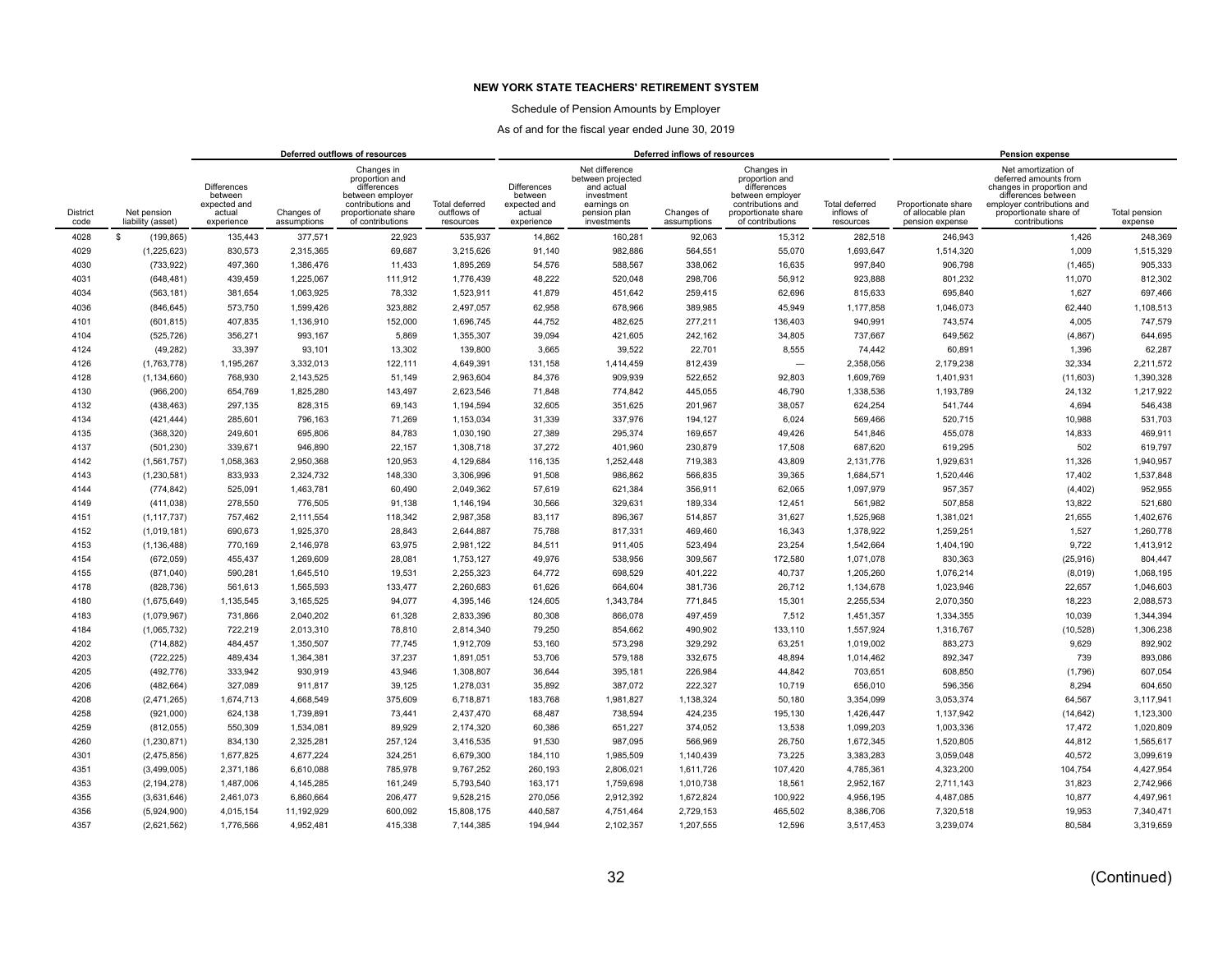### Schedule of Pension Amounts by Employer

|                         |                                  |                                                                       |                           | Deferred outflows of resources                                                                                                  |                                            |                                                                |                                                                                                               | Deferred inflows of resources |                                                                                                                                 |                                           |                                                             | <b>Pension expense</b>                                                                                                                                                    |                          |
|-------------------------|----------------------------------|-----------------------------------------------------------------------|---------------------------|---------------------------------------------------------------------------------------------------------------------------------|--------------------------------------------|----------------------------------------------------------------|---------------------------------------------------------------------------------------------------------------|-------------------------------|---------------------------------------------------------------------------------------------------------------------------------|-------------------------------------------|-------------------------------------------------------------|---------------------------------------------------------------------------------------------------------------------------------------------------------------------------|--------------------------|
| <b>District</b><br>code | Net pension<br>liability (asset) | <b>Differences</b><br>between<br>expected and<br>actual<br>experience | Changes of<br>assumptions | Changes in<br>proportion and<br>differences<br>between employer<br>contributions and<br>proportionate share<br>of contributions | Total deferred<br>outflows of<br>resources | Differences<br>between<br>expected and<br>actual<br>experience | Net difference<br>between projected<br>and actual<br>investment<br>earnings on<br>pension plan<br>investments | Changes of<br>assumptions     | Changes in<br>proportion and<br>differences<br>between employer<br>contributions and<br>proportionate share<br>of contributions | Total deferred<br>inflows of<br>resources | Proportionate share<br>of allocable plan<br>pension expense | Net amortization of<br>deferred amounts from<br>changes in proportion and<br>differences between<br>employer contributions and<br>proportionate share of<br>contributions | Total pension<br>expense |
| 4358                    | S.<br>(2,018,847)                | 1,368,121                                                             | 3,813,871                 | 137,808                                                                                                                         | 5,319,800                                  | 150,125                                                        | 1,619,011                                                                                                     | 929.930                       | 25,189                                                                                                                          | 2,724,255                                 | 2,494,389                                                   | 18,271                                                                                                                                                                    | 2,512,659                |
| 4360                    | (2, 195, 373)                    | 1,487,748                                                             | 4,147,353                 | 322,253                                                                                                                         | 5,957,353                                  | 163,252                                                        | 1,760,576                                                                                                     | 1,011,242                     | 1,184                                                                                                                           | 2,936,253                                 | 2,712,496                                                   | 92,677                                                                                                                                                                    | 2,805,172                |
| 4361                    | (3,834,726)                      | 2.598.696                                                             | 7,244,311                 | $\overline{\phantom{a}}$                                                                                                        | 9.843.007                                  | 285.158                                                        | 3.075.253                                                                                                     | 1,766,368                     | 176.901                                                                                                                         | 5,303,679                                 | 4,738,001                                                   | (33, 644)                                                                                                                                                                 | 4,704,357                |
| 4363                    | (2, 173, 058)                    | 1,472,626                                                             | 4,105,196                 | 269,868                                                                                                                         | 5,847,690                                  | 161,593                                                        | 1,742,680                                                                                                     | 1,000,963                     | 86,215                                                                                                                          | 2,991,451                                 | 2,684,924                                                   | 39,687                                                                                                                                                                    | 2,724,611                |
| 4364                    | (2,305,904)                      | 1.562.652                                                             | 4.356.162                 | 409.631                                                                                                                         | 6.328.445                                  | 171.472                                                        | 1.849.216                                                                                                     | 1,062,155                     | 28.965                                                                                                                          | 3.111.809                                 | 2.849.063                                                   | 72.545                                                                                                                                                                    | 2,921,608                |
| 4365                    | (1,797,088)                      | 1,217,841                                                             | 3,394,939                 | 255,370                                                                                                                         | 4,868,150                                  | 133,635                                                        | 1,441,172                                                                                                     | 827,782                       | 157,584                                                                                                                         | 2,560,173                                 | 2,220,394                                                   | 8,743                                                                                                                                                                     | 2,229,137                |
| 4366                    | (8, 135, 600)                    | 5,513,288                                                             | 15,369,237                | 371,748                                                                                                                         | 21,254,273                                 | 604,979                                                        | 6,524,332                                                                                                     | 3,747,455                     | 185,198                                                                                                                         | 11,061,964                                | 10,051,952                                                  | 36,953                                                                                                                                                                    | 10,088,904               |
| 4367                    | (13,574,891)                     | 9,199,357                                                             | 25,644,786                | 708,799                                                                                                                         | 35,552,942                                 | 1,009,455                                                      | 10,886,363                                                                                                    | 6,252,924                     | 89,646                                                                                                                          | 18,238,388                                | 16,772,475                                                  | 121,245                                                                                                                                                                   | 16,893,721               |
| 4368                    | (10, 765, 094)                   | 7,295,230                                                             | 20,336,704                | 132,465                                                                                                                         | 27,764,398                                 | 800,513                                                        | 8,633,051                                                                                                     | 4,958,664                     | 456,069                                                                                                                         | 14,848,296                                | 13,300,827                                                  | (53, 138)                                                                                                                                                                 | 13,247,689               |
| 4428                    | (626, 306)                       | 424,432                                                               | 1,183,176                 | 68,641                                                                                                                          | 1,676,248                                  | 46,573                                                         | 502,265                                                                                                       | 288,492                       | 93,534                                                                                                                          | 930,864                                   | 773,833                                                     | (1,077)                                                                                                                                                                   | 772,756                  |
| 4430                    | (703, 196)                       | 476,538                                                               | 1,328,431                 | 84,686                                                                                                                          | 1,889,655                                  | 52,291                                                         | 563,927                                                                                                       | 323,909                       | 28,278                                                                                                                          | 968,405                                   | 868,835                                                     | 11,018                                                                                                                                                                    | 879,852                  |
| 4434                    | (256, 086)                       | 173.543                                                               | 483.780                   | 47.697                                                                                                                          | 705.020                                    | 19.043                                                         | 205,367                                                                                                       | 117,959                       | 16.093                                                                                                                          | 358,463                                   | 316,407                                                     | 5,510                                                                                                                                                                     | 321,917                  |
| 4437                    | (1,028,116)                      | 696,728                                                               | 1,942,248                 | 41,939                                                                                                                          | 2,680,915                                  | 76,453                                                         | 824,496                                                                                                       | 473,575                       | 1,702                                                                                                                           | 1,376,225                                 | 1,270,290                                                   | 7,790                                                                                                                                                                     | 1,278,080                |
| 4438                    | (800, 344)                       | 542,373                                                               | 1,511,958                 | 82.487                                                                                                                          | 2,136,818                                  | 59,515                                                         | 641,835                                                                                                       | 368,658                       | 44,688                                                                                                                          | 1,114,696                                 | 988,867                                                     | 10,073                                                                                                                                                                    | 998,940                  |
| 4439                    | (1,003,169)                      | 679,822                                                               | 1,895,120                 | 110,619                                                                                                                         | 2,685,561                                  | 74,598                                                         | 804,490                                                                                                       | 462,084                       | 107,986                                                                                                                         | 1,449,158                                 | 1,239,467                                                   | (569)                                                                                                                                                                     | 1,238,897                |
| 4504                    | (705, 927)                       | 478,388                                                               | 1,333,590                 | 50,178                                                                                                                          | 1,862,156                                  | 52,494                                                         | 566,117                                                                                                       | 325,167                       | 74,583                                                                                                                          | 1,018,360                                 | 872,209                                                     | (6, 228)                                                                                                                                                                  | 865,981                  |
| 4531                    | (938, 265)                       | 635,838                                                               | 1,772,508                 | 127,504                                                                                                                         | 2,535,851                                  | 69,771                                                         | 752,440                                                                                                       | 432,188                       |                                                                                                                                 | 1,254,399                                 | 1,159,275                                                   | 23,676                                                                                                                                                                    | 1,182,950                |
| 4532                    | (1,513,909)                      | 1,025,937                                                             | 2,859,976                 | 53,949                                                                                                                          | 3,939,862                                  | 112,577                                                        | 1,214,077                                                                                                     | 697,343                       | 251.751                                                                                                                         | 2,275,748                                 | 1,870,512                                                   | (38, 898)                                                                                                                                                                 | 1,831,613                |
| 4533                    | (1, 114, 093)                    | 754,993                                                               | 2,104,671                 | 62,296                                                                                                                          | 2,921,960                                  | 82,846                                                         | 893,445                                                                                                       | 513,178                       | 113,967                                                                                                                         | 1,603,437                                 | 1,376,519                                                   | (2, 596)                                                                                                                                                                  | 1,373,923                |
| 4534                    | (1,077,095)                      | 729.920                                                               | 2,034,777                 | 25.557                                                                                                                          | 2.790.254                                  | 80.095                                                         | 863,775                                                                                                       | 496,136                       | 51,987                                                                                                                          | 1,491,993                                 | 1,330,806                                                   | (5,909)                                                                                                                                                                   | 1,324,898                |
| 4557                    | (553, 881)                       | 375,351                                                               | 1,046,354                 | 35,854                                                                                                                          | 1,457,559                                  | 41.188                                                         | 444,184                                                                                                       | 255,131                       | 99,224                                                                                                                          | 839,726                                   | 684,348                                                     | (15, 282)                                                                                                                                                                 | 669,066                  |
| 4582                    | (1,083,943)                      | 734.561                                                               | 2.047.714                 | 266,781                                                                                                                         | 3.049.056                                  | 80.604                                                         | 869.267                                                                                                       | 499.291                       | $\overline{\phantom{0}}$                                                                                                        | 1,449,161                                 | 1.339.268                                                   | 54,156                                                                                                                                                                    | 1,393,424                |
| 4583                    | (894, 539)                       | 606,206                                                               | 1,689,905                 | 45,071                                                                                                                          | 2,341,182                                  | 66,520                                                         | 717,374                                                                                                       | 412,047                       | 124,120                                                                                                                         | 1,320,060                                 | 1,105,249                                                   | (14, 688)                                                                                                                                                                 | 1,090,561                |
| 4586                    | (962, 369)                       | 652,173                                                               | 1,818,044                 | 149,749                                                                                                                         | 2,619,966                                  | 71,564                                                         | 771,770                                                                                                       | 443,291                       | 17,799                                                                                                                          | 1,304,423                                 | 1,189,056                                                   | 24,411                                                                                                                                                                    | 1,213,468                |
| 4588                    | (839, 466)                       | 568,885                                                               | 1,585,864                 | 169,689                                                                                                                         | 2,324,438                                  | 62,424                                                         | 673,209                                                                                                       | 386,679                       | 88,610                                                                                                                          | 1,210,922                                 | 1,037,204                                                   | 17,586                                                                                                                                                                    | 1,054,790                |
| 4590                    | (924, 278)                       | 626,360                                                               | 1,746,085                 | 114,985                                                                                                                         | 2,487,429                                  | 68,731                                                         | 741,223                                                                                                       | 425,745                       | 72,022                                                                                                                          | 1,307,721                                 | 1,141,993                                                   | 11,137                                                                                                                                                                    | 1,153,130                |
| 4592                    | (539, 352)                       | 365,505                                                               | 1,018,909                 | 10,099                                                                                                                          | 1,394,513                                  | 40,107                                                         | 432,533                                                                                                       | 248,439                       | 72,325                                                                                                                          | 793,403                                   | 666,397                                                     | (18, 694)                                                                                                                                                                 | 647,703                  |
| 4593                    | (1,041,857)                      | 706,040                                                               | 1,968,207                 | 84,300                                                                                                                          | 2,758,547                                  | 77,475                                                         | 835,515                                                                                                       | 479,905                       | 53,231                                                                                                                          | 1,446,125                                 | 1,287,268                                                   | 2,254                                                                                                                                                                     | 1,289,522                |
| 4594                    | (1,062,438)                      | 719.987                                                               | 2.007.088                 | 394,497                                                                                                                         | 3.121.571                                  | 79.005                                                         | 852.021                                                                                                       | 489.385                       | 361,494                                                                                                                         | 1,781,904                                 | 1,312,697                                                   | (5, 451)                                                                                                                                                                  | 1,307,246                |
| 4595                    | (1, 154, 030)                    | 782,057                                                               | 2,180,117                 | 37,741                                                                                                                          | 2,999,915                                  | 85,816                                                         | 925,472                                                                                                       | 531,574                       | 122,253                                                                                                                         | 1,665,116                                 | 1,425,863                                                   | (18, 890)                                                                                                                                                                 | 1,406,974                |
| 4596                    | (904, 813)                       | 613,168                                                               | 1,709,312                 | 24,692                                                                                                                          | 2,347,173                                  | 67.284                                                         | 725,613                                                                                                       | 416.779                       | 67.849                                                                                                                          | 1,277,524                                 | 1,117,943                                                   | (4,879)                                                                                                                                                                   | 1,113,063                |
| 4597                    | (1,327,761)                      | 899,790                                                               | 2,508,319                 | 113,954                                                                                                                         | 3,522,062                                  | 98,735                                                         | 1,064,796                                                                                                     | 611,599                       | 61,712                                                                                                                          | 1,836,842                                 | 1,640,517                                                   | 7,209                                                                                                                                                                     | 1,647,727                |
| 4598                    | (1,223,883)                      | 829,394                                                               | 2,312,078                 | 3,357                                                                                                                           | 3,144,830                                  | 91,010                                                         | 981,491                                                                                                       | 563,750                       | 99,306                                                                                                                          | 1,735,557                                 | 1,512,170                                                   | (26, 438)                                                                                                                                                                 | 1,485,732                |
| 4604                    | (1,558,302)                      | 1,056,022                                                             | 2,943,842                 | 89,256                                                                                                                          | 4,089,119                                  | 115,878                                                        | 1,249,678                                                                                                     | 717,792                       | 164,986                                                                                                                         | 2,248,334                                 | 1,925,363                                                   | (27, 193)                                                                                                                                                                 | 1,898,169                |
| 4617                    | (599, 181)                       | 406,050                                                               | 1,131,933                 | 534,698                                                                                                                         | 2,072,681                                  | 44,556                                                         | 480,512                                                                                                       | 275,997                       | $\overline{\phantom{a}}$                                                                                                        | 801,066                                   | 740,319                                                     | 139,374                                                                                                                                                                   | 879,693                  |
| 4620                    | (1, 168, 293)                    | 791,722                                                               | 2,207,061                 | 14,492                                                                                                                          | 3,013,275                                  | 86,877                                                         | 936,910                                                                                                       | 538,144                       | 210,846                                                                                                                         | 1,772,777                                 | 1,443,486                                                   | (32, 919)                                                                                                                                                                 | 1,410,567                |
| 4651                    | (1,299,221)                      | 880.449                                                               | 2,454,401                 | 212,120                                                                                                                         | 3.546.970                                  | 96.613                                                         | 1,041,908                                                                                                     | 598,453                       | 254.034                                                                                                                         | 1.991.007                                 | 1,605,254                                                   | (15, 593)                                                                                                                                                                 | 1,589,661                |
| 4653                    | (4,370,137)                      | 2,961,530                                                             | 8,255,773                 | 21,189                                                                                                                          | 11,238,492                                 | 324,972                                                        | 3,504,624                                                                                                     | 2,012,991                     | 603,715                                                                                                                         | 6,446,302                                 | 5,399,528                                                   | (114, 596)                                                                                                                                                                | 5,284,932                |
| 4654                    | (5, 127, 757)                    | 3,474,950                                                             | 9,687,019                 | $\overline{\phantom{0}}$                                                                                                        | 13,161,969                                 | 381,310                                                        | 4,112,197                                                                                                     | 2,361,969                     | 798,669                                                                                                                         | 7,654,145                                 | 6,335,607                                                   | (160, 683)                                                                                                                                                                | 6,174,924                |
| 4662                    | (1,008,402)                      | 683,368                                                               | 1,905,006                 | 18,979                                                                                                                          | 2,607,354                                  | 74,987                                                         | 808,686                                                                                                       | 464,494                       | 181,460                                                                                                                         | 1,529,627                                 | 1,245,932                                                   | (27, 177)                                                                                                                                                                 | 1,218,755                |
| 4663                    | (1,249,100)                      | 846,483                                                               | 2,359,717                 | 92,881                                                                                                                          | 3,299,081                                  | 92,886                                                         | 1,001,714                                                                                                     | 575,366                       | 28,293                                                                                                                          | 1,698,258                                 | 1,543,327                                                   | 11,205                                                                                                                                                                    | 1,554,532                |
| 4679                    | (1,036,652)                      | 702,513                                                               | 1,958,374                 | 222,322                                                                                                                         | 2,883,209                                  | 77,087                                                         | 831,341                                                                                                       | 477,507                       | 21,107                                                                                                                          | 1,407,043                                 | 1,280,837                                                   | 54,830                                                                                                                                                                    | 1,335,667                |
| 4680                    | (801, 782)                       | 543,347                                                               | 1,514,674                 | 23,544                                                                                                                          | 2,081,565                                  | 59,622                                                         | 642,988                                                                                                       | 369,320                       | 82,032                                                                                                                          | 1,153,962                                 | 990,643                                                     | (8,386)                                                                                                                                                                   | 982,257                  |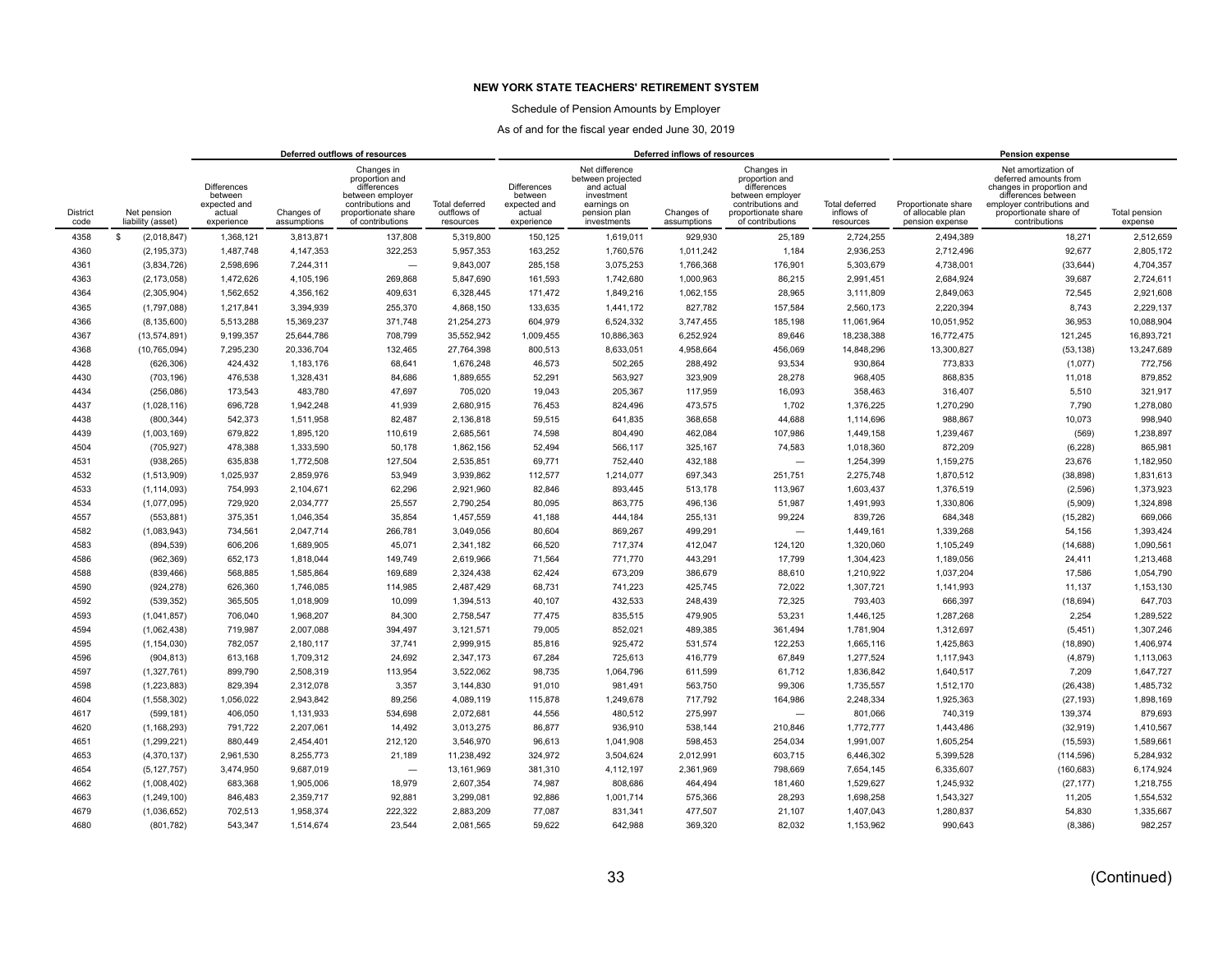### Schedule of Pension Amounts by Employer

|                         |                                  |                                                                |                           | Deferred outflows of resources                                                                                                  |                                            |                                                                |                                                                                                               | Deferred inflows of resources |                                                                                                                                 |                                           |                                                             | <b>Pension expense</b>                                                                                                                                                    |                          |
|-------------------------|----------------------------------|----------------------------------------------------------------|---------------------------|---------------------------------------------------------------------------------------------------------------------------------|--------------------------------------------|----------------------------------------------------------------|---------------------------------------------------------------------------------------------------------------|-------------------------------|---------------------------------------------------------------------------------------------------------------------------------|-------------------------------------------|-------------------------------------------------------------|---------------------------------------------------------------------------------------------------------------------------------------------------------------------------|--------------------------|
| <b>District</b><br>code | Net pension<br>liability (asset) | Differences<br>between<br>expected and<br>actual<br>experience | Changes of<br>assumptions | Changes in<br>proportion and<br>differences<br>between employer<br>contributions and<br>proportionate share<br>of contributions | Total deferred<br>outflows of<br>resources | Differences<br>between<br>expected and<br>actual<br>experience | Net difference<br>between projected<br>and actual<br>investment<br>earnings on<br>pension plan<br>investments | Changes of<br>assumptions     | Changes in<br>proportion and<br>differences<br>between employer<br>contributions and<br>proportionate share<br>of contributions | Total deferred<br>inflows of<br>resources | Proportionate share<br>of allocable plan<br>pension expense | Net amortization of<br>deferred amounts from<br>changes in proportion and<br>differences between<br>employer contributions and<br>proportionate share of<br>contributions | Total pension<br>expense |
| 4701                    | S.<br>(1,424,910)                | 965,625                                                        | 2,691,846                 | 350,923                                                                                                                         | 4,008,395                                  | 105,959                                                        | 1,142,705                                                                                                     | 656,348                       | 103,909                                                                                                                         | 2,008,920                                 | 1,760,550                                                   | 58,901                                                                                                                                                                    | 1,819,451                |
| 4703                    | (1, 167, 722)                    | 791,335                                                        | 2,205,983                 | 308,865                                                                                                                         | 3,306,183                                  | 86,834                                                         | 936,453                                                                                                       | 537,881                       | 4,704                                                                                                                           | 1,565,872                                 | 1,442,780                                                   | 67,432                                                                                                                                                                    | 1,510,212                |
| 4704                    | (1, 177, 326)                    | 797,844                                                        | 2,224,126                 | 48,200                                                                                                                          | 3,070,170                                  | 87,548                                                         | 944,155                                                                                                       | 542,305                       | 21,932                                                                                                                          | 1,595,940                                 | 1,454,647                                                   | 2,679                                                                                                                                                                     | 1,457,325                |
| 4705                    | (1, 595, 864)                    | 1,081,476                                                      | 3,014,800                 | 119,193                                                                                                                         | 4,215,469                                  | 118,672                                                        | 1,279,800                                                                                                     | 735,094                       | 118,572                                                                                                                         | 2,252,138                                 | 1,971,772                                                   | 2,396                                                                                                                                                                     | 1,974,167                |
| 4854                    | (1,521,688)                      | 1,031,209                                                      | 2,874,672                 | 59,882                                                                                                                          | 3,965,763                                  | 113,156                                                        | 1,220,315                                                                                                     | 700,926                       | 139,677                                                                                                                         | 2,174,074                                 | 1,880,124                                                   | (20, 141)                                                                                                                                                                 | 1,859,983                |
| 4855                    | (471, 607)                       | 319,596                                                        | 890,929                   | 98,901                                                                                                                          | 1,309,426                                  | 35,070                                                         | 378,205                                                                                                       | 217,234                       | $\overbrace{\phantom{123221111}}$                                                                                               | 630,508                                   | 582,695                                                     | 20,665                                                                                                                                                                    | 603,360                  |
| 4857                    | (3, 101, 500)                    | 2,101,807                                                      | 5,859,148                 | 117,447                                                                                                                         | 8,078,403                                  | 230,634                                                        | 2,487,243                                                                                                     | 1,428,626                     | 448.139                                                                                                                         | 4,594,641                                 | 3,832,062                                                   | (87, 532)                                                                                                                                                                 | 3,744,530                |
| 4862                    | (2,768,036)                      | 1,875,827                                                      | 5,229,189                 | 213,026                                                                                                                         | 7,318,043                                  | 205,837                                                        | 2,219,822                                                                                                     | 1,275,024                     | 55,580                                                                                                                          | 3,756,263                                 | 3,420,050                                                   | 33,533                                                                                                                                                                    | 3,453,583                |
| 4863                    | (3,376,079)                      | 2,287,882                                                      | 6,377,864                 | 251,531                                                                                                                         | 8,917,278                                  | 251,052                                                        | 2,707,441                                                                                                     | 1,555,104                     | 111,173                                                                                                                         | 4,624,770                                 | 4,171,319                                                   | 38,499                                                                                                                                                                    | 4,209,817                |
| 4877                    | (1,423,180)                      | 964,453                                                        | 2,688,578                 | 36,655                                                                                                                          | 3,689,685                                  | 105,830                                                        | 1,141,317                                                                                                     | 655,551                       | 156,155                                                                                                                         | 2,058,854                                 | 1,758,412                                                   | (25, 170)                                                                                                                                                                 | 1,733,243                |
| 4879                    | (1,032,758)                      | 699,874                                                        | 1,951,019                 | 76,401                                                                                                                          | 2,727,293                                  | 76.798                                                         | 828,219                                                                                                       | 475,714                       | 2,831                                                                                                                           | 1,383,562                                 | 1,276,026                                                   | 17,644                                                                                                                                                                    | 1,293,670                |
| 4883                    | (36,961)                         | 25,048                                                         | 69,825                    | 20,554                                                                                                                          | 115,427                                    | 2,749                                                          | 29,641                                                                                                        | 17,025                        | 7,789                                                                                                                           | 57,204                                    | 45,668                                                      | 3,438                                                                                                                                                                     | 49,106                   |
| 4884                    | (455, 396)                       | 308,610                                                        | 860,305                   | 5.333                                                                                                                           | 1,174,248                                  | 33.864                                                         | 365.204                                                                                                       | 209,767                       | 60.250                                                                                                                          | 669.085                                   | 562.666                                                     | (12, 923)                                                                                                                                                                 | 549.742                  |
| 4885                    | (1, 178, 853)                    | 798,878                                                        | 2,227,011                 | 133,297                                                                                                                         | 3,159,186                                  | 87,662                                                         | 945,379                                                                                                       | 543,008                       | 49,179                                                                                                                          | 1,625,229                                 | 1,456,533                                                   | 16,180                                                                                                                                                                    | 1,472,713                |
| 4890                    | (1,863,155)                      | 1,262,612                                                      | 3,519,748                 | 139,250                                                                                                                         | 4,921,610                                  | 138,548                                                        | 1,494,154                                                                                                     | 858,214                       | 90.070                                                                                                                          | 2,580,986                                 | 2,302,023                                                   | 19,193                                                                                                                                                                    | 2,321,217                |
| 4892                    | (1,681,095)                      | 1,139,235                                                      | 3,175,814                 | 65,476                                                                                                                          | 4,380,525                                  | 125,010                                                        | 1,348,152                                                                                                     | 774,353                       | 48,083                                                                                                                          | 2,295,598                                 | 2,077,079                                                   | (650)                                                                                                                                                                     | 2,076,430                |
| 4894                    | (1,695,791)                      | 1,149,194                                                      | 3,203,576                 | 201,839                                                                                                                         | 4,554,609                                  | 126,102                                                        | 1,359,937                                                                                                     | 781,123                       | 12,824                                                                                                                          | 2,279,986                                 | 2,095,237                                                   | 46,787                                                                                                                                                                    | 2,142,024                |
| 4901                    | (1, 122, 261)                    | 760,528                                                        | 2,120,101                 | 201,663                                                                                                                         | 3,082,291                                  | 83,454                                                         | 899,995                                                                                                       | 516,941                       | 141,250                                                                                                                         | 1,641,639                                 | 1,386,611                                                   | 22,463                                                                                                                                                                    | 1,409,074                |
| 4905                    | (478, 440)                       | 324,226                                                        | 903,836                   | 143,693                                                                                                                         | 1,371,756                                  | 35,578                                                         | 383,684                                                                                                       | 220,381                       | 161,394                                                                                                                         | 801,036                                   | 591,137                                                     | (3,470)                                                                                                                                                                   | 587,667                  |
| 4906                    | (1,538,678)                      | 1,042,723                                                      | 2,906,769                 | 122,524                                                                                                                         | 4,072,016                                  | 114,419                                                        | 1,233,941                                                                                                     | 708,753                       | 60,478                                                                                                                          | 2,117,590                                 | 1,901,116                                                   | 14,687                                                                                                                                                                    | 1,915,803                |
| 4907                    | (2,436,656)                      | 1,651,260                                                      | 4,603,170                 | 65,491                                                                                                                          | 6,319,921                                  | 181,195                                                        | 1,954,073                                                                                                     | 1,122,383                     | 168,474                                                                                                                         | 3,426,124                                 | 3,010,614                                                   | (24, 331)                                                                                                                                                                 | 2,986,283                |
| 4908                    | (665, 899)                       | 451,263                                                        | 1,257,973                 | 42,626                                                                                                                          | 1,751,862                                  | 49,518                                                         | 534,017                                                                                                       | 306,729                       | 23,697                                                                                                                          | 913,961                                   | 822,753                                                     | 3,679                                                                                                                                                                     | 826,432                  |
| 4909                    | (1,800,491)                      | 1,220,147                                                      | 3,401,369                 | 42,366                                                                                                                          | 4,663,883                                  | 133,888                                                        | 1,443,901                                                                                                     | 829,350                       | 120,598                                                                                                                         | 2,527,737                                 | 2,224,600                                                   | (14, 017)                                                                                                                                                                 | 2,210,583                |
| 4910                    | (858, 199)                       | 581,580                                                        | 1,621,253                 | 138,734                                                                                                                         | 2,341,566                                  | 63,817                                                         | 688,231                                                                                                       | 395,307                       | 192,799                                                                                                                         | 1,340,155                                 | 1,060,349                                                   | (8,777)                                                                                                                                                                   | 1,051,571                |
| 4976                    | (410, 922)                       | 278,471                                                        | 776,287                   | 20,803                                                                                                                          | 1,075,561                                  | 30,557                                                         | 329,538                                                                                                       | 189,281                       | 29,879                                                                                                                          | 579,255                                   | 507,715                                                     | (3,057)                                                                                                                                                                   | 504,658                  |
| 4978                    | (454, 561)                       | 308,044                                                        | 858,727                   | 17,120                                                                                                                          | 1,183,891                                  | 33,802                                                         | 364,535                                                                                                       | 209,382                       | 71,821                                                                                                                          | 679,539                                   | 561,634                                                     | (12, 703)                                                                                                                                                                 | 548,931                  |
| 4979                    | (628, 709)                       | 426,060                                                        | 1,187,715                 | 75.427                                                                                                                          | 1.689.202                                  | 46.752                                                         | 504,192                                                                                                       | 289,599                       | 11.595                                                                                                                          | 852,138                                   | 776,802                                                     | 10,557                                                                                                                                                                    | 787,359                  |
| 4980                    | (327, 523)                       | 221,954                                                        | 618,734                   | 51,190                                                                                                                          | 891,878                                    | 24,355                                                         | 262,656                                                                                                       | 150,865                       | 12,416                                                                                                                          | 450,293                                   | 404,671                                                     | 10,638                                                                                                                                                                    | 415,309                  |
| 4981                    | (412, 157)                       | 279,308                                                        | 778,620                   | 38,606                                                                                                                          | 1,096,534                                  | 30,649                                                         | 330,529                                                                                                       | 189,849                       | 94,646                                                                                                                          | 645,672                                   | 509,241                                                     | (16, 383)                                                                                                                                                                 | 492,858                  |
| 4982                    | (592, 262)                       | 401,361                                                        | 1,118,862                 | 14,689                                                                                                                          | 1,534,912                                  | 44,042                                                         | 474,964                                                                                                       | 272,810                       | 52,007                                                                                                                          | 843,823                                   | 731,770                                                     | (10, 183)                                                                                                                                                                 | 721,587                  |
| 4983                    | (469, 362)                       | 318,074                                                        | 886,687                   | 80,469                                                                                                                          | 1,285,230                                  | 34,903                                                         | 376,404                                                                                                       | 216,199                       | 103,400                                                                                                                         | 730,906                                   | 579,920                                                     | (5,350)                                                                                                                                                                   | 574,570                  |
| 5001                    | (885, 881)                       | 600,339                                                        | 1,673,547                 | 108,924                                                                                                                         | 2,382,810                                  | 65,876                                                         | 710,431                                                                                                       | 408,058                       | 132,929                                                                                                                         | 1,317,294                                 | 1,094,551                                                   | (14, 113)                                                                                                                                                                 | 1,080,438                |
| 5002                    | (590, 551)                       | 400,201                                                        | 1,115,630                 | 108,116                                                                                                                         | 1,623,948                                  | 43,915                                                         | 473,592                                                                                                       | 272,022                       | 203,849                                                                                                                         | 993,377                                   | 729,656                                                     | (12, 625)                                                                                                                                                                 | 717,031                  |
| 5003                    | (697, 917)                       | 472,961                                                        | 1,318,459                 | 63,292                                                                                                                          | 1,854,712                                  | 51,898                                                         | 559,694                                                                                                       | 321,478                       | 52,163                                                                                                                          | 985,233                                   | 862,313                                                     | (4, 287)                                                                                                                                                                  | 858,026                  |
| 5026                    | (532, 120)                       | 360,604                                                        | 1,005,245                 | 39,256                                                                                                                          | 1,405,105                                  | 39,569                                                         | 426,732                                                                                                       | 245,107                       | 60,740                                                                                                                          | 772,149                                   | 657,461                                                     | 81                                                                                                                                                                        | 657,542                  |
| 5027                    | (977, 638)                       | 662,520                                                        | 1,846,889                 | 299,595                                                                                                                         | 2,809,004                                  | 72,699                                                         | 784,015                                                                                                       | 450,324                       | 197,713                                                                                                                         | 1,504,751                                 | 1,207,922                                                   | 5,530                                                                                                                                                                     | 1,213,452                |
| 5028                    | (453, 967)                       | 307,642                                                        | 857,604                   | 151,120                                                                                                                         | 1,316,366                                  | 33,758                                                         | 364,058                                                                                                       | 209,108                       | 29,913                                                                                                                          | 636,837                                   | 560,899                                                     | 26,511                                                                                                                                                                    | 587,410                  |
| 5076                    | (1,326,230)                      | 898,752                                                        | 2,505,426                 | 126,141                                                                                                                         | 3,530,319                                  | 98,621                                                         | 1,063,568                                                                                                     | 610,894                       | 17,628                                                                                                                          | 1,790,711                                 | 1,638,625                                                   | 27,244                                                                                                                                                                    | 1,665,870                |
| 5078                    | (1,018,295)                      | 690,073                                                        | 1,923,696                 | 135,224                                                                                                                         | 2,748,992                                  | 75,722                                                         | 816,620                                                                                                       | 469,051                       | 7,346                                                                                                                           | 1,368,740                                 | 1,258,156                                                   | 21,432                                                                                                                                                                    | 1,279,587                |
| 5102                    | (3,374,020)                      | 2,286,487                                                      | 6,373,976                 | 118,571                                                                                                                         | 8,779,034                                  | 250,899                                                        | 2,705,790                                                                                                     | 1,554,156                     | 68,301                                                                                                                          | 4,579,146                                 | 4,168,775                                                   | 14,250                                                                                                                                                                    | 4,183,025                |
| 5103                    | (1,782,905)                      | 1,208,229                                                      | 3,368,145                 | 96,212                                                                                                                          | 4,672,586                                  | 132,580                                                        | 1,429,798                                                                                                     | 821,249                       | 10,204                                                                                                                          | 2,393,831                                 | 2,202,870                                                   | 19,710                                                                                                                                                                    | 2,222,580                |
| 5107                    | (1,222,453)                      | 828,425                                                        | 2,309,378                 | 11,102                                                                                                                          | 3,148,905                                  | 90,904                                                         | 980,345                                                                                                       | 563,092                       | 46,262                                                                                                                          | 1,680,602                                 | 1,510,404                                                   | (10, 198)                                                                                                                                                                 | 1,500,206                |
| 5108                    | (1,086,032)                      | 735,976                                                        | 2,051,660                 | 75,945                                                                                                                          | 2,863,582                                  | 80,759                                                         | 870,942                                                                                                       | 500,253                       | 95,298                                                                                                                          | 1,547,252                                 | 1,341,849                                                   | 1,082                                                                                                                                                                     | 1,342,931                |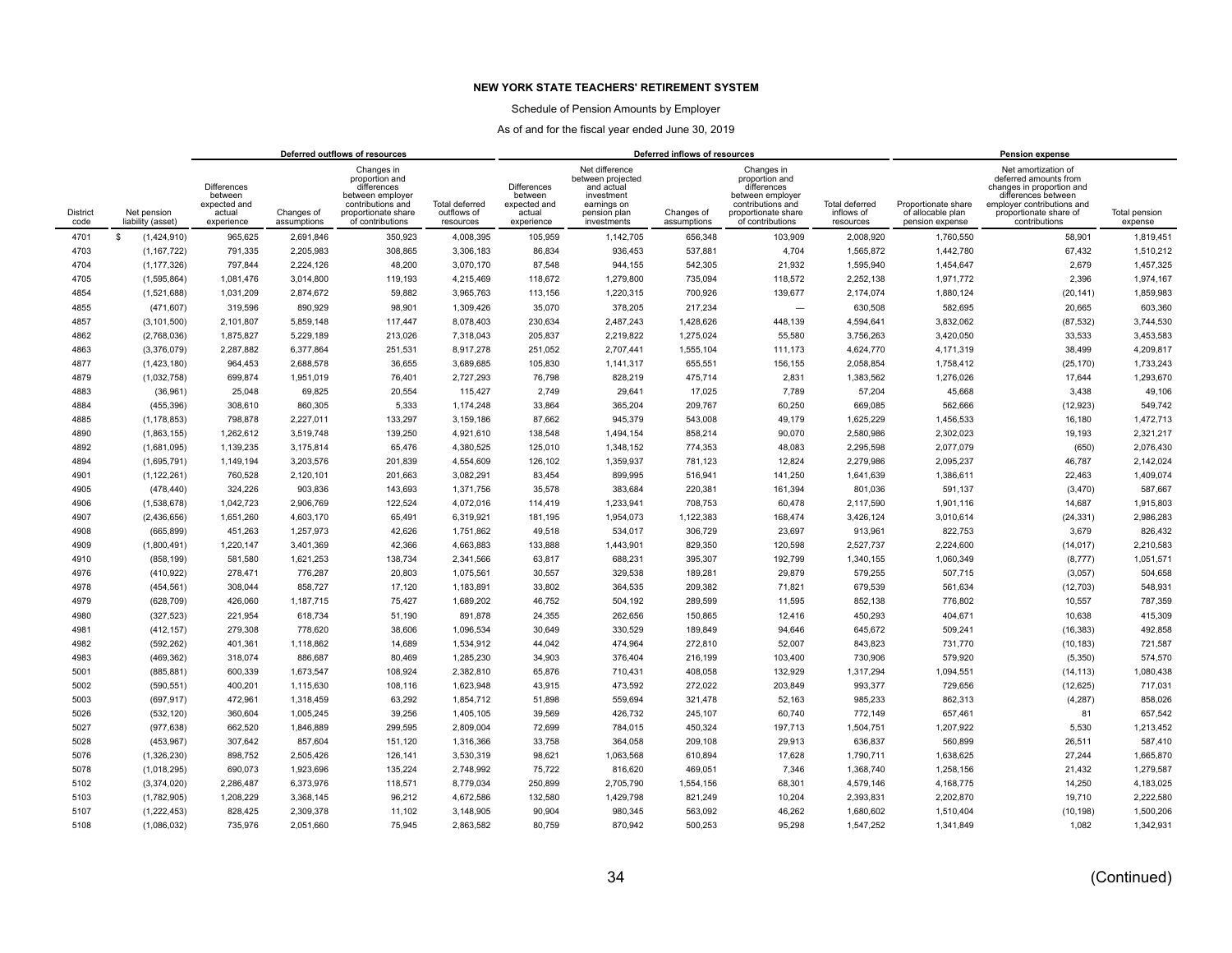### Schedule of Pension Amounts by Employer

|                         |                                  | Deferred outflows of resources<br>Changes in                   |                           |                                                                                                                   |                                            |                                                                |                                                                                                               | Deferred inflows of resources |                                                                                                                                 |                                           |                                                             | <b>Pension expense</b>                                                                                                                                                    |                          |
|-------------------------|----------------------------------|----------------------------------------------------------------|---------------------------|-------------------------------------------------------------------------------------------------------------------|--------------------------------------------|----------------------------------------------------------------|---------------------------------------------------------------------------------------------------------------|-------------------------------|---------------------------------------------------------------------------------------------------------------------------------|-------------------------------------------|-------------------------------------------------------------|---------------------------------------------------------------------------------------------------------------------------------------------------------------------------|--------------------------|
| <b>District</b><br>code | Net pension<br>liability (asset) | Differences<br>between<br>expected and<br>actual<br>experience | Changes of<br>assumptions | proportion and<br>differences<br>between employer<br>contributions and<br>proportionate share<br>of contributions | Total deferred<br>outflows of<br>resources | Differences<br>between<br>expected and<br>actual<br>experience | Net difference<br>between projected<br>and actual<br>investment<br>earnings on<br>pension plan<br>investments | Changes of<br>assumptions     | Changes in<br>proportion and<br>differences<br>between employer<br>contributions and<br>proportionate share<br>of contributions | Total deferred<br>inflows of<br>resources | Proportionate share<br>of allocable plan<br>pension expense | Net amortization of<br>deferred amounts from<br>changes in proportion and<br>differences between<br>employer contributions and<br>proportionate share of<br>contributions | Total pension<br>expense |
| 5251                    | (834, 253)<br>s.                 | 565,352                                                        | 1,576,015                 | 1,360                                                                                                             | 2,142,727                                  | 62,037                                                         | 669,028                                                                                                       | 384,277                       | 140,823                                                                                                                         | 1,256,164                                 | 1,030,762                                                   | (29, 796)                                                                                                                                                                 | 1,000,966                |
| 5253                    | (1, 133, 631)                    | 768,233                                                        | 2,141,581                 | 13,876                                                                                                            | 2,923,689                                  | 84,299                                                         | 909,114                                                                                                       | 522,178                       | 86,592                                                                                                                          | 1,602,182                                 | 1,400,659                                                   | (16, 508)                                                                                                                                                                 | 1,384,151                |
| 5276                    | (1,411,067)                      | 956,244                                                        | 2,665,695                 | 73,023                                                                                                            | 3.694.962                                  | 104.930                                                        | 1,131,603                                                                                                     | 649,972                       | 64,881                                                                                                                          | 1,951,386                                 | 1,743,446                                                   | (4, 352)                                                                                                                                                                  | 1,739,094                |
| 5281                    | (491,050)                        | 332,772                                                        | 927,659                   | 130,135                                                                                                           | 1,390,566                                  | 36,515                                                         | 393,797                                                                                                       | 226,190                       | 34,574                                                                                                                          | 691,075                                   | 606,718                                                     | 25,484                                                                                                                                                                    | 632,202                  |
| 5282                    | (562, 536)                       | 381,216                                                        | 1,062,706                 | 155,662                                                                                                           | 1.599.585                                  | 41.831                                                         | 451,125                                                                                                       | 259,118                       | 58.078                                                                                                                          | 810,153                                   | 695,042                                                     | 30,927                                                                                                                                                                    | 725,969                  |
| 5301                    | (615, 609)                       | 417,182                                                        | 1,162,967                 | 33,746                                                                                                            | 1,613,896                                  | 45,778                                                         | 493,686                                                                                                       | 283,564                       | 39,821                                                                                                                          | 862,850                                   | 760,616                                                     | 1,760                                                                                                                                                                     | 762,376                  |
| 5303                    | (324, 565)                       | 219,950                                                        | 613,147                   | 100,603                                                                                                           | 933,700                                    | 24,135                                                         | 260,285                                                                                                       | 149,503                       | 4,443                                                                                                                           | 438,365                                   | 401,017                                                     | 17,402                                                                                                                                                                    | 418,419                  |
| 5305                    | (429, 978)                       | 291,385                                                        | 812,286                   | 51,152                                                                                                            | 1,154,824                                  | 31,974                                                         | 344,820                                                                                                       | 198,058                       | 4,585                                                                                                                           | 579,438                                   | 531,260                                                     | 12,848                                                                                                                                                                    | 544,108                  |
| 5306                    | (712, 475)                       | 482,826                                                        | 1,345,961                 | 77.049                                                                                                            | 1,905,836                                  | 52.981                                                         | 571,368                                                                                                       | 328,183                       | 6.490                                                                                                                           | 959,023                                   | 880,300                                                     | 17,422                                                                                                                                                                    | 897,721                  |
| 5307                    | (973, 168)                       | 659,491                                                        | 1,838,444                 | 148,543                                                                                                           | 2,646,478                                  | 72,367                                                         | 780,430                                                                                                       | 448,265                       | 136,968                                                                                                                         | 1,438,029                                 | 1,202,399                                                   | 8,229                                                                                                                                                                     | 1,210,627                |
| 5308                    | (711, 596)                       | 482,230                                                        | 1,344,300                 | 47.154                                                                                                            | 1.873.685                                  | 52.916                                                         | 570,663                                                                                                       | 327,778                       | 23,309                                                                                                                          | 974,666                                   | 879,213                                                     | 9,253                                                                                                                                                                     | 888,466                  |
| 5309                    | (294, 356)                       | 199,478                                                        | 556,078                   | 66,335                                                                                                            | 821,891                                    | 21,889                                                         | 236,059                                                                                                       | 135,588                       | 10,227                                                                                                                          | 403,762                                   | 363,692                                                     | 9,395                                                                                                                                                                     | 373,087                  |
| 5351                    | (4,276,513)                      | 2,898,084                                                      | 8,078,906                 | 219,155                                                                                                           | 11,196,144                                 | 318,010                                                        | 3,429,543                                                                                                     | 1,969,866                     | 118,392                                                                                                                         | 5,835,811                                 | 5,283,852                                                   | 27,250                                                                                                                                                                    | 5,311,102                |
| 5352                    | (43, 451)                        | 29,445                                                         | 82,084                    | 6,617                                                                                                             | 118,147                                    | 3,231                                                          | 34,845                                                                                                        | 20,014                        | 4,037                                                                                                                           | 62,128                                    | 53,686                                                      | 605                                                                                                                                                                       | 54,291                   |
| 5353                    | (464, 353)                       | 314,680                                                        | 877,224                   | 42,157                                                                                                            | 1,234,061                                  | 34,530                                                         | 372,387                                                                                                       | 213,892                       | 3,854                                                                                                                           | 624,663                                   | 573,732                                                     | 7,934                                                                                                                                                                     | 581,666                  |
| 5354                    | (1, 393, 312)                    | 944,212                                                        | 2,632,154                 | 107,202                                                                                                           | 3,683,567                                  | 103,609                                                        | 1,117,365                                                                                                     | 641,794                       | 263,824                                                                                                                         | 2,126,591                                 | 1,721,509                                                   | (42, 293)                                                                                                                                                                 | 1,679,216                |
| 5355                    | (2,724,096)                      | 1,846,050                                                      | 5,146,181                 | 107,373                                                                                                           | 7,099,605                                  | 202,569                                                        | 2,184,584                                                                                                     | 1,254,785                     | 157,879                                                                                                                         | 3,799,817                                 | 3,365,760                                                   | (5, 385)                                                                                                                                                                  | 3,360,375                |
| 5356                    | (875, 793)                       | 593,502                                                        | 1,654,489                 | 192,477                                                                                                           | 2,440,469                                  | 65,126                                                         | 702,340                                                                                                       | 403,411                       | 80,111                                                                                                                          | 1,250,988                                 | 1,082,087                                                   | 18,804                                                                                                                                                                    | 1,100,890                |
| 5357                    | (3,969,412)                      | 2,689,969                                                      | 7,498,751                 | 528,812                                                                                                           | 10.717.532                                 | 295.173                                                        | 3,183,264                                                                                                     | 1,828,408                     | 475.904                                                                                                                         | 5,782,749                                 | 4,904,413                                                   | 36,025                                                                                                                                                                    | 4,940,437                |
| 5358                    | (8,026,478)                      | 5,439,339                                                      | 15,163,090                | 247,873                                                                                                           | 20,850,302                                 | 596,865                                                        | 6,436,821                                                                                                     | 3,697,190                     | 406,370                                                                                                                         | 11, 137, 246                              | 9,917,125                                                   | (58, 892)                                                                                                                                                                 | 9,858,233                |
| 5359                    | (720, 735)                       | 488,423                                                        | 1,361,564                 | 44,547                                                                                                            | 1.894.535                                  | 53,595                                                         | 577.992                                                                                                       | 331,988                       | 45.789                                                                                                                          | 1,009,364                                 | 890.505                                                     | (1,005)                                                                                                                                                                   | 889,500                  |
| 5360                    | (483,065)                        | 327,361                                                        | 912,574                   | 115,183                                                                                                           | 1,355,117                                  | 35,922                                                         | 387,393                                                                                                       | 222,511                       | 7,268                                                                                                                           | 653,094                                   | 596,851                                                     | 22,047                                                                                                                                                                    | 618,898                  |
| 5361                    | (3,752,389)                      | 2,542,898                                                      | 7,088,765                 | 259,940                                                                                                           | 9,891,603                                  | 279,035                                                        | 3,009,222                                                                                                     | 1,728,441                     | $\overline{\phantom{0}}$                                                                                                        | 5,016,699                                 | 4,636,269                                                   | 53,874                                                                                                                                                                    | 4,690,144                |
| 5362                    | (451, 147)                       | 305,731                                                        | 852,277                   | 53,249                                                                                                            | 1,211,256                                  | 33,548                                                         | 361,796                                                                                                       | 207,809                       | 130,558                                                                                                                         | 733,712                                   | 557,415                                                     | (8, 763)                                                                                                                                                                  | 548,652                  |
| 5363                    | (3,379,193)                      | 2,289,993                                                      | 6.383.747                 | 176,524                                                                                                           | 8.850.264                                  | 251.283                                                        | 2.709.938                                                                                                     | 1,556,538                     | 205.148                                                                                                                         | 4,722,908                                 | 4,175,166                                                   | (8,041)                                                                                                                                                                   | 4,167,126                |
| 5364                    | (932, 127)                       | 631,678                                                        | 1,760,912                 | 2,166                                                                                                             | 2,394,756                                  | 69,315                                                         | 747,518                                                                                                       | 429,360                       | 218,372                                                                                                                         | 1,464,564                                 | 1,151,690                                                   | (46, 541)                                                                                                                                                                 | 1,105,150                |
| 5365                    | (32,908)                         | 22.301                                                         | 62.168                    | 25.764                                                                                                            | 110.233                                    | 2.447                                                          | 26.390                                                                                                        | 15.158                        | 1.770                                                                                                                           | 45,766                                    | 40.659                                                      | 5,217                                                                                                                                                                     | 45.877                   |
| 5367                    | (905, 275)                       | 613,482                                                        | 1,710,186                 | 113,183                                                                                                           | 2,436,851                                  | 67,318                                                         | 725,984                                                                                                       | 416,992                       | 74,332                                                                                                                          | 1,284,625                                 | 1,118,514                                                   | 15,889                                                                                                                                                                    | 1,134,402                |
| 5368                    | (755, 916)                       | 512,265                                                        | 1,428,027                 | 36,832                                                                                                            | 1,977,124                                  | 56,211                                                         | 606,206                                                                                                       | 348,193                       | 115,834                                                                                                                         | 1,126,445                                 | 933,973                                                     | (9,349)                                                                                                                                                                   | 924,624                  |
| 5369                    | (232, 902)                       | 157,832                                                        | 439,984                   | 13,160                                                                                                            | 610,976                                    | 17,319                                                         | 186,776                                                                                                       | 107,281                       | 79,398                                                                                                                          | 390,774                                   | 287,763                                                     | (15,085)                                                                                                                                                                  | 272,678                  |
| 5371                    | (273, 339)                       | 185,235                                                        | 516,374                   | 24,631                                                                                                            | 726,240                                    | 20,326                                                         | 219,204                                                                                                       | 125,907                       | 32,273                                                                                                                          | 397,710                                   | 337,724                                                     | (1, 152)                                                                                                                                                                  | 336,572                  |
| 5372                    | (1,876,931)                      | 1,271,948                                                      | 3,545,774                 | 292,581                                                                                                           | 5,110,304                                  | 139,572                                                        | 1,505,202                                                                                                     | 864,560                       | 117,298                                                                                                                         | 2,626,632                                 | 2,319,045                                                   | 38,609                                                                                                                                                                    | 2,357,654                |
| 5375                    | (2,525,501)                      | 1,711,468                                                      | 4,771,010                 | 510,287                                                                                                           | 6,992,765                                  | 187,801                                                        | 2,025,322                                                                                                     | 1,163,307                     |                                                                                                                                 | 3,376,430                                 | 3,120,387                                                   | 106,189                                                                                                                                                                   | 3,226,576                |
| 5376                    | (1, 116, 834)                    | 756,850                                                        | 2,109,850                 | 82,499                                                                                                            | 2,949,199                                  | 83,050                                                         | 895,644                                                                                                       | 514,441                       | 238,624                                                                                                                         | 1,731,759                                 | 1,379,906                                                   | (45, 516)                                                                                                                                                                 | 1,334,390                |
| 5379                    | (80, 924)                        | 54,840                                                         | 152,876                   | 29,014                                                                                                            | 236,729                                    | 6,018                                                          | 64,897                                                                                                        | 37,275                        | 92,246                                                                                                                          | 200,435                                   | 99,985                                                      | (7, 833)                                                                                                                                                                  | 92,152                   |
| 5380                    | (525, 034)                       | 355,802                                                        | 991,859                   | 46,646                                                                                                            | 1.394.306                                  | 39.043                                                         | 421,050                                                                                                       | 241,843                       | 50,476                                                                                                                          | 752,411                                   | 648,706                                                     | 2,838                                                                                                                                                                     | 651,544                  |
| 5403                    | (5,976,607)                      | 4,050,194                                                      | 11,290,610                | 476,185                                                                                                           | 15,816,989                                 | 444,432                                                        | 4,792,931                                                                                                     | 2,752,970                     | 232,579                                                                                                                         | 8,222,912                                 | 7,384,405                                                   | 37,163                                                                                                                                                                    | 7,421,567                |
| 5406                    | (2,582,304)                      | 1,749,961                                                      | 4,878,317                 | 123,194                                                                                                           | 6,751,472                                  | 192,025                                                        | 2,070,874                                                                                                     | 1,189,472                     | 252,348                                                                                                                         | 3,704,719                                 | 3,190,569                                                   | (16, 407)                                                                                                                                                                 | 3,174,162                |
| 5407                    | (3,906,600)                      | 2,647,403                                                      | 7,380,090                 | 506,220                                                                                                           | 10,533,713                                 | 290,502                                                        | 3,132,892                                                                                                     | 1,799,475                     | 65,413                                                                                                                          | 5,288,282                                 | 4,826,805                                                   | 81,478                                                                                                                                                                    | 4,908,283                |
| 5408                    | (4,091,488)                      | 2,772,697                                                      | 7,729,367                 | 615,203                                                                                                           | 11,117,267                                 | 304,251                                                        | 3,281,162                                                                                                     | 1,884,638                     | 93,425                                                                                                                          | 5,563,476                                 | 5,055,243                                                   | 89,962                                                                                                                                                                    | 5,145,205                |
| 5409                    | (5,005,152)                      | 3,391,864                                                      | 9,455,402                 | 42,554                                                                                                            | 12,889,820                                 | 372,193                                                        | 4,013,874                                                                                                     | 2,305,495                     | 122,535                                                                                                                         | 6,814,097                                 | 6,184,123                                                   | (11, 331)                                                                                                                                                                 | 6,172,792                |
| 5415                    | (2,750,968)                      | 1,864,260                                                      | 5,196,946                 | 192,041                                                                                                           | 7,253,247                                  | 204,567                                                        | 2,206,134                                                                                                     | 1,267,162                     | 26,231                                                                                                                          | 3,704,095                                 | 3,398,962                                                   | 39,173                                                                                                                                                                    | 3,438,135                |
| 5416                    | (1,070,349)                      | 725,348                                                        | 2,022,032                 | 77,433                                                                                                            | 2,824,812                                  | 79,593                                                         | 858,364                                                                                                       | 493,029                       | 116,250                                                                                                                         | 1,547,236                                 | 1,322,471                                                   | (1, 301)                                                                                                                                                                  | 1,321,170                |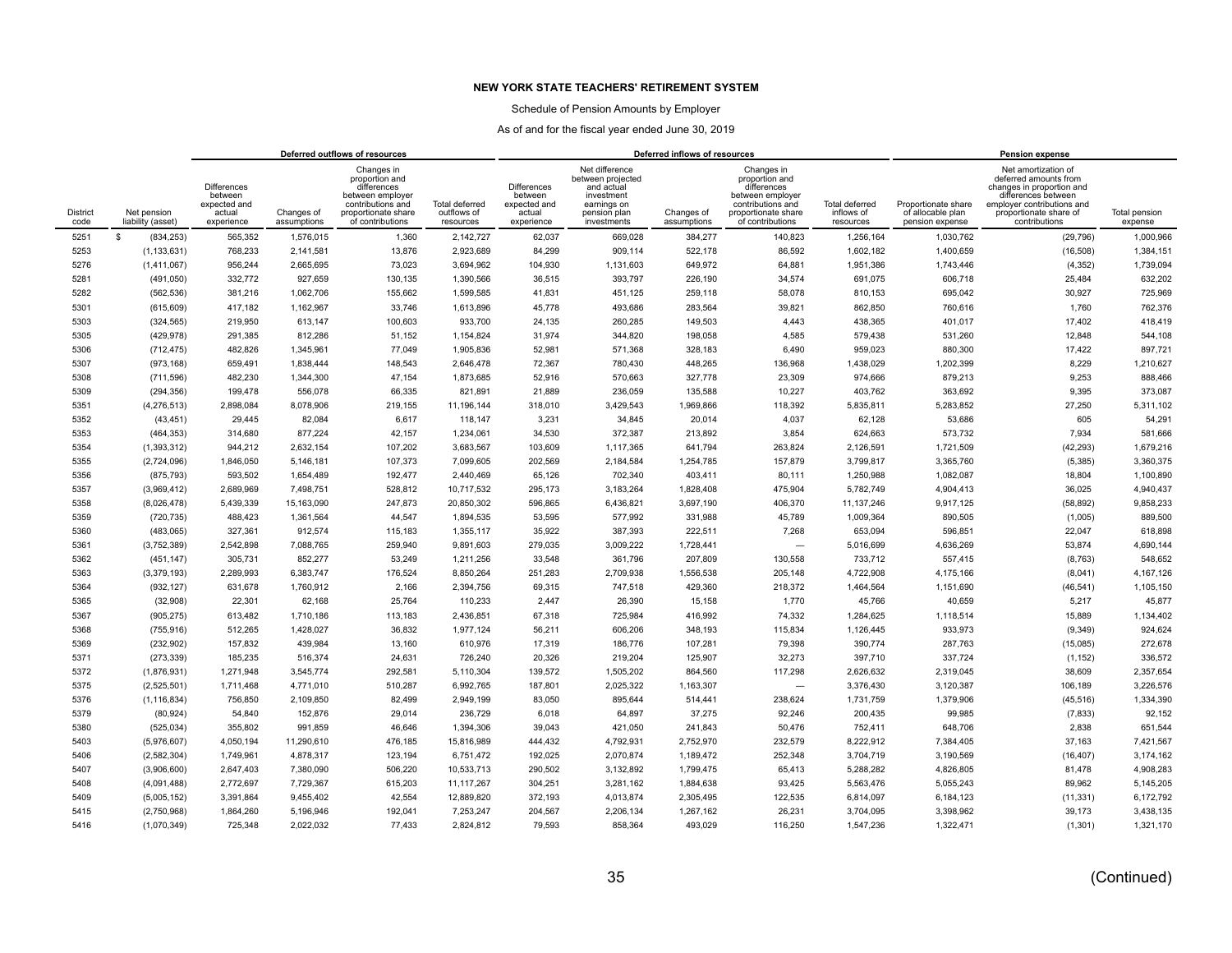### Schedule of Pension Amounts by Employer

|                         |                                  |                                                                       |                           | Deferred outflows of resources                                                                                                  |                                            |                                                                       |                                                                                                               | Deferred inflows of resources |                                                                                                                                 |                                           |                                                             | <b>Pension expense</b>                                                                                                                                                    |                          |
|-------------------------|----------------------------------|-----------------------------------------------------------------------|---------------------------|---------------------------------------------------------------------------------------------------------------------------------|--------------------------------------------|-----------------------------------------------------------------------|---------------------------------------------------------------------------------------------------------------|-------------------------------|---------------------------------------------------------------------------------------------------------------------------------|-------------------------------------------|-------------------------------------------------------------|---------------------------------------------------------------------------------------------------------------------------------------------------------------------------|--------------------------|
| <b>District</b><br>code | Net pension<br>liability (asset) | <b>Differences</b><br>between<br>expected and<br>actual<br>experience | Changes of<br>assumptions | Changes in<br>proportion and<br>differences<br>between employer<br>contributions and<br>proportionate share<br>of contributions | Total deferred<br>outflows of<br>resources | <b>Differences</b><br>between<br>expected and<br>actual<br>experience | Net difference<br>between projected<br>and actual<br>investment<br>earnings on<br>pension plan<br>investments | Changes of<br>assumptions     | Changes in<br>proportion and<br>differences<br>between employer<br>contributions and<br>proportionate share<br>of contributions | Total deferred<br>inflows of<br>resources | Proportionate share<br>of allocable plan<br>pension expense | Net amortization of<br>deferred amounts from<br>changes in proportion and<br>differences between<br>employer contributions and<br>proportionate share of<br>contributions | Total pension<br>expense |
| 5418                    | s.<br>(5, 118, 482)              | 3,468,665                                                             | 9,669,498                 | 387,728                                                                                                                         | 13,525,890                                 | 380,620                                                               | 4,104,759                                                                                                     | 2,357,697                     | 77,157                                                                                                                          | 6,920,233                                 | 6,324,148                                                   | 54,616                                                                                                                                                                    | 6,378,763                |
| 5420                    | (4,809,435)                      | 3,259,231                                                             | 9,085,666                 | 327,371                                                                                                                         | 12,672,269                                 | 357,639                                                               | 3,856,919                                                                                                     | 2,215,342                     | 36,665                                                                                                                          | 6,466,565                                 | 5,942,304                                                   | 69,619                                                                                                                                                                    | 6,011,923                |
| 5427                    | (243, 138)                       | 164.769                                                               | 459,321                   | 6,132                                                                                                                           | 630,221                                    | 18,080                                                                | 194.984                                                                                                       | 111.995                       | 7.124                                                                                                                           | 332,184                                   | 300,410                                                     | (165)                                                                                                                                                                     | 300,245                  |
| 5457                    | (4,328,628)                      | 2,933,401                                                             | 8,177,357                 | 127,411                                                                                                                         | 11,238,169                                 | 321,885                                                               | 3,471,336                                                                                                     | 1,993,871                     | 1,519,747                                                                                                                       | 7,306,840                                 | 5,348,242                                                   | (277, 167)                                                                                                                                                                | 5,071,075                |
| 5458                    | (4,066,444)                      | 2,755,725                                                             | 7,682,057                 | 426,289                                                                                                                         | 10.864.071                                 | 302,389                                                               | 3,261,078                                                                                                     | 1,873,103                     | 131,302                                                                                                                         | 5,567,872                                 | 5,024,300                                                   | 63,991                                                                                                                                                                    | 5,088,291                |
| 5501                    | (1,608,791)                      | 1,090,237                                                             | 3,039,222                 | 193,312                                                                                                                         | 4,322,771                                  | 119,633                                                               | 1,290,168                                                                                                     | 741,048                       | 6,353                                                                                                                           | 2,157,202                                 | 1,987,744                                                   | 37,404                                                                                                                                                                    | 2,025,148                |
| 5504                    | (1,524,678)                      | 1,033,235                                                             | 2,880,320                 | 233,218                                                                                                                         | 4,146,773                                  | 113,378                                                               | 1,222,713                                                                                                     | 702,304                       | 11,745                                                                                                                          | 2,050,140                                 | 1,883,818                                                   | 50,057                                                                                                                                                                    | 1,933,875                |
| 5505                    | (434, 198)                       | 294,245                                                               | 820,259                   | 81.447                                                                                                                          | 1.195.951                                  | 32.288                                                                | 348,205                                                                                                       | 200,002                       | 20,370                                                                                                                          | 600,865                                   | 536,474                                                     | 12,704                                                                                                                                                                    | 549.178                  |
| 5506                    | (739, 762)                       | 501,318                                                               | 1,397,510                 | 53,461                                                                                                                          | 1,952,290                                  | 55,010                                                                | 593,251                                                                                                       | 340,753                       | 51,943                                                                                                                          | 1,040,957                                 | 914,014                                                     | (2, 317)                                                                                                                                                                  | 911,697                  |
| 5507                    | (685.336)                        | 464.435                                                               | 1.294.691                 | 397.421                                                                                                                         | 2.156.548                                  | 50.963                                                                | 549,604                                                                                                       | 315.682                       | 24.203                                                                                                                          | 940,452                                   | 846.768                                                     | 64,131                                                                                                                                                                    | 910.898                  |
| 5527                    | (906, 894)                       | 614,579                                                               | 1,713,245                 | 96,214                                                                                                                          | 2,424,037                                  | 67,438                                                                | 727,282                                                                                                       | 417,738                       | 30,915                                                                                                                          | 1,243,374                                 | 1,120,514                                                   | 17,783                                                                                                                                                                    | 1,138,298                |
| 5528                    | (1,011,302)                      | 685,334                                                               | 1,910,485                 | 100,687                                                                                                                         | 2,696,506                                  | 75,202                                                                | 811,012                                                                                                       | 465,830                       | 105,701                                                                                                                         | 1,457,746                                 | 1,249,516                                                   | (8,960)                                                                                                                                                                   | 1,240,556                |
| 5530                    | (1,342,096)                      | 909,504                                                               | 2,535,400                 | 70,292                                                                                                                          | 3,515,196                                  | 99,801                                                                | 1,076,292                                                                                                     | 618,202                       | 220,617                                                                                                                         | 2,014,912                                 | 1,658,229                                                   | (29, 827)                                                                                                                                                                 | 1,628,402                |
| 5533                    | (506, 852)                       | 343,480                                                               | 957,511                   | 177,727                                                                                                                         | 1,478,718                                  | 37.690                                                                | 406,469                                                                                                       | 233,468                       | 13,125                                                                                                                          | 690,752                                   | 626,241                                                     | 31,277                                                                                                                                                                    | 657,518                  |
| 5534                    | (926, 293)                       | 627,725                                                               | 1,749,891                 | 64,786                                                                                                                          | 2,442,402                                  | 68,881                                                                | 742,839                                                                                                       | 426,673                       | 135,323                                                                                                                         | 1,373,716                                 | 1,144,483                                                   | (7,929)                                                                                                                                                                   | 1,136,554                |
| 5535                    | (1,562,813)                      | 1,059,078                                                             | 2,952,362                 | 15.844                                                                                                                          | 4,027,285                                  | 116,214                                                               | 1,253,295                                                                                                     | 719,869                       | 26,645                                                                                                                          | 2,116,024                                 | 1,930,935                                                   | (3,928)                                                                                                                                                                   | 1,927,007                |
| 5541                    | (862, 211)                       | 584,298                                                               | 1,628,832                 | 29,661                                                                                                                          | 2,242,791                                  | 64,116                                                                | 691,449                                                                                                       | 397,155                       | 88,941                                                                                                                          | 1,241,661                                 | 1,065,306                                                   | (14, 311)                                                                                                                                                                 | 1,050,996                |
| 5601                    | (2,389,840)                      | 1,619,534                                                             | 4,514,728                 | 4.730                                                                                                                           | 6.138.992                                  | 177.713                                                               | 1.916.529                                                                                                     | 1,100,818                     | 95.346                                                                                                                          | 3,290,406                                 | 2,952,770                                                   | (21, 824)                                                                                                                                                                 | 2,930,947                |
| 5676                    | (626, 839)                       | 424,793                                                               | 1,184,183                 | 35,320                                                                                                                          | 1,644,295                                  | 46,613                                                                | 502,692                                                                                                       | 288,737                       | 12,632                                                                                                                          | 850,675                                   | 774,492                                                     | 4,336                                                                                                                                                                     | 778,828                  |
| 5677                    | (553, 656)                       | 375,199                                                               | 1,045,931                 | 8.373                                                                                                                           | 1,429,503                                  | 41.171                                                                | 444.004                                                                                                       | 255,028                       | 63,471                                                                                                                          | 803,673                                   | 684,071                                                     | (13,604)                                                                                                                                                                  | 670,467                  |
| 5678                    | (676, 437)                       | 458,404                                                               | 1,277,880                 | 148,201                                                                                                                         | 1,884,485                                  | 50,301                                                                | 542,467                                                                                                       | 311,583                       | 142,820                                                                                                                         | 1,047,172                                 | 835,773                                                     | (2, 128)                                                                                                                                                                  | 833,644                  |
| 5679                    | (1,260,833)                      | 854,434                                                               | 2,381,881                 | 175,363                                                                                                                         | 3,411,679                                  | 93,758                                                                | 1,011,123                                                                                                     | 580,770                       | 2.401                                                                                                                           | 1,688,052                                 | 1,557,823                                                   | 33,664                                                                                                                                                                    | 1,591,488                |
| 5680                    | (1, 178, 072)                    | 798,349                                                               | 2,225,536                 | 194,440                                                                                                                         | 3,218,326                                  | 87,604                                                                | 944,753                                                                                                       | 542,649                       | 4,286                                                                                                                           | 1,579,292                                 | 1,455,569                                                   | 44,053                                                                                                                                                                    | 1,499,622                |
| 5681                    | (597, 776)                       | 405,098                                                               | 1,129,280                 | 17,000                                                                                                                          | 1,551,377                                  | 44,452                                                                | 479,386                                                                                                       | 275,350                       | 48,162                                                                                                                          | 847,350                                   | 738,583                                                     | (3,893)                                                                                                                                                                   | 734,690                  |
| 5682                    | (718, 491)                       | 486,903                                                               | 1,357,325                 | 4,442                                                                                                                           | 1,848,670                                  | 53,428                                                                | 576,193                                                                                                       | 330,954                       | 68,826                                                                                                                          | 1,029,402                                 | 887,732                                                     | (13,930)                                                                                                                                                                  | 873,802                  |
| 5683                    | (1, 101, 953)                    | 746,765                                                               | 2,081,736                 | 21.803                                                                                                                          | 2.850.305                                  | 81.943                                                                | 883,709                                                                                                       | 507,586                       | 52.597                                                                                                                          | 1,525,836                                 | 1,361,519                                                   | (8, 238)                                                                                                                                                                  | 1,353,281                |
| 5684                    | (455, 298)                       | 308,544                                                               | 860,119                   | 21.473                                                                                                                          | 1,190,135                                  | 33,857                                                                | 365,125                                                                                                       | 209,721                       | 3,708                                                                                                                           | 612,411                                   | 562,544                                                     | 4,978                                                                                                                                                                     | 567,522                  |
| 5685                    | (706, 325)                       | 478,659                                                               | 1,334,343                 | 164,035                                                                                                                         | 1,977,036                                  | 52,524                                                                | 566,436                                                                                                       | 325,351                       | 16,919                                                                                                                          | 961,230                                   | 872,701                                                     | 29,799                                                                                                                                                                    | 902,500                  |
| 5687                    | (1,327,006)                      | 899,278                                                               | 2,506,891                 | 58,474                                                                                                                          | 3,464,642                                  | 98,679                                                                | 1,064,190                                                                                                     | 611,251                       | 35,190                                                                                                                          | 1,809,310                                 | 1,639,583                                                   | 893                                                                                                                                                                       | 1,640,476                |
| 5688                    | (467, 581)                       | 316,868                                                               | 883,324                   | 72,739                                                                                                                          | 1,272,931                                  | 34,770                                                                | 374,976                                                                                                       | 215,379                       |                                                                                                                                 | 625,126                                   | 577,721                                                     | 17,261                                                                                                                                                                    | 594,982                  |
| 5691                    | (216, 737)                       | 146,877                                                               | 409,446                   | 7,336                                                                                                                           | 563,659                                    | 16,117                                                                | 173,812                                                                                                       | 99,835                        | 62,103                                                                                                                          | 351,866                                   | 267,790                                                     | (10, 466)                                                                                                                                                                 | 257,324                  |
| 5692                    | (1,080,543)                      | 732,257                                                               | 2,041,291                 | 50,662                                                                                                                          | 2,824,209                                  | 80.351                                                                | 866,540                                                                                                       | 497,724                       | 29,044                                                                                                                          | 1,473,660                                 | 1,335,067                                                   | 8,441                                                                                                                                                                     | 1,343,507                |
| 5693                    | (321, 299)                       | 217,736                                                               | 606,977                   | 70,385                                                                                                                          | 895,098                                    | 23,892                                                                | 257,665                                                                                                       | 147,998                       | 5,093                                                                                                                           | 434,648                                   | 396,981                                                     | 16,416                                                                                                                                                                    | 413,398                  |
| 5694                    | (261, 424)                       | 177,161                                                               | 493,865                   | 81.071                                                                                                                          | 752.097                                    | 19.440                                                                | 209.649                                                                                                       | 120,418                       | 1,621                                                                                                                           | 351,128                                   | 323,003                                                     | 17,046                                                                                                                                                                    | 340,049                  |
| 5695                    | (283, 636)                       | 192,213                                                               | 535,826                   | 36,475                                                                                                                          | 764,514                                    | 21,092                                                                | 227,461                                                                                                       | 130,650                       | 17,842                                                                                                                          | 397,045                                   | 350,447                                                     | 2,135                                                                                                                                                                     | 352,582                  |
| 5801                    | (3,779,568)                      | 2,561,317                                                             | 7,140,110                 | 53,579                                                                                                                          | 9,755,006                                  | 281,056                                                               | 3,031,019                                                                                                     | 1,740,961                     | 263,388                                                                                                                         | 5,316,424                                 | 4,669,851                                                   | (60, 777)                                                                                                                                                                 | 4,609,074                |
| 5806                    | (2,212,914)                      | 1,499,636                                                             | 4,180,491                 | 47,769                                                                                                                          | 5,727,896                                  | 164,557                                                               | 1,774,643                                                                                                     | 1,019,322                     | 145,726                                                                                                                         | 3,104,248                                 | 2,734,169                                                   | (17, 266)                                                                                                                                                                 | 2,716,903                |
| 5807                    | (739, 184)                       | 500,926                                                               | 1,396,418                 | 401,744                                                                                                                         | 2,299,089                                  | 54,967                                                                | 592,788                                                                                                       | 340,486                       | 91,263                                                                                                                          | 1,079,504                                 | 913,300                                                     | 97,930                                                                                                                                                                    | 1,011,230                |
| 5812                    | (905,069)                        | 613,342                                                               | 1,709,796                 | 26,271                                                                                                                          | 2,349,408                                  | 67,303                                                                | 725,818                                                                                                       | 416,897                       | 105,118                                                                                                                         | 1,315,136                                 | 1,118,259                                                   | (15,683)                                                                                                                                                                  | 1,102,576                |
| 5813                    | (951, 436)                       | 644,764                                                               | 1,797,389                 | 396,087                                                                                                                         | 2,838,240                                  | 70,751                                                                | 763,002                                                                                                       | 438,254                       | 5,689                                                                                                                           | 1,277,696                                 | 1,175,548                                                   | 76,415                                                                                                                                                                    | 1,251,963                |
| 5817                    | (3,067,407)                      | 2,078,704                                                             | 5,794,743                 | 444,535                                                                                                                         | 8,317,982                                  | 228,098                                                               | 2,459,902                                                                                                     | 1,412,922                     | 99,224                                                                                                                          | 4,200,147                                 | 3,789,939                                                   | 52,500                                                                                                                                                                    | 3,842,439                |
| 5820                    | (900, 027)                       | 609.925                                                               | 1,700,271                 | 569,200                                                                                                                         | 2,879,397                                  | 66.928                                                                | 721,775                                                                                                       | 414,574                       | 12.860                                                                                                                          | 1,216,137                                 | 1,112,030                                                   | 135,209                                                                                                                                                                   | 1,247,238                |
| 5821                    | (1,633,015)                      | 1,106,653                                                             | 3,084,984                 | 43.385                                                                                                                          | 4,235,022                                  | 121.434                                                               | 1,309,594                                                                                                     | 752,206                       | 350,398                                                                                                                         | 2,533,632                                 | 2,017,674                                                   | (60, 579)                                                                                                                                                                 | 1,957,095                |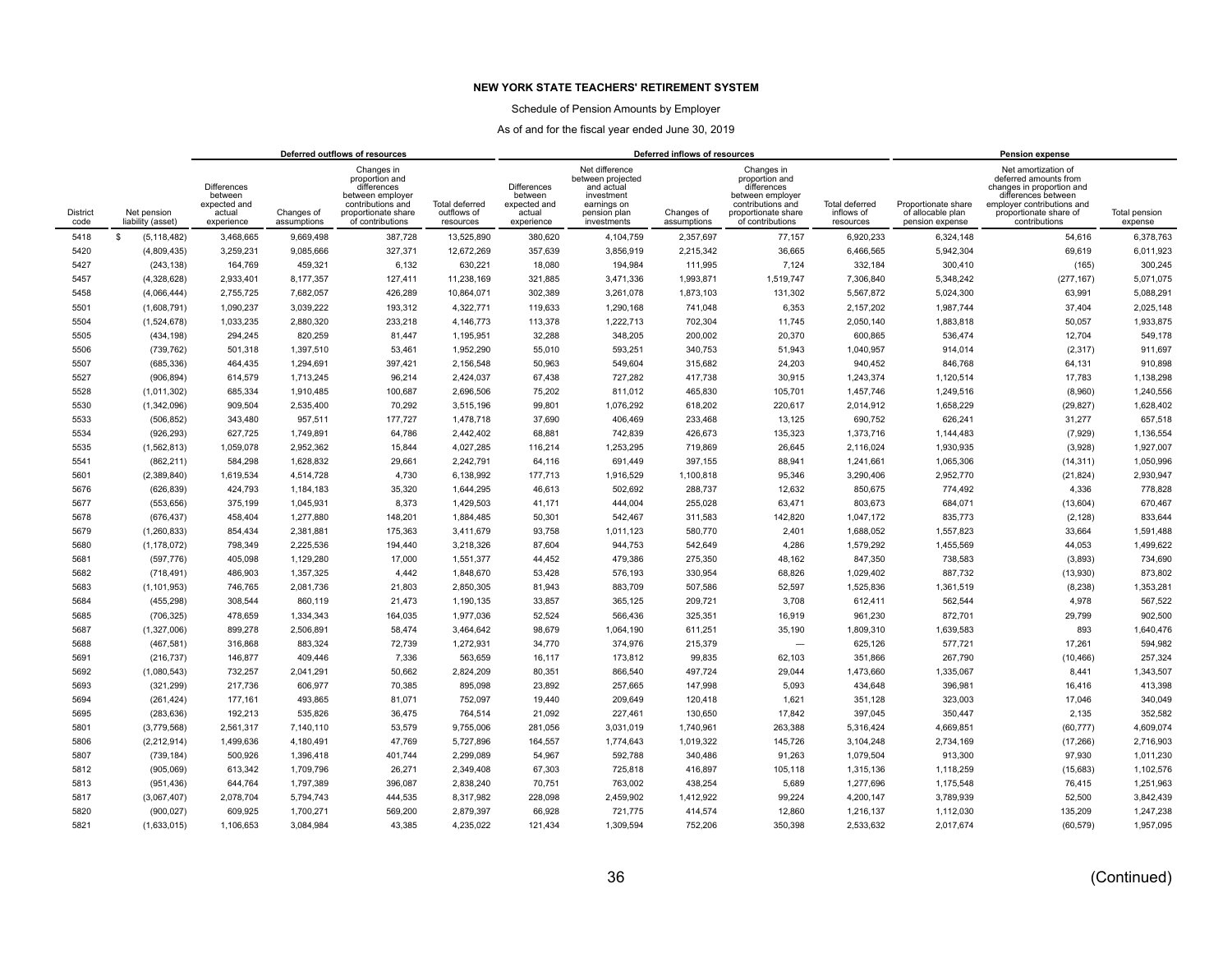### Schedule of Pension Amounts by Employer

|                         |                                  | Deferred outflows of resources                                        |                           |                                                                                                                                 |                                            |                                                                | Deferred inflows of resources                                                                                 |                           |                                                                                                                                 |                                           |                                                             | <b>Pension expense</b>                                                                                                                                                    |                          |  |
|-------------------------|----------------------------------|-----------------------------------------------------------------------|---------------------------|---------------------------------------------------------------------------------------------------------------------------------|--------------------------------------------|----------------------------------------------------------------|---------------------------------------------------------------------------------------------------------------|---------------------------|---------------------------------------------------------------------------------------------------------------------------------|-------------------------------------------|-------------------------------------------------------------|---------------------------------------------------------------------------------------------------------------------------------------------------------------------------|--------------------------|--|
| <b>District</b><br>code | Net pension<br>liability (asset) | <b>Differences</b><br>between<br>expected and<br>actual<br>experience | Changes of<br>assumptions | Changes in<br>proportion and<br>differences<br>between employer<br>contributions and<br>proportionate share<br>of contributions | Total deferred<br>outflows of<br>resources | Differences<br>between<br>expected and<br>actual<br>experience | Net difference<br>between projected<br>and actual<br>investment<br>earnings on<br>pension plan<br>investments | Changes of<br>assumptions | Changes in<br>proportion and<br>differences<br>between employer<br>contributions and<br>proportionate share<br>of contributions | Total deferred<br>inflows of<br>resources | Proportionate share<br>of allocable plan<br>pension expense | Net amortization of<br>deferred amounts from<br>changes in proportion and<br>differences between<br>employer contributions and<br>proportionate share of<br>contributions | Total pension<br>expense |  |
| 5822                    | S.<br>(1,618,814)                | 1,097,029                                                             | 3,058,156                 | 1,037,095                                                                                                                       | 5,192,280                                  | 120,378                                                        | 1,298,205                                                                                                     | 745,665                   | 12,509                                                                                                                          | 2,176,757                                 | 2,000,128                                                   | 194,343                                                                                                                                                                   | 2,194,471                |  |
| 5823                    | (471, 118)                       | 319,265                                                               | 890,005                   | 89,411                                                                                                                          | 1,298,681                                  | 35,033                                                         | 377,812                                                                                                       | 217,008                   | 113,606                                                                                                                         | 743,460                                   | 582,091                                                     | 1,536                                                                                                                                                                     | 583,627                  |  |
| 6001                    | (4,073,302)                      | 2,760,373                                                             | 7,695,013                 | 715,253                                                                                                                         | 11.170.639                                 | 302,899                                                        | 3,266,578                                                                                                     | 1,876,262                 | 169.739                                                                                                                         | 5,615,478                                 | 5,032,774                                                   | 141.111                                                                                                                                                                   | 5,173,885                |  |
| 6005                    | (3,213,541)                      | 2,177,735                                                             | 6,070,809                 | $\overline{\phantom{0}}$                                                                                                        | 8,248,544                                  | 238,965                                                        | 2,577,094                                                                                                     | 1,480,235                 | 424,132                                                                                                                         | 4,720,427                                 | 3,970,495                                                   | (94, 651)                                                                                                                                                                 | 3,875,844                |  |
| 6008                    | (3, 137, 934)                    | 2.126.498                                                             | 5,927,977                 | 113.993                                                                                                                         | 8.168.468                                  | 233,343                                                        | 2.516.461                                                                                                     | 1,445,408                 | 546.086                                                                                                                         | 4,741,299                                 | 3,877,078                                                   | (78, 618)                                                                                                                                                                 | 3,798,461                |  |
| 6011                    | (1,635,347)                      | 1,108,233                                                             | 3,089,390                 | 41,515                                                                                                                          | 4,239,138                                  | 121,608                                                        | 1,311,464                                                                                                     | 753,281                   | 421,920                                                                                                                         | 2,608,273                                 | 2,020,556                                                   | (70, 781)                                                                                                                                                                 | 1,949,775                |  |
| 6018                    | (1,514,466)                      | 1,026,315                                                             | 2,861,028                 | 285,243                                                                                                                         | 4,172,586                                  | 112,619                                                        | 1,214,523                                                                                                     | 697,600                   | 173,061                                                                                                                         | 2,197,802                                 | 1,871,200                                                   | 20,144                                                                                                                                                                    | 1,891,345                |  |
| 6022                    | (1,564,778)                      | 1,060,410                                                             | 2,956,075                 | 320,012                                                                                                                         | 4,336,498                                  | 116,360                                                        | 1,254,871                                                                                                     | 720,775                   | 150,225                                                                                                                         | 2,242,231                                 | 1,933,364                                                   | 38,100                                                                                                                                                                    | 1,971,464                |  |
| 6026                    | (2,998,614)                      | 2,032,084                                                             | 5,664,782                 | 185,333                                                                                                                         | 7,882,199                                  | 222,983                                                        | 2,404,733                                                                                                     | 1,381,234                 | 251,331                                                                                                                         | 4,260,281                                 | 3,704,941                                                   | 596                                                                                                                                                                       | 3,705,537                |  |
| 6027                    | (4,347,338)                      | 2,946,080                                                             | 8,212,702                 | 460,250                                                                                                                         | 11,619,032                                 | 323,277                                                        | 3,486,340                                                                                                     | 2,002,489                 | 37,308                                                                                                                          | 5,849,414                                 | 5,371,359                                                   | 96,661                                                                                                                                                                    | 5,468,020                |  |
| 6028                    | (3,723,772)                      | 2,523,505                                                             | 7,034,703                 | 115,953                                                                                                                         | 9,674,161                                  | 276,907                                                        | 2,986,273                                                                                                     | 1,715,260                 | 472,711                                                                                                                         | 5,451,151                                 | 4,600,911                                                   | (58, 446)                                                                                                                                                                 | 4,542,466                |  |
| 6036                    | (711, 821)                       | 482.383                                                               | 1,344,725                 | 302,659                                                                                                                         | 2,129,766                                  | 52.932                                                         | 570,844                                                                                                       | 327,882                   | 7,802                                                                                                                           | 959,460                                   | 879,491                                                     | 74,733                                                                                                                                                                    | 954,224                  |  |
| 6040                    | (1, 126, 985)                    | 763,729                                                               | 2,129,026                 | 113,432                                                                                                                         | 3,006,186                                  | 83,805                                                         | 903,784                                                                                                       | 519,117                   | 205,463                                                                                                                         | 1,712,168                                 | 1,392,448                                                   | (8,929)                                                                                                                                                                   | 1,383,519                |  |
| 6041                    | (1,623,662)                      | 1,100,314                                                             | 3,067,315                 | 46,010                                                                                                                          | 4,213,640                                  | 120,739                                                        | 1,302,093                                                                                                     | 747,898                   | 244,607                                                                                                                         | 2,415,338                                 | 2,006,118                                                   | (49, 290)                                                                                                                                                                 | 1,956,828                |  |
| 6042                    | (1,484,382)                      | 1,005,928                                                             | 2,804,196                 | 10,983                                                                                                                          | 3,821,107                                  | 110,382                                                        | 1,190,398                                                                                                     | 683,742                   | 255,054                                                                                                                         | 2,239,576                                 | 1,834,030                                                   | (48, 930)                                                                                                                                                                 | 1,785,100                |  |
| 6044                    | (2,261,499)                      | 1,532,560                                                             | 4,272,275                 | 483,456                                                                                                                         | 6,288,291                                  | 168,170                                                        | 1,813,606                                                                                                     | 1,041,701                 | 246,086                                                                                                                         | 3,269,563                                 | 2,794,199                                                   | 77,043                                                                                                                                                                    | 2,871,242                |  |
| 6048                    | (1,834,420)                      | 1,243,140                                                             | 3,465,465                 | 224,430                                                                                                                         | 4,933,035                                  | 136,411                                                        | 1,471,110                                                                                                     | 844,979                   | 68,694                                                                                                                          | 2,521,194                                 | 2,266,521                                                   | 27,438                                                                                                                                                                    | 2,293,958                |  |
| 6050                    | (2, 140, 859)                    | 1,450,805                                                             | 4,044,369                 | 468,322                                                                                                                         | 5,963,496                                  | 159,198                                                        | 1,716,858                                                                                                     | 986,131                   | 335,174                                                                                                                         | 3,197,363                                 | 2,645,141                                                   | 32,373                                                                                                                                                                    | 2,677,514                |  |
| 6051                    | (5, 140, 413)                    | 3,483,527                                                             | 9,710,928                 | 33,270                                                                                                                          | 13,227,725                                 | 382,251                                                        | 4,122,346                                                                                                     | 2,367,799                 | 754,597                                                                                                                         | 7,626,994                                 | 6,351,245                                                   | (165, 853)                                                                                                                                                                | 6,185,392                |  |
| 6052                    | (3,435,940)                      | 2.328.449                                                             | 6,490,951                 | 215,189                                                                                                                         | 9.034.589                                  | 255.503                                                        | 2.755.447                                                                                                     | 1,582,678                 | 276.375                                                                                                                         | 4,870,003                                 | 4,245,281                                                   | (25, 554)                                                                                                                                                                 | 4,219,727                |  |
| 6056                    | (14, 913, 407)                   | 10,106,435                                                            | 28, 173, 422              | 634,411                                                                                                                         | 38,914,268                                 | 1,108,990                                                      | 11,959,784                                                                                                    | 6,869,477                 | 1,697,292                                                                                                                       | 21,635,543                                | 18,426,281                                                  | (135, 447)                                                                                                                                                                | 18,290,833               |  |
| 6057                    | (2,976,416)                      | 2.017.041                                                             | 5,622,849                 | $\overline{\phantom{a}}$                                                                                                        | 7.639.890                                  | 221,332                                                        | 2.386.932                                                                                                     | 1.371.010                 | 467,531                                                                                                                         | 4,446,805                                 | 3,677,515                                                   | (102, 622)                                                                                                                                                                | 3,574,893                |  |
| 6061                    | (5,407,214)                      | 3,664,331                                                             | 10,214,951                | 45,773                                                                                                                          | 13,925,055                                 | 402,091                                                        | 4,336,307                                                                                                     | 2,490,694                 | 365,127                                                                                                                         | 7,594,219                                 | 6,680,891                                                   | (86, 731)                                                                                                                                                                 | 6,594,160                |  |
| 6065                    | (6,217,448)                      | 4,213,406                                                             | 11,745,591                | 206,311                                                                                                                         | 16, 165, 307                               | 462,342                                                        | 4,986,073                                                                                                     | 2,863,907                 | 319,120                                                                                                                         | 8,631,442                                 | 7,681,976                                                   | (33, 934)                                                                                                                                                                 | 7,648,042                |  |
| 6067                    | (3,249,618)                      | 2,202,183                                                             | 6,138,963                 | 129,989                                                                                                                         | 8,471,135                                  | 241,648                                                        | 2,606,026                                                                                                     | 1,496,853                 | 268,974                                                                                                                         | 4,613,501                                 | 4,015,070                                                   | (23, 939)                                                                                                                                                                 | 3,991,130                |  |
| 6068                    | (2,649,808)                      | 1,795,707                                                             | 5,005,842                 | $\overline{\phantom{a}}$                                                                                                        | 6,801,549                                  | 197,045                                                        | 2,125,009                                                                                                     | 1,220,566                 | 1,146,144                                                                                                                       | 4,688,764                                 | 3,273,974                                                   | (218, 426)                                                                                                                                                                | 3,055,548                |  |
| 6074                    | (3,600,094)                      | 2,439,692                                                             | 6,801,059                 | 203,961                                                                                                                         | 9,444,712                                  | 267,710                                                        | 2,887,090                                                                                                     | 1,658,291                 | 138.079                                                                                                                         | 4,951,170                                 | 4,448,101                                                   | 25,956                                                                                                                                                                    | 4,474,057                |  |
| 6075                    | (2,690,292)                      | 1,823,142                                                             | 5,082,322                 | 416,513                                                                                                                         | 7,321,977                                  | 200,055                                                        | 2,157,476                                                                                                     | 1,239,214                 | 146,189                                                                                                                         | 3,742,934                                 | 3,323,994                                                   | 66,067                                                                                                                                                                    | 3,390,061                |  |
| 6078                    | (7, 163, 207)                    | 4.854.322                                                             | 13.532.255                | 16.769                                                                                                                          | 18.403.347                                 | 532.670                                                        | 5.744.522                                                                                                     | 3.299.547                 | 1,026,623                                                                                                                       | 10,603,361                                | 8.850.509                                                   | (202, 975)                                                                                                                                                                | 8,647,535                |  |
| 6079                    | (2,994,748)                      | 2,029,464                                                             | 5,657,480                 | 334,843                                                                                                                         | 8,021,787                                  | 222,695                                                        | 2,401,634                                                                                                     | 1,379,454                 | 30,939                                                                                                                          | 4,034,722                                 | 3,700,165                                                   | 51,520                                                                                                                                                                    | 3,751,685                |  |
| 6091                    | (13,864,955)                     | 9,395,926                                                             | 26, 192, 755              | 369,787                                                                                                                         | 35.958.467                                 | 1,031,025                                                      | 11,118,979                                                                                                    | 6,386,535                 | 813.834                                                                                                                         | 19,350,372                                | 17,130,864                                                  | (98, 100)                                                                                                                                                                 | 17,032,764               |  |
| 6093                    | (6,770,122)                      | 4,587,939                                                             | 12,789,666                | 1,337,504                                                                                                                       | 18,715,110                                 | 503,439                                                        | 5,429,289                                                                                                     | 3,118,482                 | 90,356                                                                                                                          | 9,141,566                                 | 8,364,833                                                   | 292,483                                                                                                                                                                   | 8,657,316                |  |
| 6094                    | (4,323,839)                      | 2,930,155                                                             | 8,168,309                 | 68,410                                                                                                                          | 11,166,875                                 | 321,529                                                        | 3,467,495                                                                                                     | 1,991,665                 | 254,132                                                                                                                         | 6,034,822                                 | 5,342,325                                                   | (55, 376)                                                                                                                                                                 | 5,286,949                |  |
| 6095                    | (1,662,121)                      | 1,126,377                                                             | 3,139,969                 | 346,806                                                                                                                         | 4,613,151                                  | 123,599                                                        | 1,332,935                                                                                                     | 765,613                   | $\overbrace{\phantom{123221111}}$                                                                                               | 2,222,147                                 | 2,053,636                                                   | 75,457                                                                                                                                                                    | 2,129,093                |  |
| 6097                    | (1,423,627)                      | 964,756                                                               | 2,689,423                 | 48,734                                                                                                                          | 3,702,912                                  | 105,864                                                        | 1,141,676                                                                                                     | 655,757                   | 137,389                                                                                                                         | 2,040,686                                 | 1,758,965                                                   | (28, 679)                                                                                                                                                                 | 1,730,286                |  |
| 6099                    | (1,869,329)                      | 1,266,797                                                             | 3,531,413                 | 548,425                                                                                                                         | 5,346,634                                  | 139,007                                                        | 1,499,106                                                                                                     | 861,058                   | 318,083                                                                                                                         | 2,817,254                                 | 2,309,652                                                   | 82,269                                                                                                                                                                    | 2,391,921                |  |
| 6104                    | (2,892,470)                      | 1.960.153                                                             | 5,464,263                 | 150,719                                                                                                                         | 7.575.135                                  | 215,090                                                        | 2,319,612                                                                                                     | 1,332,342                 | 201.161                                                                                                                         | 4,068,205                                 | 3,573,795                                                   | (9,582)                                                                                                                                                                   | 3,564,213                |  |
| 6105                    | (4,994,647)                      | 3,384,745                                                             | 9,435,556                 | 61,050                                                                                                                          | 12,881,351                                 | 371,412                                                        | 4,005,449                                                                                                     | 2,300,656                 | 1,024,904                                                                                                                       | 7,702,421                                 | 6,171,143                                                   | (207, 768)                                                                                                                                                                | 5,963,374                |  |
| 6109                    | (4,567,099)                      | 3,095,007                                                             | 8,627,861                 | 968,583                                                                                                                         | 12,691,451                                 | 339,618                                                        | 3,662,578                                                                                                     | 2,103,717                 | 168,063                                                                                                                         | 6,273,976                                 | 5,642,886                                                   | 216,044                                                                                                                                                                   | 5,858,930                |  |
| 6507                    | (141, 181)                       | 95,675                                                                | 266,710                   | 50,012                                                                                                                          | 412,397                                    | 10,499                                                         | 113,220                                                                                                       | 65,032                    | 15,318                                                                                                                          | 204,068                                   | 174,437                                                     | 6,621                                                                                                                                                                     | 181,058                  |  |
| 6511                    | (72, 766)                        | 49,312                                                                | 137,465                   | 30,761                                                                                                                          | 217,539                                    | 5,411                                                          | 58,355                                                                                                        | 33,518                    | 8,953                                                                                                                           | 106,237                                   | 89,907                                                      | 5,601                                                                                                                                                                     | 95,507                   |  |
| 7000                    | (22, 582, 355)                   | 15,303,486                                                            | 42,661,090                | 316,081                                                                                                                         | 58,280,657                                 | 1,679,268                                                      | 18,109,884                                                                                                    | 10,401,981                | 6,481,900                                                                                                                       | 36,673,033                                | 27,901,659                                                  | (1,356,832)                                                                                                                                                               | 26,544,828               |  |
| 7500                    | (175, 620)                       | 119,013                                                               | 331,769                   | 61,961                                                                                                                          | 512,743                                    | 13,059                                                         | 140,838                                                                                                       | 80,895                    | 2,980                                                                                                                           | 237,771                                   | 216,987                                                     | 13,440                                                                                                                                                                    | 230,427                  |  |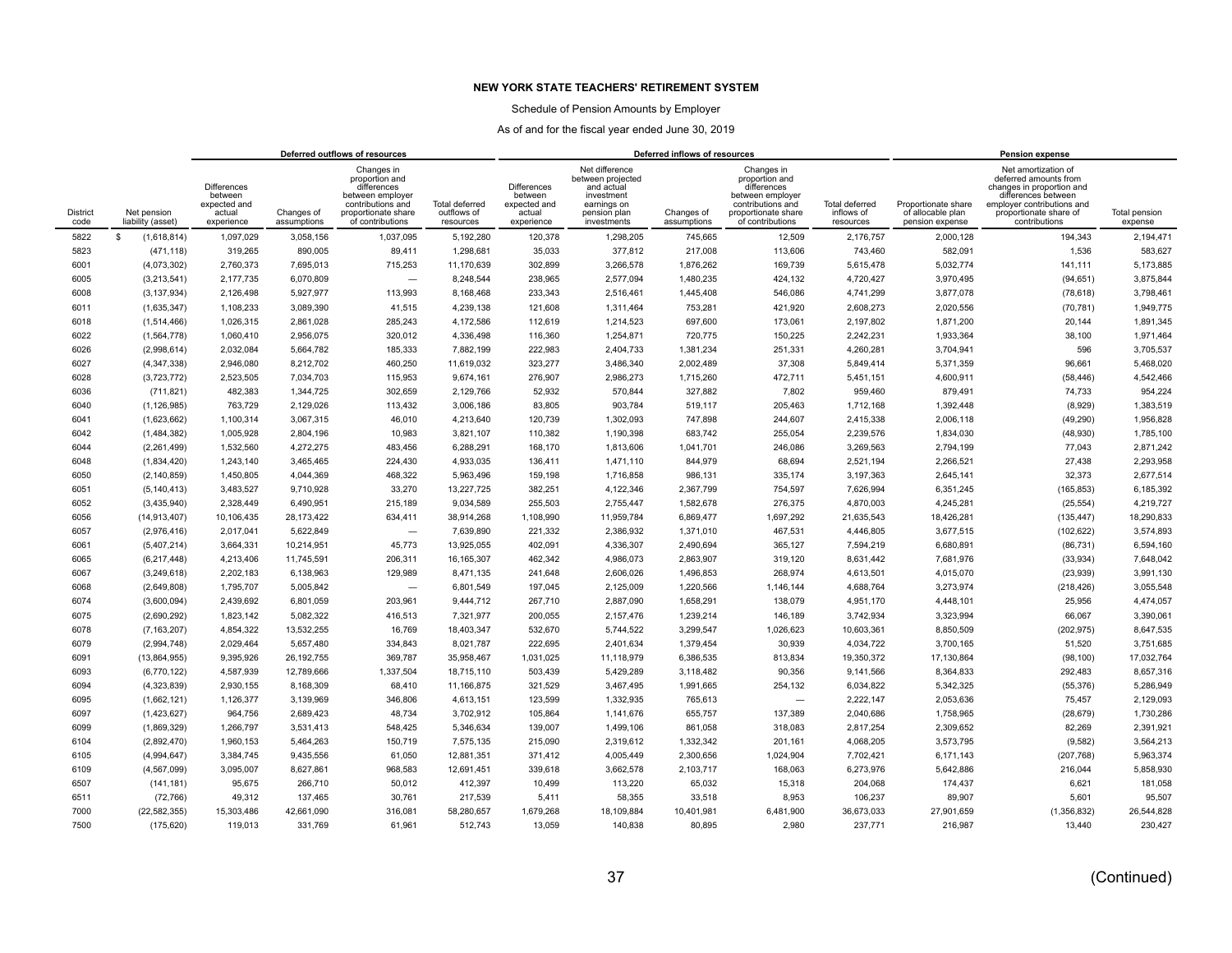### Schedule of Pension Amounts by Employer

|                         |                                  | Deferred outflows of resources                                 |                           |                                                                                                                                 |                                            |                                                                       | Deferred inflows of resources                                                                                 |                           |                                                                                                                                 |                                           |                                                             | <b>Pension expense</b>                                                                                                                                                    |                          |  |
|-------------------------|----------------------------------|----------------------------------------------------------------|---------------------------|---------------------------------------------------------------------------------------------------------------------------------|--------------------------------------------|-----------------------------------------------------------------------|---------------------------------------------------------------------------------------------------------------|---------------------------|---------------------------------------------------------------------------------------------------------------------------------|-------------------------------------------|-------------------------------------------------------------|---------------------------------------------------------------------------------------------------------------------------------------------------------------------------|--------------------------|--|
| <b>District</b><br>code | Net pension<br>liability (asset) | Differences<br>between<br>expected and<br>actual<br>experience | Changes of<br>assumptions | Changes in<br>proportion and<br>differences<br>between employer<br>contributions and<br>proportionate share<br>of contributions | Total deferred<br>outflows of<br>resources | <b>Differences</b><br>between<br>expected and<br>actual<br>experience | Net difference<br>between projected<br>and actual<br>investment<br>earnings on<br>pension plan<br>investments | Changes of<br>assumptions | Changes in<br>proportion and<br>differences<br>between employer<br>contributions and<br>proportionate share<br>of contributions | Total deferred<br>inflows of<br>resources | Proportionate share<br>of allocable plan<br>pension expense | Net amortization of<br>deferred amounts from<br>changes in proportion and<br>differences between<br>employer contributions and<br>proportionate share of<br>contributions | Total pension<br>expense |  |
| 7501                    | \$<br>(372, 162)                 | 252,204                                                        | 703,063                   | 182,481                                                                                                                         | 1,137,749                                  | 27,675                                                                | 298,454                                                                                                       | 171,427                   | 17,302                                                                                                                          | 514,857                                   | 459,825                                                     | 39.239                                                                                                                                                                    | 499,064                  |  |
| 7502                    | (78, 511)                        | 53,205                                                         | 148,318                   | 4,226                                                                                                                           | 205,749                                    | 5,838                                                                 | 62,962                                                                                                        | 36,164                    | 75,397                                                                                                                          | 180,361                                   | 97,005                                                      | (15,939)                                                                                                                                                                  | 81,066                   |  |
| 8000                    | (2,506,542)                      | 1,698,620                                                      | 4,735,194                 | 432,754                                                                                                                         | 6.866.568                                  | 186.391                                                               | 2,010,118                                                                                                     | 1,154,574                 | 24.654                                                                                                                          | 3,375,737                                 | 3,096,962                                                   | 92,105                                                                                                                                                                    | 3,189,067                |  |
| 8102                    | (551, 488)                       | 373,729                                                        | 1,041,835                 | 50,084                                                                                                                          | 1,465,648                                  | 41,010                                                                | 442,265                                                                                                       | 254,029                   | 91,068                                                                                                                          | 828,372                                   | 681,392                                                     | (12, 400)                                                                                                                                                                 | 668,992                  |  |
| 8105                    | (614, 534)                       | 416,454                                                        | 1,160,937                 | 270,427                                                                                                                         | 1,847,818                                  | 45.698                                                                | 492,825                                                                                                       | 283,069                   | 119,775                                                                                                                         | 941,366                                   | 759,288                                                     | 49,588                                                                                                                                                                    | 808,877                  |  |
| 8110                    | (1, 156, 929)                    | 784,021                                                        | 2,185,594                 | 78,761                                                                                                                          | 3,048,376                                  | 86,032                                                                | 927,798                                                                                                       | 532,910                   | 202,297                                                                                                                         | 1,749,036                                 | 1,429,445                                                   | (38, 877)                                                                                                                                                                 | 1,390,569                |  |
| 8112                    | (207, 577)                       | 140,670                                                        | 392,141                   | 144,029                                                                                                                         | 676,840                                    | 15,436                                                                | 166,466                                                                                                       | 95,615                    | $\overline{\phantom{a}}$                                                                                                        | 277,517                                   | 256,472                                                     | 32,492                                                                                                                                                                    | 288,964                  |  |
| 8113                    | (283,065)                        | 191,826                                                        | 534,747                   | 2,890                                                                                                                           | 729,462                                    | 21,049                                                                | 227,003                                                                                                       | 130,386                   | 23,701                                                                                                                          | 402,140                                   | 349,741                                                     | (5,282)                                                                                                                                                                   | 344,459                  |  |
| 8115                    | (302, 491)                       | 204,991                                                        | 571,446                   | 85,759                                                                                                                          | 862.196                                    | 22.494                                                                | 242,582                                                                                                       | 139,335                   | 36,364                                                                                                                          | 440,775                                   | 373,743                                                     | 14,463                                                                                                                                                                    | 388,206                  |  |
| 8120                    | (1,075,324)                      | 728,720                                                        | 2,031,431                 | $\overline{\phantom{0}}$                                                                                                        | 2,760,150                                  | 79,963                                                                | 862,354                                                                                                       | 495,320                   | 436,268                                                                                                                         | 1,873,906                                 | 1,328,618                                                   | (97, 510)                                                                                                                                                                 | 1,231,108                |  |
| 8124                    | (2,595,347)                      | 1,758,800                                                      | 4,902,958                 | 168.250                                                                                                                         | 6.830.008                                  | 192.995                                                               | 2,081,335                                                                                                     | 1,195,480                 | 465.372                                                                                                                         | 3,935,182                                 | 3,206,685                                                   | (48, 155)                                                                                                                                                                 | 3,158,529                |  |
| 8129                    | (750, 146)                       | 508,355                                                        | 1,417,126                 | 155,755                                                                                                                         | 2,081,235                                  | 55,782                                                                | 601,578                                                                                                       | 345,535                   | 14,130                                                                                                                          | 1,017,026                                 | 926,844                                                     | 38,302                                                                                                                                                                    | 965,145                  |  |
| 8130                    | (3,306,545)                      | 2,240,761                                                      | 6,246,506                 | 1,674,766                                                                                                                       | 10.162.033                                 | 245.881                                                               | 2,651,678                                                                                                     | 1,523,075                 | 907.936                                                                                                                         | 5,328,570                                 | 4,085,406                                                   | 122,574                                                                                                                                                                   | 4,207,980                |  |
| 8131                    | (491, 407)                       | 333,014                                                        | 928,334                   | 12,369                                                                                                                          | 1,273,718                                  | 36,542                                                                | 394,083                                                                                                       | 226,354                   | 33,450                                                                                                                          | 690,429                                   | 607,159                                                     | (6, 587)                                                                                                                                                                  | 600,572                  |  |
| 8133                    | (668, 506)                       | 453,030                                                        | 1,262,898                 | 128,978                                                                                                                         | 1,844,905                                  | 49,711                                                                | 536,108                                                                                                       | 307,930                   | 33,747                                                                                                                          | 927,496                                   | 825,974                                                     | 18,220                                                                                                                                                                    | 844,194                  |  |
| 8134                    | (264, 804)                       | 179,451                                                        | 500,250                   | 173,392                                                                                                                         | 853,093                                    | 19,691                                                                | 212,359                                                                                                       | 121,975                   | $\overline{\phantom{0}}$                                                                                                        | 354,026                                   | 327,179                                                     | 36,379                                                                                                                                                                    | 363,557                  |  |
| 8135                    | (1,556,297)                      | 1,054,663                                                      | 2,940,053                 | 472,564                                                                                                                         | 4,467,280                                  | 115,729                                                               | 1,248,070                                                                                                     | 716,868                   |                                                                                                                                 | 2,080,667                                 | 1,922,885                                                   | 94,321                                                                                                                                                                    | 2,017,205                |  |
| 8140                    | (378, 930)                       | 256,791                                                        | 715,849                   | 83,777                                                                                                                          | 1,056,417                                  | 28,178                                                                | 303,882                                                                                                       | 174,544                   | 42,708                                                                                                                          | 549,313                                   | 468,187                                                     | 11,385                                                                                                                                                                    | 479,572                  |  |
| 8142                    | (712, 461)                       | 482,817                                                        | 1,345,934                 | 278,667                                                                                                                         | 2.107.418                                  | 52.980                                                                | 571,357                                                                                                       | 328,177                   | 78.219                                                                                                                          | 1,030,733                                 | 880,282                                                     | 34.264                                                                                                                                                                    | 914.546                  |  |
| 8145                    | (719, 793)                       | 487,786                                                        | 1,359,786                 | 109,811                                                                                                                         | 1,957,383                                  | 53,525                                                                | 577,237                                                                                                       | 331,554                   | 232,064                                                                                                                         | 1,194,381                                 | 889,342                                                     | (10, 594)                                                                                                                                                                 | 878,748                  |  |
| 8146                    | (1,630,978)                      | 1,105,272                                                      | 3,081,135                 | 480,127                                                                                                                         | 4,666,534                                  | 121,283                                                               | 1,307,960                                                                                                     | 751,268                   | 51,153                                                                                                                          | 2,231,663                                 | 2,015,157                                                   | 79,300                                                                                                                                                                    | 2,094,457                |  |
| 8149                    | (236, 956)                       | 160,579                                                        | 447,642                   | 115,837                                                                                                                         | 724,059                                    | 17,621                                                                | 190,027                                                                                                       | 109,148                   | 61,737                                                                                                                          | 378,532                                   | 292,772                                                     | 16,021                                                                                                                                                                    | 308,792                  |  |
| 8150                    | (3,421,459)                      | 2,318,635                                                      | 6,463,593                 | 712,716                                                                                                                         | 9.494.945                                  | 254,426                                                               | 2,743,834                                                                                                     | 1,576,007                 | 373,029                                                                                                                         | 4,947,295                                 | 4,227,388                                                   | 100,580                                                                                                                                                                   | 4,327,968                |  |
| 8151                    | (1,417,232)                      | 960,422                                                        | 2,677,342                 | 735,947                                                                                                                         | 4,373,711                                  | 105,388                                                               | 1,136,547                                                                                                     | 652,812                   | 59,106                                                                                                                          | 1,953,853                                 | 1,751,063                                                   | 110,837                                                                                                                                                                   | 1,861,900                |  |
| 8153                    | (580, 215)                       | 393,197                                                        | 1.096.103                 | 368,063                                                                                                                         | 1.857.363                                  | 43.146                                                                | 465,302                                                                                                       | 267,261                   | 291.616                                                                                                                         | 1,067,325                                 | 716.885                                                     | 48,501                                                                                                                                                                    | 765,387                  |  |
| 8155                    | (932, 961)                       | 632,244                                                        | 1,762,488                 | 206,870                                                                                                                         | 2,601,602                                  | 69.377                                                                | 748,187                                                                                                       | 429,744                   | 91,936                                                                                                                          | 1,339,244                                 | 1,152,721                                                   | 11,598                                                                                                                                                                    | 1,164,319                |  |
| 8160                    | (1.080.539)                      | 732.254                                                        | 2.041.284                 | 206.842                                                                                                                         | 2.980.380                                  | 80.351                                                                | 866.537                                                                                                       | 497.723                   | 415.895                                                                                                                         | 1.860.505                                 | 1.335.062                                                   | (42, 790)                                                                                                                                                                 | 1.292.272                |  |
| 8162                    | (303, 911)                       | 205,953                                                        | 574.129                   | 113,006                                                                                                                         | 893.087                                    | 22.599                                                                | 243,721                                                                                                       | 139,989                   | 75,414                                                                                                                          | 481,723                                   | 375,498                                                     | 7,737                                                                                                                                                                     | 383,235                  |  |
| 8166<br>8167            | (4,506,528)                      | 3,053,959                                                      | 8.513.434<br>353,631      | 208.411<br>52,601                                                                                                               | 11,775,803<br>533,088                      | 335.114<br>13,920                                                     | 3,614,003<br>150,119                                                                                          | 2,075,816<br>86,225       | 177.794<br>11,552                                                                                                               | 6,202,727<br>261,816                      | 5.568.046                                                   | 783                                                                                                                                                                       | 5,568,830                |  |
| 8168                    | (187, 192)<br>(298, 108)         | 126,855<br>202,020                                             | 563,165                   | 107,792                                                                                                                         | 872,977                                    | 22,168                                                                | 239,067                                                                                                       | 137,316                   | 51,994                                                                                                                          | 450,545                                   | 231,286<br>368,327                                          | 8,729<br>4,052                                                                                                                                                            | 240,014<br>372,379       |  |
| 8169                    | (316,094)                        | 214,209                                                        | 597,144                   | 99,303                                                                                                                          | 910,656                                    | 23,505                                                                | 253,491                                                                                                       | 145,601                   | 11,501                                                                                                                          | 434,098                                   | 390,550                                                     | 16,687                                                                                                                                                                    | 407,237                  |  |
| 8170                    | (1,977,269)                      | 1,339,945                                                      | 3,735,326                 | 282,169                                                                                                                         | 5,357,439                                  | 147,034                                                               | 1,585,668                                                                                                     | 910,778                   | 1,028,005                                                                                                                       | 3,671,485                                 | 2,443,017                                                   | (169, 856)                                                                                                                                                                | 2,273,162                |  |
| 8400                    | (729, 095)                       | 494,089                                                        | 1,377,359                 | 67,134                                                                                                                          | 1,938,582                                  | 54,217                                                                | 584,697                                                                                                       | 335,839                   | 193,622                                                                                                                         | 1,168,375                                 | 900,835                                                     | (37, 568)                                                                                                                                                                 | 863,267                  |  |
| 8402                    | (505, 155)                       | 342,330                                                        | 954,305                   | 42,975                                                                                                                          | 1,339,611                                  | 37,564                                                                | 405,108                                                                                                       | 232,687                   | 373,095                                                                                                                         | 1,048,453                                 | 624,145                                                     | (68, 320)                                                                                                                                                                 | 555,825                  |  |
| 8403                    | (491,086)                        | 332,796                                                        | 927,727                   | $\overline{\phantom{0}}$                                                                                                        | 1,260,524                                  | 36,518                                                                | 393,826                                                                                                       | 226,206                   | 312,784                                                                                                                         | 969,334                                   | 606,762                                                     | (64, 758)                                                                                                                                                                 | 542,005                  |  |
| 8406                    | (258, 907)                       | 175,455                                                        | 489,110                   | 39,016                                                                                                                          | 703,581                                    | 19,253                                                                | 207,630                                                                                                       | 119,259                   | 60,308                                                                                                                          | 406,450                                   | 319,893                                                     | (8, 439)                                                                                                                                                                  | 311,453                  |  |
| 8407                    | (1,730,088)                      | 1,172,437                                                      | 3,268,368                 | 349,413                                                                                                                         | 4,790,218                                  | 128,653                                                               | 1,387,442                                                                                                     | 796,921                   | 799,888                                                                                                                         | 3,112,903                                 | 2,137,613                                                   | (123, 686)                                                                                                                                                                | 2,013,927                |  |
| 8409                    | (1,028,783)                      | 697,180                                                        | 1,943,508                 | 503                                                                                                                             | 2,641,191                                  | 76,502                                                                | 825,031                                                                                                       | 473,882                   | 400,048                                                                                                                         | 1,775,463                                 | 1,271,114                                                   | (86,086)                                                                                                                                                                  | 1,185,028                |  |
| 8410                    | (546, 283)                       | 370,202                                                        | 1,032,002                 | 48,244                                                                                                                          | 1,450,448                                  | 40,623                                                                | 438,091                                                                                                       | 251,631                   | 493,909                                                                                                                         | 1,224,254                                 | 674,961                                                     | (84, 581)                                                                                                                                                                 | 590,380                  |  |
| 8412                    | (934, 928)                       | 633,577                                                        | 1,766,205                 | 85,832                                                                                                                          | 2,485,613                                  | 69,523                                                                | 749,764                                                                                                       | 430,651                   | 492,417                                                                                                                         | 1,742,355                                 | 1,155,152                                                   | (72, 849)                                                                                                                                                                 | 1,082,303                |  |
| 8415                    | (899, 818)                       | 609,784                                                        | 1,699,877                 | 24,171                                                                                                                          | 2,333,832                                  | 66,912                                                                | 721,608                                                                                                       | 414,478                   | 528.350                                                                                                                         | 1,731,348                                 | 1,111,772                                                   | (113, 485)                                                                                                                                                                | 998,286                  |  |
| 8416                    | (364, 689)                       | 247,140                                                        | 688,946                   | 146,913                                                                                                                         | 1,082,999                                  | 27,119                                                                | 292,461                                                                                                       | 167,984                   | 147,689                                                                                                                         | 635,253                                   | 450,591                                                     | (6, 345)                                                                                                                                                                  | 444,246                  |  |
|                         |                                  |                                                                |                           |                                                                                                                                 |                                            |                                                                       |                                                                                                               |                           |                                                                                                                                 |                                           |                                                             |                                                                                                                                                                           |                          |  |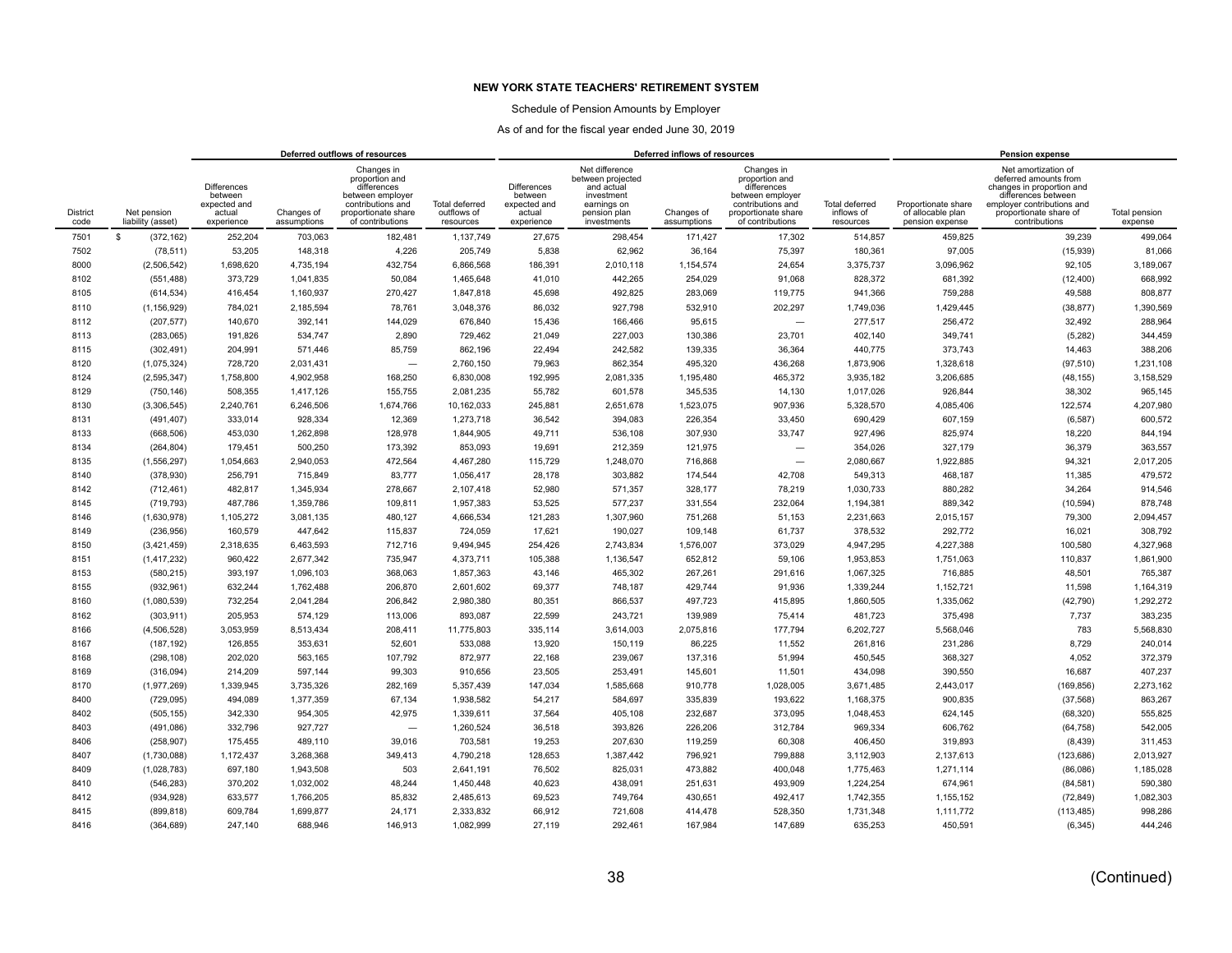### Schedule of Pension Amounts by Employer

## As of and for the fiscal year ended June 30, 2019

|                            | Deferred outflows of resources   |                                                                       |                           |                                                                                                                                 |                                                   |                                                                       |                                                                                                               | Deferred inflows of resources | Pension expense                                                                                                                 |                                                  |                                                             |                                                                                                                                                                           |                          |
|----------------------------|----------------------------------|-----------------------------------------------------------------------|---------------------------|---------------------------------------------------------------------------------------------------------------------------------|---------------------------------------------------|-----------------------------------------------------------------------|---------------------------------------------------------------------------------------------------------------|-------------------------------|---------------------------------------------------------------------------------------------------------------------------------|--------------------------------------------------|-------------------------------------------------------------|---------------------------------------------------------------------------------------------------------------------------------------------------------------------------|--------------------------|
| District<br>code           | Net pension<br>liability (asset) | <b>Differences</b><br>between<br>expected and<br>actual<br>experience | Changes of<br>assumptions | Changes in<br>proportion and<br>differences<br>between employer<br>contributions and<br>proportionate share<br>of contributions | <b>Total deferred</b><br>outflows of<br>resources | <b>Differences</b><br>between<br>expected and<br>actual<br>experience | Net difference<br>between projected<br>and actual<br>investment<br>earnings on<br>pension plan<br>investments | Changes of<br>assumptions     | Changes in<br>proportion and<br>differences<br>between employer<br>contributions and<br>proportionate share<br>of contributions | <b>Total deferred</b><br>inflows of<br>resources | Proportionate share<br>of allocable plan<br>pension expense | Net amortization of<br>deferred amounts from<br>changes in proportion and<br>differences between<br>emplover contributions and<br>proportionate share of<br>contributions | Total pension<br>expense |
| 8419                       | (637, 550)                       | 432,052                                                               | 1,204,418                 | 13,496                                                                                                                          | 1,649,965                                         | 47,409                                                                | 511,282                                                                                                       | 293,671                       | 618,031                                                                                                                         | 1,470,394                                        | 787,726                                                     | (108, 258)                                                                                                                                                                | 679,468                  |
| 8420                       | (549, 608)                       | 372,455                                                               | 1,038,283                 | 236,459                                                                                                                         | 1.647.198                                         | 40,870                                                                | 440,757                                                                                                       | 253,163                       | 210,955                                                                                                                         | 945,745                                          | 679,069                                                     | 4,307                                                                                                                                                                     | 683,376                  |
| 8421                       | (437, 914)                       | 296,763                                                               | 827,277                   | 24,597                                                                                                                          | 1.148.637                                         | 32,564                                                                | 351,184                                                                                                       | 201,714                       | 199,507                                                                                                                         | 784,969                                          | 541,065                                                     | (33, 893)                                                                                                                                                                 | 507,171                  |
| 8423                       | (272, 615)                       | 184.744                                                               | 515,007                   | 43,222                                                                                                                          | 742.973                                           | 20,272                                                                | 218,623                                                                                                       | 125,573                       | 59.424                                                                                                                          | 423,892                                          | 336,830                                                     | (7,936)                                                                                                                                                                   | 328,895                  |
| 8424                       | (199, 873)                       | 135.449                                                               | 377,586                   | 1,384                                                                                                                           | 514.419                                           | 14.863                                                                | 160,288                                                                                                       | 92,066                        | 65,702                                                                                                                          | 332,919                                          | 246,953                                                     | (15, 171)                                                                                                                                                                 | 231,782                  |
| 8425                       | (489, 145)                       | 331,481                                                               | 924,061                   | 11,532                                                                                                                          | 1.267.074                                         | 36,374                                                                | 392,269                                                                                                       | 225,312                       | 426,438                                                                                                                         | 1,080,393                                        | 604,364                                                     | (74, 797)                                                                                                                                                                 | 529,567                  |
| 8426                       | (182, 764)                       | 123.855                                                               | 345,266                   | 207,479                                                                                                                         | 676,600                                           | 13,591                                                                | 146,568                                                                                                       | 84,186                        | 76,983                                                                                                                          | 321,327                                          | 225,815                                                     | 17,826                                                                                                                                                                    | 243,641                  |
| 8427                       | (118, 756)                       | 80,478                                                                | 224,346                   | 23,880                                                                                                                          | 328,704                                           | 8,831                                                                 | 95,236                                                                                                        | 54,702                        | 24,816                                                                                                                          | 183,585                                          | 146,729                                                     | 1,476                                                                                                                                                                     | 148,205                  |
| 8428                       | (626, 510)                       | 424,570                                                               | 1,183,561                 | $\overline{\phantom{0}}$                                                                                                        | 1,608,131                                         | 46,588                                                                | 502,429                                                                                                       | 288,586                       | 173,602                                                                                                                         | 1,011,205                                        | 774,085                                                     | (35, 148)                                                                                                                                                                 | 738,937                  |
| 8429                       | (367, 509)                       | 249,051                                                               | 694,273                   | 54,678                                                                                                                          | 998,003                                           | 27,329                                                                | 294,723                                                                                                       | 169,284                       | 288,316                                                                                                                         | 779,651                                          | 454,076                                                     | (48, 598)                                                                                                                                                                 | 405,478                  |
| 8430                       | (385, 881)                       | 261,502                                                               | 728,980                   | $\overline{\phantom{0}}$                                                                                                        | 990,482                                           | 28,695                                                                | 309,457                                                                                                       | 177,746                       | 315,019                                                                                                                         | 830,916                                          | 476,776                                                     | (66, 834)                                                                                                                                                                 | 409,941                  |
| 8431                       | (406, 753)                       | 275,646                                                               | 768,412                   | $\overline{\phantom{0}}$                                                                                                        | 1,044,058                                         | 30,247                                                                | 326,195                                                                                                       | 187,360                       | 475,149                                                                                                                         | 1,018,952                                        | 502,565                                                     | (100, 803)                                                                                                                                                                | 401,762                  |
| 8432                       | (411,560)                        | 278,904                                                               | 777,492                   | $\overline{\phantom{0}}$                                                                                                        | 1,056,396                                         | 30,604                                                                | 330,050                                                                                                       | 189,575                       | 628,213                                                                                                                         | 1,178,442                                        | 508,504                                                     | (154, 415)                                                                                                                                                                | 354,088                  |
| 8433                       | (115,682)                        | 78.395                                                                | 218,539                   | 16,182                                                                                                                          | 313,116                                           | 8,602                                                                 | 92,771                                                                                                        | 53,286                        | 231,981                                                                                                                         | 386,641                                          | 142,931                                                     | (44, 087)                                                                                                                                                                 | 98,844                   |
| 8434                       | (241, 895)                       | 163.926                                                               | 456,973                   | $\overline{\phantom{0}}$                                                                                                        | 620.899                                           | 17,988                                                                | 193.988                                                                                                       | 111.423                       | 509.398                                                                                                                         | 832,796                                          | 298,874                                                     | (93, 315)                                                                                                                                                                 | 205,559                  |
| 8435                       | (184, 353)                       | 124.932                                                               | 348,268                   | $\overline{\phantom{0}}$                                                                                                        | 473.200                                           | 13,709                                                                | 147.842                                                                                                       | 84,918                        | 377.745                                                                                                                         | 624.214                                          | 227,778                                                     | (70, 748)                                                                                                                                                                 | 157,030                  |
| 8436                       | (666, 370)                       | 451,582                                                               | 1,258,863                 | $\overline{\phantom{0}}$                                                                                                        | 1.710.445                                         | 49,553                                                                | 534,395                                                                                                       | 306,946                       | 1.365.756                                                                                                                       | 2,256,649                                        | 823,335                                                     | (255, 737)                                                                                                                                                                | 567,598                  |
| Closed<br><b>Districts</b> |                                  |                                                                       |                           | 1,533,016                                                                                                                       | 1,533,016                                         |                                                                       |                                                                                                               |                               | 100,262                                                                                                                         | 100,262                                          |                                                             | 310,513                                                                                                                                                                   | 310,513                  |

See accompanying notes to schedule of employer allocations and schedule of pension amounts by employer.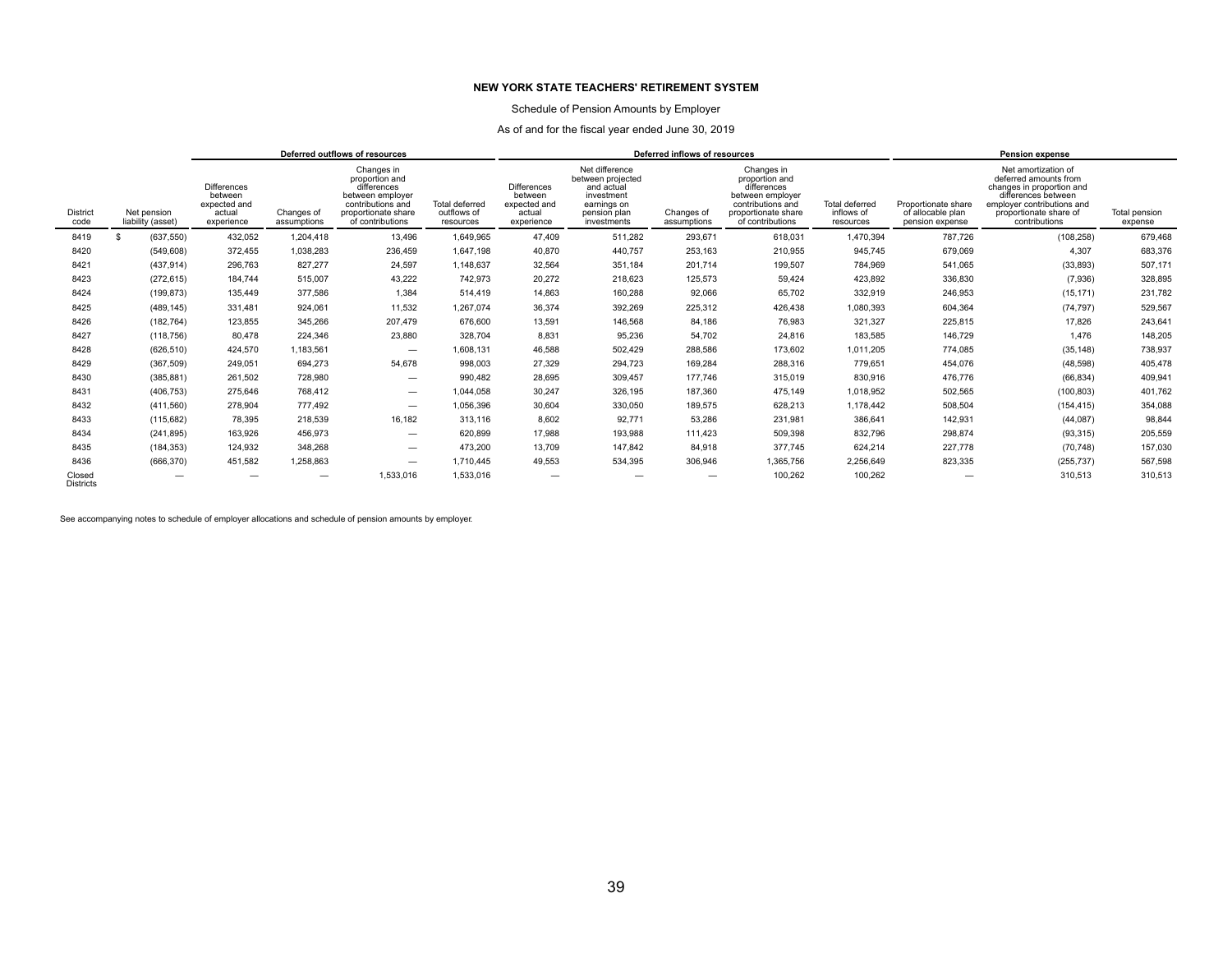Notes to Schedule of Employer Allocations and Schedule of Pension Amounts by Employer

June 30, 2019

# <span id="page-41-0"></span>**(1) Plan Description**

The New York State Teachers' Retirement System (NYSTRS or the System) is a public employee retirement system (PERS) that was created and exists, pursuant to Article 11 of the New York State Education Law. The System is the administrator of a cost-sharing, multiple-employer, defined benefit plan, administered by a 10-member Board to provide pension benefits for teachers employed by participating employers in the State of New York, excluding New York City. For additional Plan information please refer to the NYSTRS Comprehensive Annual Financial Report which can be found on the System's website located at www.nystrs.org.

# *(a) Benefits*

The benefits provided to members of the System are established by New York State law and may be amended only by the Legislature with the Governor's approval. Benefit provisions vary depending on date of membership and are subdivided into the following six classes:

*(i) Tier 1*

Members who last joined prior to July 1, 1973 are covered by the provisions of Article 11 of the Education Law.

*(ii) Tier 2*

Members who last joined on or after July 1, 1973 and prior to July 27, 1976 are covered by the provisions of Article 11 of the Education Law and Article 11 of the Retirement and Social Security Law (RSSL).

*(iii) Tier 3*

Members who last joined on or after July 27, 1976 and prior to September 1, 1983 are covered by the provisions of Article 14 and Article 15 of the RSSL.

*(iv) Tier 4*

Members who last joined on or after September 1, 1983 and prior to January 1, 2010 are covered by the provisions of Article 15 of the RSSL.

*(v) Tier 5*

Members who joined on or after January 1, 2010 and prior to April 1, 2012 are covered by the provisions of Article 15 of the RSSL.

*(vi) Tier 6*

Members who joined on or after April 1, 2012 are covered by the provisions of Article 15 of the RSSL.

## *(b) Service Retirements*

Tier 1 members are eligible, beginning at age 55, for a service retirement allowance of approximately 2% per year of credited service times final average salary.

Under Article 19 of the RSSL, eligible Tiers 1 and 2 members can receive additional service credit of one-twelfth of a year for each year of retirement credit as of the date of retirement or death up to a maximum of two additional years.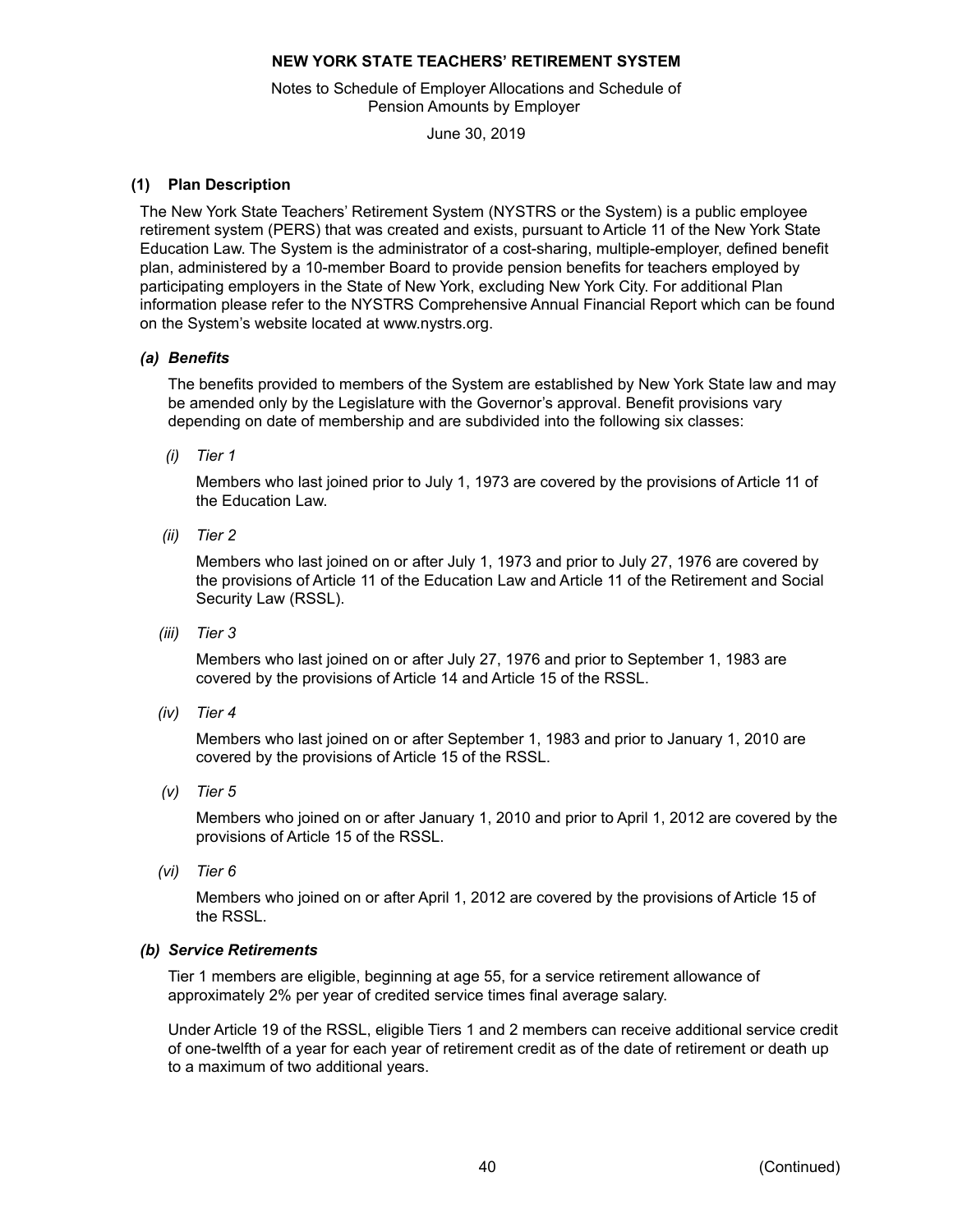Notes to Schedule of Employer Allocations and Schedule of Pension Amounts by Employer

June 30, 2019

Tiers 2 through 5 are eligible for the same but with the following limitations: (1) Tiers 2 through 4 members receive an unreduced benefit for retirement at age 62 or retirement at ages 55 through 61 with 30 years of service or a reduced benefit for retirement at ages 55 through 61 with less than 30 years of service. (2) Tier 5 members receive an unreduced benefit for retirement at age 62 or retirement at ages 57 through 61 with 30 years of service. They receive a reduced benefit for retirement at ages 55 and 56 regardless of service credit, or ages 57 through 61 with less than 30 years of service.

Tier 6 members are eligible for a service retirement allowance of 1.75% per year of credited service for the first 20 years of service plus 2% per year for years of service in excess of 20 years times final average salary. Tier 6 members receive an unreduced benefit for retirement at age 63. They receive a reduced benefit at ages 55 through 62 regardless of service credit.

# *(c) Vested Benefits*

Retirement benefits vest after 5 years of credited service except for Tiers 5 and 6 where 10 years of credited service are required. Benefits are payable at age 55 or greater with the limitations noted for service retirements above.

# *(d) Disability Retirement*

Members are eligible for disability retirement benefits after 10 years of credited New York State service except for Tier 3 where disability retirement is permissible after 5 years of credited New York State service pursuant to the provisions of Article 14 of the RSSL. The Tier 3 benefit is integrated with Social Security.

## *(e) Death Benefits*

Death benefits are paid to the beneficiary of active members who die in service and certain retirees. The benefit is based on final salary, age and the number of years of credited service. For retired members, it is also based on the number of years in retirement.

## *(f) Prior Service*

After 2 years of membership, members of all tiers may claim and receive credit for prior New York State public or teaching service. Only Tiers 1 and 2 members may, under certain conditions, claim out of state service. Certain members may also claim military service credit prior to or interrupting membership.

## *(g) Tier Reinstatement*

In accordance with Chapter 640 of the Laws of 1998, any active member who had a prior membership may elect to be reinstated to their original date and Tier of membership.

# *(h) Permanent Cost of Living Adjustment (COLA)*

Section 532-a of the Education Law provides a permanent cost-of-living benefit to both current and future retired members. This benefit will be paid commencing September of each year to retired members who have attained age 62 and have been retired for 5 years or attained age 55 and have been retired for 10 years. Disability retirees must have been retired for 5 years, regardless of age, to be eligible. The annual COLA percentage is equal to 50% of the increase in the consumer price index, not to exceed 3.0% nor be lower than 1.0%. It is applied to the first \$18,000 of the annual benefit. The applicable percentage payable beginning September 2019 is 1.0%.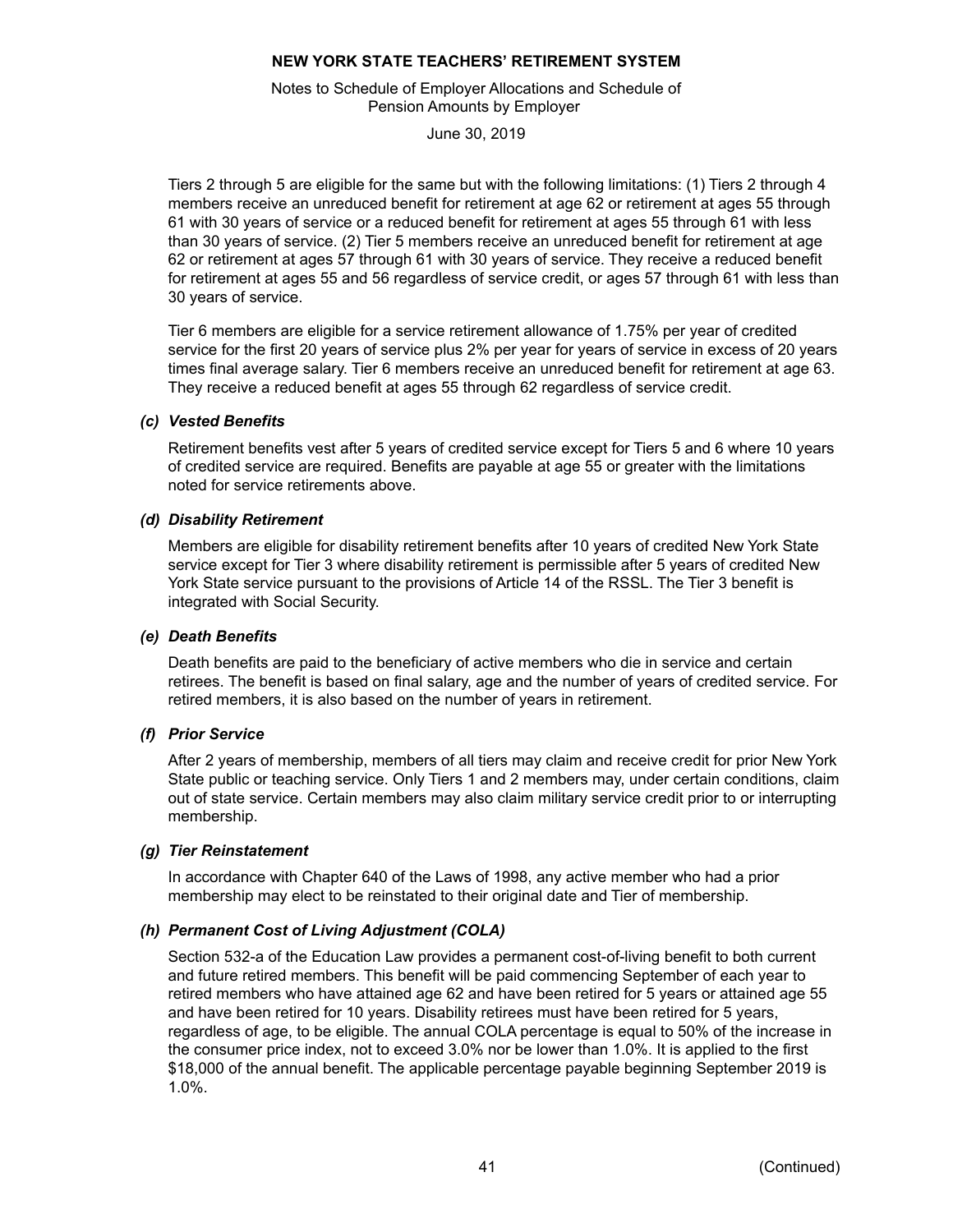Notes to Schedule of Employer Allocations and Schedule of Pension Amounts by Employer

June 30, 2019

Members who retired prior to July 1, 1970 are eligible for a minimum benefit of \$17,500 for 35 years of credited full-time New York State service. Certain members who retire pursuant to the provisions of Article 14 of the RSSL are eligible for automatic cost-of-living supplementation based on the increase in the consumer price index with a maximum per annum increase of 3.0%.

## **(2) Contributions**

# *(a) Employer Contributions*

Pursuant to Article 11 of the New York State Education Law, employers are required to contribute at an actuarially determined rate adopted annually by the Retirement Board. The actuarially determined contribution rate applied to 2018-19 salaries is 10.62%. A reconciliation of total required employer contributions presented in the Schedule of Employer Allocations and additions from employer contributions per the System's Statement of Changes in Fiduciary Net Position for fiscal year June 30, 2019 is as follows:

| Total required employer contributions    | S | 1,772,650,717 |
|------------------------------------------|---|---------------|
| Miscellaneous billing adjustments        |   | 1.995.438     |
| Additions from employer<br>contributions |   | 1,774,646,155 |

# *(b) Member Contributions*

Tier 3 and Tier 4 members are required by law to contribute 3.0% of salary to the System. Effective October 2000, contributions were eliminated for Tiers 3 and 4 members with 10 or more years of service or membership. Effective January 1, 2010, Tier 5 members are required by law to contribute 3.5% of salary throughout their active membership. Effective April 1, 2012, Tier 6 members are required by law to contribute between 3.0% and 6.0% of salary throughout their active membership in accordance with a schedule based upon salary earned. Pursuant to Article 14 and Article 15 of the RSSL, those member contributions are used to help fund the benefits provided by the System. However, if a member dies or leaves covered employment with less than 5 years of credited service for Tiers 3 and 4, or 10 years of credited service for Tiers 5 and 6, the member contributions with interest calculated at 5.0% per annum are refunded to the employee or designated beneficiary. Eligible Tier 1 and Tier 2 members may make member contributions under certain conditions pursuant to the provisions of Article 11 of the Education Law and Article 11 of the RSSL. Upon termination of membership, such accumulated member contributions are refunded. At retirement, such accumulated member contributions can be withdrawn or are paid as a life annuity.

## **(3) Basis of Presentation**

The Schedule of Employer Allocations and Schedule of Pension Amounts by Employer (collectively, the Schedules) present amounts that are elements of the financial statements of the System or of its participating employers. Accordingly, they do not purport to be a complete presentation of the financial position or changes in financial position of either the System or its participating employers. The amounts presented in the Schedules were prepared in accordance with U.S. generally accepted accounting principles. Such preparation requires management of the System to make a number of estimates and assumptions relating to the reported amounts. Due to the inherent nature of these estimates, actual results could differ from those estimates.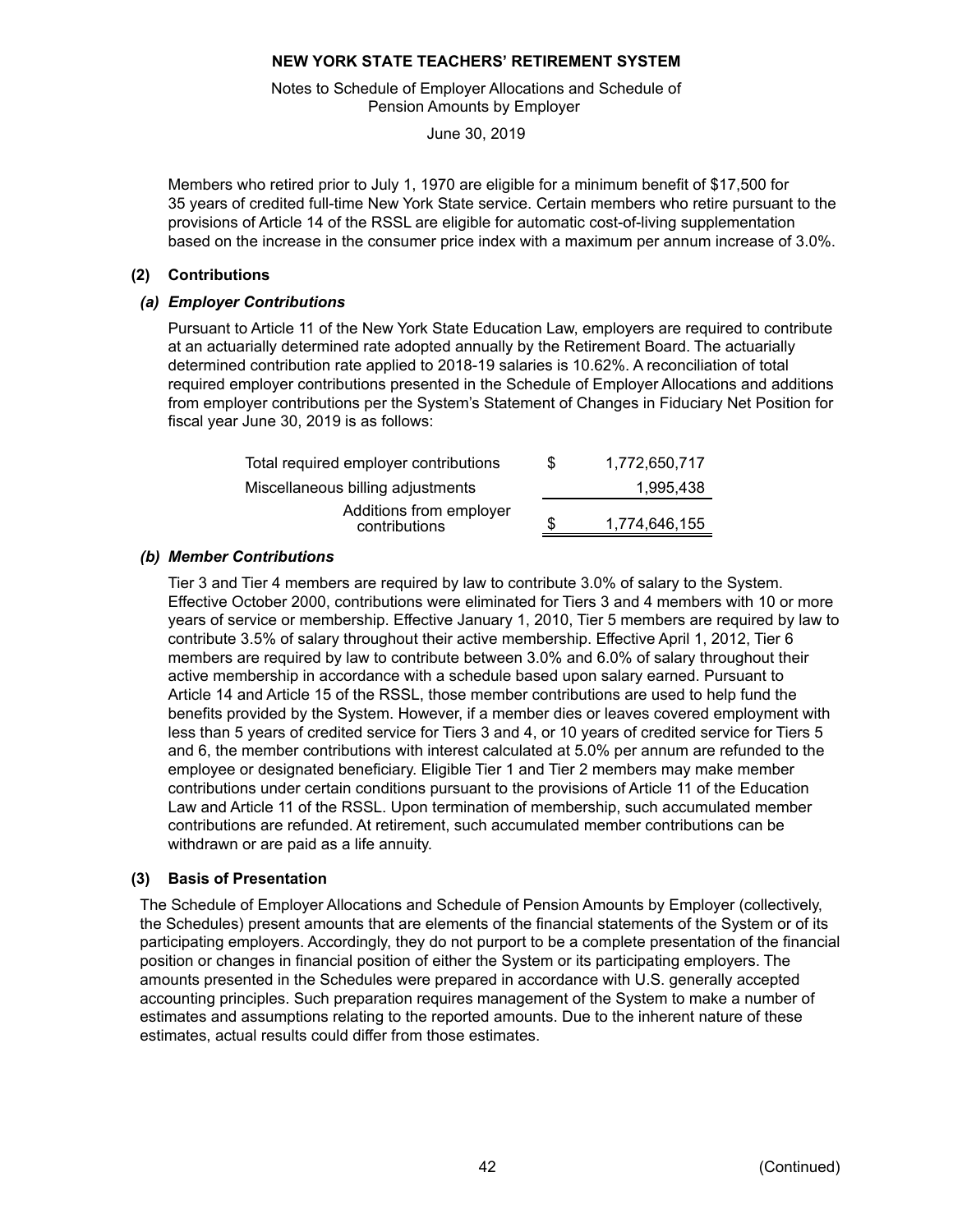Notes to Schedule of Employer Allocations and Schedule of Pension Amounts by Employer

June 30, 2019

# **(4) Employer Allocation Percentages**

The employer allocation percentages presented in the Schedule of Employer Allocations and applied to amounts presented in the Schedule of Pension Amounts by Employer are based on the ratio of each employer's actuarially determined contribution to the System's total actuarially determined employer contribution for the fiscal year ended June 30, 2019. The employer allocation percentages have been rounded for presentation purposes. Therefore, use of these percentages to recalculate individual employer amounts presented in the Schedule of Pension Amounts by Employer may result in immaterial differences due to this rounding.

# **(5) Summary of Significant Accounting Policies**

The System's financial statements from which the System's fiduciary net position is determined are prepared using the accrual basis of accounting. Plan member contributions are recognized in the period in which the contributions are due. Employer contributions are recognized when due and the employer has a legal requirement to provide the contributions. Benefits and refunds are recognized when due and payable in accordance with the terms of the plan. Plan investments are reported at fair value. For detailed information on how investments are valued, please refer to the System's annual report.

# **(6) Collective Net Pension Liability (Asset) and Actuarial Information**

The components of the net pension liability (asset) of the participating school districts at June 30, 2019 are as follows:

| Total pension liability                                                | \$119.879.473.882 |
|------------------------------------------------------------------------|-------------------|
| Plan fiduciary net position                                            | \$122,477,480,654 |
| School districts' net pension liability (asset)                        | (2,598,006,772)   |
| Plan fiduciary net position as a percentage of total pension liability | 102.2 $%$         |

## *(a) Actuarial Methods and Assumptions*

The total pension liability at June 30, 2019 measurement date was determined using an actuarial valuation as of June 30, 2018, with update procedures used to roll forward the total pension liability to June 30, 2019, using the following actuarial methods and assumptions:

| Actuarial cost method      | Entry age normal |                                                                                                                        |  |  |  |  |  |
|----------------------------|------------------|------------------------------------------------------------------------------------------------------------------------|--|--|--|--|--|
| Inflation                  | 2.20%            |                                                                                                                        |  |  |  |  |  |
| Projected salary increases |                  | Rates of increase differ based on service.<br>They have been calculated based upon<br>recent NYSTRS member experience. |  |  |  |  |  |
|                            | <b>Service</b>   | Rate                                                                                                                   |  |  |  |  |  |
|                            | 5                | 4.72%                                                                                                                  |  |  |  |  |  |
|                            | 15               | 3.46                                                                                                                   |  |  |  |  |  |
|                            | 25               | 2.37                                                                                                                   |  |  |  |  |  |
|                            | 35               | 1.90                                                                                                                   |  |  |  |  |  |
| Projected COLAs            |                  | 1.3% compounded annually                                                                                               |  |  |  |  |  |
| Investment rate of return  |                  | 7.10% compounded annually, net of pension plan<br>investment expense, including inflation.                             |  |  |  |  |  |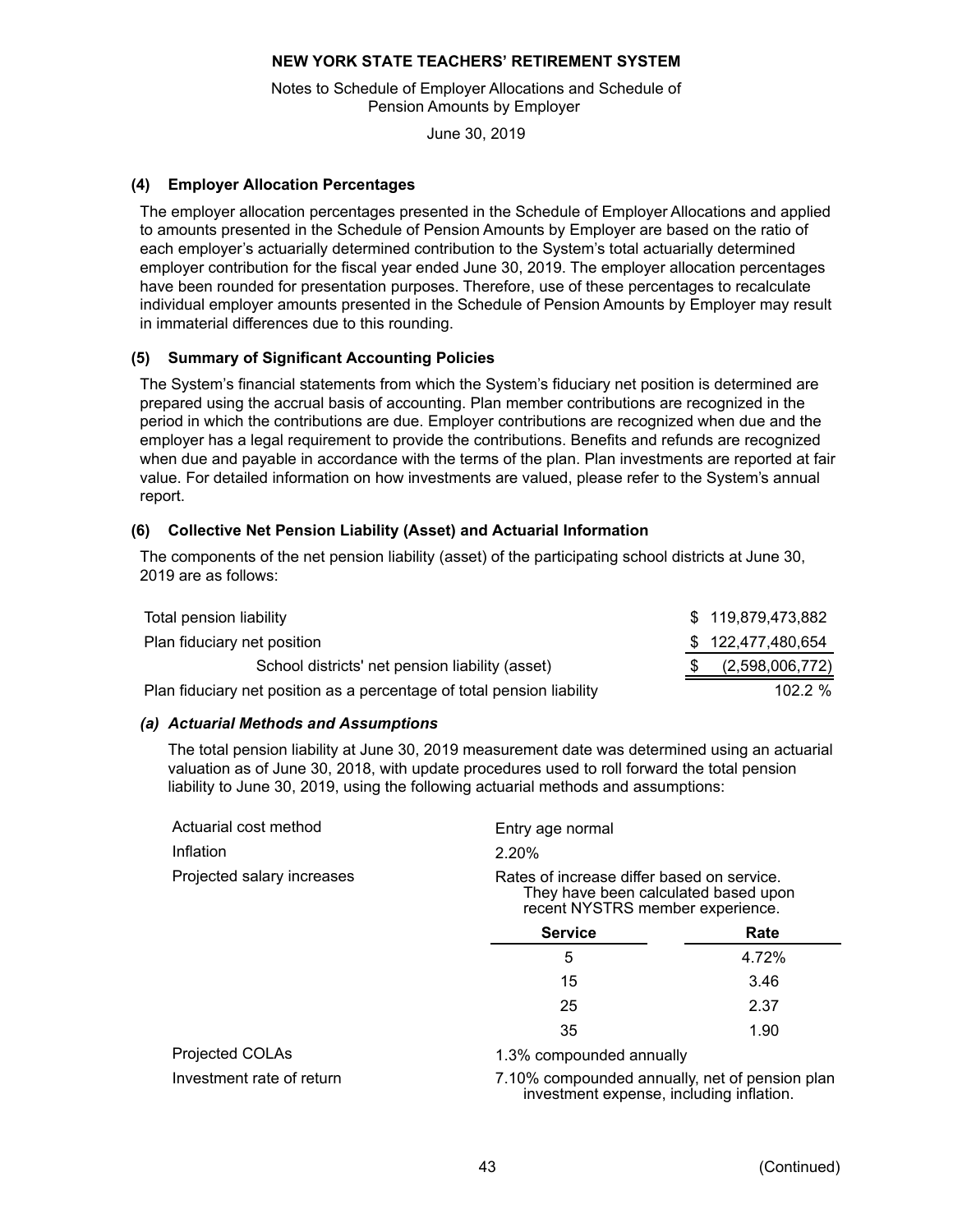Notes to Schedule of Employer Allocations and Schedule of Pension Amounts by Employer

June 30, 2019

Annuitant mortality rates are based on plan member experience, with adjustments for mortality improvements based on Society of Actuaries Scale MP2018, applied on a generational basis. Active member mortality rates are based on plan member experience.

The actuarial assumptions were based on the results of an actuarial experience study for the period of July 1, 2009 and June 30, 2014.

The long-term expected rate of return on pension plan investments was determined in accordance with Actuarial Standard of Practice (ASOP) No. 27, *Selection of Economic Assumptions for Measuring Pension Obligations*. ASOP No. 27 provides guidance on the selection of an appropriate assumed investment rate of return. Consideration was given to expected future real rates of return (expected returns, net of pension plan investment expense and inflation) for each major asset class as well as historical investment data and plan performance.

The Long Term Expected Real Rates of Return are presented by asset allocation classification, which differs from the financial statement presentation. Best estimates of arithmetic real rates of return for each major asset class included in the System's target asset allocation as of the measurement date of June 30, 2019 are summarized in the following table:

|                       | <b>Target</b><br>allocation | Long-term<br>expected real rate<br>of return* |  |  |
|-----------------------|-----------------------------|-----------------------------------------------|--|--|
| Asset class:          |                             |                                               |  |  |
| Domestic equity       | 33%                         | 6.3%                                          |  |  |
| International equity  | 16                          | 7.8                                           |  |  |
| Global equity         | 4                           | 7.2                                           |  |  |
| Real estate equity    | 11                          | 4.6                                           |  |  |
| Private equity        | 8                           | 9.9                                           |  |  |
| Domestic fixed income | 16                          | 1.3                                           |  |  |
| Global bonds          | 2                           | 0.9                                           |  |  |
| High-yield bonds      | 1                           | 3.6                                           |  |  |
| Private debt          | 1                           | 6.5                                           |  |  |
| Real estate debt      | 7                           | 2.9                                           |  |  |
| Cash equivalents      |                             | 0.3                                           |  |  |
| Total                 | 100%                        |                                               |  |  |

\*Real rates of return are net of the long-term inflation assumption of 2.2% for 2019.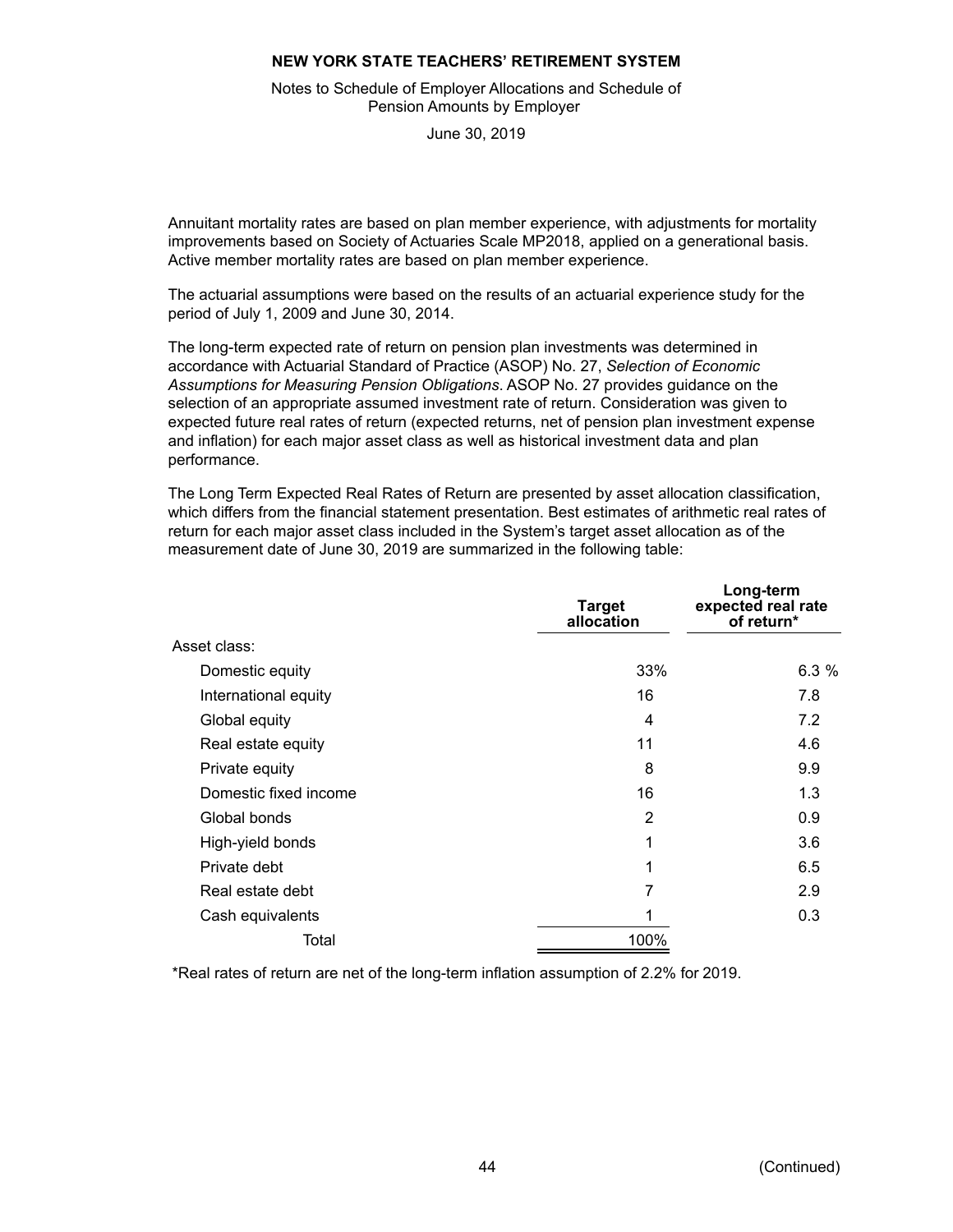Notes to Schedule of Employer Allocations and Schedule of Pension Amounts by Employer

June 30, 2019

## *(b) Discount Rate*

The discount rate used to measure the total pension liability as of June 30, 2019 was 7.10%. The projection of cash flows used to determine the discount rate assumed that contributions from plan members will be made at the current member contribution rates and that contributions from school districts will be made at statutorily required rates, actuarially determined. Based on those assumptions, the System's fiduciary net position was projected to be available to make all projected future benefit payments of current plan members. Therefore, the long-term expected rate of return on pension plan investments was applied to all periods of projected benefit payments to determine the total pension liability.

## *(c) Sensitivity of the Net Pension Liability (Asset) to Changes in the Discount Rate*

The following presents the net pension liability (asset) of the NYSTRS participating school districts calculated using the discount rate of 7.10% for June 30, 2019, as well as what the school districts' net pension liability (asset) would be if it were calculated using a discount rate that is 1 percentage-point lower (6.10%) or 1-percentage-point higher (8.10%) than the current rate:

| 1% Decrease |                |  | <b>Current discount rate</b> | 1% Increase |                  |  |  |  |
|-------------|----------------|--|------------------------------|-------------|------------------|--|--|--|
| $(6.10\%)$  |                |  | $(7.10\%)$                   | $(8.10\%)$  |                  |  |  |  |
| -\$         | 11,727,131,370 |  | (2,598,006,772)              |             | (14,615,181,127) |  |  |  |

## **(7) Collective Deferred Outflows of Resources and Deferred Inflows of Resources**

Annual changes to the net pension liability (asset) resulting from differences between expected and actual experience with regard to economic and demographic factors and from changes of assumptions about future economic or demographic factors or other inputs are deferred and amortized over a closed period equal to the average of the expected service lives of all members and beneficiaries that are provided with pension benefits determined for the period during which the changes occurred. Differences between projected and actual earnings on pension plan investments are amortized over a closed 5-year period. The following presents a summary of changes in the collective deferred outflows of resources and deferred inflows of resources (excluding employerspecific amounts) for the year ended June 30, 2019:

| Deferred outflows of<br>resources          | <b>Measurement</b><br>period<br>July 1-June 30 | <b>Amortization</b><br>period | <b>Beginning</b><br>balance<br>on prior<br>measurement<br>period deferrals |    | Current<br>measurement<br>period<br>additions |    | <b>Amortization of</b><br>amounts<br>recognized in<br>current period<br>pension expense |   | End of year<br>balance |
|--------------------------------------------|------------------------------------------------|-------------------------------|----------------------------------------------------------------------------|----|-----------------------------------------------|----|-----------------------------------------------------------------------------------------|---|------------------------|
| Changes of assumptions                     | 2016                                           | 7.2                           | \$<br>4,133,163,598                                                        | \$ |                                               | \$ | (984, 086, 571)                                                                         | S | 3,149,077,027          |
|                                            | 2017                                           | 7.1                           | 2,187,906,617                                                              |    |                                               |    | (429,001,298)                                                                           |   | 1,758,905,319          |
| Total                                      |                                                |                               | 6,321,070,215                                                              |    |                                               |    | (1,413,087,869)                                                                         |   | 4,907,982,346          |
| Differences between<br>expected and actual |                                                | 7.1                           |                                                                            |    |                                               |    |                                                                                         |   |                        |
| experience                                 | 2017                                           |                               | 522.854.456                                                                |    |                                               |    | (102, 520, 481)                                                                         |   | 420,333,975            |
|                                            | 2018                                           | 7.1                           | 828,446,908                                                                |    |                                               |    | (135, 810, 969)                                                                         |   | 692,635,939            |
|                                            | 2019                                           | 7.1                           |                                                                            |    | 753,802,277                                   |    | (106, 169, 335)                                                                         |   | 647,632,942            |
| Total                                      |                                                |                               | 1,351,301,364                                                              |    | 753,802,277                                   |    | (344, 500, 785)                                                                         |   | 1,760,602,856          |
|                                            | Total deferred outflows of resources           |                               | 7,672,371,579                                                              | S  | 753,802,277                                   | S  | (1,757,588,654)                                                                         | S | 6,668,585,202          |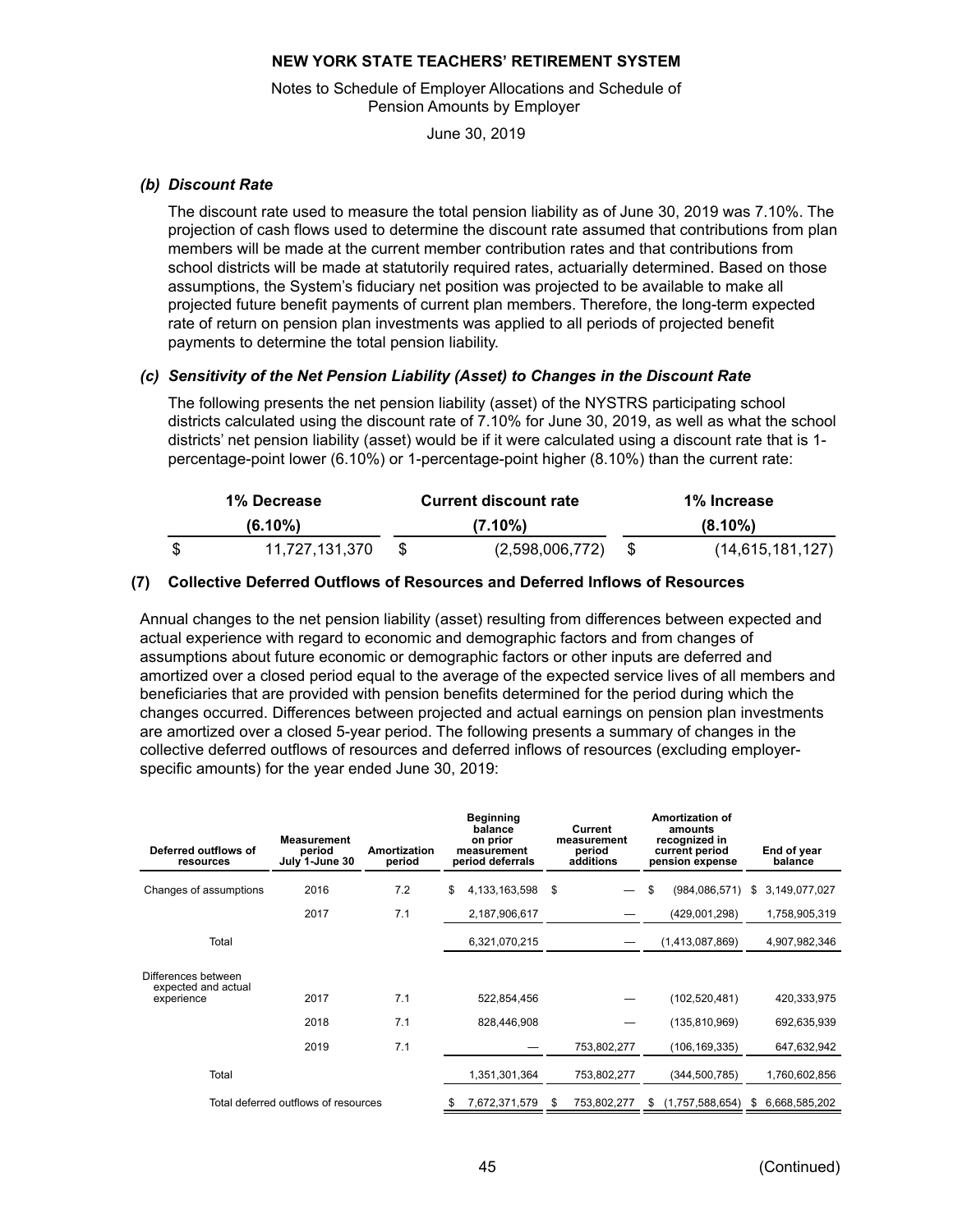# Notes to Schedule of Employer Allocations and Schedule of Pension Amounts by Employer

June 30, 2019

| Deferred inflows of<br>resources               | <b>Measurement</b><br>period<br>July 1-June 30 | <b>Amortization</b><br>period | <b>Beginning</b><br>balance on prior<br>measurement<br>period deferrals | Current<br>measurement<br>period<br>additions | <b>Amortization of</b><br>amounts<br>recognized in<br>current period<br>pension expense | End of year<br>balance |
|------------------------------------------------|------------------------------------------------|-------------------------------|-------------------------------------------------------------------------|-----------------------------------------------|-----------------------------------------------------------------------------------------|------------------------|
| Net difference between                         | 2015                                           | 5                             | (581, 912, 715)                                                         |                                               | 581,912,715                                                                             |                        |
| projected and actual<br>investment earnings on | 2016                                           | 5                             | (2,201,589,132)                                                         |                                               | 1,100,794,567                                                                           | (1, 100, 794, 565)     |
| pension plan<br>investments                    | 2017                                           | 5                             | 3,289,602,964                                                           |                                               | (1,096,534,321)                                                                         | 2,193,068,643          |
|                                                | 2018                                           | 5                             | 1,501,210,063                                                           |                                               | (375, 302, 516)                                                                         | 1,125,907,547          |
|                                                | 2019                                           | 5                             |                                                                         | (168, 392, 719)                               | 33,678,544                                                                              | (134, 714, 175)        |
| Total                                          |                                                |                               | 2,007,311,180                                                           | (168, 392, 719)                               | 244,548,989                                                                             | 2,083,467,450          |
| Changes of assumptions                         | 2019                                           | 7.1                           |                                                                         | 1,392,886,086                                 | (196, 181, 139)                                                                         | 1,196,704,947          |
| Total                                          |                                                |                               |                                                                         | 1,392,886,086                                 | (196, 181, 139)                                                                         | 1,196,704,947          |
| Differences between<br>expected and actual     |                                                |                               |                                                                         |                                               |                                                                                         |                        |
| experience                                     | 2014                                           | 9.6                           | 87,128,798                                                              |                                               | (18, 941, 044)                                                                          | 68,187,754             |
|                                                | 2015                                           | 9.4                           | 92,514,224                                                              |                                               | (17, 132, 263)                                                                          | 75,381,961             |
|                                                | 2016                                           | 7.2                           | 65,130,369                                                              |                                               | (15, 507, 230)                                                                          | 49,623,139             |
| Total                                          |                                                |                               | 244,773,391                                                             |                                               | (51, 580, 537)                                                                          | 193, 192, 854          |
|                                                | Total deferred inflows of resources            |                               | 2,252,084,571<br>\$                                                     | \$1,224,493,367                               | \$<br>(3,212,687)                                                                       | S<br>3,473,365,251     |

The collective deferred outflows of resources and deferred inflows of resources (excluding employerspecific amounts) reported in the chart above will be amortized in the collective proportionate share of pension expense as follows:

| Year ended June 30: |                 |
|---------------------|-----------------|
| 2020                | \$1,172,463,250 |
| 2021                | 71,668,684      |
| 2022                | 1,168,203,007   |
| 2023                | 776,218,467     |
| 2024                | 92,098,434      |
| Thereafter          | (85, 431, 891)  |
| Total               | \$3,195,219,951 |

Deferred outflows of resources and deferred inflows of resources resulting from changes in an individual employer's proportion are amortized over a closed period equal to the average of the expected service lives of all members and beneficiaries that are provided with pension benefits determined for the period during which the changes occurred. Because these deferred amounts and their amortization are specific to individual employers and offset on a collective basis, they are not included in the tables above.